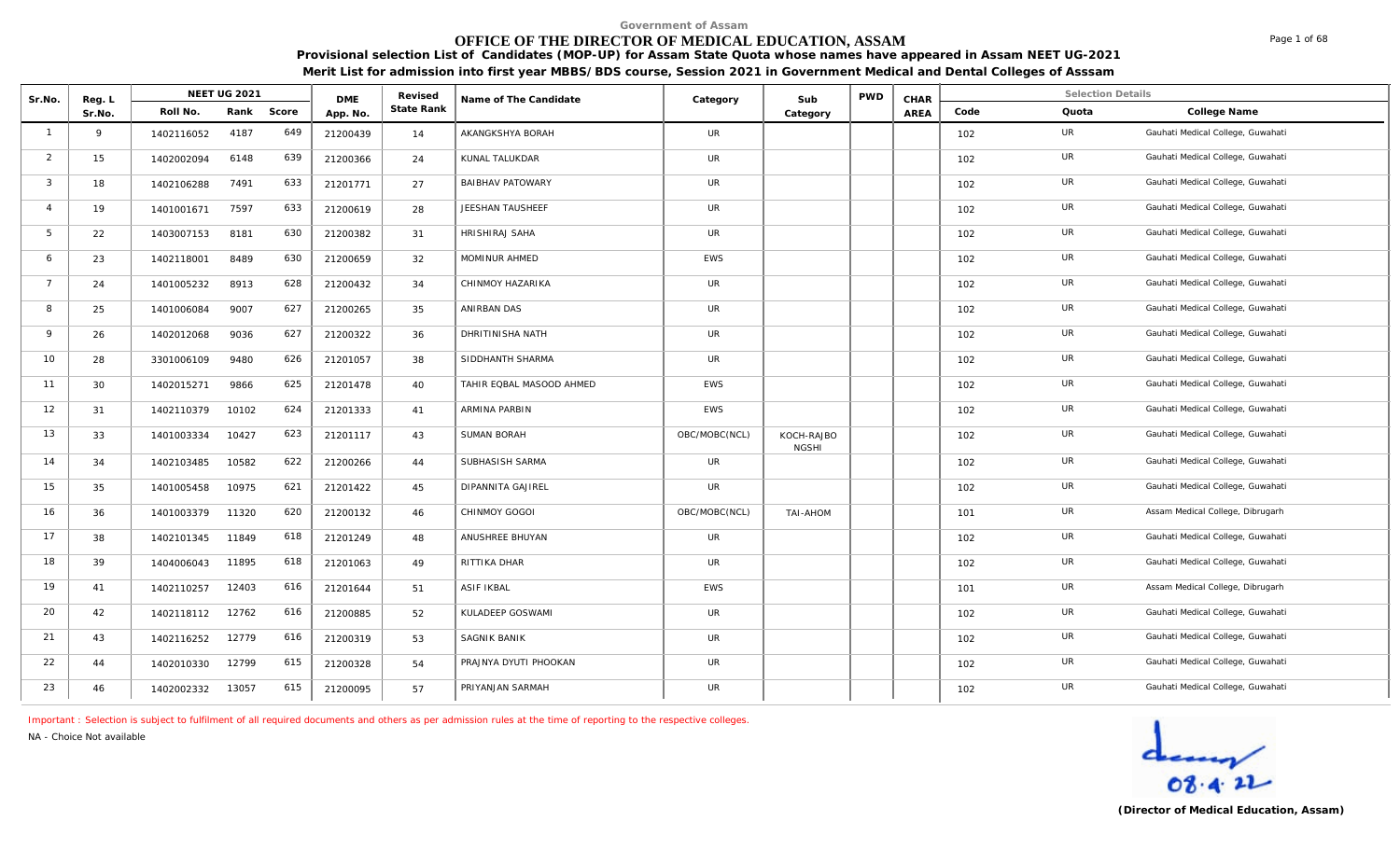# **OFFICE OF THE DIRECTOR OF MEDICAL EDUCATION, ASSAM**

**Provisional selection List of Candidates (MOP-UP) for Assam State Quota whose names have appeared in Assam NEET UG-2021 Merit List for admission into first year MBBS/BDS course, Session 2021 in Government Medical and Dental Colleges of Asssam**

| Sr.No. | Reg. L |            | NEET UG 2021 |       | <b>DME</b> | Revised    | Name of The Candidate  | Category      | Sub      | PWD | CHAR |      | <b>Selection Details</b> |                                   |
|--------|--------|------------|--------------|-------|------------|------------|------------------------|---------------|----------|-----|------|------|--------------------------|-----------------------------------|
|        | Sr.No. | Roll No.   | Rank         | Score | App. No.   | State Rank |                        |               | Category |     | AREA | Code | Quota                    | College Name                      |
| 24     | 47     | 1403003005 | 13425        | 614   | 21200067   | 58         | BEGUM FERDOUSI SULTANA | <b>EWS</b>    |          |     |      | 102  | UR                       | Gauhati Medical College, Guwahati |
| 25     | 48     | 1401001485 | 13728        | 613   | 21200163   | 59         | SYEDA INAYA TABASSUM   | UR            |          |     |      | 102  | UR                       | Gauhati Medical College, Guwahati |
| 26     | 49     | 1402005296 | 13798        | 613   | 21200065   | 60         | JEHERUL ISLAM          | <b>EWS</b>    |          |     |      | 102  | UR                       | Gauhati Medical College, Guwahati |
| 27     | 50     | 1402103001 | 13892        | 612   | 21200748   | 61         | NITISH KUMAR DEKA      | <b>EWS</b>    |          |     |      | 102  | UR                       | Gauhati Medical College, Guwahati |
| 28     | 51     | 1402113305 | 14074        | 612   | 21200023   | 62         | NIHARIKA SARMAH        | UR            |          |     |      | 102  | UR                       | Gauhati Medical College, Guwahati |
| 29     | 52     | 1402001103 | 14451        | 611   | 21201743   | 63         | <b>BHASWATI KALITA</b> | <b>UR</b>     |          |     |      | 102  | UR                       | Gauhati Medical College, Guwahati |
| 30     | 53     | 1402109196 | 14517        | 611   | 21200676   | 64         | ALOY BURAGOHAIN        | UR            |          |     |      | 102  | UR                       | Gauhati Medical College, Guwahati |
| 31     | 54     | 1402101894 | 14709        | 610   | 21200370   | 65         | ABHIGYAN SARMA         | <b>UR</b>     |          |     |      | 102  | UR                       | Gauhati Medical College, Guwahati |
| 32     | 55     | 1402009006 | 14831        | 610   | 21200590   | 66         | PARTHA PRATIM SARMA    | <b>UR</b>     |          |     |      | 102  | UR                       | Gauhati Medical College, Guwahati |
| 33     | 56     | 1402002396 | 15176        | 609   | 21200563   | 68         | DIBANJAN BHATTACHARJEE | UR            |          |     |      | 102  | UR                       | Gauhati Medical College, Guwahati |
| 34     | 57     | 1402106032 | 15286        | 609   | 21200811   | 69         | ALIA CHOUDHURY         | UR            |          |     |      | 102  | UR                       | Gauhati Medical College, Guwahati |
| 35     | 58     | 1402102129 | 15348        | 609   | 21200274   | 70         | KRISANU DEV RAY        | <b>UR</b>     |          |     |      | 102  | UR                       | Gauhati Medical College, Guwahati |
| 36     | 59     | 1403004092 | 15672        | 608   | 21200730   | 71         | NIHAL KANTI DAS        | <b>EWS</b>    |          |     |      | 102  | <b>UR</b>                | Gauhati Medical College, Guwahati |
| 37     | 60     | 1401001710 | 16221        | 606   | 21200677   | 72         | SANCHITA DHUNGEL       | <b>UR</b>     |          |     |      | 102  | UR                       | Gauhati Medical College, Guwahati |
| 38     | 61     | 1402106328 | 16837        | 605   | 21200846   | 73         | <b>GANADEV SAHA</b>    | <b>UR</b>     |          |     |      | 102  | UR                       | Gauhati Medical College, Guwahati |
| 39     | 62     | 1402114014 | 16893        | 605   | 21200438   | 75         | RIDHIMAN SAIKIA        | OBC/MOBC(NCL) |          |     |      | 102  | UR                       | Gauhati Medical College, Guwahati |
| 40     | 63     | 1402115161 | 16981        | 605   | 21201147   | 76         | PRERANA DEVI           | <b>UR</b>     |          |     |      | 102  | UR                       | Gauhati Medical College, Guwahati |
| 41     | 64     | 3115019171 | 17071        | 604   | 21200652   | 78         | DHRITIRAJ PATHAK       | OBC/MOBC(NCL) |          |     |      | 102  | UR                       | Gauhati Medical College, Guwahati |
| 42     | 65     | 1402009295 | 17265        | 604   | 21201342   | 79         | SAIFUL ISLAM           | <b>EWS</b>    |          |     |      | 102  | UR                       | Gauhati Medical College, Guwahati |
| 43     | 66     | 1402002084 | 17377        | 603   | 21201138   | 80         | ANURADHA GOSWMAI       | UR            |          |     |      | 102  | UR                       | Gauhati Medical College, Guwahati |
| 44     | 67     | 1401005327 | 17466        | 603   | 21200331   | 81         | DIBYAJYOTI PATHAK      | EWS           |          |     |      | 102  | UR                       | Gauhati Medical College, Guwahati |
| 45     | 68     | 1403002216 | 17603        | 603   | 21201487   | 82         | ABUL KHAYAR LASKAR     | <b>UR</b>     |          |     |      | 102  | UR                       | Gauhati Medical College, Guwahati |
| 46     | 69     | 1402006331 | 17827        | 602   | 21200668   | 83         | SWALMA AKHTAR          | UR            |          |     |      | 102  | UR                       | Gauhati Medical College, Guwahati |

*Important : Selection is subject to fulfilment of all required documents and others as per admission rules at the time of reporting to the respective colleges.*

*NA - Choice Not available*

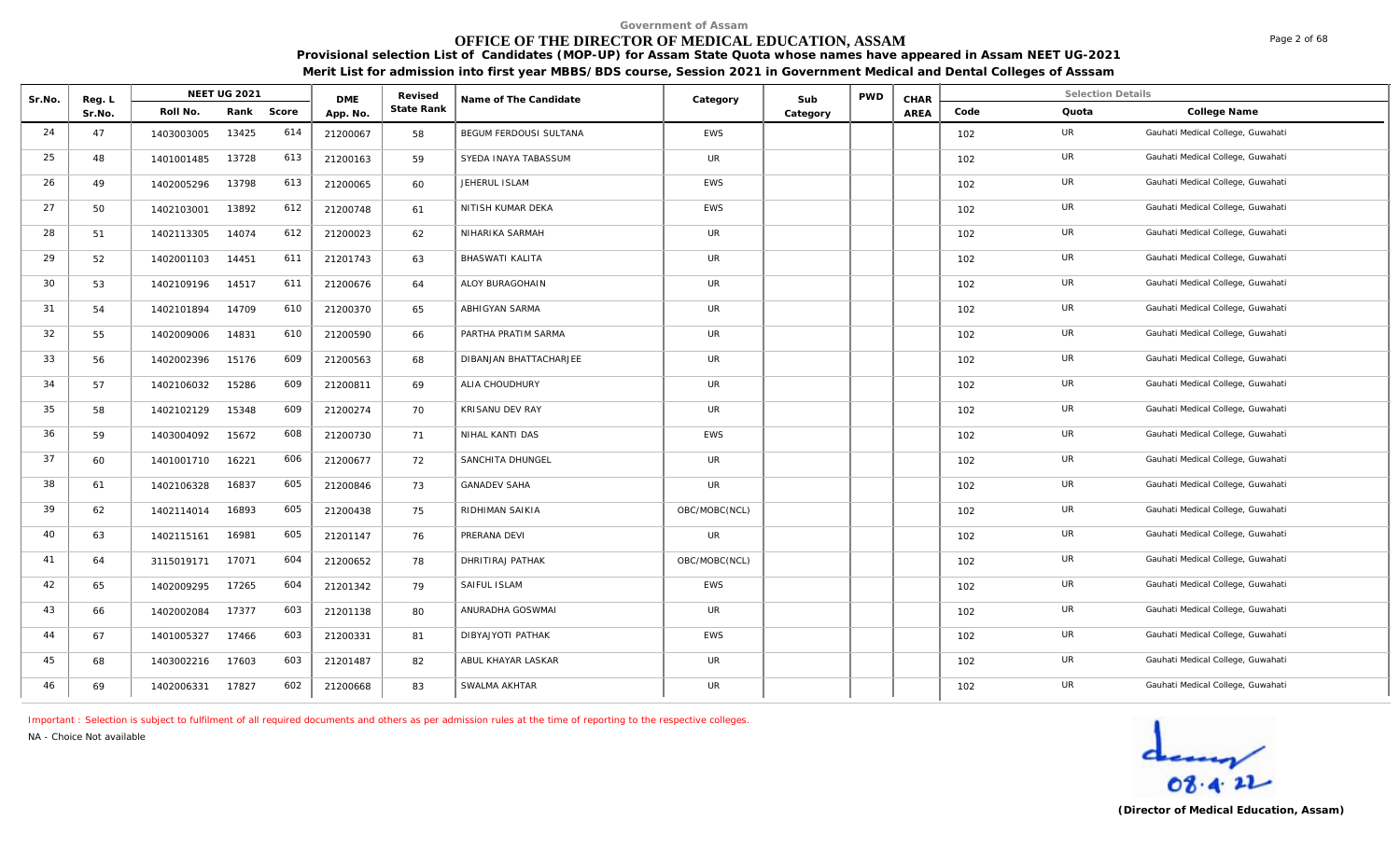# **OFFICE OF THE DIRECTOR OF MEDICAL EDUCATION, ASSAM**

**Provisional selection List of Candidates (MOP-UP) for Assam State Quota whose names have appeared in Assam NEET UG-2021 Merit List for admission into first year MBBS/BDS course, Session 2021 in Government Medical and Dental Colleges of Asssam**

| Sr.No. | Reg. L |            | <b>NEET UG 2021</b> |            | <b>DME</b> | Revised    | Name of The Candidate     | Category      | Sub      | <b>PWD</b> | CHAR |      | <b>Selection Details</b> |                                   |
|--------|--------|------------|---------------------|------------|------------|------------|---------------------------|---------------|----------|------------|------|------|--------------------------|-----------------------------------|
|        | Sr.No. | Roll No.   |                     | Rank Score | App. No    | State Rank |                           |               | Category |            | AREA | Code | Quota                    | College Name                      |
| 47     | 70     | 1403006433 | 18348               | 601        | 21200321   | 84         | PARAG DEY                 | <b>UR</b>     |          |            |      | 102  | <b>UR</b>                | Gauhati Medical College, Guwahati |
| 48     | 71     | 1404004274 | 18516               | 601        | 21200143   | 85         | <b>GARGI PRIYA BHUYAN</b> | <b>UR</b>     |          |            |      | 102  | UR                       | Gauhati Medical College, Guwahati |
| 49     | 72     | 1402109161 | 18762               | 600        | 21200255   | 86         | <b>BARSHA KANOI</b>       | <b>UR</b>     |          |            |      | 102  | UR                       | Gauhati Medical College, Guwahati |
| 50     | 73     | 1401001297 | 18897               | 600        | 21200778   | 87         | <b>BITOPI THAKUR</b>      | <b>UR</b>     |          |            |      | 104  | <b>UR</b>                | Jorhat Medical College, Jorhat    |
| 51     | 75     | 1403002004 | 19209               | 599        | 21200007   | 89         | PRATIK DAS                | <b>UR</b>     |          |            |      | 103  | UR                       | Silchar Medical College, Silchar  |
| 52     | 76     | 1402005020 | 19237               | 599        | 21201534   | 90         | ELIAS ALI AHMED           | EWS           |          |            |      | 102  | UR                       | Gauhati Medical College, Guwahati |
| 53     | 77     | 1402110142 | 19444               | 599        | 21201939   | 91         | <b>ESHA MEHTAZ</b>        | <b>UR</b>     |          |            |      | 102  | UR                       | Gauhati Medical College, Guwahati |
| 54     | 79     | 1402101636 | 19850               | 598        | 21201560   | 93         | POOJA DAS                 | <b>UR</b>     |          |            |      | 102  | <b>UR</b>                | Gauhati Medical College, Guwahati |
| 55     | 80     | 1402106443 | 19989               | 598        | 21201680   | 95         | SHAHNOOR ALAM             | EWS           |          |            |      | 102  | UR                       | Gauhati Medical College, Guwahati |
| 56     | 81     | 1402102336 | 20130               | 597        | 21201124   | 96         | DISHANTA PATOWARY         | <b>UR</b>     |          |            |      | 102  | UR                       | Gauhati Medical College, Guwahati |
| 57     | 82     | 1402001644 | 20180               | 597        | 21201576   | 97         | MD MOSRUR AHMED LASKAR    | EWS           |          |            |      | 102  | UR                       | Gauhati Medical College, Guwahati |
| 58     | 83     | 1402013144 | 20582               | 596        | 21200533   | 98         | TRINITY DEKA              | EWS           |          |            |      | 102  | UR                       | Gauhati Medical College, Guwahati |
| 59     | 84     | 1403001574 | 20740               | 596        | 21200102   | 99         | SAPTAJIT SEN              | <b>UR</b>     |          |            |      | 103  | <b>UR</b>                | Silchar Medical College, Silchar  |
| 60     | 85     | 1703004450 | 20741               | 596        | 21200755   | 100        | AASTHA BAJAJ              | <b>UR</b>     |          |            |      | 102  | UR                       | Gauhati Medical College, Guwahati |
| 61     | 86     | 1402009323 | 20846               | 596        | 21200817   | 102        | CHANDRAMITA BARUAH        | <b>UR</b>     |          |            |      | 102  | <b>UR</b>                | Gauhati Medical College, Guwahati |
| 62     | 87     | 1402105505 | 20922               | 595        | 21200775   | 103        | SWAGATA DAS               | <b>UR</b>     |          |            |      | 102  | UR                       | Gauhati Medical College, Guwahati |
| 63     | 88     | 1403005235 | 20943               | 595        | 21200232   | 104        | RAJ TANAY DHAR            | <b>EWS</b>    |          |            |      | 102  | UR                       | Gauhati Medical College, Guwahati |
| 64     | 89     | 1403006072 | 20962               | 595        | 21200632   | 105        | SHOVONA DAS               | OBC/MOBC(NCL) |          |            |      | 103  | UR                       | Silchar Medical College, Silchar  |
| 65     | 90     | 1401006236 | 21415               | 594        | 21200833   | 106        | <b>IFTIKAR AHMED</b>      | EWS           |          |            |      | 102  | UR                       | Gauhati Medical College, Guwahati |
| 66     | 91     | 1402001490 | 21920               | 593        | 21200223   | 107        | DHRITISHREE THAKURIA      | UR            |          |            |      | 102  | UR                       | Gauhati Medical College, Guwahati |
| 67     | 92     | 1403003201 | 21993               | 593        | 21200916   | 109        | ABDULLAH AHMED BARBHUIYA  | <b>EWS</b>    |          |            |      | 102  | <b>UR</b>                | Gauhati Medical College, Guwahati |
| 68     | 93     | 1402116042 | 22162               | 593        | 21201660   | 110        | SAHIL AKHTAR HUSSAIN      | <b>UR</b>     |          |            |      | 102  | UR                       | Gauhati Medical College, Guwahati |
| 69     | 94     | 4608004019 | 22203               | 593        | 21202175   | 111        | ZUBAIR AHMED              | <b>UR</b>     |          |            |      | 101  | <b>UR</b>                | Assam Medical College, Dibrugarh  |

*Important : Selection is subject to fulfilment of all required documents and others as per admission rules at the time of reporting to the respective colleges.*

*NA - Choice Not available*

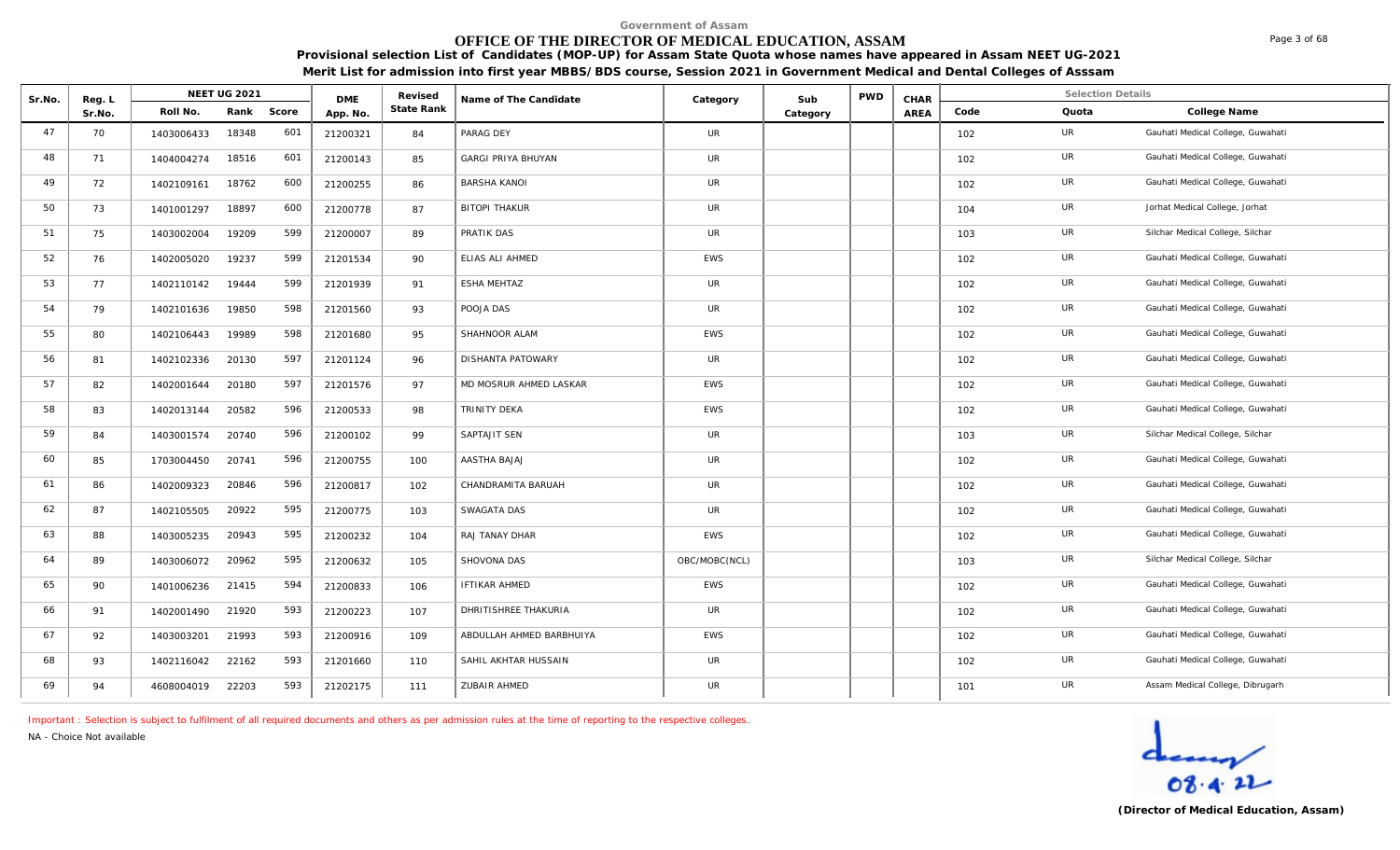# **OFFICE OF THE DIRECTOR OF MEDICAL EDUCATION, ASSAM**

**Provisional selection List of Candidates (MOP-UP) for Assam State Quota whose names have appeared in Assam NEET UG-2021 Merit List for admission into first year MBBS/BDS course, Session 2021 in Government Medical and Dental Colleges of Asssam**

| Sr.No. | Reg. L |            | <b>NEET UG 2021</b> |       | <b>DME</b> | Revised    | Name of The Candidate  | Category      | Sub                                                   | <b>PWD</b> | CHAR |      | <b>Selection Details</b> |                                               |
|--------|--------|------------|---------------------|-------|------------|------------|------------------------|---------------|-------------------------------------------------------|------------|------|------|--------------------------|-----------------------------------------------|
|        | Sr.No. | Roll No.   | Rank                | Score | App. No.   | State Rank |                        |               | Category                                              |            | AREA | Code | Quota                    | College Name                                  |
| 70     | 95     | 1401001152 | 22504               | 592   | 21201519   | 112        | SNEHA AKHTAR           | <b>UR</b>     |                                                       |            |      | 101  | UR                       | Assam Medical College, Dibrugarh              |
| 71     | 96     | 1402009136 | 22537               | 592   | 21200116   | 113        | <b>GARIYOSHI DEVI</b>  | <b>EWS</b>    |                                                       |            |      | 102  | UR                       | Gauhati Medical College, Guwahati             |
| 72     | 97     | 1402008053 | 22738               | 591   | 21200425   | 114        | MADHURYA PRATIM DAS    | <b>UR</b>     |                                                       |            |      | 102  | UR                       | Gauhati Medical College, Guwahati             |
| 73     | 98     | 1402115251 | 23232               | 590   | 21202131   | 115        | UNMESHA SARMA          | <b>UR</b>     |                                                       |            |      | 102  | UR                       | Gauhati Medical College, Guwahati             |
| 74     | 99     | 1403007161 | 23298               | 590   | 21200843   | 116        | MINHAJ UDDIN KHAN      | <b>EWS</b>    |                                                       |            |      | 102  | UR                       | Gauhati Medical College, Guwahati             |
| 75     | 100    | 1403002195 | 23446               | 590   | 21200878   | 117        | NABIHA FARNAZ MAZUMDER | <b>UR</b>     |                                                       |            |      | 103  | UR                       | Silchar Medical College, Silchar              |
| 76     | 101    | 1402112167 | 23521               | 590   | 21201418   | 118        | SAURAVJYOTI KALITA     | <b>UR</b>     |                                                       |            |      | 102  | UR                       | Gauhati Medical College, Guwahati             |
| 77     | 102    | 1403004273 | 23591               | 590   | 21202257   | 119        | KAUSTAV DEBNATH        | OBC/MOBC(NCL) |                                                       |            |      | 102  | <b>UR</b>                | Gauhati Medical College, Guwahati             |
| 78     | 103    | 1403006335 | 23645               | 590   | 21200420   | 120        | ARGHADEEP DEY          | <b>UR</b>     |                                                       |            |      | 102  | UR                       | Gauhati Medical College, Guwahati             |
| 79     | 104    | 1402107537 | 23695               | 590   | 21200033   | 121        | NIKUMANI DEVI          | <b>UR</b>     |                                                       |            |      | 102  | UR                       | Gauhati Medical College, Guwahati             |
| 80     | 105    | 1402003141 | 23760               | 589   | 21200362   | 122        | RAINEY AGARWAL         | EWS           |                                                       |            |      | 102  | UR                       | Gauhati Medical College, Guwahati             |
| 81     | 106    | 1403005022 | 23799               | 589   | 21200041   | 123        | <b>ADRIJA NANDY</b>    | <b>UR</b>     |                                                       |            |      | 102  | <b>UR</b>                | Gauhati Medical College, Guwahati             |
| 82     | 107    | 1402006270 | 23841               | 589   | 21200236   | 124        | SUMAIYA SULTANA        | <b>UR</b>     |                                                       |            |      | 102  | UR                       | Gauhati Medical College, Guwahati             |
| 83     | 108    | 1402118290 | 24013               | 589   | 21200583   | 125        | AMLAN BARMAN           | UR            |                                                       |            |      | 102  | UR                       | Gauhati Medical College, Guwahati             |
| 84     | 109    | 1402108294 | 24118               | 589   | 21200475   | 126        | ARINDITA BORA          | OBC/MOBC(NCL) | KOCH-RAJBO<br><b>NGSHI</b>                            |            |      | 102  | UR                       | Gauhati Medical College, Guwahati             |
| 85     | 110    | 1402101057 | 24218               | 588   | 21201707   | 127        | MUKHLISUR RAHMAN       | <b>EWS</b>    |                                                       |            |      | 102  | <b>UR</b>                | Gauhati Medical College, Guwahati             |
| 86     | 111    | 1403006100 | 24264               | 588   | 21200195   | 128        | JAHAR JUNAID BARBHUIYA | <b>EWS</b>    |                                                       |            |      | 103  | UR                       | Silchar Medical College, Silchar              |
| 87     | 113    | 1402104371 | 24730               | 587   | 21200715   | 130        | PONALDO RAJ BARUAH     | <b>UR</b>     |                                                       |            |      | 105  | UR                       | Fakhruddin Ali Ahmed Medical College, Barpeta |
| 88     | 115    | 1402101598 | 24883               | 587   | 21200018   | 132        | JYOTIRMAY BARMAN       | <b>UR</b>     |                                                       |            |      | 102  | UR                       | Gauhati Medical College, Guwahati             |
| 89     | 116    | 1403005207 | 24929               | 587   | 21201224   | 133        | CH NGANTHOIBA SINGHA   | OBC/MOBC(NCL) | TGL/EX-TGL(<br><b>RESIDENT</b><br>OF BARAK<br>VALLEY) |            |      | 102  | UR                       | Gauhati Medical College, Guwahati             |
| 90     | 117    | 1402003250 | 25142               | 587   | 21200639   | 134        | NILAM PATHAK           | <b>UR</b>     |                                                       |            |      | 102  | UR                       | Gauhati Medical College, Guwahati             |
| 91     | 118    | 1402116085 | 25177               | 586   | 21201157   | 135        | RICHA SAHA             | UR            |                                                       |            |      | 102  | UR                       | Gauhati Medical College, Guwahati             |

*Important : Selection is subject to fulfilment of all required documents and others as per admission rules at the time of reporting to the respective colleges.*

*NA - Choice Not available*

Page 4 of 68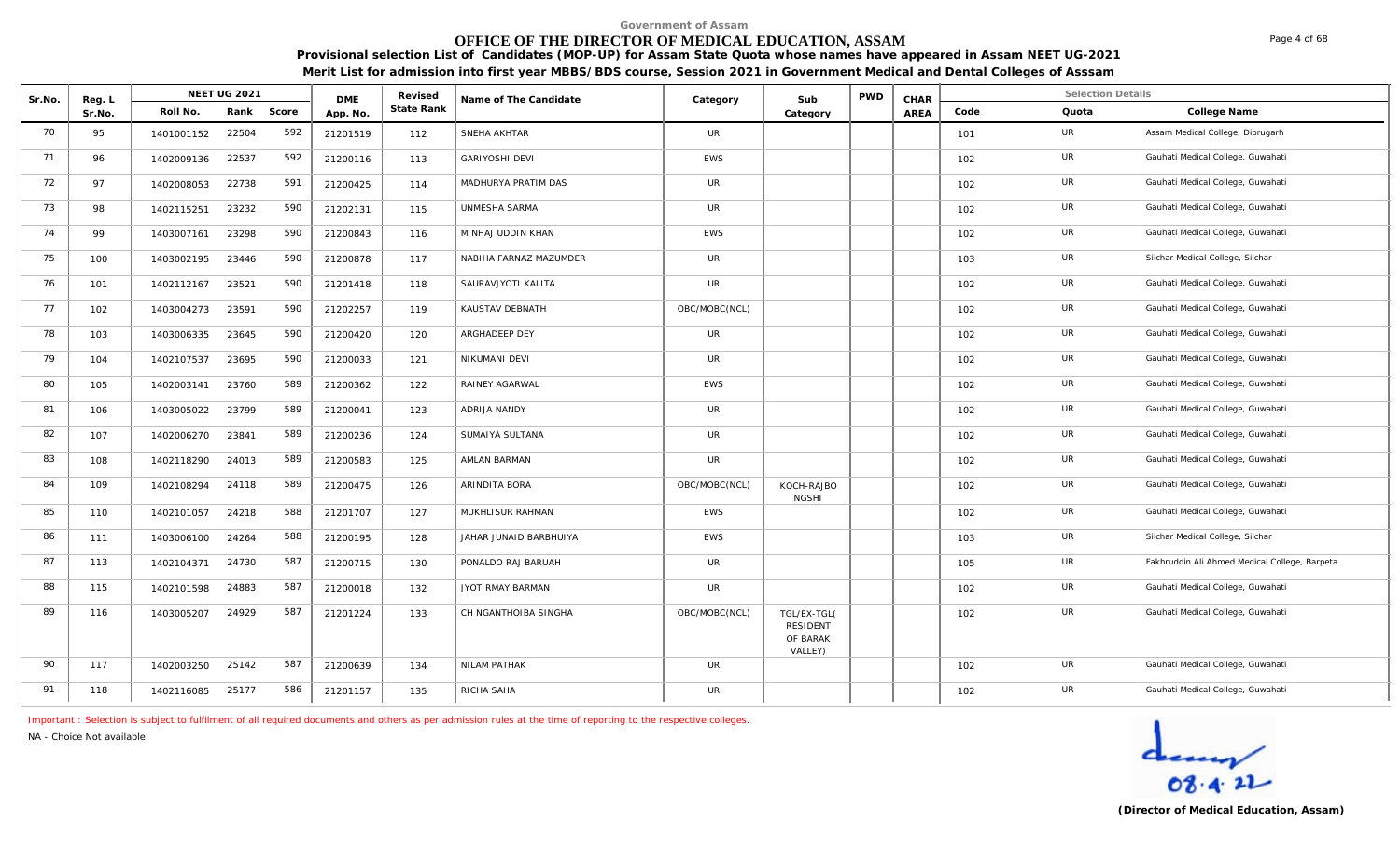# **OFFICE OF THE DIRECTOR OF MEDICAL EDUCATION, ASSAM**

**Provisional selection List of Candidates (MOP-UP) for Assam State Quota whose names have appeared in Assam NEET UG-2021 Merit List for admission into first year MBBS/BDS course, Session 2021 in Government Medical and Dental Colleges of Asssam**

| Sr.No. | Reg. L |            | <b>NEET UG 2021</b> |       | <b>DME</b> | Revised    | Name of The Candidate   | Category      | Sub                                            | <b>PWD</b> | CHAR |      | <b>Selection Details</b> |                                               |
|--------|--------|------------|---------------------|-------|------------|------------|-------------------------|---------------|------------------------------------------------|------------|------|------|--------------------------|-----------------------------------------------|
|        | Sr.No. | Roll No.   | Rank                | Score | App. No.   | State Rank |                         |               | Category                                       |            | AREA | Code | Quota                    | College Name                                  |
| 92     | 119    | 1402010213 | 25193               | 586   | 21200346   | 136        | PRABAL JYOTI SARMA      | <b>UR</b>     |                                                |            |      | 102  | UR                       | Gauhati Medical College, Guwahati             |
| 93     | 120    | 1402102317 | 25340               | 586   | 21201575   | 137        | MONIRA BEGUM            | UR            |                                                |            |      | 102  | UR                       | Gauhati Medical College, Guwahati             |
| 94     | 121    | 1401008003 | 25548               | 586   | 21200281   | 138        | ACHYUT KUMAR CHETIA     | OBC/MOBC(NCL) |                                                |            |      | 102  | UR                       | Gauhati Medical College, Guwahati             |
| 95     | 122    | 1402014257 | 25649               | 586   | 21201741   | 139        | <b>ADNAN ZAMIL</b>      | <b>UR</b>     |                                                |            |      | 102  | UR                       | Gauhati Medical College, Guwahati             |
| 96     | 123    | 1402016165 | 25882               | 585   | 21200777   | 140        | <b>IDRISH ALI</b>       | EWS           |                                                |            |      | 102  | UR                       | Gauhati Medical College, Guwahati             |
| 97     | 124    | 1404004056 | 25952               | 585   | 21200569   | 141        | CHITRASHREE PHUKAN      | UR            |                                                |            |      | 101  | UR                       | Assam Medical College, Dibrugarh              |
| 98     | 125    | 1403005192 | 25978               | 585   | 21201735   | 142        | MUSTAFA JALAL CHOUDHURY | UR            |                                                |            |      | 103  | UR                       | Silchar Medical College, Silchar              |
| 99     | 126    | 1402106363 | 26591               | 584   | 21200709   | 143        | MRINMOY KR DAS          | UR            |                                                |            |      | 102  | UR                       | Gauhati Medical College, Guwahati             |
| 100    | 127    | 1402109237 | 26691               | 584   | 21201328   | 144        | JISHNU DAS              | <b>EWS</b>    |                                                |            |      | 102  | UR                       | Gauhati Medical College, Guwahati             |
| 101    | 128    | 1402012340 | 26751               | 583   | 21201245   | 145        | MARIYA SAKLIMA SIKDAR   | <b>EWS</b>    |                                                |            |      | 102  | UR                       | Gauhati Medical College, Guwahati             |
| 102    | 130    | 1401001050 | 26895               | 583   | 21201038   | 147        | JUNAK NIBIR NATH        | <b>UR</b>     |                                                |            |      | 104  | UR                       | Jorhat Medical College, Jorhat                |
| 103    | 131    | 2302010365 | 27209               | 582   | 21200227   | 148        | KOSHIKA SHARMA          | <b>UR</b>     |                                                |            |      | 101  | <b>UR</b>                | Assam Medical College, Dibrugarh              |
| 104    | 132    | 1402006050 | 27238               | 582   | 21201410   | 149        | SULTANA JENIFAR ASSAD   | UR            |                                                |            |      | 101  | UR                       | Assam Medical College, Dibrugarh              |
| 105    | 133    | 1402106323 | 27324               | 582   | 21200790   | 150        | WASIM AHMED             | UR            |                                                |            |      | 102  | UR                       | Gauhati Medical College, Guwahati             |
| 106    | 134    | 1403001675 | 27512               | 582   | 21201512   | 151        | ABDUL BASIR LASKAR      | <b>EWS</b>    |                                                |            |      | 103  | UR                       | Silchar Medical College, Silchar              |
| 107    | 135    | 1404005102 | 27622               | 582   | 21200456   | 152        | FIRDOUS AHMED           | UR            |                                                |            |      | 101  | UR                       | Assam Medical College, Dibrugarh              |
| 108    | 136    | 1403006366 | 27681               | 581   | 21201093   | 153        | NIKITA DEBNATH          | OBC/MOBC(NCL) |                                                |            |      | 102  | UR                       | Gauhati Medical College, Guwahati             |
| 109    | 137    | 1402106358 | 27726               | 581   | 21201163   | 154        | DHRITAJIT MEDHI         | <b>EWS</b>    |                                                |            |      | 102  | UR                       | Gauhati Medical College, Guwahati             |
| 110    | 138    | 1402001156 | 27816               | 581   | 21200592   | 155        | ANKITA BHAGAWATI        | UR            |                                                |            |      | 101  | UR                       | Assam Medical College, Dibrugarh              |
| 111    | 139    | 1402108060 | 28011               | 581   | 21200649   | 156        | <b>BISHAL BARMAN</b>    | <b>EWS</b>    |                                                |            |      | 102  | UR                       | Gauhati Medical College, Guwahati             |
| 112    | 140    | 1403003276 | 28023               | 581   | 21201611   | 157        | PULOK DAS               | OBC/MOBC(NCL) | TGL/EX-TGL(<br>RESIDENT<br>OF BARAK<br>VALLEY) |            |      | 102  | UR                       | Gauhati Medical College, Guwahati             |
| 113    | 141    | 1402111094 | 28193               | 580   | 21202107   | 158        | <b>NUR SHAKIL BABLU</b> | UR            |                                                |            |      | 105  | UR                       | Fakhruddin Ali Ahmed Medical College, Barpeta |

*Important : Selection is subject to fulfilment of all required documents and others as per admission rules at the time of reporting to the respective colleges.*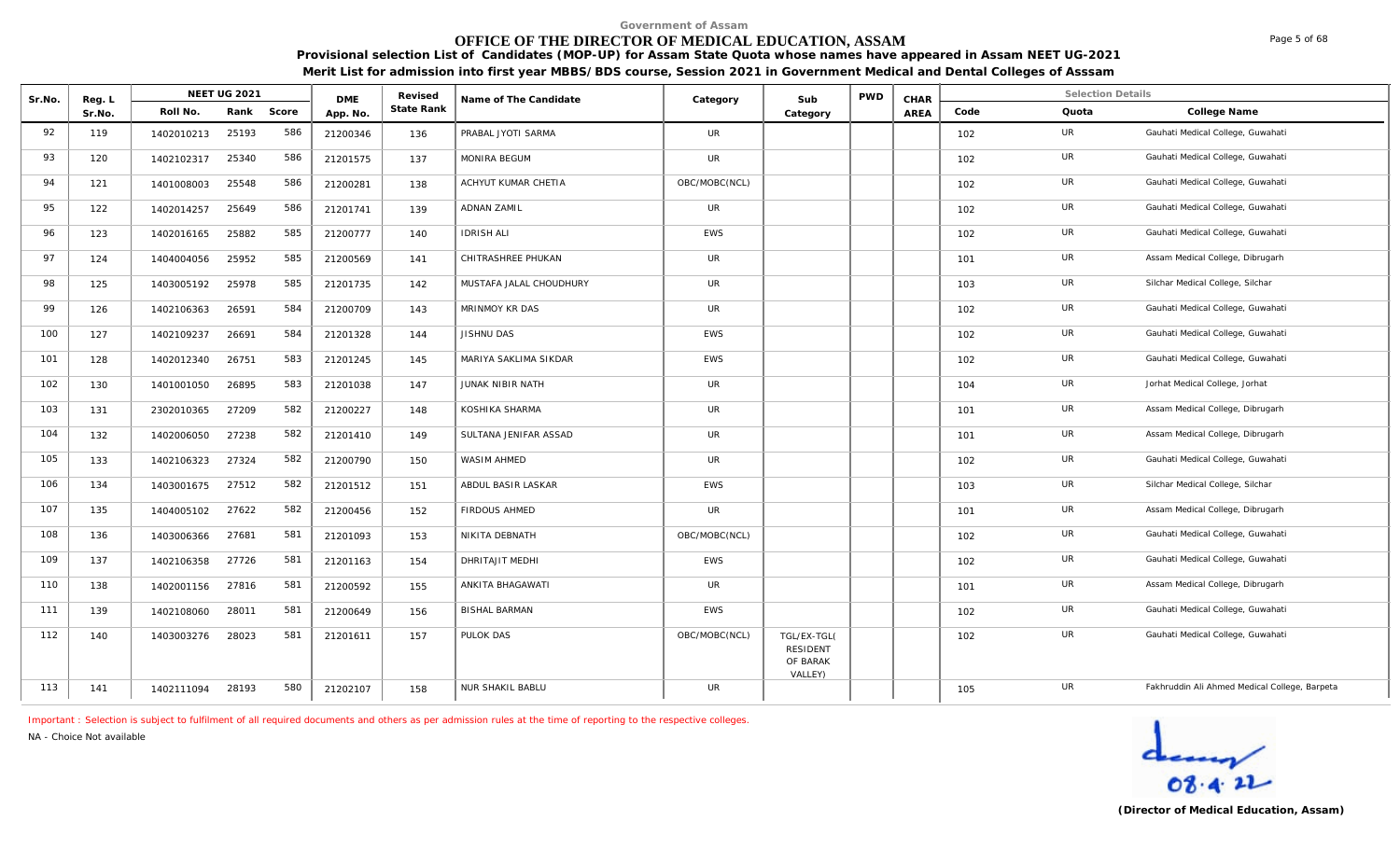# **OFFICE OF THE DIRECTOR OF MEDICAL EDUCATION, ASSAM**

**Provisional selection List of Candidates (MOP-UP) for Assam State Quota whose names have appeared in Assam NEET UG-2021 Merit List for admission into first year MBBS/BDS course, Session 2021 in Government Medical and Dental Colleges of Asssam**

| Sr.No. | Reg. L |            | <b>NEET UG 2021</b> |       | <b>DME</b> | Revised           | Name of The Candidate    | Category      | Sub                        | <b>PWD</b> | CHAR |      | <b>Selection Details</b> |                                               |
|--------|--------|------------|---------------------|-------|------------|-------------------|--------------------------|---------------|----------------------------|------------|------|------|--------------------------|-----------------------------------------------|
|        | Sr.No. | Roll No.   | Rank                | Score | App. No.   | <b>State Rank</b> |                          |               | Category                   |            | AREA | Code | Quota                    | College Name                                  |
| 114    | 142    | 1403001730 | 28356               | 580   | 21200801   | 159               | AMINUL HOQUE LASKAR      | EWS           |                            |            |      | 103  | UR                       | Silchar Medical College, Silchar              |
| 115    | 143    | 1403005023 | 28385               | 580   | 21200683   | 160               | SRISHTI CHAKRABORTY      | <b>UR</b>     |                            |            |      | 103  | <b>UR</b>                | Silchar Medical College, Silchar              |
| 116    | 144    | 1402007059 | 28426               | 580   | 21200739   | 161               | <b>IMAMUL KHAN</b>       | <b>EWS</b>    |                            |            |      | 105  | UR                       | Fakhruddin Ali Ahmed Medical College, Barpeta |
| 117    | 145    | 1402001401 | 28497               | 580   | 21200140   | 162               | BIPASHA DEV CHOUDHURY    | UR            |                            |            |      | 102  | UR                       | Gauhati Medical College, Guwahati             |
| 118    | 146    | 1402115030 | 28698               | 580   | 21201009   | 165               | ABHIRUP DUTTA            | UR            |                            |            |      | 101  | <b>UR</b>                | Assam Medical College, Dibrugarh              |
| 119    | 147    | 1402111347 | 28910               | 579   | 21201433   | 166               | MASUD AHZAM              | <b>EWS</b>    |                            |            |      | 102  | UR                       | Gauhati Medical College, Guwahati             |
| 120    | 148    | 1402004007 | 29028               | 579   | 21200555   | 167               | RAJASHREE NANDINI KAKATI | <b>UR</b>     |                            |            |      | 101  | UR                       | Assam Medical College, Dibrugarh              |
| 121    | 149    | 1403001676 | 29038               | 579   | 21200270   | 168               | RUDRA PRASAD BANIK       | UR            |                            |            |      | 104  | <b>UR</b>                | Jorhat Medical College, Jorhat                |
| 122    | 150    | 1402015269 | 29184               | 579   | 21200606   | 169               | <b>BIRAJ CHOUDHURY</b>   | <b>UR</b>     |                            |            |      | 104  | UR                       | Jorhat Medical College, Jorhat                |
| 123    | 151    | 1402015050 | 29255               | 578   | 21201113   | 170               | ABHIJIT DAS              | SC            |                            |            |      | 101  | UR                       | Assam Medical College, Dibrugarh              |
| 124    | 152    | 1402103262 | 29396               | 578   | 21200883   | 171               | DEBASMITA KAR            | UR            |                            |            |      | 101  | UR                       | Assam Medical College, Dibrugarh              |
| 125    | 153    | 1402113220 | 29520               | 578   | 21201072   | 172               | SHAKIRA AHMED            | <b>EWS</b>    |                            |            |      | 102  | <b>EWS</b>               | Gauhati Medical College, Guwahati             |
| 126    | 154    | 1402013271 | 29527               | 578   | 21200859   | 173               | KRISHNANGSHU GOSWAMI     | <b>UR</b>     |                            |            |      | 101  | UR                       | Assam Medical College, Dibrugarh              |
| 127    | 155    | 1404001337 | 29671               | 578   | 21200949   | 174               | PRATEETI BORDOLOI        | UR            |                            |            |      | 101  | UR                       | Assam Medical College, Dibrugarh              |
| 128    | 156    | 1402014026 | 29711               | 578   | 21201633   | 175               | <b>IZAZ AHMED</b>        | UR            |                            |            |      | 101  | UR                       | Assam Medical College, Dibrugarh              |
| 129    | 157    | 1402014260 | 29844               | 577   | 21200653   | 176               | <b>TANMAY DEKA</b>       | <b>EWS</b>    |                            |            |      | 101  | UR                       | Assam Medical College, Dibrugarh              |
| 130    | 158    | 1402105224 | 29891               | 577   | 21201274   | 177               | RIYA SHARMA              | UR            |                            |            |      | 101  | UR                       | Assam Medical College, Dibrugarh              |
| 131    | 159    | 1403004055 | 29993               | 577   | 21201797   | 178               | JAKIYA TANWEER LASKAR    | EWS           |                            |            |      | 103  | UR                       | Silchar Medical College, Silchar              |
| 132    | 160    | 1404002020 | 30030               | 577   | 21200625   | 179               | PARISHMITA SAIKIA        | EWS           |                            |            |      | 101  | <b>UR</b>                | Assam Medical College, Dibrugarh              |
| 133    | 161    | 1403001428 | 30073               | 577   | 21200696   | 180               | MISS SAHIDA BEGUM        | <b>UR</b>     |                            |            |      | 103  | <b>UR</b>                | Silchar Medical College, Silchar              |
| 134    | 162    | 1402107252 | 30261               | 577   | 21201540   | 181               | <b>BEDABRATT KASHYAP</b> | OBC/MOBC(NCL) | KOCH-RAJBO<br><b>NGSHI</b> |            |      | 102  | UR                       | Gauhati Medical College, Guwahati             |
| 135    | 163    | 1404005014 | 30346               | 576   | 21201020   | 182               | ASIFA NAZNIN LASKAR      | <b>UR</b>     |                            |            |      | 101  | UR                       | Assam Medical College, Dibrugarh              |
| 136    | 164    | 1403001109 | 30421               | 576   | 21201054   | 183               | RAJNI SAH                | <b>UR</b>     |                            |            |      | 103  | UR                       | Silchar Medical College, Silchar              |

*Important : Selection is subject to fulfilment of all required documents and others as per admission rules at the time of reporting to the respective colleges.*

*NA - Choice Not available*

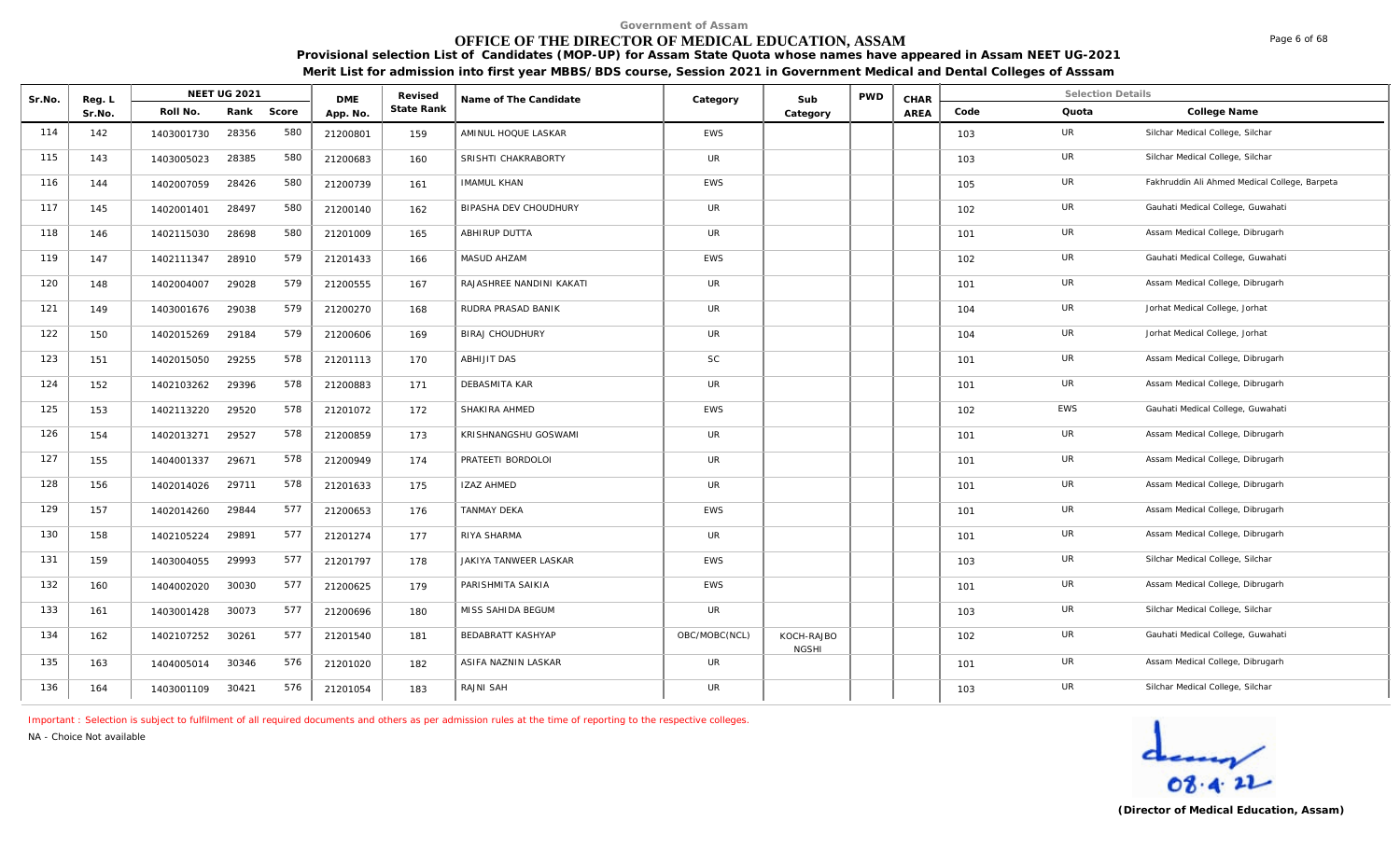# **OFFICE OF THE DIRECTOR OF MEDICAL EDUCATION, ASSAM**

**Provisional selection List of Candidates (MOP-UP) for Assam State Quota whose names have appeared in Assam NEET UG-2021 Merit List for admission into first year MBBS/BDS course, Session 2021 in Government Medical and Dental Colleges of Asssam**

| Sr.No. | Reg. L |            | <b>NEET UG 2021</b> |       | <b>DME</b> | Revised    | Name of The Candidate   | Category      | Sub      | PWD | CHAR |      | <b>Selection Details</b> |                                          |
|--------|--------|------------|---------------------|-------|------------|------------|-------------------------|---------------|----------|-----|------|------|--------------------------|------------------------------------------|
|        | Sr.No. | Roll No.   | Rank                | Score | App. No.   | State Rank |                         |               | Category |     | AREA | Code | Quota                    | College Name                             |
| 137    | 165    | 1402113152 | 30754               | 576   | 21201609   | 184        | ANANYA MAHANTA          | <b>UR</b>     |          |     |      | 101  | UR                       | Assam Medical College, Dibrugarh         |
| 138    | 166    | 1401002460 | 30761               | 576   | 21200863   | 185        | NISHA PARBEEN           | UR            |          |     |      | 101  | UR                       | Assam Medical College, Dibrugarh         |
| 139    | 167    | 1402013220 | 31000               | 575   | 21200155   | 186        | KULDEEP DAS             | <b>UR</b>     |          |     |      | 101  | UR                       | Assam Medical College, Dibrugarh         |
| 140    | 168    | 1402105331 | 31066               | 575   | 21200562   | 187        | ANGSHUMAN MAZUMDAR      | <b>EWS</b>    |          |     |      | 101  | UR                       | Assam Medical College, Dibrugarh         |
| 141    | 169    | 1402118172 | 31067               | 575   | 21200444   | 188        | SNEHAKSHI ROY           | <b>UR</b>     |          |     |      | 103  | UR                       | Silchar Medical College, Silchar         |
| 142    | 170    | 1402011266 | 31199               | 575   | 21200390   | 189        | <b>AKASH RAO</b>        | <b>UR</b>     |          |     |      | 108  | UR                       | Lakimpur Medical College, North Lahimpur |
| 143    | 171    | 1401002478 | 31205               | 575   | 21200169   | 190        | ANIMESH GUPTA           | <b>EWS</b>    |          |     |      | 101  | UR                       | Assam Medical College, Dibrugarh         |
| 144    | 172    | 1404005076 | 31473               | 575   | 21201230   | 191        | CHINMOYEE SAIKIA        | <b>EWS</b>    |          |     |      | 101  | UR                       | Assam Medical College, Dibrugarh         |
| 145    | 173    | 1402103064 | 31573               | 574   | 21201182   | 192        | ABIRAAG SARMA           | <b>UR</b>     |          |     |      | 101  | UR                       | Assam Medical College, Dibrugarh         |
| 146    | 174    | 1402001525 | 31655               | 574   | 21200198   | 193        | <b>BIDYUT KALITA</b>    | <b>EWS</b>    |          |     |      | 101  | UR                       | Assam Medical College, Dibrugarh         |
| 147    | 175    | 1402107417 | 31799               | 574   | 21200660   | 194        | <b>ISHITA BHAUMIK</b>   | <b>UR</b>     |          |     |      | 103  | UR                       | Silchar Medical College, Silchar         |
| 148    | 176    | 1402109029 | 31919               | 574   | 21201476   | 195        | NUREDA AKTAR            | <b>EWS</b>    |          |     |      | 101  | UR                       | Assam Medical College, Dibrugarh         |
| 149    | 177    | 1401006045 | 32294               | 573   | 21200138   | 196        | MANASH JYOTI BARMAN     | <b>EWS</b>    |          |     |      | 101  | UR                       | Assam Medical College, Dibrugarh         |
| 150    | 180    | 1402116277 | 32784               | 572   | 21201049   | 199        | CHINMAY DEKA            | OBC/MOBC(NCL) |          |     |      | 102  | UR                       | Gauhati Medical College, Guwahati        |
| 151    | 181    | 4404002553 | 32875               | 572   | 21200746   | 200        | DHRUV BHARALI           | <b>UR</b>     |          |     |      | 104  | UR                       | Jorhat Medical College, Jorhat           |
| 152    | 182    | 1402113273 | 32925               | 572   | 21201909   | 201        | <b>JYOTI DEKA</b>       | <b>EWS</b>    |          |     |      | 101  | UR                       | Assam Medical College, Dibrugarh         |
| 153    | 183    | 1402013013 | 33584               | 571   | 21200824   | 202        | MOTIOR RAHMAN           | <b>EWS</b>    |          |     |      | 101  | UR                       | Assam Medical College, Dibrugarh         |
| 154    | 184    | 1403002254 | 33657               | 570   | 21201056   | 203        | RUIYA SIDDIKA CHOUDHURY | UR            |          |     |      | 103  | UR                       | Silchar Medical College, Silchar         |
| 155    | 185    | 1402112154 | 33664               | 570   | 21200791   | 204        | ANUJ KR GUPTA           | OBC/MOBC(NCL) |          |     |      | 102  | <b>UR</b>                | Gauhati Medical College, Guwahati        |
| 156    | 186    | 1402112284 | 33906               | 570   | 21200352   | 206        | ZABIDUR BIN ISLAM       | <b>EWS</b>    |          |     |      | 101  | UR                       | Assam Medical College, Dibrugarh         |
| 157    | 187    | 1402118223 | 34067               | 570   | 21200123   | 207        | SURUJ SINGHA            | OBC/MOBC(NCL) |          |     |      | 102  | UR                       | Gauhati Medical College, Guwahati        |
| 158    | 189    | 1403001083 | 34314               | 569   | 21201897   | 210        | MD RAHOL ALOM           | EWS           |          |     |      | 103  | UR                       | Silchar Medical College, Silchar         |
| 159    | 191    | 1402008229 | 34589               | 569   | 21201076   | 212        | SAFIQUE REISUL HAQUE    | EWS           |          |     |      | 101  | UR                       | Assam Medical College, Dibrugarh         |

*Important : Selection is subject to fulfilment of all required documents and others as per admission rules at the time of reporting to the respective colleges.*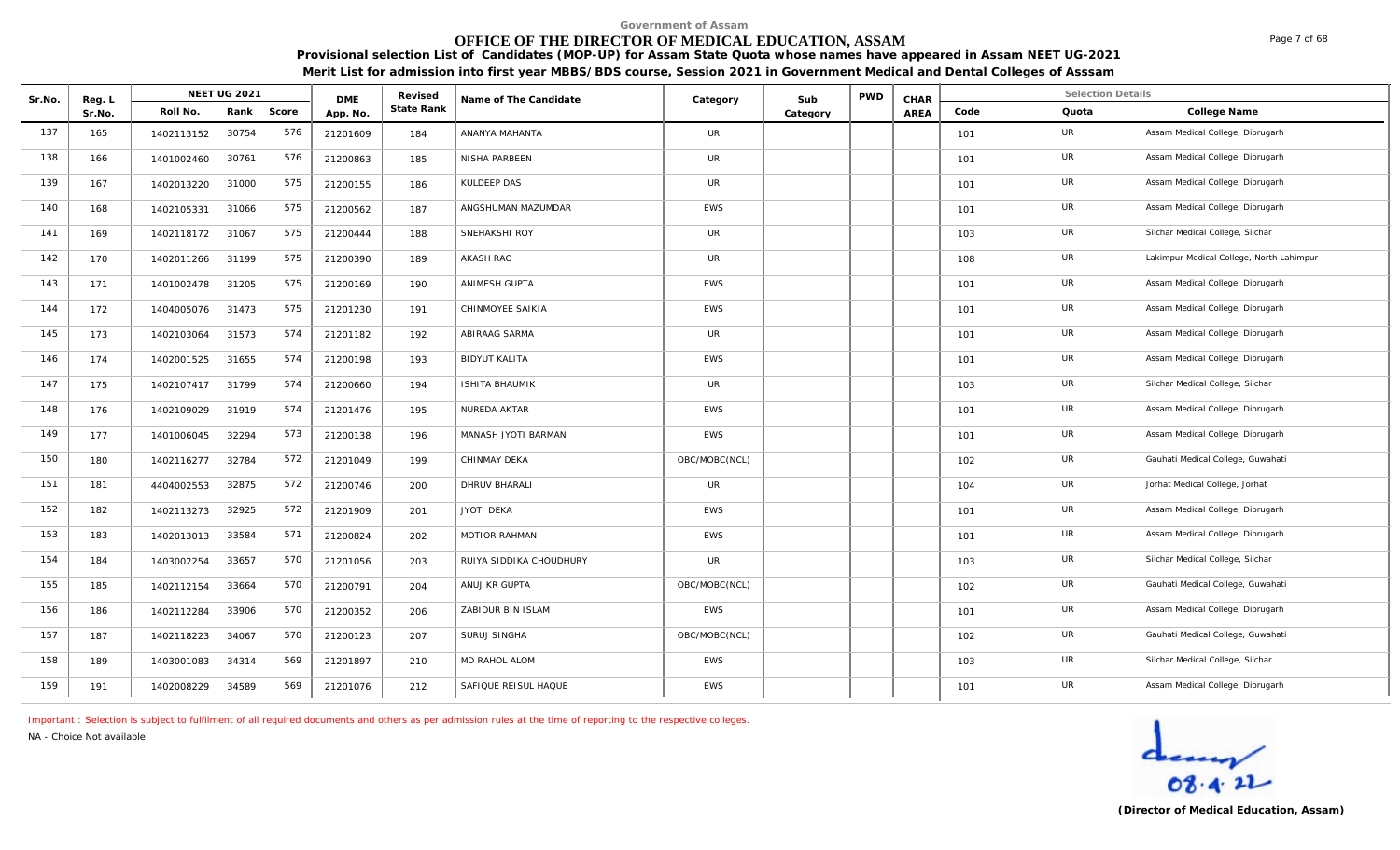# **OFFICE OF THE DIRECTOR OF MEDICAL EDUCATION, ASSAM**

**Provisional selection List of Candidates (MOP-UP) for Assam State Quota whose names have appeared in Assam NEET UG-2021 Merit List for admission into first year MBBS/BDS course, Session 2021 in Government Medical and Dental Colleges of Asssam**

| Sr.No. | Reg. L |            | NEET UG 2021 |       | <b>DME</b> | Revised    | Name of The Candidate   | Category      | Sub      | <b>PWD</b> | CHAR |      | <b>Selection Details</b> |                                               |
|--------|--------|------------|--------------|-------|------------|------------|-------------------------|---------------|----------|------------|------|------|--------------------------|-----------------------------------------------|
|        | Sr.No. | Roll No.   | Rank         | Score | App. No.   | State Rank |                         |               | Category |            | AREA | Code | Quota                    | College Name                                  |
| 160    | 192    | 1402110119 | 34683        | 569   | 21200100   | 213        | DEBASISH BHARADWAJ      | <b>UR</b>     |          |            |      | 101  | UR                       | Assam Medical College, Dibrugarh              |
| 161    | 193    | 1402109412 | 34738        | 569   | 21200213   | 215        | HRISHIKESH PATHAK       | <b>EWS</b>    |          |            |      | 101  | UR                       | Assam Medical College, Dibrugarh              |
| 162    | 194    | 3903105070 | 35009        | 568   | 21201543   | 216        | SNEHA LEPCHA            | OBC/MOBC(NCL) |          |            |      | 102  | UR                       | Gauhati Medical College, Guwahati             |
| 163    | 195    | 1402101866 | 35148        | 568   | 21200283   | 217        | <b>BANAJIT DEKA</b>     | <b>EWS</b>    |          |            |      | 101  | <b>UR</b>                | Assam Medical College, Dibrugarh              |
| 164    | 196    | 1404003161 | 35349        | 568   | 21200188   | 218        | <b>UDIPTA BORAH</b>     | <b>EWS</b>    |          |            |      | 101  | UR                       | Assam Medical College, Dibrugarh              |
| 165    | 197    | 1401001048 | 35478        | 567   | 21200118   | 219        | NANDANA GAUTAM          | <b>UR</b>     |          |            |      | 101  | <b>UR</b>                | Assam Medical College, Dibrugarh              |
| 166    | 198    | 1402108032 | 35492        | 567   | 21200545   | 220        | EVASMITA YESMIN         | <b>EWS</b>    |          |            |      | 101  | UR                       | Assam Medical College, Dibrugarh              |
| 167    | 199    | 1402112288 | 35524        | 567   | 21202075   | 221        | MASHIDUR RAHMAN         | <b>EWS</b>    |          |            |      | 101  | UR                       | Assam Medical College, Dibrugarh              |
| 168    | 200    | 1402007480 | 35555        | 567   | 21200762   | 222        | AZMOL HUSSAIN CHOUDHURY | <b>UR</b>     |          |            |      | 105  | UR                       | Fakhruddin Ali Ahmed Medical College, Barpeta |
| 169    | 201    | 1402101740 | 35660        | 567   | 21200238   | 223        | <b>B ZENITH KASHYAP</b> | <b>UR</b>     |          |            |      | 104  | UR                       | Jorhat Medical College, Jorhat                |
| 170    | 202    | 1403004256 | 35667        | 567   | 21201726   | 224        | MAZAIDUL ALOM LASKAR    | <b>EWS</b>    |          |            |      | 103  | UR                       | Silchar Medical College, Silchar              |
| 171    | 203    | 1402015038 | 35710        | 567   | 21200240   | 225        | DEWAN HASIBUL ISLAM     | <b>EWS</b>    |          |            |      | 101  | UR                       | Assam Medical College, Dibrugarh              |
| 172    | 205    | 1402106438 | 35871        | 567   | 21200303   | 227        | SRI PRABAL SARMA        | <b>UR</b>     |          |            |      | 104  | UR                       | Jorhat Medical College, Jorhat                |
| 173    | 206    | 1402103253 | 35887        | 567   | 21201395   | 228        | <b>TOZAMMEL HOSSAIN</b> | <b>EWS</b>    |          |            |      | 101  | <b>UR</b>                | Assam Medical College, Dibrugarh              |
| 174    | 207    | 1402006352 | 36321        | 566   | 21201154   | 229        | JYOTISHMAN SARMA        | <b>EWS</b>    |          |            |      | 101  | UR                       | Assam Medical College, Dibrugarh              |
| 175    | 208    | 1402003084 | 36531        | 566   | 21201918   | 230        | HAFIZUR RAHMAN          | <b>EWS</b>    |          |            |      | 101  | UR                       | Assam Medical College, Dibrugarh              |
| 176    | 209    | 1401009234 | 36617        | 565   | 21201439   | 231        | ZAFRIN ARA BEGUM        | UR            |          |            |      | 101  | <b>UR</b>                | Assam Medical College, Dibrugarh              |
| 177    | 210    | 1402112373 | 36791        | 565   | 21200385   | 232        | ANUSHA RAI DEKA         | <b>UR</b>     |          |            |      | 106  | UR                       | Tezpur Medical College, Tezpur                |
| 178    | 211    | 1403006574 | 36934        | 565   | 21200729   | 233        | <b>UMAMA BILQIS</b>     | <b>EWS</b>    |          |            |      | 101  | <b>UR</b>                | Assam Medical College, Dibrugarh              |
| 179    | 212    | 1402006264 | 36942        | 565   | 21200422   | 234        | SWAGATA SAIKIA          | <b>UR</b>     |          |            |      | 101  | UR                       | Assam Medical College, Dibrugarh              |
| 180    | 213    | 1402010271 | 37209        | 564   | 21200735   | 235        | SADIK MD IMRAN HUSSAIN  | <b>EWS</b>    |          |            |      | 101  | UR                       | Assam Medical College, Dibrugarh              |
| 181    | 214    | 1402010125 | 37211        | 564   | 21200717   | 236        | JAEDI JABBAR            | <b>EWS</b>    |          |            |      | 101  | UR                       | Assam Medical College, Dibrugarh              |
| 182    | 215    | 1402103352 | 37253        | 564   | 21200526   | 237        | ATIFA ZANNAT            | <b>UR</b>     |          |            |      | 101  | UR                       | Assam Medical College, Dibrugarh              |

*Important : Selection is subject to fulfilment of all required documents and others as per admission rules at the time of reporting to the respective colleges.*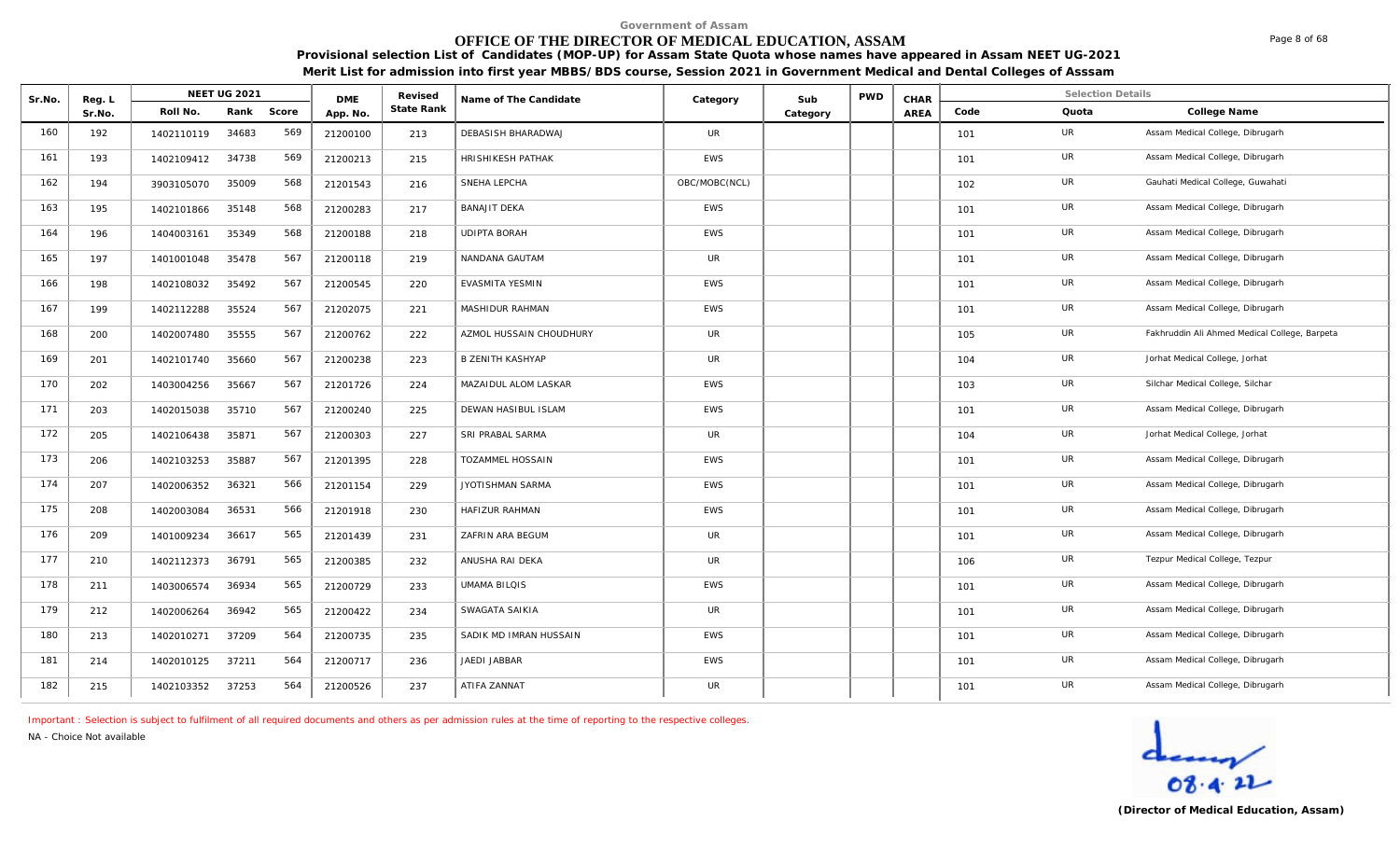# **OFFICE OF THE DIRECTOR OF MEDICAL EDUCATION, ASSAM**

**Provisional selection List of Candidates (MOP-UP) for Assam State Quota whose names have appeared in Assam NEET UG-2021 Merit List for admission into first year MBBS/BDS course, Session 2021 in Government Medical and Dental Colleges of Asssam**

| Sr.No. | Reg. L |            | NEET UG 2021 |       | <b>DME</b> | Revised    | Name of The Candidate | Category      | Sub      | <b>PWD</b> | CHAR |      | <b>Selection Details</b> |                                               |
|--------|--------|------------|--------------|-------|------------|------------|-----------------------|---------------|----------|------------|------|------|--------------------------|-----------------------------------------------|
|        | Sr.No. | Roll No.   | Rank         | Score | App. No.   | State Rank |                       |               | Category |            | AREA | Code | Quota                    | College Name                                  |
| 183    | 216    | 1402015102 | 37364        | 564   | 21201092   | 238        | DEWAN FARUQUE IKBAL   | <b>EWS</b>    |          |            |      | 101  | UR.                      | Assam Medical College, Dibrugarh              |
| 184    | 217    | 1402009326 | 37492        | 564   | 21200642   | 239        | SHIASHRI BARUAH       | <b>UR</b>     |          |            |      | 104  | UR                       | Jorhat Medical College, Jorhat                |
| 185    | 218    | 1403007260 | 37595        | 564   | 21200876   | 240        | MRINMAY DEY           | <b>EWS</b>    |          |            |      | 103  | <b>UR</b>                | Silchar Medical College, Silchar              |
| 186    | 219    | 1402010224 | 37751        | 563   | 21200405   | 242        | MANASH PRATIM MISRA   | UR            |          |            |      | 101  | UR                       | Assam Medical College, Dibrugarh              |
| 187    | 220    | 1404003045 | 37910        | 563   | 21201273   | 243        | ASRAFUL HOQUE         | <b>EWS</b>    |          |            |      | 101  | <b>UR</b>                | Assam Medical College, Dibrugarh              |
| 188    | 221    | 1402001190 | 38212        | 563   | 21200087   | 244        | MEHBUB ISLAM          | EWS           |          |            |      | 101  | UR                       | Assam Medical College, Dibrugarh              |
| 189    | 222    | 1402113322 | 38224        | 563   | 21200726   | 245        | CHAMPAK KALITA        | <b>EWS</b>    |          |            |      | 101  | UR                       | Assam Medical College, Dibrugarh              |
| 190    | 223    | 4608012371 | 38445        | 562   | 21200779   | 246        | MEHEK YEASMIN LASKAR  | UR            |          |            |      | 103  | UR                       | Silchar Medical College, Silchar              |
| 191    | 224    | 1403002212 | 38453        | 562   | 21200360   | 247        | NASRIN SULTANA LASKAR | <b>EWS</b>    |          |            |      | 103  | UR                       | Silchar Medical College, Silchar              |
| 192    | 225    | 1401001025 | 38598        | 562   | 21201544   | 248        | ANKITA GOGOI          | OBC/MOBC(NCL) | TAI-AHOM |            |      | 102  | UR                       | Gauhati Medical College, Guwahati             |
| 193    | 226    | 1402115087 | 38709        | 562   | 21200761   | 249        | TRISHANEER DEKA       | <b>UR</b>     |          |            |      | 104  | UR                       | Jorhat Medical College, Jorhat                |
| 194    | 227    | 1401004221 | 38805        | 562   | 21200473   | 250        | MOHAMMAD ASHIF        | UR            |          |            |      | 101  | UR                       | Assam Medical College, Dibrugarh              |
| 195    | 228    | 1402102515 | 38834        | 562   | 21201507   | 251        | NUR JAMAL HOQUE       | <b>EWS</b>    |          |            |      | 101  | UR                       | Assam Medical College, Dibrugarh              |
| 196    | 229    | 1402113377 | 38900        | 562   | 21200963   | 252        | MUSHFIQUE HUSSAIN     | <b>UR</b>     |          |            |      | 101  | UR                       | Assam Medical College, Dibrugarh              |
| 197    | 230    | 1402003599 | 39085        | 561   | 21201683   | 253        | NAYANAV HAZARIKA      | <b>UR</b>     |          |            |      | 104  | UR                       | Jorhat Medical College, Jorhat                |
| 198    | 231    | 1402102715 | 39222        | 561   | 21200178   | 254        | <b>MADHULIKA NATH</b> | <b>UR</b>     |          |            |      | 104  | UR                       | Jorhat Medical College, Jorhat                |
| 199    | 232    | 1402116227 | 39464        | 561   | 21200853   | 255        | <b>ADNAN NAFIS</b>    | <b>EWS</b>    |          |            |      | 101  | <b>UR</b>                | Assam Medical College, Dibrugarh              |
| 200    | 233    | 1402115189 | 39470        | 561   | 21200306   | 256        | ANISHA TASNIM SAIKIA  | UR            |          |            |      | 105  | UR                       | Fakhruddin Ali Ahmed Medical College, Barpeta |
| 201    | 234    | 1402005081 | 39718        | 560   | 21200297   | 257        | ARABINDA ROY          | UR            |          |            |      | 101  | UR                       | Assam Medical College, Dibrugarh              |
| 202    | 235    | 1402101032 | 39730        | 560   | 21200049   | 258        | SHEIKH MAKIN          | <b>UR</b>     |          |            |      | 105  | <b>UR</b>                | Fakhruddin Ali Ahmed Medical College, Barpeta |
| 203    | 236    | 4609005448 | 40094        | 560   | 21201400   | 259        | RISHIKA KHETAWAT      | <b>UR</b>     |          |            |      | 101  | UR                       | Assam Medical College, Dibrugarh              |
| 204    | 237    | 1402111470 | 40105        | 560   | 21200468   | 260        | ATIUR RAHMAN          | <b>EWS</b>    |          |            |      | 105  | <b>UR</b>                | Fakhruddin Ali Ahmed Medical College, Barpeta |
| 205    | 238    | 1402113007 | 40146        | 560   | 21200629   | 261        | BIKASHITA MEDHI       | <b>EWS</b>    |          |            |      | 101  | UR                       | Assam Medical College, Dibrugarh              |

*Important : Selection is subject to fulfilment of all required documents and others as per admission rules at the time of reporting to the respective colleges.*

*NA - Choice Not available*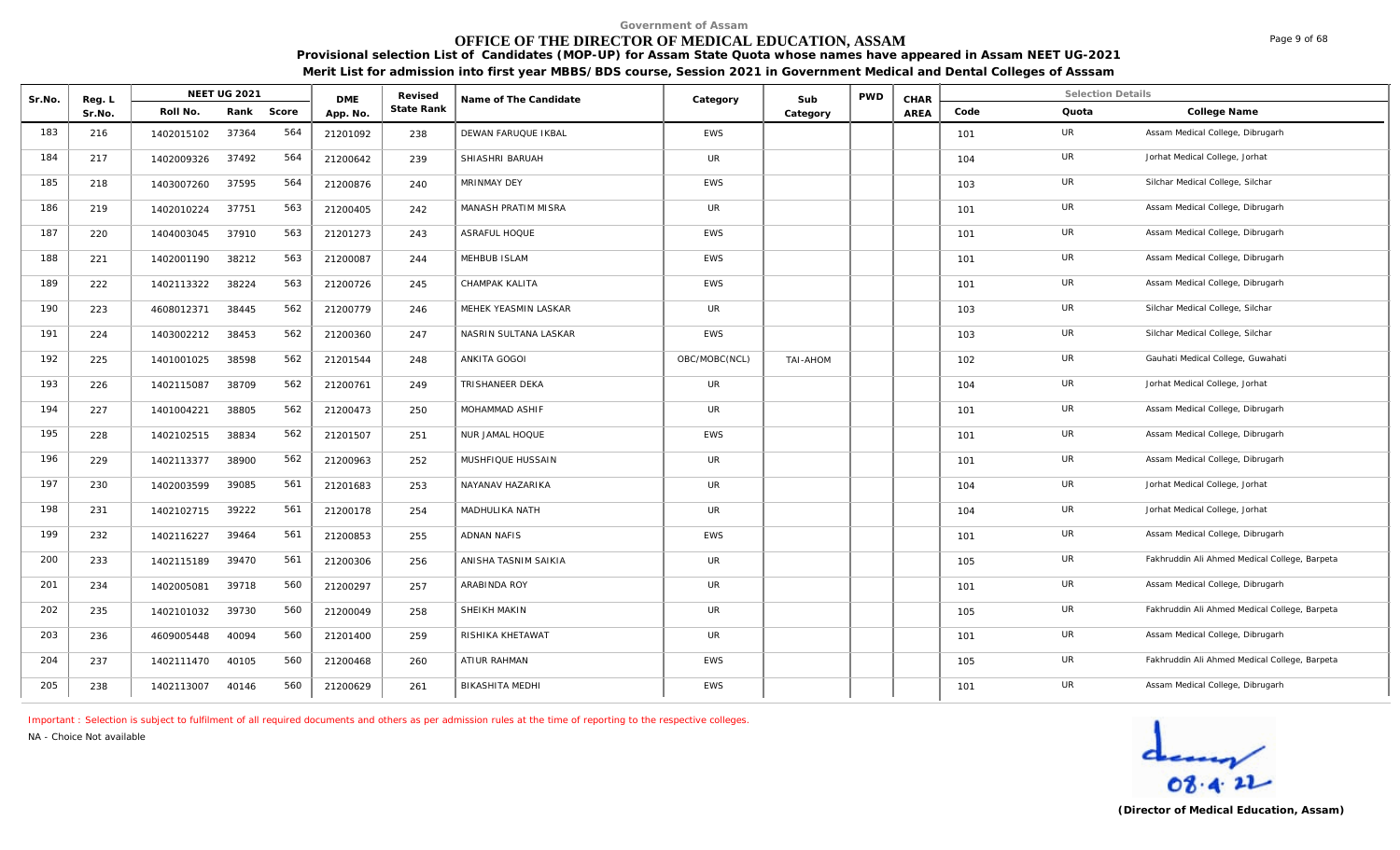# **OFFICE OF THE DIRECTOR OF MEDICAL EDUCATION, ASSAM**

Page 10 of 68

**Provisional selection List of Candidates (MOP-UP) for Assam State Quota whose names have appeared in Assam NEET UG-2021 Merit List for admission into first year MBBS/BDS course, Session 2021 in Government Medical and Dental Colleges of Asssam**

| Sr.No. | Reg. L |            | NEET UG 2021 |       | <b>DME</b> | Revised    | Name of The Candidate  | Category      | Sub      | <b>PWD</b> | CHAR        |      | <b>Selection Details</b> |                                               |
|--------|--------|------------|--------------|-------|------------|------------|------------------------|---------------|----------|------------|-------------|------|--------------------------|-----------------------------------------------|
|        | Sr.No. | Roll No.   | Rank         | Score | App. No.   | State Rank |                        |               | Category |            | <b>AREA</b> | Code | Quota                    | College Name                                  |
| 206    | 239    | 1402017099 | 40181        | 560   | 21200581   | 262        | LINA KALITA            | <b>EWS</b>    |          |            |             | 104  | UR                       | Jorhat Medical College, Jorhat                |
| 207    | 240    | 1402107204 | 40264        | 559   | 21200409   | 263        | SADIQAH KAWSAR         | <b>EWS</b>    |          |            |             | 101  | UR                       | Assam Medical College, Dibrugarh              |
| 208    | 241    | 1403007295 | 40376        | 559   | 21201133   | 264        | ANJUARA KHATUN         | EWS           |          |            |             | 103  | UR                       | Silchar Medical College, Silchar              |
| 209    | 242    | 1402113342 | 40509        | 559   | 21200758   | 266        | <b>FIROZ AHMED</b>     | <b>UR</b>     |          |            |             | 105  | UR                       | Fakhruddin Ali Ahmed Medical College, Barpeta |
| 210    | 243    | 1402005040 | 40588        | 559   | 21201686   | 267        | KALYANDEEP CHOUDHURY   | <b>UR</b>     |          |            |             | 101  | UR                       | Assam Medical College, Dibrugarh              |
| 211    | 244    | 1402111248 | 40659        | 559   | 21201557   | 268        | KAMAL HASSAN ISLAM     | <b>EWS</b>    |          |            |             | 105  | UR                       | Fakhruddin Ali Ahmed Medical College, Barpeta |
| 212    | 245    | 1401001800 | 40711        | 559   | 21200037   | 269        | SIMRAN SAIKIA          | UR            |          |            |             | 101  | UR                       | Assam Medical College, Dibrugarh              |
| 213    | 246    | 1402001358 | 40876        | 559   | 21201176   | 270        | SAKIF HASSAN           | <b>EWS</b>    |          |            |             | 101  | UR                       | Assam Medical College, Dibrugarh              |
| 214    | 247    | 1403007028 | 41193        | 558   | 21201449   | 271        | DIDAR HUSSAIN LASKAR   | <b>EWS</b>    |          |            |             | 103  | UR                       | Silchar Medical College, Silchar              |
| 215    | 248    | 1402101338 | 41198        | 558   | 21201013   | 272        | SHRUTI GARG            | <b>UR</b>     |          |            |             | 101  | UR                       | Assam Medical College, Dibrugarh              |
| 216    | 249    | 1402108406 | 41291        | 558   | 21200324   | 273        | <b>DIVYA SHARMA</b>    | <b>UR</b>     |          |            |             | 101  | UR                       | Assam Medical College, Dibrugarh              |
| 217    | 250    | 1402001569 | 41349        | 558   | 21200879   | 274        | KRITTIKA GOSWAMI       | <b>UR</b>     |          |            |             | 104  | UR                       | Jorhat Medical College, Jorhat                |
| 218    | 251    | 1402112142 | 41439        | 558   | 21200498   | 275        | RITUPARNA GAUTAM       | <b>UR</b>     |          |            |             | 101  | UR                       | Assam Medical College, Dibrugarh              |
| 219    | 252    | 1402112199 | 41786        | 557   | 21201302   | 276        | DEEPJYOTI KALITA       | <b>EWS</b>    |          |            |             | 101  | UR                       | Assam Medical College, Dibrugarh              |
| 220    | 253    | 1401007002 | 41901        | 557   | 21200199   | 277        | <b>ANKITA ROY</b>      | <b>UR</b>     |          |            |             | 104  | UR                       | Jorhat Medical College, Jorhat                |
| 221    | 254    | 1401003542 | 42051        | 557   | 21200678   | 278        | DIPANDITA HANDIQUE     | OBC/MOBC(NCL) | TAI-AHOM |            |             | 102  | UR                       | Gauhati Medical College, Guwahati             |
| 222    | 255    | 1402103139 | 42168        | 556   | 21200531   | 279        | <b>FAJLUL KARIM</b>    | <b>UR</b>     |          |            |             | 105  | UR                       | Fakhruddin Ali Ahmed Medical College, Barpeta |
| 223    | 256    | 1402016111 | 42285        | 556   | 21200733   | 281        | MEHTAB HUSSAIN ASHRAFI | <b>EWS</b>    |          |            |             | 105  | UR                       | Fakhruddin Ali Ahmed Medical College, Barpeta |
| 224    | 257    | 1402009116 | 42300        | 556   | 21200096   | 282        | AMISHA SINGH           | UR            |          |            |             | 106  | UR                       | Tezpur Medical College, Tezpur                |
| 225    | 258    | 1401009145 | 42361        | 556   | 21200511   | 283        | SYED SUHAIL AKHTAR     | <b>EWS</b>    |          |            |             | 101  | UR                       | Assam Medical College, Dibrugarh              |
| 226    | 259    | 1402106191 | 42425        | 556   | 21200725   | 284        | MANOJ KUMAR CHETRY     | OBC/MOBC(NCL) |          |            |             | 102  | UR                       | Gauhati Medical College, Guwahati             |
| 227    | 260    | 1402104038 | 42535        | 556   | 21200113   | 285        | MUSKAN AGARWALA        | <b>UR</b>     |          |            |             | 106  | UR                       | Tezpur Medical College, Tezpur                |
| 228    | 261    | 1401001746 | 42550        | 556   | 21201893   | 286        | DEBASISH GOGOI         | OBC/MOBC(NCL) | TAI-AHOM |            |             | 102  | UR                       | Gauhati Medical College, Guwahati             |

*Important : Selection is subject to fulfilment of all required documents and others as per admission rules at the time of reporting to the respective colleges.*

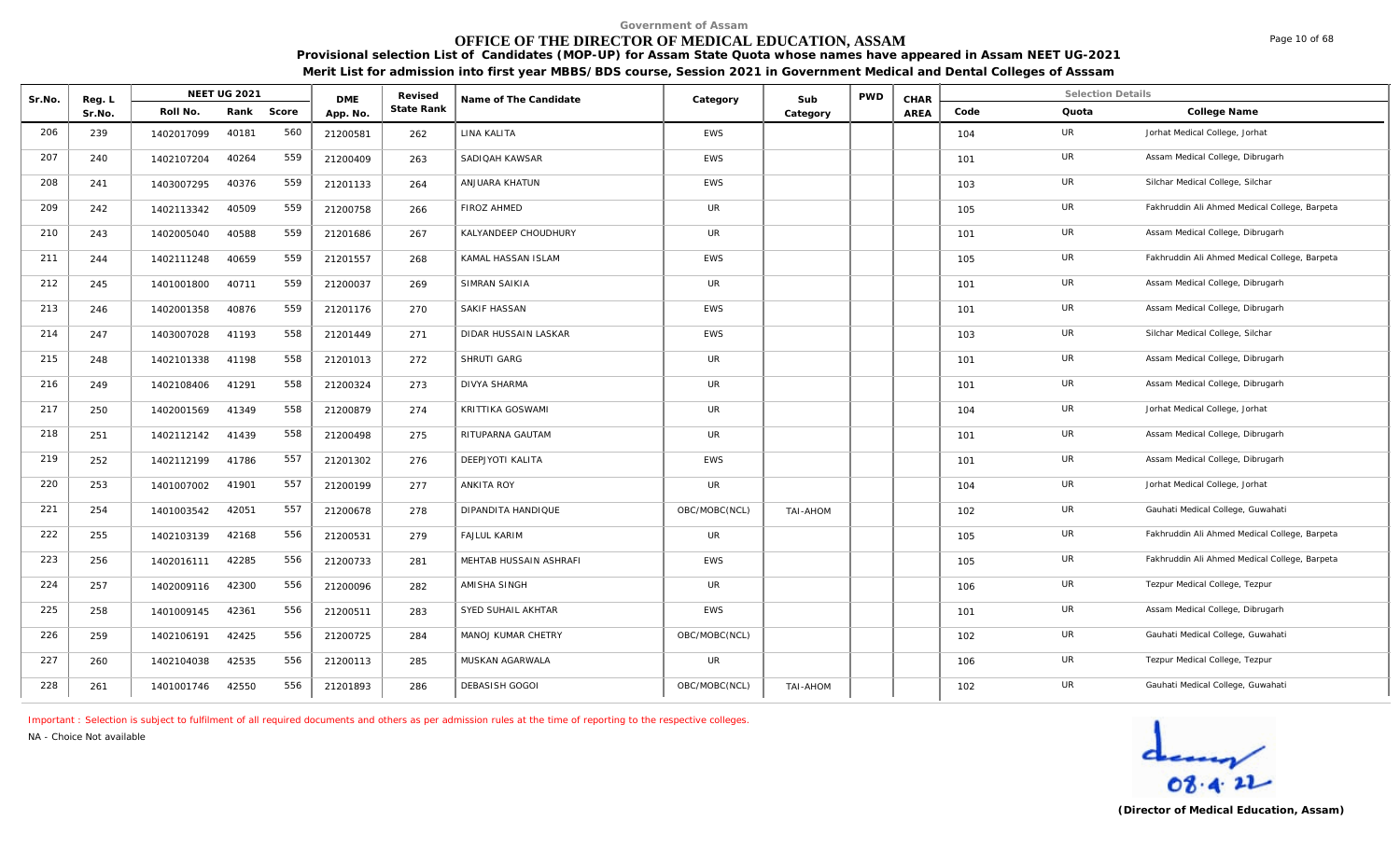# **OFFICE OF THE DIRECTOR OF MEDICAL EDUCATION, ASSAM**

**Provisional selection List of Candidates (MOP-UP) for Assam State Quota whose names have appeared in Assam NEET UG-2021** 

**Merit List for admission into first year MBBS/BDS course, Session 2021 in Government Medical and Dental Colleges of Asssam**

| Sr.No. | Reg. L |            | <b>NEET UG 2021</b> |       | <b>DME</b> | Revised    | Name of The Candidate  | Category      | Sub                        | <b>PWD</b> | CHAR |      | <b>Selection Details</b> |                                               |
|--------|--------|------------|---------------------|-------|------------|------------|------------------------|---------------|----------------------------|------------|------|------|--------------------------|-----------------------------------------------|
|        | Sr.No. | Roll No.   | Rank                | Score | App. No.   | State Rank |                        |               | Category                   |            | AREA | Code | Quota                    | College Name                                  |
| 229    | 262    | 2705021093 | 42652               | 556   | 21201754   | 287        | RIYAZ AHMED BARBHUIYA  | EWS           |                            |            |      | 103  | UR                       | Silchar Medical College, Silchar              |
| 230    | 263    | 1402001083 | 42991               | 555   | 21200818   | 288        | RUHUL AMIN             | EWS           |                            |            |      | 106  | UR                       | Tezpur Medical College, Tezpur                |
| 231    | 264    | 1402005192 | 43012               | 555   | 21200187   | 289        | SAMANNOY LUITEL        | <b>UR</b>     |                            |            |      | 108  | UR                       | Lakimpur Medical College, North Lahimpur      |
| 232    | 265    | 1402006008 | 43037               | 555   | 21200805   | 290        | <b>IMAMUL HUSSAIN</b>  | <b>EWS</b>    |                            |            |      | 105  | <b>UR</b>                | Fakhruddin Ali Ahmed Medical College, Barpeta |
| 233    | 266    | 1403003209 | 43117               | 555   | 21200402   | 291        | PRINCE KUMAR           | UR            |                            |            |      | 103  | UR                       | Silchar Medical College, Silchar              |
| 234    | 267    | 1402107475 | 43145               | 555   | 21201827   | 292        | <b>ABDUL GONI</b>      | <b>EWS</b>    |                            |            |      | 101  | UR                       | Assam Medical College, Dibrugarh              |
| 235    | 268    | 1402012100 | 43557               | 554   | 21200429   | 293        | SHATABDI CHAKRABORTY   | <b>UR</b>     |                            |            |      | 104  | UR                       | Jorhat Medical College, Jorhat                |
| 236    | 269    | 1402113293 | 43580               | 554   | 21200808   | 294        | ARNAB PALIT            | <b>UR</b>     |                            |            |      | 101  | UR                       | Assam Medical College, Dibrugarh              |
| 237    | 270    | 1402110289 | 43699               | 554   | 21200524   | 295        | PRACHURYA NATH         | OBC/MOBC(NCL) |                            |            |      | 102  | UR                       | Gauhati Medical College, Guwahati             |
| 238    | 271    | 1402008280 | 43723               | 554   | 21201324   | 296        | ANKURJYOTI TALUKDAR    | <b>UR</b>     |                            |            |      | 105  | UR                       | Fakhruddin Ali Ahmed Medical College, Barpeta |
| 239    | 272    | 1402005408 | 43924               | 554   | 21201044   | 297        | SALLIMU TASLIMA        | EWS           |                            |            |      | 103  | UR                       | Silchar Medical College, Silchar              |
| 240    | 273    | 1402106410 | 43986               | 554   | 21201416   | 298        | HITUL ROY              | OBC/MOBC(NCL) | KOCH-RAJBO<br><b>NGSHI</b> |            |      | 102  | <b>UR</b>                | Gauhati Medical College, Guwahati             |
| 241    | 274    | 1402007398 | 44128               | 553   | 21200950   | 299        | SAYERA ROUCHAN AHMED   | <b>UR</b>     |                            |            |      | 106  | UR                       | Tezpur Medical College, Tezpur                |
| 242    | 275    | 1401005118 | 44159               | 553   | 21200706   | 300        | KARTICK SAIKIA         | OBC/MOBC(NCL) |                            |            |      | 101  | UR                       | Assam Medical College, Dibrugarh              |
| 243    | 276    | 1402106390 | 44218               | 553   | 21201171   | 302        | AKANGSHYA BJ DEKA      | <b>UR</b>     |                            |            |      | 106  | UR                       | Tezpur Medical College, Tezpur                |
| 244    | 278    | 1401006502 | 44545               | 553   | 21201714   | 304        | MAZHAR ASHRAFUN NAHER  | <b>EWS</b>    |                            |            |      | 104  | <b>UR</b>                | Jorhat Medical College, Jorhat                |
| 245    | 279    | 1404005268 | 44564               | 553   | 21200455   | 305        | <b>ABIR PAUL</b>       | OBC/MOBC(NCL) |                            |            |      | 102  | UR                       | Gauhati Medical College, Guwahati             |
| 246    | 280    | 1402002020 | 44641               | 553   | 21200202   | 306        | <b>MD SHAHIL AHMED</b> | EWS           |                            |            |      | 104  | UR                       | Jorhat Medical College, Jorhat                |
| 247    | 281    | 1402111202 | 44678               | 553   | 21201050   | 307        | ARIF AKRAM AHMED       | <b>UR</b>     |                            |            |      | 106  | UR                       | Tezpur Medical College, Tezpur                |
| 248    | 282    | 1404002042 | 44768               | 553   | 21200094   | 308        | TINASHREE DEVI         | <b>UR</b>     |                            |            |      | 106  | UR                       | Tezpur Medical College, Tezpur                |
| 249    | 283    | 1402113418 | 44886               | 552   | 21200125   | 309        | <b>DIYA PAUL</b>       | OBC/MOBC(NCL) |                            |            |      | 102  | UR                       | Gauhati Medical College, Guwahati             |
| 250    | 284    | 1401001161 | 44889               | 552   | 21200051   | 310        | SHWETA K JHA           | <b>UR</b>     |                            |            |      | 106  | UR                       | Tezpur Medical College, Tezpur                |
| 251    | 285    | 1402010269 | 44929               | 552   | 21200840   | 311        | CHRISTIE SAIKIA        | <b>UR</b>     |                            |            |      | 104  | UR                       | Jorhat Medical College, Jorhat                |

*Important : Selection is subject to fulfilment of all required documents and others as per admission rules at the time of reporting to the respective colleges.*

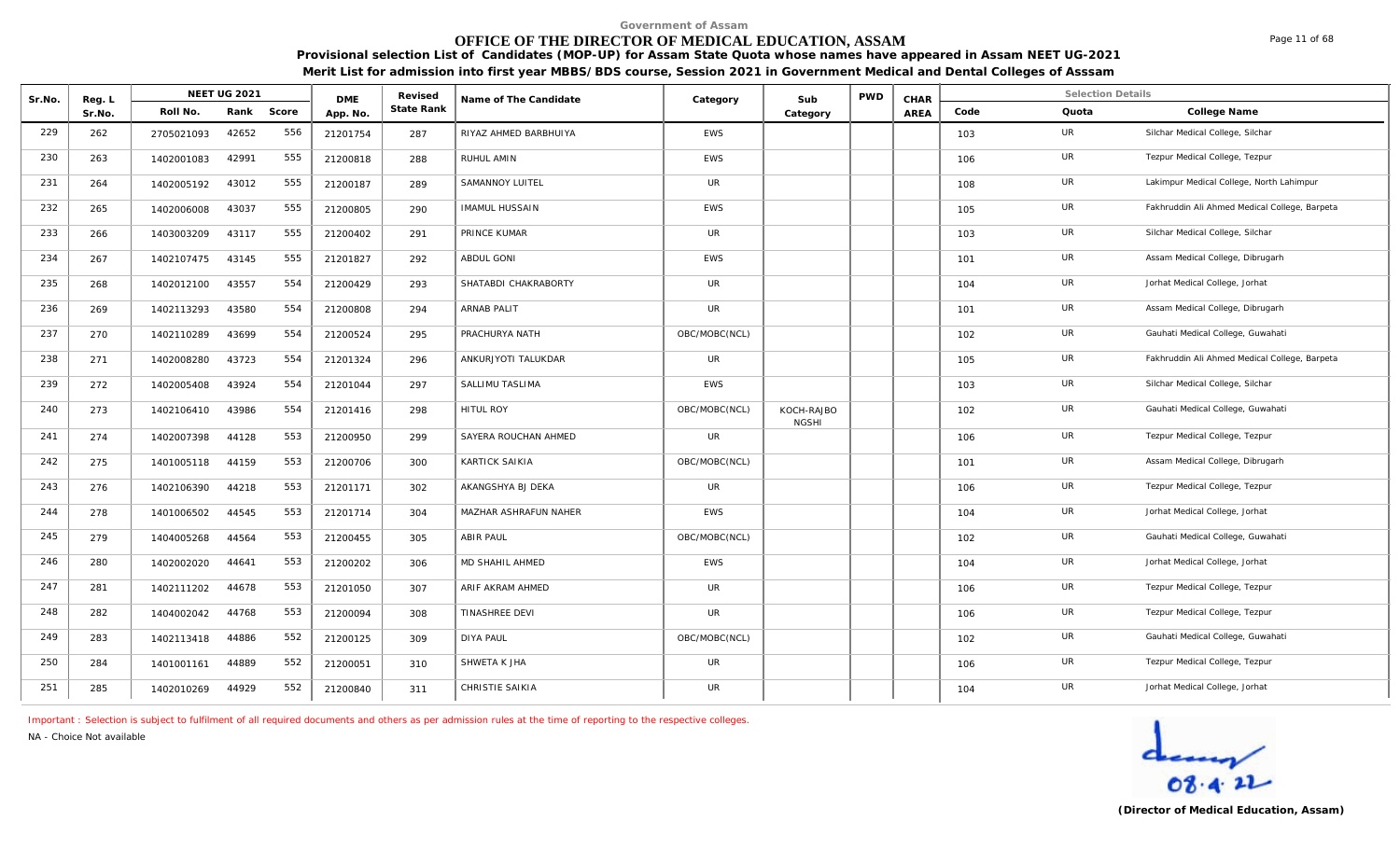# **OFFICE OF THE DIRECTOR OF MEDICAL EDUCATION, ASSAM**

**Provisional selection List of Candidates (MOP-UP) for Assam State Quota whose names have appeared in Assam NEET UG-2021 Merit List for admission into first year MBBS/BDS course, Session 2021 in Government Medical and Dental Colleges of Asssam**

| Sr.No. | Reg. L |            | <b>NEET UG 2021</b> |       | <b>DME</b> | Revised    | Name of The Candidate    | Category      | Sub      | <b>PWD</b> | CHAR       |      | <b>Selection Details</b> |                                               |
|--------|--------|------------|---------------------|-------|------------|------------|--------------------------|---------------|----------|------------|------------|------|--------------------------|-----------------------------------------------|
|        | Sr.No. | Roll No.   | Rank                | Score | App. No.   | State Rank |                          |               | Category |            | AREA       | Code | Quota                    | College Name                                  |
| 252    | 286    | 1402106052 | 44965               | 552   | 21200054   | 312        | <b>MRIGANKA MEDHI</b>    | <b>EWS</b>    |          |            |            | 105  | UR                       | Fakhruddin Ali Ahmed Medical College, Barpeta |
| 253    | 287    | 1402103509 | 45045               | 552   | 21201096   | 313        | CHANTANAZ AFRIN          | UR            |          |            |            | 101  | UR                       | Assam Medical College, Dibrugarh              |
| 254    | 288    | 1402113066 | 45070               | 552   | 21201667   | 314        | KAYUM AL AMAN            | <b>EWS</b>    |          |            |            | 104  | UR                       | Jorhat Medical College, Jorhat                |
| 255    | 289    | 1403007045 | 45116               | 552   | 21201272   | 315        | AKLAQUR RAHMAN LASKAR    | <b>EWS</b>    |          |            |            | 103  | UR                       | Silchar Medical College, Silchar              |
| 256    | 290    | 1402108290 | 45201               | 552   | 21201079   | 316        | MANISH SAHA              | OBC/MOBC(NCL) |          |            |            | 102  | UR                       | Gauhati Medical College, Guwahati             |
| 257    | 291    | 1402009319 | 45203               | 552   | 21201355   | 317        | WAJIFA RAHMAN            | UR            |          |            |            | 105  | UR                       | Fakhruddin Ali Ahmed Medical College, Barpeta |
| 258    | 292    | 1403002222 | 45323               | 552   | 21200782   | 318        | AASMIZ SAIRAZ MAZUMDER   | UR            |          |            |            | 103  | UR                       | Silchar Medical College, Silchar              |
| 259    | 293    | 1401007265 | 45393               | 552   | 21200901   | 319        | <b>TANMAYEE HAZARIKA</b> | UR            |          |            |            | 104  | UR                       | Jorhat Medical College, Jorhat                |
| 260    | 294    | 1403007108 | 45407               | 552   | 21200836   | 320        | RUCHIRAA DUTTA CHOWDHURY | <b>UR</b>     |          |            |            | 103  | UR                       | Silchar Medical College, Silchar              |
| 261    | 295    | 1403001157 | 45421               | 551   | 21201724   | 321        | MD MUHSIN UDDIN          | <b>EWS</b>    |          |            |            | 103  | UR                       | Silchar Medical College, Silchar              |
| 262    | 297    | 1402004168 | 45458               | 551   | 21200262   | 323        | SHABNOOR AHMED           | UR            |          |            |            | 105  | UR                       | Fakhruddin Ali Ahmed Medical College, Barpeta |
| 263    | 298    | 1402112177 | 45483               | 551   | 21202052   | 324        | RAKIBUL ISLAM            | <b>EWS</b>    |          |            |            | 105  | UR                       | Fakhruddin Ali Ahmed Medical College, Barpeta |
| 264    | 299    | 1403001206 | 45531               | 551   | 21201942   | 325        | MOKBUL HUSSAIN           | <b>EWS</b>    |          |            |            | 103  | <b>UR</b>                | Silchar Medical College, Silchar              |
| 265    | 300    | 1403001268 | 45727               | 551   | 21202142   | 326        | FAJLUL KARIM TALUKDER    | EWS           |          |            |            | 103  | EWS                      | Silchar Medical College, Silchar              |
| 266    | 301    | 1402009151 | 45870               | 551   | 21201845   | 327        | PRIYAM KASHYAP           | <b>EWS</b>    |          |            |            | 104  | UR                       | Jorhat Medical College, Jorhat                |
| 267    | 303    | 1401003378 | 46052               | 551   | 21201851   | 329        | ARINDOM BORAH            | OBC/MOBC(NCL) |          |            |            | 102  | OBC/MOBC(NCL)            | Gauhati Medical College, Guwahati             |
| 268    | 304    | 1402102465 | 46079               | 550   | 21201832   | 330        | RAKIBUL ISLAM            | <b>EWS</b>    |          |            |            | 104  | UR                       | Jorhat Medical College, Jorhat                |
| 269    | 305    | 1402101201 | 46100               | 550   | 21201552   | 331        | ZAKARIA AHMED            | <b>EWS</b>    |          |            |            | 104  | UR                       | Jorhat Medical College, Jorhat                |
| 270    | 306    | 1401003084 | 46110               | 550   | 21200316   | 332        | SHIVANGI SARMA           | UR            |          |            |            | 104  | UR                       | Jorhat Medical College, Jorhat                |
| 271    | 307    | 1402104064 | 46136               | 550   | 21200998   | 333        | SHAMIM AKHTAR            | <b>UR</b>     |          |            |            | 101  | UR                       | Assam Medical College, Dibrugarh              |
| 272    | 308    | 1402109210 | 46191               | 550   | 21201404   | 334        | SHAHARUL ISLAM           | <b>EWS</b>    |          |            |            | 103  | UR                       | Silchar Medical College, Silchar              |
| 273    | 309    | 1401010074 | 46335               | 550   | 21201317   | 335        | <b>BIWEK UPADHYAY</b>    | <b>EWS</b>    |          |            |            | 101  | UR                       | Assam Medical College, Dibrugarh              |
| 274    | 310    | 1402114273 | 46354               | 550   | 21200378   | 336        | <b>IMRAN HUSSAIN</b>     | <b>UR</b>     |          |            | <b>YES</b> | 105  | CHAR AREA                | Fakhruddin Ali Ahmed Medical College, Barpeta |

*Important : Selection is subject to fulfilment of all required documents and others as per admission rules at the time of reporting to the respective colleges.*

*NA - Choice Not available*



Page 12 of 68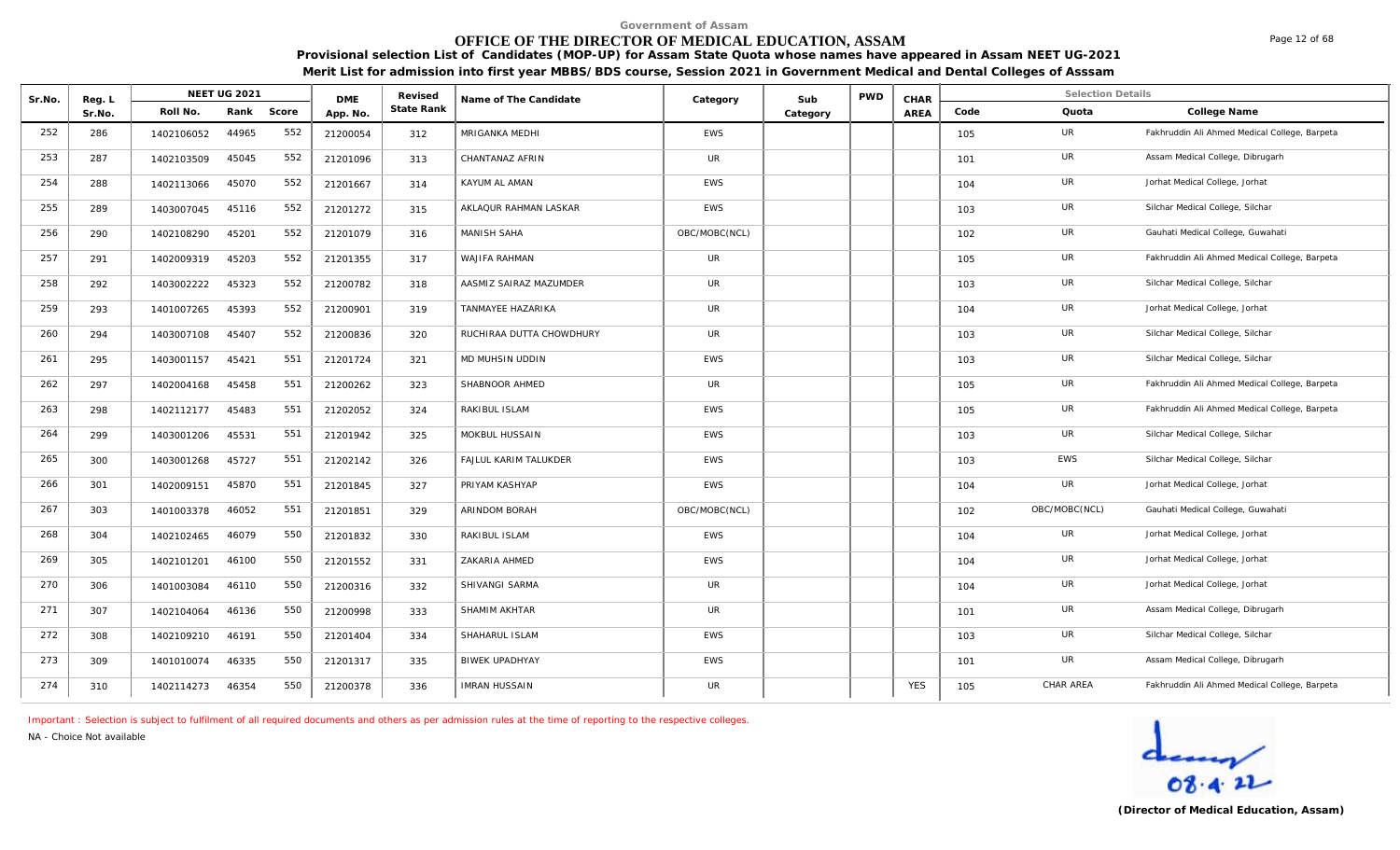# **OFFICE OF THE DIRECTOR OF MEDICAL EDUCATION, ASSAM**

Page 13 of 68

**Provisional selection List of Candidates (MOP-UP) for Assam State Quota whose names have appeared in Assam NEET UG-2021 Merit List for admission into first year MBBS/BDS course, Session 2021 in Government Medical and Dental Colleges of Asssam**

| Sr.No. | Reg. L |            | <b>NEET UG 2021</b> |       | <b>DME</b> | Revised    | Name of The Candidate |               | Sub      | <b>PWD</b> | CHAR        |      | <b>Selection Details</b> |                                               |
|--------|--------|------------|---------------------|-------|------------|------------|-----------------------|---------------|----------|------------|-------------|------|--------------------------|-----------------------------------------------|
|        | Sr.No. | Roll No.   | Rank                | Score | App. No.   | State Rank |                       | Category      | Category |            | <b>AREA</b> | Code | Quota                    | College Name                                  |
| 275    | 311    | 1402105287 | 46385               | 550   | 21200607   | 337        | LAHAR GARG            | <b>UR</b>     |          |            |             | 101  | UR                       | Assam Medical College, Dibrugarh              |
| 276    | 312    | 1402008146 | 46501               | 550   | 21201349   | 338        | PARVEJ AKHTAR         | <b>EWS</b>    |          |            |             | 104  | <b>UR</b>                | Jorhat Medical College, Jorhat                |
| 277    | 313    | 1403004167 | 46502               | 550   | 21200396   | 339        | ADREESH SAHA          | <b>UR</b>     |          |            |             | 103  | UR                       | Silchar Medical College, Silchar              |
| 278    | 315    | 1401006170 | 46668               | 550   | 21200193   | 341        | SAMPROTIK SIDHANT     | <b>UR</b>     |          |            |             | 104  | UR                       | Jorhat Medical College, Jorhat                |
| 279    | 316    | 1403006392 | 46692               | 550   | 21200355   | 342        | AHMED LABIB BARBHUIYA | EWS           |          |            |             | 103  | <b>UR</b>                | Silchar Medical College, Silchar              |
| 280    | 317    | 1402006085 | 46725               | 550   | 21201102   | 343        | SYED ANNAZ MUSAKIB    | EWS           |          |            |             | 104  | UR                       | Jorhat Medical College, Jorhat                |
| 281    | 318    | 1402104318 | 46726               | 550   | 21201116   | 344        | HASANUJ ZAMAN         | <b>EWS</b>    |          |            |             | 105  | UR                       | Fakhruddin Ali Ahmed Medical College, Barpeta |
| 282    | 319    | 1402107059 | 46741               | 550   | 21200189   | 345        | <b>BITUPAN SARMAH</b> | <b>UR</b>     |          |            |             | 104  | UR                       | Jorhat Medical College, Jorhat                |
| 283    | 320    | 1402114141 | 46860               | 549   | 21201200   | 346        | PAMIT KUMAR           | OBC/MOBC(NCL) |          |            |             | 102  | UR                       | Gauhati Medical College, Guwahati             |
| 284    | 321    | 1402002483 | 47177               | 549   | 21201098   | 347        | SAMIM AFRUZ JOTDER    | <b>EWS</b>    |          |            |             | 105  | UR                       | Fakhruddin Ali Ahmed Medical College, Barpeta |
| 285    | 322    | 1402010280 | 47226               | 549   | 21201167   | 348        | SHOUNIK SARMA         | <b>UR</b>     |          |            |             | 104  | UR                       | Jorhat Medical College, Jorhat                |
| 286    | 323    | 1404004171 | 47239               | 549   | 21201208   | 349        | MUKTADIR HUSSAIN      | <b>EWS</b>    |          |            |             | 104  | UR                       | Jorhat Medical College, Jorhat                |
| 287    | 326    | 4608004432 | 47323               | 549   | 21200549   | 352        | <b>TANIMA GHOSH</b>   | <b>UR</b>     |          |            |             | 103  | UR                       | Silchar Medical College, Silchar              |
| 288    | 327    | 2702108283 | 47398               | 548   | 21200754   | 353        | RIYA TALUKDAR         | <b>EWS</b>    |          |            |             | 103  | UR                       | Silchar Medical College, Silchar              |
| 289    | 328    | 1404005062 | 47420               | 548   | 21200427   | 354        | SMRITI CHUTIA         | OBC/MOBC(NCL) | CHUTIA   |            |             | 102  | UR                       | Gauhati Medical College, Guwahati             |
| 290    | 329    | 1402111055 | 47421               | 548   | 21201390   | 355        | AKRAMUL HOQUE         | <b>UR</b>     |          |            |             | 105  | <b>UR</b>                | Fakhruddin Ali Ahmed Medical College, Barpeta |
| 291    | 330    | 1402009033 | 47466               | 548   | 21200982   | 356        | PALLAV TAMULI         | <b>EWS</b>    |          |            |             | 104  | UR                       | Jorhat Medical College, Jorhat                |
| 292    | 331    | 1402104254 | 47507               | 548   | 21201517   | 357        | JENIFER RAHMAN        | <b>EWS</b>    |          |            |             | 104  | UR                       | Jorhat Medical College, Jorhat                |
| 293    | 332    | 1402112345 | 47666               | 548   | 21202172   | 358        | <b>BISHU DEY</b>      | OBC/MOBC(NCL) |          |            |             | 102  | UR                       | Gauhati Medical College, Guwahati             |
| 294    | 333    | 1402012011 | 47757               | 548   | 21200971   | 359        | SOBAHAN ALI           | <b>EWS</b>    |          |            |             | 104  | UR                       | Jorhat Medical College, Jorhat                |
| 295    | 334    | 1402106306 | 47779               | 548   | 21201055   | 360        | <b>BANAJIT DEKA</b>   | EWS           |          |            |             | 104  | UR                       | Jorhat Medical College, Jorhat                |
| 296    | 335    | 1402005484 | 47907               | 548   | 21200499   | 361        | MRIGANKA SARMA        | <b>UR</b>     |          |            |             | 104  | UR                       | Jorhat Medical College, Jorhat                |
| 297    | 336    | 1402105209 | 48040               | 547   | 21200710   | 362        | ASRAFUL ISLAM         | <b>EWS</b>    |          |            |             | 108  | UR                       | Lakimpur Medical College, North Lahimpur      |

*Important : Selection is subject to fulfilment of all required documents and others as per admission rules at the time of reporting to the respective colleges.*

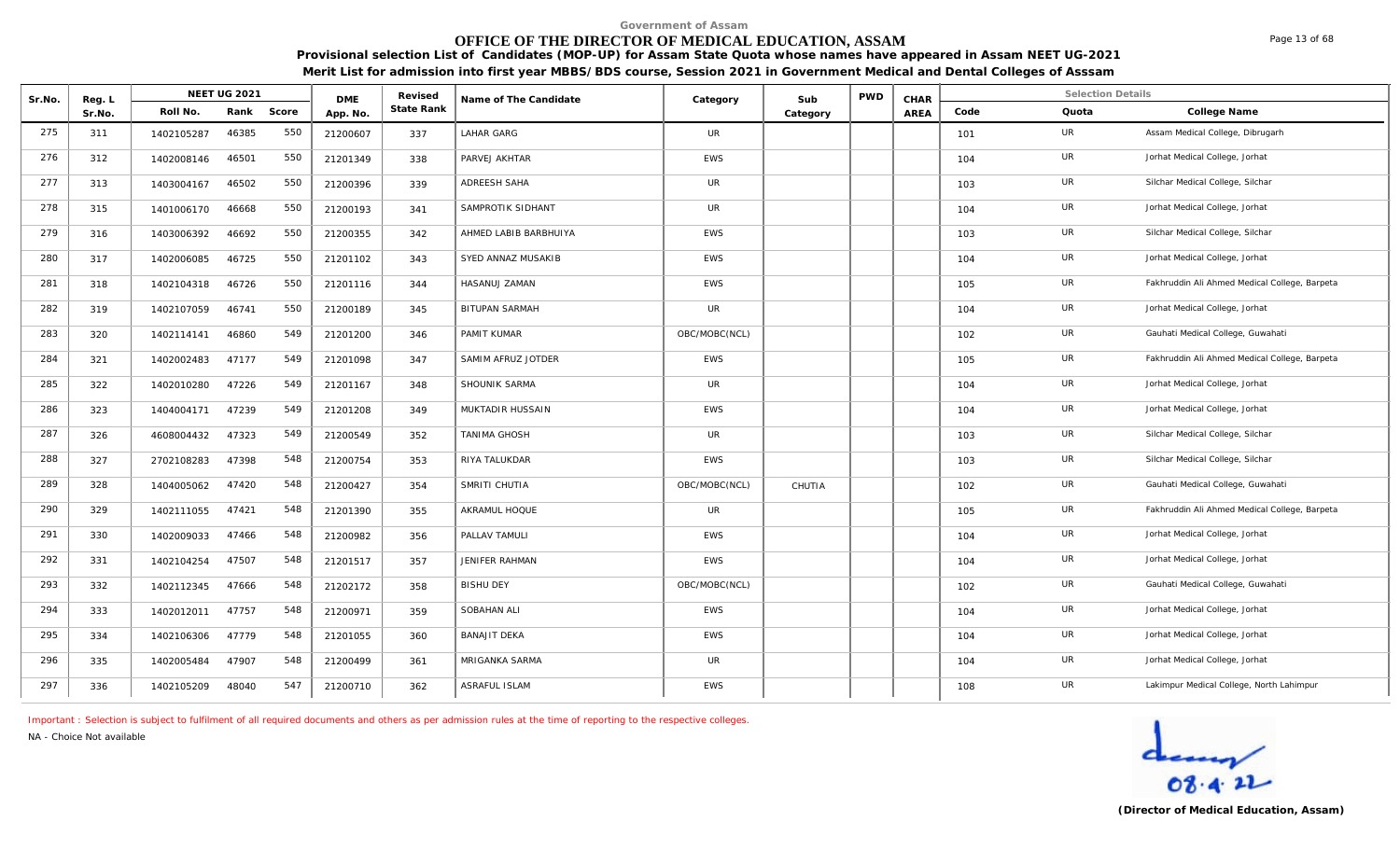# **OFFICE OF THE DIRECTOR OF MEDICAL EDUCATION, ASSAM**

Page 14 of 68

**Provisional selection List of Candidates (MOP-UP) for Assam State Quota whose names have appeared in Assam NEET UG-2021 Merit List for admission into first year MBBS/BDS course, Session 2021 in Government Medical and Dental Colleges of Asssam**

| Sr.No. | Reg. L |            | <b>NEET UG 2021</b> |       | <b>DME</b> | Revised    | Name of The Candidate   | Category      | Sub      | <b>PWD</b> | CHAR       |      | <b>Selection Details</b> |                                               |
|--------|--------|------------|---------------------|-------|------------|------------|-------------------------|---------------|----------|------------|------------|------|--------------------------|-----------------------------------------------|
|        | Sr.No. | Roll No.   | Rank                | Score | App. No.   | State Rank |                         |               | Category |            | AREA       | Code | Quota                    | College Name                                  |
| 298    | 337    | 1402114196 | 48078               | 547   | 21200056   | 363        | RUBINA DEWAN            | <b>UR</b>     |          |            |            | 104  | UR                       | Jorhat Medical College, Jorhat                |
| 299    | 338    | 1402107012 | 48099               | 547   | 21200428   | 364        | <b>JANWABI ROY</b>      | <b>UR</b>     |          |            |            | 104  | UR                       | Jorhat Medical College, Jorhat                |
| 300    | 339    | 1402106174 | 48183               | 547   | 21201254   | 365        | MONOWAR HUSSAIN         | <b>EWS</b>    |          |            | <b>YES</b> | 104  | UR                       | Jorhat Medical College, Jorhat                |
| 301    | 340    | 1403001288 | 48364               | 547   | 21200340   | 366        | <b>SAYAN DAS</b>        | SC            |          |            |            | 103  | UR                       | Silchar Medical College, Silchar              |
| 302    | 341    | 1402111314 | 48500               | 547   | 21201015   | 367        | ARCHITA PHUKAN          | <b>UR</b>     |          |            |            | 104  | UR                       | Jorhat Medical College, Jorhat                |
| 303    | 342    | 1402102423 | 48548               | 547   | 21200543   | 368        | MD MEHBUBAR RAHMAN      | UR            |          |            |            | 108  | UR                       | Lakimpur Medical College, North Lahimpur      |
| 304    | 344    | 1404006236 | 48594               | 547   | 21200621   | 370        | MEHNAZ SABRIN CHOWDHURY | UR            |          |            |            | 104  | UR                       | Jorhat Medical College, Jorhat                |
| 305    | 345    | 1402009217 | 48690               | 547   | 21200377   | 371        | ABHIJNYAN SAIKIA        | <b>UR</b>     |          |            |            | 104  | UR                       | Jorhat Medical College, Jorhat                |
| 306    | 346    | 1402002037 | 48701               | 546   | 21201834   | 372        | DIDARUL HUSSAN AHMED    | EWS           |          |            |            | 105  | EWS                      | Fakhruddin Ali Ahmed Medical College, Barpeta |
| 307    | 347    | 1402005400 | 48720               | 546   | 21200815   | 373        | HRISHIKESH DAS          | EWS           |          |            |            | 104  | UR                       | Jorhat Medical College, Jorhat                |
| 308    | 348    | 1402010314 | 48734               | 546   | 21201712   | 374        | AHAMED ALI              | UR            |          |            | <b>YES</b> | 104  | UR                       | Jorhat Medical College, Jorhat                |
| 309    | 349    | 1402003280 | 48871               | 546   | 21200150   | 375        | NIBIR DEKA              | <b>SC</b>     |          |            |            | 102  | UR                       | Gauhati Medical College, Guwahati             |
| 310    | 350    | 1402015210 | 49033               | 546   | 21200844   | 376        | <b>IJABUL AHMED</b>     | <b>EWS</b>    |          |            |            | 105  | UR                       | Fakhruddin Ali Ahmed Medical College, Barpeta |
| 311    | 351    | 1402109129 | 49078               | 546   | 21201952   | 377        | MANISH SUREKA           | <b>UR</b>     |          |            |            | 104  | UR                       | Jorhat Medical College, Jorhat                |
| 312    | 352    | 1401010063 | 49137               | 546   | 21200902   | 378        | RAJ PRAJAPATI           | OBC/MOBC(NCL) |          |            |            | 102  | UR                       | Gauhati Medical College, Guwahati             |
| 313    | 353    | 1402001271 | 49296               | 546   | 21201226   | 379        | ANURAG THAKURIA         | <b>UR</b>     |          |            |            | 106  | UR                       | Tezpur Medical College, Tezpur                |
| 314    | 354    | 1402015235 | 49422               | 545   | 21201344   | 380        | SHEIKH FORID            | <b>EWS</b>    |          |            |            | 104  | UR                       | Jorhat Medical College, Jorhat                |
| 315    | 355    | 1402110187 | 49920               | 545   | 21201260   | 381        | DADUL TALUKDAR          | OBC/MOBC(NCL) |          |            |            | 102  | UR                       | Gauhati Medical College, Guwahati             |
| 316    | 356    | 1403002213 | 49938               | 545   | 21200870   | 382        | SADIK AHMED BARBHUIYA   | <b>EWS</b>    |          |            |            | 103  | <b>EWS</b>               | Silchar Medical College, Silchar              |
| 317    | 358    | 1403006136 | 50010               | 545   | 21201177   | 384        | TAUHED AHMED LASKAR     | UR            |          |            |            | 103  | UR                       | Silchar Medical College, Silchar              |
| 318    | 359    | 1402002599 | 50236               | 544   | 21201531   | 385        | SAJID HUSSAIN AHMED     | EWS           |          |            |            | 105  | UR                       | Fakhruddin Ali Ahmed Medical College, Barpeta |
| 319    | 360    | 1404010063 | 50264               | 544   | 21200136   | 386        | BIKASHJYOTI PHUKAN      | <b>UR</b>     |          |            |            | 108  | UR                       | Lakimpur Medical College, North Lahimpur      |
| 320    | 361    | 1402018242 | 50581               | 544   | 21200914   | 387        | BHASWAT PRITAM SARMA    | <b>UR</b>     |          |            |            | 106  | UR                       | Tezpur Medical College, Tezpur                |

*Important : Selection is subject to fulfilment of all required documents and others as per admission rules at the time of reporting to the respective colleges.*

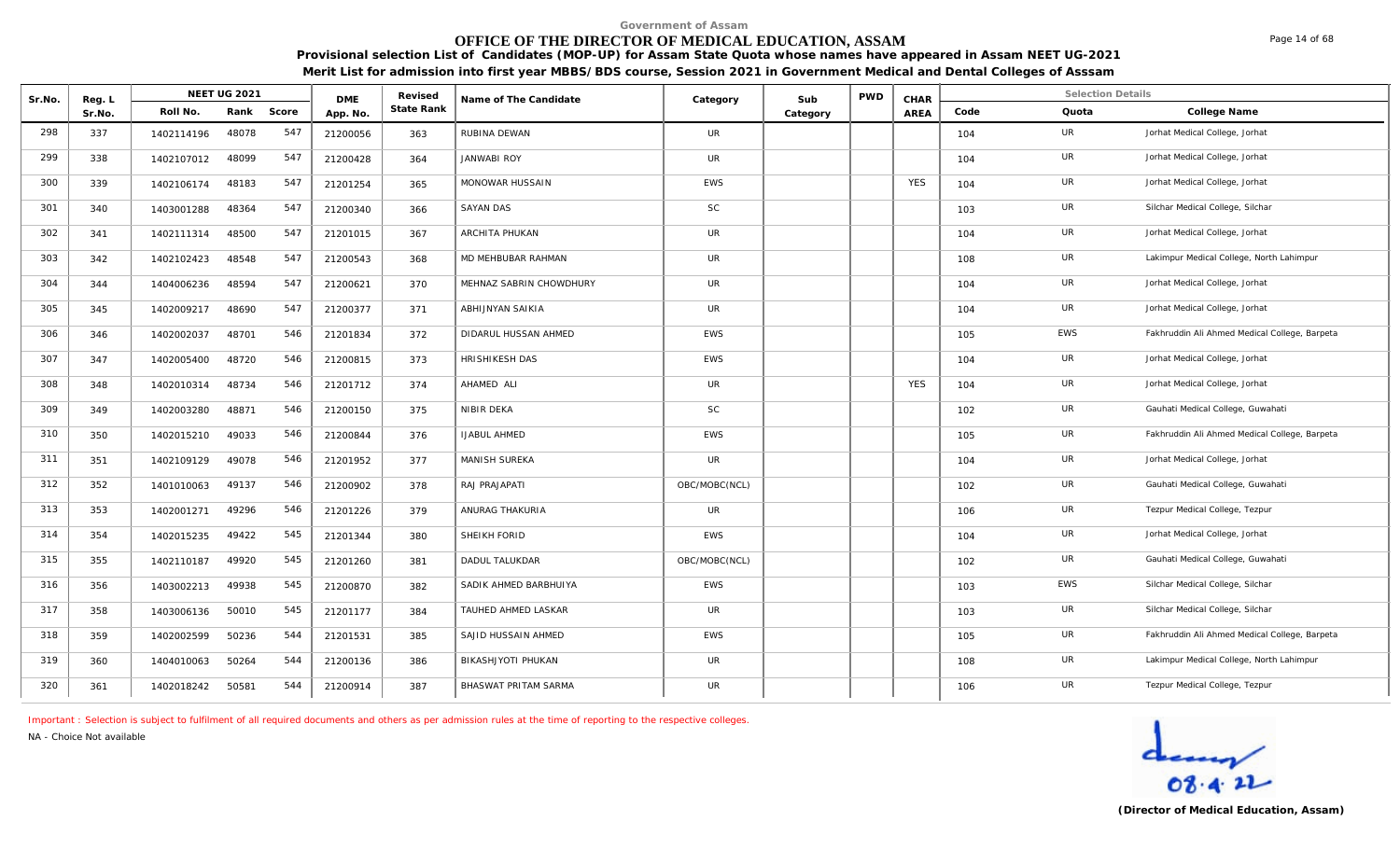# **OFFICE OF THE DIRECTOR OF MEDICAL EDUCATION, ASSAM**

**Provisional selection List of Candidates (MOP-UP) for Assam State Quota whose names have appeared in Assam NEET UG-2021 Merit List for admission into first year MBBS/BDS course, Session 2021 in Government Medical and Dental Colleges of Asssam**

| Sr.No. | Reg. L |            | <b>NEET UG 2021</b> |       | <b>DME</b> | Revised    | Name of The Candidate   | Category      | Sub      | <b>PWD</b> | CHAR |           | <b>Selection Details</b> |                                               |
|--------|--------|------------|---------------------|-------|------------|------------|-------------------------|---------------|----------|------------|------|-----------|--------------------------|-----------------------------------------------|
|        | Sr.No. | Roll No.   | Rank                | Score | App. No.   | State Rank |                         |               | Category |            | AREA | Code      | Quota                    | College Name                                  |
| 321    | 362    | 1402003458 | 50608               | 544   | 21200591   | 388        | ANGSHUMAN DAS           | OBC/MOBC(NCL) |          |            |      | 102       | OBC/MOBC(NCL)            | Gauhati Medical College, Guwahati             |
| 322    | 363    | 1402111325 | 50778               | 544   | 21200708   | 389        | ROKIBUL HUSSAIN         | EWS           |          |            |      | 106       | UR                       | Tezpur Medical College, Tezpur                |
| 323    | 364    | 1402108367 | 50828               | 543   | 21200928   | 390        | ZAKIR HUSSAIN           | <b>EWS</b>    |          |            |      | 104       | UR                       | Jorhat Medical College, Jorhat                |
| 324    | 365    | 1402111439 | 50949               | 543   | 21200036   | 391        | SAYASMITA BHARDWAJ      | <b>UR</b>     |          |            |      | 106       | UR                       | Tezpur Medical College, Tezpur                |
| 325    | 366    | 1404008102 | 50997               | 543   | 21200272   | 393        | CHAYANIKA ADHYAPAK      | UR            |          |            |      | 106       | UR                       | Tezpur Medical College, Tezpur                |
| 326    | 367    | 1403002227 | 51071               | 543   | 21200977   | 394        | SUMEDHA SENGUPTA        | UR            |          |            |      | 103       | UR                       | Silchar Medical College, Silchar              |
| 327    | 368    | 1402009279 | 51091               | 543   | 21200699   | 395        | <b>IJAJULAR RAHMAN</b>  | <b>EWS</b>    |          |            |      | 105       | EWS                      | Fakhruddin Ali Ahmed Medical College, Barpeta |
| 328    | 369    | 1402002477 | 51171               | 543   | 21201131   | 396        | ANISHA BORAH            | <b>UR</b>     |          |            |      | 104       | UR                       | Jorhat Medical College, Jorhat                |
| 329    | 370    | 1404005131 | 51256               | 543   | 21200433   | 397        | SUMAIA SULTANA          | <b>EWS</b>    |          |            |      | 106       | <b>EWS</b>               | Tezpur Medical College, Tezpur                |
| 330    | 371    | 1402011329 | 51364               | 543   | 21200220   | 398        | SHAHID AFRIDI           | EWS           |          |            |      | 106       | <b>EWS</b>               | Tezpur Medical College, Tezpur                |
| 331    | 372    | 1402004103 | 51514               | 542   | 21200681   | 399        | PARTHA PRATIM DEKA      | <b>UR</b>     |          |            |      | <b>NA</b> |                          |                                               |
| 332    | 373    | 1401001093 | 51535               | 542   | 21200731   | 400        | PRIYABRATA MAZUMDER     | <b>UR</b>     |          |            |      | 106       | <b>UR</b>                | Tezpur Medical College, Tezpur                |
| 333    | 374    | 1402101883 | 51575               | 542   | 21200773   | 401        | ATIBUR RAHMAN           | <b>EWS</b>    |          |            |      | 105       | EWS                      | Fakhruddin Ali Ahmed Medical College, Barpeta |
| 334    | 375    | 1402111345 | 51765               | 542   | 21200380   | 402        | MIHIR KUMAR GARG        | <b>UR</b>     |          |            |      | 106       | <b>UR</b>                | Tezpur Medical College, Tezpur                |
| 335    | 376    | 1402008019 | 51837               | 542   | 21200615   | 403        | GIRISH KUMAR LOHIA      | <b>EWS</b>    |          |            |      | 106       | EWS                      | Tezpur Medical College, Tezpur                |
| 336    | 377    | 1402017085 | 51893               | 542   | 21200478   | 404        | PRASANT AGARWALLA       | <b>UR</b>     |          |            |      | 106       | UR                       | Tezpur Medical College, Tezpur                |
| 337    | 378    | 1404006143 | 51897               | 542   | 21201126   | 405        | CHAYANIKA BAISHYA       | <b>EWS</b>    |          |            |      | 106       | <b>EWS</b>               | Tezpur Medical College, Tezpur                |
| 338    | 379    | 1403006046 | 51953               | 542   | 21201453   | 406        | RAJNANDINI SARKAR       | UR            |          |            |      | 103       | UR                       | Silchar Medical College, Silchar              |
| 339    | 380    | 1401003417 | 52195               | 541   | 21200765   | 407        | RUHUL AMIN CHOUDHURY    | UR            |          |            |      | 106       | UR                       | Tezpur Medical College, Tezpur                |
| 340    | 381    | 1403004253 | 52374               | 541   | 21201091   | 408        | MST WASIMA SIDDIQUA     | UR            |          |            |      | 103       | UR                       | Silchar Medical College, Silchar              |
| 341    | 382    | 1401005180 | 52619               | 541   | 21200449   | 409        | NABHANEEL BHATTACHARJEE | <b>EWS</b>    |          |            |      | 108       | UR                       | Lakimpur Medical College, North Lahimpur      |
| 342    | 383    | 1402009053 | 52929               | 540   | 21200612   | 410        | SHAZID ALOM MOLLAH      | <b>EWS</b>    |          |            |      | 105       | EWS                      | Fakhruddin Ali Ahmed Medical College, Barpeta |
| 343    | 384    | 1402106248 | 52957               | 540   | 21200333   | 411        | SREOSHI DEV ROY         | OBC/MOBC(NCL) |          |            |      | 102       | OBC/MOBC(NCL)            | Gauhati Medical College, Guwahati             |

*Important : Selection is subject to fulfilment of all required documents and others as per admission rules at the time of reporting to the respective colleges.*

*NA - Choice Not available*



Page 15 of 68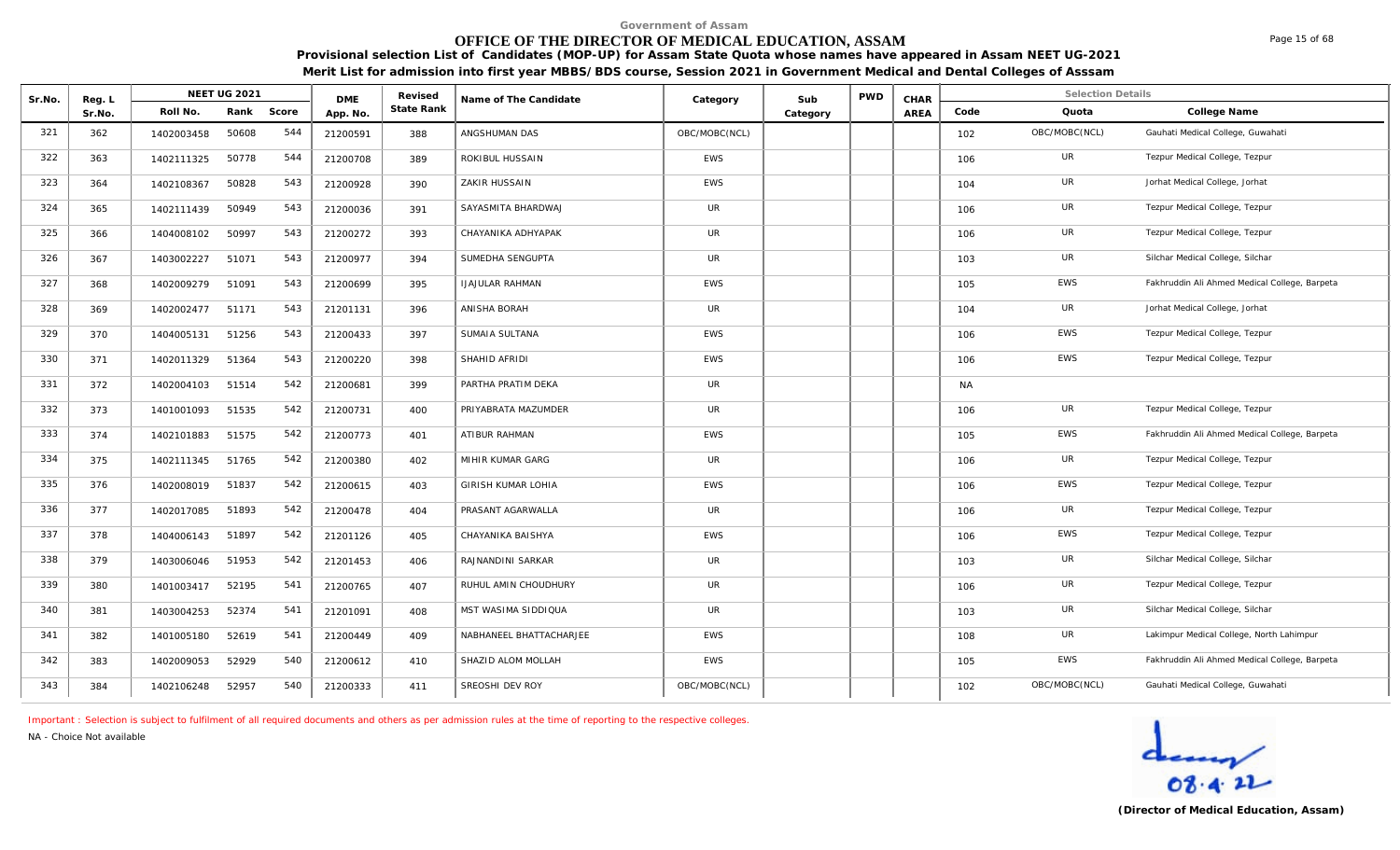#### **Provisional selection List of Candidates (MOP-UP) for Assam State Quota whose names have appeared in Assam NEET UG-2021 OFFICE OF THE DIRECTOR OF MEDICAL EDUCATION, ASSAM**

**Merit List for admission into first year MBBS/BDS course, Session 2021 in Government Medical and Dental Colleges of Asssam**

| Sr.No. | Reg. L |            | <b>NEET UG 2021</b> |       | <b>DME</b> | Revised    | Name of The Candidate            | Category      | Sub      | <b>PWD</b> | CHAR       |      | <b>Selection Details</b> |                                               |
|--------|--------|------------|---------------------|-------|------------|------------|----------------------------------|---------------|----------|------------|------------|------|--------------------------|-----------------------------------------------|
|        | Sr.No. | Roll No.   | Rank                | Score | App. No.   | State Rank |                                  |               | Category |            | AREA       | Code | Quota                    | College Name                                  |
| 344    | 385    | 1401001088 | 53075               | 540   | 21200522   | 412        | PRASURYA PRAN BORUAH             | <b>UR</b>     |          |            |            | 108  | UR                       | Lakimpur Medical College, North Lahimpur      |
| 345    | 386    | 1402010146 | 53087               | 540   | 21201346   | 413        | HAFIJUR RAHMAN                   | <b>EWS</b>    |          |            |            | 108  | UR                       | Lakimpur Medical College, North Lahimpur      |
| 346    | 387    | 1402102162 | 53103               | 540   | 21200144   | 414        | <b>ARIFA NAZREEN</b>             | <b>UR</b>     |          |            |            | 108  | UR                       | Lakimpur Medical College, North Lahimpur      |
| 347    | 388    | 1402020071 | 53116               | 540   | 21200587   | 415        | JYOTISMAN SARMAH                 | <b>UR</b>     |          |            |            | 108  | UR                       | Lakimpur Medical College, North Lahimpur      |
| 348    | 389    | 1402109364 | 53298               | 540   | 21200300   | 416        | UMANANDA SIKDAR                  | <b>UR</b>     |          |            |            | 108  | UR                       | Lakimpur Medical College, North Lahimpur      |
| 349    | 390    | 1402005057 | 53362               | 540   | 21201868   | 417        | CHINMOY KUMAR                    | OBC/MOBC(NCL) |          |            |            | 102  | OBC/MOBC(NCL)            | Gauhati Medical College, Guwahati             |
| 350    | 391    | 1402116207 | 53454               | 540   | 21201776   | 418        | MASUM AL FORID                   | EWS           |          |            |            | 106  | EWS                      | Tezpur Medical College, Tezpur                |
| 351    | 392    | 1402111122 | 53581               | 539   | 21200837   | 419        | LATIFA KHATUN                    | <b>EWS</b>    |          |            |            | 105  | <b>EWS</b>               | Fakhruddin Ali Ahmed Medical College, Barpeta |
| 352    | 393    | 1402007251 | 53780               | 539   | 21200093   | 420        | SHATADAL KARMAKAR                | OBC/MOBC(NCL) |          |            |            | 102  | OBC/MOBC(NCL)            | Gauhati Medical College, Guwahati             |
| 353    | 394    | 1402103083 | 53924               | 539   | 21200375   | 421        | NAFISA YASMIN AHMED              | OBC/MOBC(NCL) |          |            |            | 102  | OBC/MOBC(NCL)            | Gauhati Medical College, Guwahati             |
| 354    | 395    | 1402010069 | 53964               | 539   | 21200675   | 422        | RUHUL AMIN AHMED                 | <b>UR</b>     |          |            | <b>YES</b> | 104  | CHAR AREA                | Jorhat Medical College, Jorhat                |
| 355    | 396    | 1402007267 | 53980               | 539   | 21201573   | 423        | KOFIARA AHMED                    | <b>EWS</b>    |          |            |            | 105  | <b>EWS</b>               | Fakhruddin Ali Ahmed Medical College, Barpeta |
| 356    | 397    | 1402011036 | 53995               | 539   | 21200860   | 424        | PARINITA DAS                     | <b>EWS</b>    |          |            |            | 105  | <b>EWS</b>               | Fakhruddin Ali Ahmed Medical College, Barpeta |
| 357    | 398    | 1404004144 | 54218               | 539   | 21201452   | 425        | <b>IRFAN HAQUE</b>               | <b>EWS</b>    |          |            |            | 106  | <b>EWS</b>               | Tezpur Medical College, Tezpur                |
| 358    | 399    | 1403001221 | 54537               | 538   | 21201305   | 426        | SHAMIM MD HUJAIFA                | <b>EWS</b>    |          |            |            | 103  | UR                       | Silchar Medical College, Silchar              |
| 359    | 400    | 1402103210 | 54546               | 538   | 21200482   | 427        | SK SHAHID AL HADI                | <b>EWS</b>    |          |            |            | 105  | EWS                      | Fakhruddin Ali Ahmed Medical College, Barpeta |
| 360    | 401    | 1402113181 | 54745               | 538   | 21200103   | 429        | <b>BIKASH PATGIRI</b>            | <b>UR</b>     |          |            |            | 108  | UR                       | Lakimpur Medical College, North Lahimpur      |
| 361    | 402    | 1403007155 | 54768               | 538   | 21200872   | 430        | <b>GOURAB GUHA</b>               | <b>EWS</b>    |          |            |            | 103  | UR                       | Silchar Medical College, Silchar              |
| 362    | 403    | 1402013331 | 54812               | 538   | 21201968   | 431        | <b>ILIAS ALI</b>                 | EWS           |          |            |            | 105  | <b>EWS</b>               | Fakhruddin Ali Ahmed Medical College, Barpeta |
| 363    | 404    | 1402013287 | 54907               | 538   | 21200327   | 432        | HRISHITA DEKA                    | <b>UR</b>     |          |            |            | 108  | UR                       | Lakimpur Medical College, North Lahimpur      |
| 364    | 405    | 1402104540 | 54970               | 538   | 21201065   | 433        | <b>ILIAS RAHMAT ULLAH ANSARY</b> | <b>UR</b>     |          |            |            | 108  | UR                       | Lakimpur Medical College, North Lahimpur      |
| 365    | 406    | 1402009340 | 55214               | 537   | 21202362   | 435        | MUKARAM KHAN                     | <b>UR</b>     |          |            |            | 108  | UR                       | Lakimpur Medical College, North Lahimpur      |
| 366    | 407    | 1403004200 | 55439               | 537   | 21201367   | 436        | <b>IMRAN NAZIR LASKAR</b>        | <b>EWS</b>    |          |            |            | 103  | UR                       | Silchar Medical College, Silchar              |

*Important : Selection is subject to fulfilment of all required documents and others as per admission rules at the time of reporting to the respective colleges.*

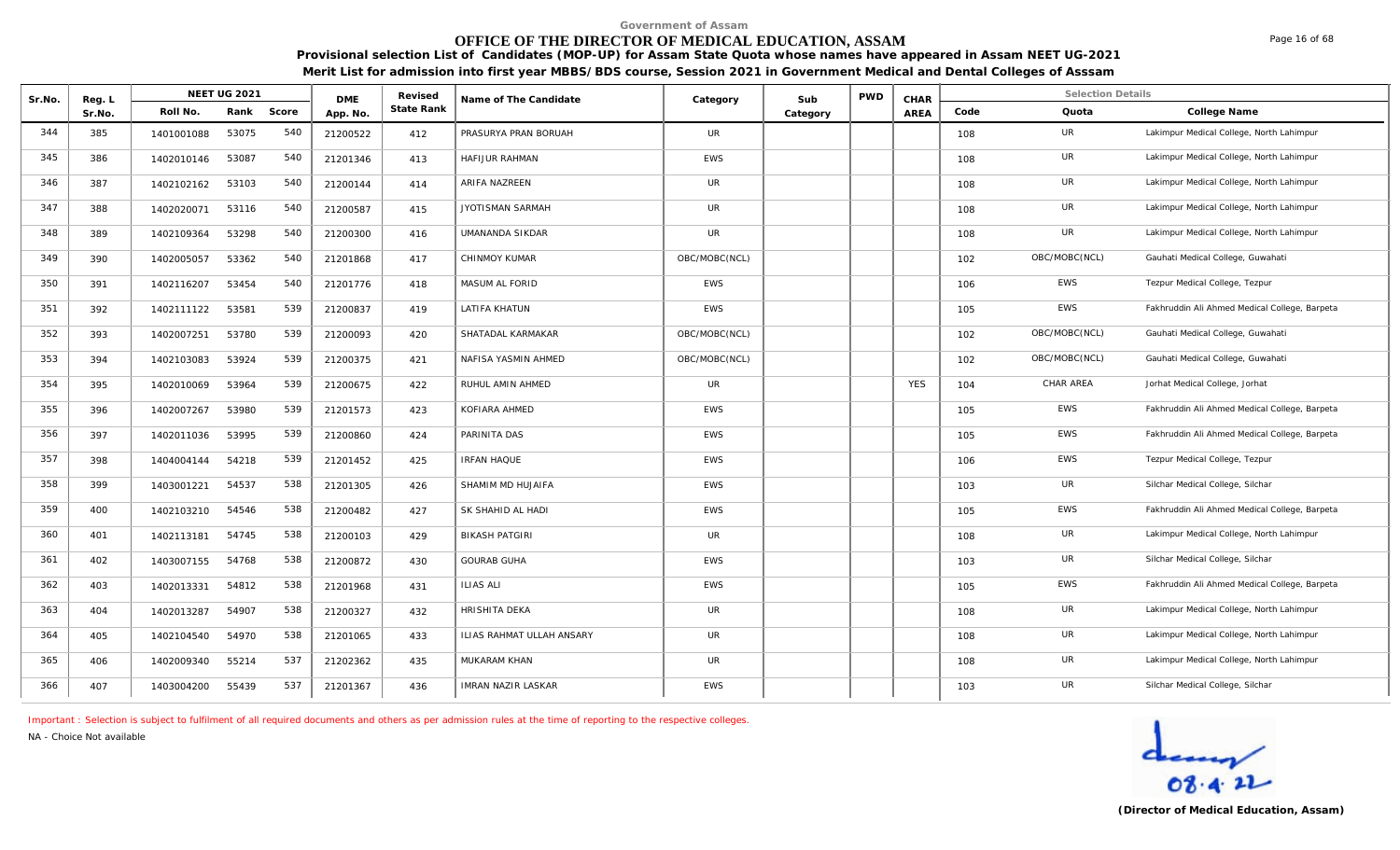# **OFFICE OF THE DIRECTOR OF MEDICAL EDUCATION, ASSAM**

**Provisional selection List of Candidates (MOP-UP) for Assam State Quota whose names have appeared in Assam NEET UG-2021 Merit List for admission into first year MBBS/BDS course, Session 2021 in Government Medical and Dental Colleges of Asssam**

| Sr.No. | Reg. L |            | NEET UG 2021 |       | <b>DME</b> | Revised    | Name of The Candidate       | Category      | Sub      | <b>PWD</b> | CHAR       |      | <b>Selection Details</b> |                                               |
|--------|--------|------------|--------------|-------|------------|------------|-----------------------------|---------------|----------|------------|------------|------|--------------------------|-----------------------------------------------|
|        | Sr.No. | Roll No.   | Rank         | Score | App. No.   | State Rank |                             |               | Category |            | AREA       | Code | Quota                    | College Name                                  |
| 367    | 408    | 1402102567 | 55509        | 537   | 21200349   | 437        | MD ZAKARIA                  | EWS           |          |            |            | 105  | <b>EWS</b>               | Fakhruddin Ali Ahmed Medical College, Barpeta |
| 368    | 409    | 1401004477 | 55511        | 537   | 21200797   | 438        | MD IZAHAR AHMED             | <b>EWS</b>    |          |            |            | 106  | <b>EWS</b>               | Tezpur Medical College, Tezpur                |
| 369    | 410    | 1402003573 | 55519        | 537   | 21200174   | 439        | SALINUR RAHMAN              | <b>EWS</b>    |          |            |            | 108  | UR                       | Lakimpur Medical College, North Lahimpur      |
| 370    | 411    | 1402107141 | 55572        | 537   | 21200803   | 440        | SAFIQUL ISLAM               | <b>EWS</b>    |          |            |            | 106  | EWS                      | Tezpur Medical College, Tezpur                |
| 371    | 412    | 4101009303 | 55573        | 537   | 21201194   | 441        | SABINA YASMIN               | <b>EWS</b>    |          |            |            | 105  | <b>EWS</b>               | Fakhruddin Ali Ahmed Medical College, Barpeta |
| 372    | 413    | 1403002344 | 55622        | 537   | 21200740   | 442        | JARIF MUSTAFA LASKAR        | <b>EWS</b>    |          |            |            | 103  | UR                       | Silchar Medical College, Silchar              |
| 373    | 414    | 1402103156 | 55663        | 537   | 21200923   | 443        | <b>SHAYAN PAUL</b>          | OBC/MOBC(NCL) |          |            |            | 102  | OBC/MOBC(NCL)            | Gauhati Medical College, Guwahati             |
| 374    | 415    | 1402103397 | 55786        | 536   | 21200764   | 444        | RASHIDUL HOQUE              | <b>EWS</b>    |          |            | <b>YES</b> | 105  | <b>EWS</b>               | Fakhruddin Ali Ahmed Medical College, Barpeta |
| 375    | 417    | 1402110375 | 55857        | 536   | 21200880   | 446        | FARZANA ALOM KHAN           | EWS           |          |            |            | 105  | <b>EWS</b>               | Fakhruddin Ali Ahmed Medical College, Barpeta |
| 376    | 418    | 1402013080 | 55904        | 536   | 21200176   | 447        | SWEETA BANIK                | UR            |          |            |            | 107  | UR                       | Diphu Medical College, Diphu                  |
| 377    | 419    | 1402108163 | 55938        | 536   | 21201300   | 448        | PARSHIYA HASAN              | <b>EWS</b>    |          |            |            | 105  | <b>EWS</b>               | Fakhruddin Ali Ahmed Medical College, Barpeta |
| 378    | 420    | 1402111123 | 56067        | 536   | 21201316   | 449        | ABDUL BASHID SHEIKH         | EWS           |          |            |            | 105  | <b>EWS</b>               | Fakhruddin Ali Ahmed Medical College, Barpeta |
| 379    | 421    | 1402109384 | 56081        | 536   | 21200576   | 450        | JYOTIRMOY KALITA            | <b>EWS</b>    |          |            |            | 105  | EWS                      | Fakhruddin Ali Ahmed Medical College, Barpeta |
| 380    | 422    | 1401001319 | 56205        | 536   | 21201025   | 451        | CHAYANKA BORPATRA GOHAIN    | <b>UR</b>     |          |            |            | 107  | UR                       | Diphu Medical College, Diphu                  |
| 381    | 423    | 1403002297 | 56358        | 536   | 21201652   | 452        | SAHADAT HUSSAIN LASKAR      | <b>EWS</b>    |          |            |            | 105  | <b>EWS</b>               | Fakhruddin Ali Ahmed Medical College, Barpeta |
| 382    | 424    | 1402112299 | 56437        | 535   | 21201703   | 453        | NARAYAN KATOWAL             | OBC/MOBC(NCL) |          |            |            | 102  | OBC/MOBC(NCL)            | Gauhati Medical College, Guwahati             |
| 383    | 425    | 1402115145 | 56473        | 535   | 21201420   | 454        | <b>DIGANTA BARUAH</b>       | <b>EWS</b>    |          |            |            | 106  | <b>EWS</b>               | Tezpur Medical College, Tezpur                |
| 384    | 426    | 1402120160 | 56512        | 535   | 21201601   | 455        | <b>FAZLUL HOQUE</b>         | <b>EWS</b>    |          |            |            | 105  | <b>EWS</b>               | Fakhruddin Ali Ahmed Medical College, Barpeta |
| 385    | 427    | 1402003331 | 56667        | 535   | 21200389   | 456        | <b>DIKSHITA SARMA</b>       | <b>UR</b>     |          |            |            | 106  | UR                       | Tezpur Medical College, Tezpur                |
| 386    | 429    | 1402104013 | 56883        | 535   | 21200816   | 458        | MUSTAQUE RAHMAN             | <b>EWS</b>    |          |            |            | 105  | <b>EWS</b>               | Fakhruddin Ali Ahmed Medical College, Barpeta |
| 387    | 430    | 1402117027 | 56907        | 535   | 21200924   | 459        | HRISHIKESH TALUKDAR         | <b>UR</b>     |          |            |            | 107  | <b>UR</b>                | Diphu Medical College, Diphu                  |
| 388    | 431    | 1403003055 | 57363        | 534   | 21202154   | 460        | <b>IJMAMUL HAQUE LASKAR</b> | <b>EWS</b>    |          |            |            | 105  | <b>EWS</b>               | Fakhruddin Ali Ahmed Medical College, Barpeta |
| 389    | 433    | 1402006197 | 57632        | 534   | 21201614   | 463        | LISA DAS                    | <b>UR</b>     |          |            |            | 107  | UR                       | Diphu Medical College, Diphu                  |

*Important : Selection is subject to fulfilment of all required documents and others as per admission rules at the time of reporting to the respective colleges.*

*NA - Choice Not available*

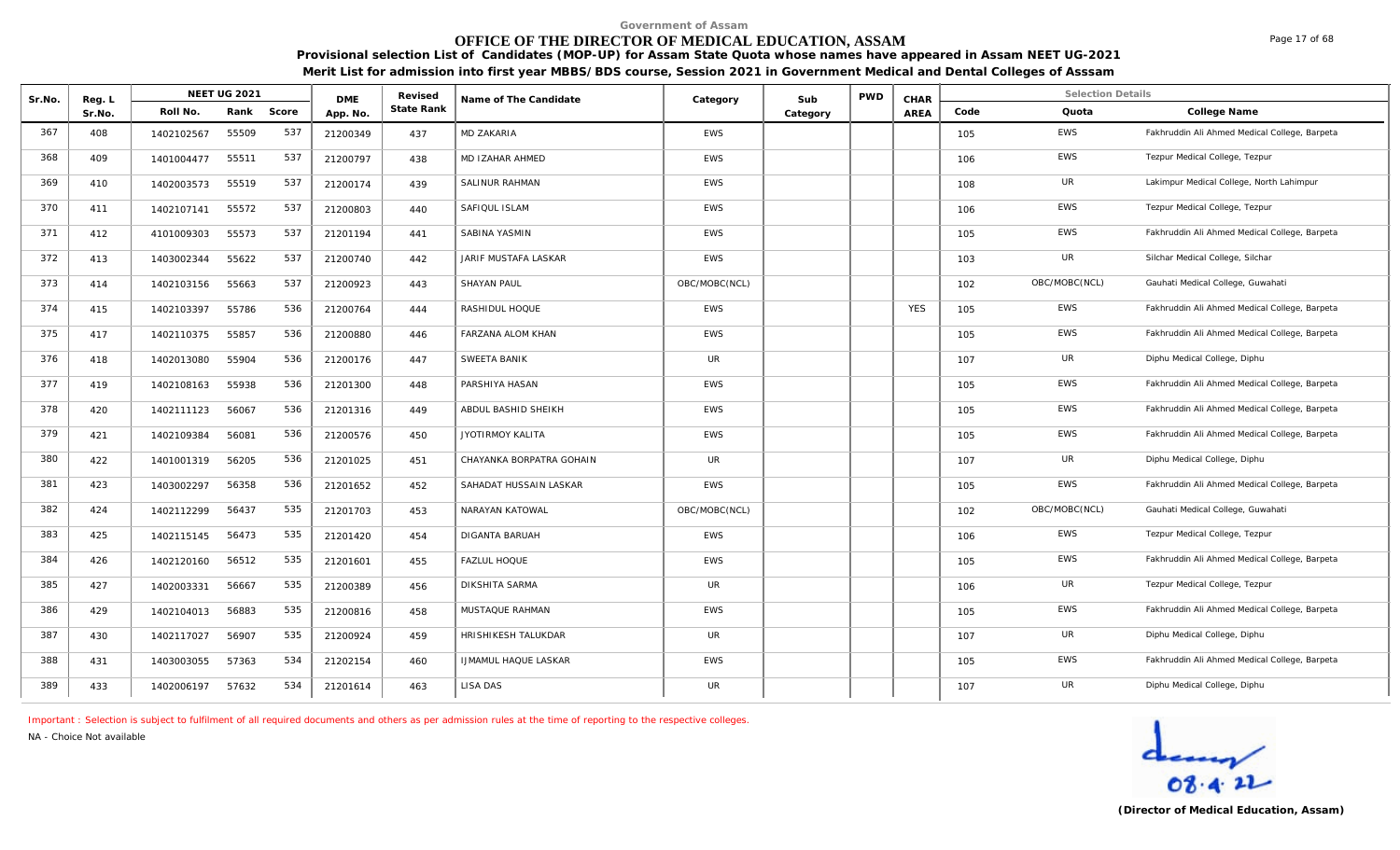# **OFFICE OF THE DIRECTOR OF MEDICAL EDUCATION, ASSAM**

Page 18 of 68

**Provisional selection List of Candidates (MOP-UP) for Assam State Quota whose names have appeared in Assam NEET UG-2021 Merit List for admission into first year MBBS/BDS course, Session 2021 in Government Medical and Dental Colleges of Asssam**

| Sr.No. | Reg. L | <b>NEET UG 2021</b> |       |       | <b>DME</b> | Revised    | Name of The Candidate   | Category   | Sub      | <b>PWD</b> | CHAR        |      | <b>Selection Details</b> |                                               |
|--------|--------|---------------------|-------|-------|------------|------------|-------------------------|------------|----------|------------|-------------|------|--------------------------|-----------------------------------------------|
|        | Sr.No. | Roll No.            | Rank  | Score | App. No.   | State Rank |                         |            | Category |            | <b>AREA</b> | Code | Quota                    | College Name                                  |
| 390    | 434    | 1403001395          | 57641 | 534   | 21200243   | 464        | SAPTADEEP DEB           | UR         |          |            |             | 107  | UR                       | Diphu Medical College, Diphu                  |
| 391    | 435    | 1402001316          | 57663 | 534   | 21200358   | 465        | RAJA AGARWAL            | <b>UR</b>  |          |            |             | 107  | UR                       | Diphu Medical College, Diphu                  |
| 392    | 436    | 1402118013          | 57756 | 534   | 21201166   | 466        | <b>HRIKRAJ DAS</b>      | <b>EWS</b> |          |            |             | 106  | EWS                      | Tezpur Medical College, Tezpur                |
| 393    | 437    | 1402015198          | 57882 | 534   | 21200446   | 467        | AMINUL HOQUE            | EWS        |          |            |             | 105  | UR                       | Fakhruddin Ali Ahmed Medical College, Barpeta |
| 394    | 438    | 1402106425          | 57997 | 533   | 21200736   | 468        | RUNA AKTARA             | <b>EWS</b> |          |            |             | 105  | UR                       | Fakhruddin Ali Ahmed Medical College, Barpeta |
| 395    | 439    | 1402106193          | 58076 | 533   | 21201287   | 469        | MRIDUPAN BHAGABATI      | <b>EWS</b> |          |            |             | 106  | EWS                      | Tezpur Medical College, Tezpur                |
| 396    | 440    | 1402102018          | 58163 | 533   | 21200986   | 470        | ABIDUZ ZAMAN            | <b>UR</b>  |          |            |             | 107  | UR                       | Diphu Medical College, Diphu                  |
| 397    | 441    | 1403006279          | 58234 | 533   | 21202147   | 471        | AK AHNAF AHMED KHAN     | EWS        |          |            |             | 106  | EWS                      | Tezpur Medical College, Tezpur                |
| 398    | 442    | 1402113328          | 58239 | 533   | 21200601   | 472        | <b>BULBUL AHMED</b>     | <b>EWS</b> |          |            |             | 108  | EWS                      | Lakimpur Medical College, North Lahimpur      |
| 399    | 443    | 1404005049          | 58358 | 533   | 21201379   | 473        | MASUM IKBAL             | <b>EWS</b> |          |            |             | 106  | EWS                      | Tezpur Medical College, Tezpur                |
| 400    | 444    | 1402111412          | 58443 | 533   | 21200665   | 474        | ARIFUDDIN AHMED         | UR         |          |            |             | 107  | UR                       | Diphu Medical College, Diphu                  |
| 401    | 445    | 1403002080          | 58476 | 533   | 21200707   | 475        | JAHID HUSSAIN BARBHUIYA | EWS        |          |            |             | 107  | EWS                      | Diphu Medical College, Diphu                  |
| 402    | 446    | 1402113402          | 58587 | 533   | 21201913   | 476        | SAFIKUL ISLAM           | <b>EWS</b> |          |            |             | 108  | EWS                      | Lakimpur Medical College, North Lahimpur      |
| 403    | 447    | 1402106024          | 58629 | 532   | 21201225   | 477        | <b>ARIANA AHMED</b>     | <b>UR</b>  |          |            |             | 107  | UR                       | Diphu Medical College, Diphu                  |
| 404    | 448    | 2204012221          | 58636 | 532   | 21200743   | 478        | BARSHA DEKA             | <b>SC</b>  |          |            |             | 102  | <b>SC</b>                | Gauhati Medical College, Guwahati             |
| 405    | 449    | 1402104477          | 58791 | 532   | 21200958   | 479        | TABINDA SHAHIN          | <b>UR</b>  |          |            |             | 107  | UR                       | Diphu Medical College, Diphu                  |
| 406    | 450    | 1402105011          | 58826 | 532   | 21201934   | 480        | MRIDUL HUSSAIN          | <b>EWS</b> |          |            |             | 105  | UR                       | Fakhruddin Ali Ahmed Medical College, Barpeta |
| 407    | 451    | 1404001028          | 59091 | 532   | 21201642   | 481        | MD SHARIF HUSSAIN       | <b>UR</b>  |          |            |             | 105  | UR                       | Fakhruddin Ali Ahmed Medical College, Barpeta |
| 408    | 452    | 1402014096          | 59140 | 532   | 21200534   | 482        | ANGKITA SAHA            | EWS        |          |            |             | 107  | EWS                      | Diphu Medical College, Diphu                  |
| 409    | 453    | 1402112295          | 59176 | 532   | 21201805   | 483        | NOZMUS SHAHADAT         | UR         |          |            |             | 106  | UR                       | Tezpur Medical College, Tezpur                |
| 410    | 455    | 1402104088          | 59374 | 531   | 21200330   | 485        | SAMRIDDHI DAS           | <b>SC</b>  |          |            |             | 102  | SC                       | Gauhati Medical College, Guwahati             |
| 411    | 456    | 1403004157          | 59544 | 531   | 21200295   | 487        | SRINJAY KUMAR BHARADAJ  | <b>UR</b>  |          |            |             | 106  | UR                       | Tezpur Medical College, Tezpur                |
| 412    | 457    | 1402017066          | 59558 | 531   | 21200424   | 488        | NANDAN SAHA             | EWS        |          |            | <b>YES</b>  | 106  | CHAR AREA                | Tezpur Medical College, Tezpur                |

*Important : Selection is subject to fulfilment of all required documents and others as per admission rules at the time of reporting to the respective colleges.*

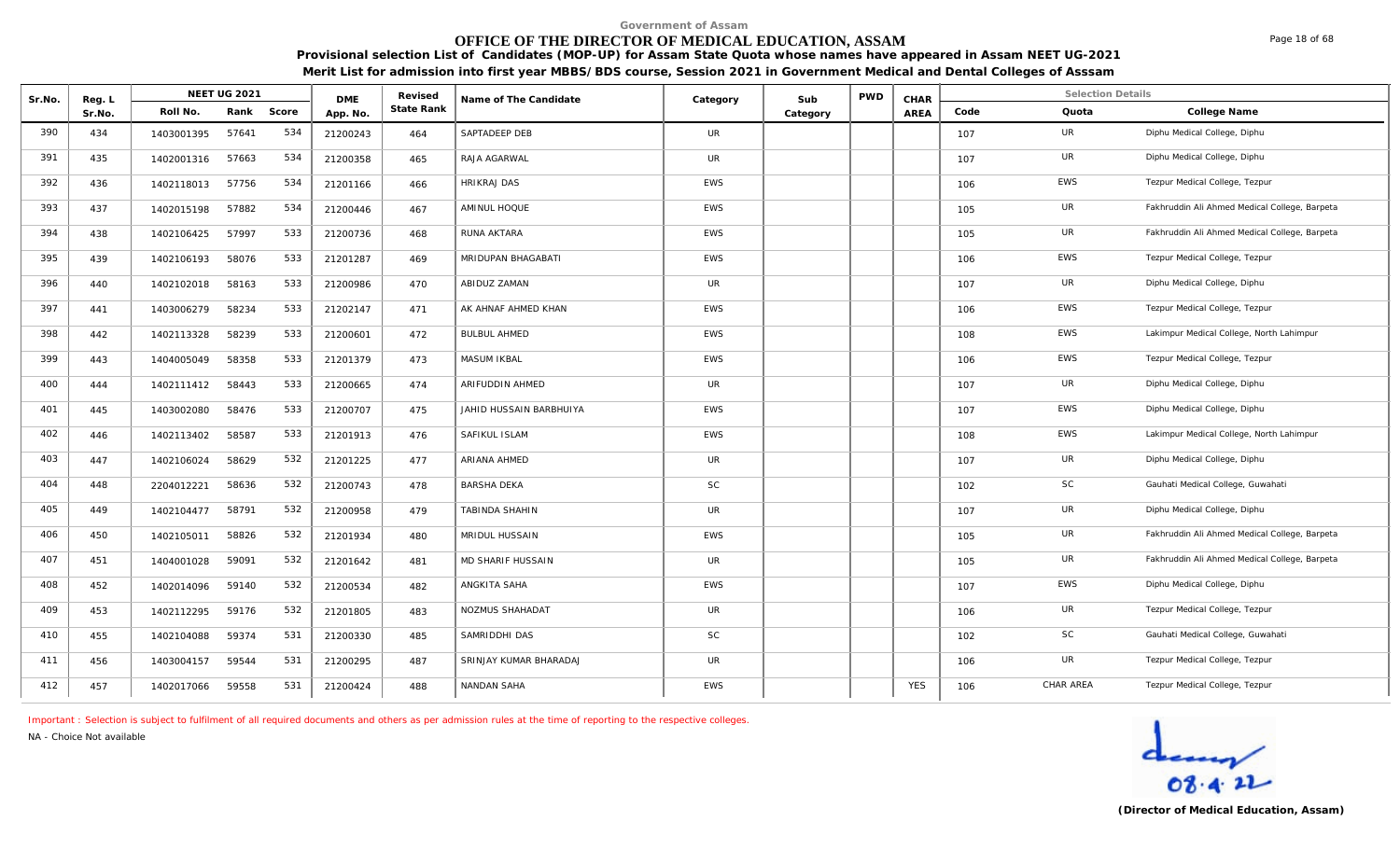# **OFFICE OF THE DIRECTOR OF MEDICAL EDUCATION, ASSAM**

Page 19 of 68

**Provisional selection List of Candidates (MOP-UP) for Assam State Quota whose names have appeared in Assam NEET UG-2021 Merit List for admission into first year MBBS/BDS course, Session 2021 in Government Medical and Dental Colleges of Asssam**

| Sr.No. | Reg. L |            | <b>NEET UG 2021</b> |       | <b>DME</b> | Revised    | Name of The Candidate  | Category      | Sub      | <b>PWD</b> | CHAR       |           | <b>Selection Details</b> |                                               |
|--------|--------|------------|---------------------|-------|------------|------------|------------------------|---------------|----------|------------|------------|-----------|--------------------------|-----------------------------------------------|
|        | Sr.No. | Roll No.   | Rank                | Score | App. No.   | State Rank |                        |               | Category |            | AREA       | Code      | Quota                    | College Name                                  |
| 413    | 458    | 1402005211 | 59600               | 531   | 21201372   | 489        | JAHID JEHERUL ISLAM    | <b>EWS</b>    |          |            |            | 108       | EWS                      | Lakimpur Medical College, North Lahimpur      |
| 414    | 460    | 1402015161 | 59727               | 531   | 21200527   | 491        | MADHUREE DAS           | UR            |          |            |            | 106       | UR                       | Tezpur Medical College, Tezpur                |
| 415    | 461    | 1404001164 | 59759               | 531   | 21200657   | 492        | PROGYAN JYOTI BORAH    | <b>UR</b>     |          |            |            | 107       | UR                       | Diphu Medical College, Diphu                  |
| 416    | 462    | 1402105515 | 59774               | 531   | 21200453   | 493        | JUBAYER AHMED          | <b>UR</b>     |          |            | <b>YES</b> | 106       | UR                       | Tezpur Medical College, Tezpur                |
| 417    | 463    | 1401002622 | 59914               | 531   | 21201679   | 494        | <b>TANAYA GOGOI</b>    | <b>UR</b>     |          |            |            | 106       | UR                       | Tezpur Medical College, Tezpur                |
| 418    | 464    | 1402108074 | 60035               | 531   | 21200769   | 495        | SUSHRUT RANJAN BARUAH  | <b>EWS</b>    |          |            |            | 108       | EWS                      | Lakimpur Medical College, North Lahimpur      |
| 419    | 465    | 1402004298 | 60141               | 530   | 21200077   | 496        | RUNA LAILA             | <b>EWS</b>    |          |            | <b>YES</b> | 105       | EWS                      | Fakhruddin Ali Ahmed Medical College, Barpeta |
| 420    | 466    | 1402101734 | 60168               | 530   | 21201504   | 497        | <b>NUR HASAN</b>       | <b>EWS</b>    |          |            | <b>YES</b> | 108       | EWS                      | Lakimpur Medical College, North Lahimpur      |
| 421    | 467    | 1404009007 | 60238               | 530   | 21200784   | 498        | SUHANA NAAZ            | <b>EWS</b>    |          |            |            | 107       | <b>EWS</b>               | Diphu Medical College, Diphu                  |
| 422    | 469    | 1402003586 | 60272               | 530   | 21201007   | 500        | SAYED ALI              | EWS           |          |            |            | 108       | EWS                      | Lakimpur Medical College, North Lahimpur      |
| 423    | 470    | 1402107140 | 60311               | 530   | 21201755   | 501        | RAHIL MOBASHIR ALVI    | <b>EWS</b>    |          |            |            | 108       | EWS                      | Lakimpur Medical College, North Lahimpur      |
| 424    | 471    | 1402114104 | 60315               | 530   | 21200992   | 502        | REZABUL ISLAM          | <b>EWS</b>    |          |            |            | 107       | EWS                      | Diphu Medical College, Diphu                  |
| 425    | 472    | 1403005240 | 60376               | 530   | 21201584   | 503        | SARWAR ZAHAN CHOUDHURY | EWS           |          |            |            | 107       | EWS                      | Diphu Medical College, Diphu                  |
| 426    | 473    | 1402111438 | 60599               | 530   | 21200523   | 504        | <b>GAURAB SAHA</b>     | <b>UR</b>     |          |            |            | 107       | UR                       | Diphu Medical College, Diphu                  |
| 427    | 474    | 1404008010 | 60619               | 530   | 21200786   | 505        | ROSHNI DEVI            | OBC/MOBC(NCL) |          |            |            | 102       | OBC/MOBC(NCL)            | Gauhati Medical College, Guwahati             |
| 428    | 475    | 1402116354 | 60764               | 530   | 21200800   | 506        | AKANGSHA DEB           | <b>UR</b>     |          |            |            | 107       | UR                       | Diphu Medical College, Diphu                  |
| 429    | 476    | 1402109159 | 60799               | 530   | 21200182   | 507        | <b>ALMES ALI</b>       | <b>EWS</b>    |          |            |            | 106       | EWS                      | Tezpur Medical College, Tezpur                |
| 430    | 477    | 1402006063 | 60844               | 530   | 21200734   | 508        | AZAHAR MAHMUD          | <b>EWS</b>    |          |            |            | 107       | EWS                      | Diphu Medical College, Diphu                  |
| 431    | 478    | 1402011089 | 60860               | 529   | 21201036   | 509        | JEMIMA AHMED FARUKEE   | <b>UR</b>     |          |            |            | 201       | UR                       | Regional Dental College, Guwahati             |
| 432    | 479    | 1402013090 | 60862               | 529   | 21201830   | 510        | GOBINDA CHAUHAN        | OBC/MOBC(NCL) |          |            |            | 102       | OBC/MOBC(NCL)            | Gauhati Medical College, Guwahati             |
| 433    | 480    | 1404009108 | 60903               | 529   | 21200588   | 511        | PALASH BHARALI         | <b>SC</b>     |          |            |            | 102       | SC                       | Gauhati Medical College, Guwahati             |
| 434    | 481    | 1402017039 | 61040               | 529   | 21200990   | 512        | <b>BHARAT PRADHAN</b>  | OBC/MOBC(NCL) |          |            |            | 102       | OBC/MOBC(NCL)            | Gauhati Medical College, Guwahati             |
| 435    | 482    | 1402102019 | 61047               | 529   | 21200693   | 513        | ANJUSHA SARMAH         | UR            |          |            |            | <b>NA</b> |                          |                                               |

*Important : Selection is subject to fulfilment of all required documents and others as per admission rules at the time of reporting to the respective colleges.*

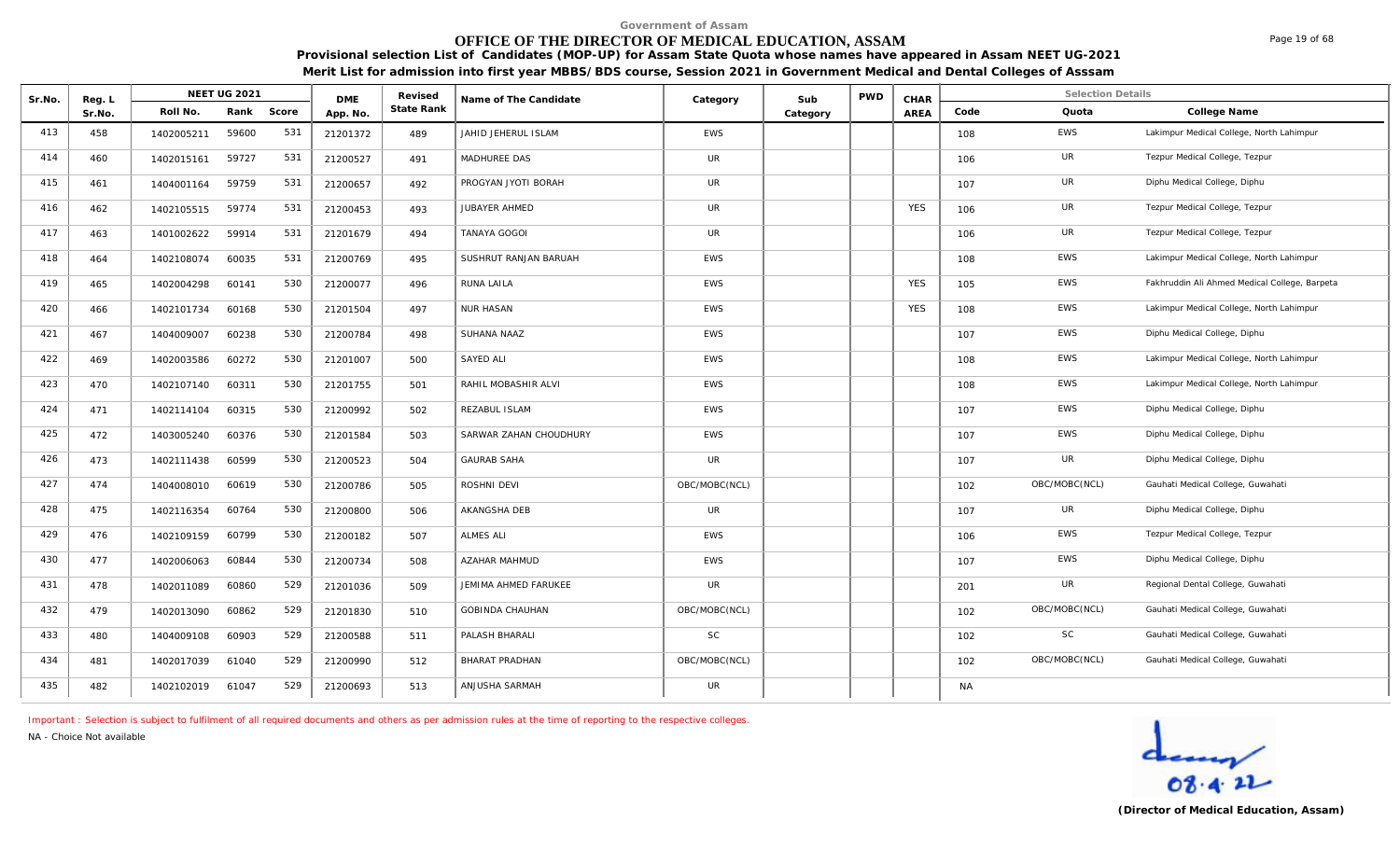# **OFFICE OF THE DIRECTOR OF MEDICAL EDUCATION, ASSAM**

**Provisional selection List of Candidates (MOP-UP) for Assam State Quota whose names have appeared in Assam NEET UG-2021 Merit List for admission into first year MBBS/BDS course, Session 2021 in Government Medical and Dental Colleges of Asssam**

| Sr.No. | Reg. L |            | <b>NEET UG 2021</b> |       | <b>DME</b> | Revised    | Name of The Candidate     | Category      | Sub                        | <b>PWD</b> | CHAR       |      | <b>Selection Details</b>         |                                          |
|--------|--------|------------|---------------------|-------|------------|------------|---------------------------|---------------|----------------------------|------------|------------|------|----------------------------------|------------------------------------------|
|        | Sr.No. | Roll No.   | Rank                | Score | App. No.   | State Rank |                           |               | Category                   |            | AREA       | Code | Quota                            | College Name                             |
| 436    | 483    | 1402003284 | 61158               | 529   | 21201569   | 515        | ANUPAM SAHA               | EWS           |                            |            |            | 108  | EWS                              | Lakimpur Medical College, North Lahimpur |
| 437    | 484    | 1402002405 | 61184               | 529   | 21202042   | 516        | MAHBUB HASSAN             | <b>EWS</b>    |                            |            |            | 108  | <b>EWS</b>                       | Lakimpur Medical College, North Lahimpur |
| 438    | 485    | 1403006590 | 61285               | 529   | 21201980   | 517        | <b>HIYA SAIKIA</b>        | <b>UR</b>     |                            |            |            | 201  | UR                               | Regional Dental College, Guwahati        |
| 439    | 486    | 1404001235 | 61414               | 529   | 21200877   | 518        | <b>BISHAL DEY</b>         | OBC/MOBC(NCL) |                            |            |            | 102  | OBC/MOBC(NCL)                    | Gauhati Medical College, Guwahati        |
| 440    | 487    | 1402012244 | 61492               | 529   | 21201713   | 519        | CHANDRIL BORKOTOKY        | <b>EWS</b>    |                            |            |            | 106  | EWS                              | Tezpur Medical College, Tezpur           |
| 441    | 488    | 1402014188 | 61501               | 529   | 21200934   | 520        | RUPAM KUMAR DAS           | OBC/MOBC(NCL) | KOCH-RAJBO<br><b>NGSHI</b> |            |            | 102  | OBC/MOBC(NCL)<br>KOCH-RAJBONGSHI | Gauhati Medical College, Guwahati        |
| 442    | 489    | 1403001198 | 61539               | 529   | 21200987   | 521        | SAHENAZ BEGOM             | OBC/MOBC(NCL) |                            |            |            | 103  | OBC/MOBC(NCL)                    | Silchar Medical College, Silchar         |
| 443    | 490    | 1403002198 | 61618               | 528   | 21201746   | 522        | MD FUZAL AHMOD            | <b>EWS</b>    |                            |            |            | 107  | <b>EWS</b>                       | Diphu Medical College, Diphu             |
| 444    | 492    | 1402006336 | 61907               | 528   | 21200191   | 524        | AKASH SHARMAH             | <b>EWS</b>    |                            |            |            | 108  | <b>EWS</b>                       | Lakimpur Medical College, North Lahimpur |
| 445    | 493    | 1402104126 | 61962               | 528   | 21200256   | 525        | <b>NURUL ISLAM</b>        | <b>EWS</b>    |                            |            |            | 108  | <b>EWS</b>                       | Lakimpur Medical College, North Lahimpur |
| 446    | 494    | 1403007131 | 61988               | 528   | 21201148   | 526        | ANAMIKA DEB PURKAYASTHA   | <b>UR</b>     |                            |            |            | 203  | UR                               | Government Dental College, Silchar       |
| 447    | 495    | 1403002234 | 62074               | 528   | 21201750   | 527        | KHAYRUL ISLAM             | <b>EWS</b>    |                            |            |            | 106  | <b>EWS</b>                       | Tezpur Medical College, Tezpur           |
| 448    | 496    | 1402001514 | 62092               | 528   | 21200975   | 528        | TASNIM S MOZUMDER         | <b>EWS</b>    |                            |            |            | 108  | EWS                              | Lakimpur Medical College, North Lahimpur |
| 449    | 498    | 1403001501 | 62236               | 528   | 21201731   | 530        | SAPTAPARNA SEN            | <b>EWS</b>    |                            |            |            | 107  | EWS                              | Diphu Medical College, Diphu             |
| 450    | 499    | 1402008074 | 62309               | 528   | 21201643   | 531        | MUSTAFIZUR RAHMAN         | <b>EWS</b>    |                            |            |            | 108  | <b>EWS</b>                       | Lakimpur Medical College, North Lahimpur |
| 451    | 500    | 1402102219 | 62417               | 527   | 21200603   | 532        | ANJAN KALITA              | <b>EWS</b>    |                            |            |            | 108  | <b>EWS</b>                       | Lakimpur Medical College, North Lahimpur |
| 452    | 501    | 1402001122 | 62549               | 527   | 21201008   | 533        | SAGARIKA KALITA           | <b>UR</b>     |                            |            |            | 201  | UR                               | Regional Dental College, Guwahati        |
| 453    | 502    | 1402104486 | 62632               | 527   | 21201634   | 534        | ABDUL REZZAQUE BHUYAN     | <b>EWS</b>    |                            |            | <b>YES</b> | 108  | <b>EWS</b>                       | Lakimpur Medical College, North Lahimpur |
| 454    | 503    | 1403006188 | 62706               | 527   | 21201559   | 535        | SABRINA NUSRATH CHOUDHURY | <b>EWS</b>    |                            |            |            | 107  | <b>EWS</b>                       | Diphu Medical College, Diphu             |
| 455    | 504    | 1402101508 | 62725               | 527   | 21201343   | 536        | MANAB KALITA              | <b>EWS</b>    |                            |            |            | 107  | EWS                              | Diphu Medical College, Diphu             |
| 456    | 505    | 1404004062 | 62730               | 527   | 21200943   | 537        | SUHANA SHABNAM            | <b>EWS</b>    |                            |            |            | 107  | <b>EWS</b>                       | Diphu Medical College, Diphu             |
| 457    | 506    | 1403004041 | 62758               | 527   | 21201100   | 538        | SWARUPA PAUL              | OBC/MOBC(NCL) |                            |            |            | 103  | OBC/MOBC(NCL)                    | Silchar Medical College, Silchar         |
| 458    | 507    | 1403001537 | 62887               | 527   | 21200383   | 539        | MUMINA BEGUM              | <b>EWS</b>    |                            |            |            | 107  | <b>EWS</b>                       | Diphu Medical College, Diphu             |

*Important : Selection is subject to fulfilment of all required documents and others as per admission rules at the time of reporting to the respective colleges.*

*NA - Choice Not available*

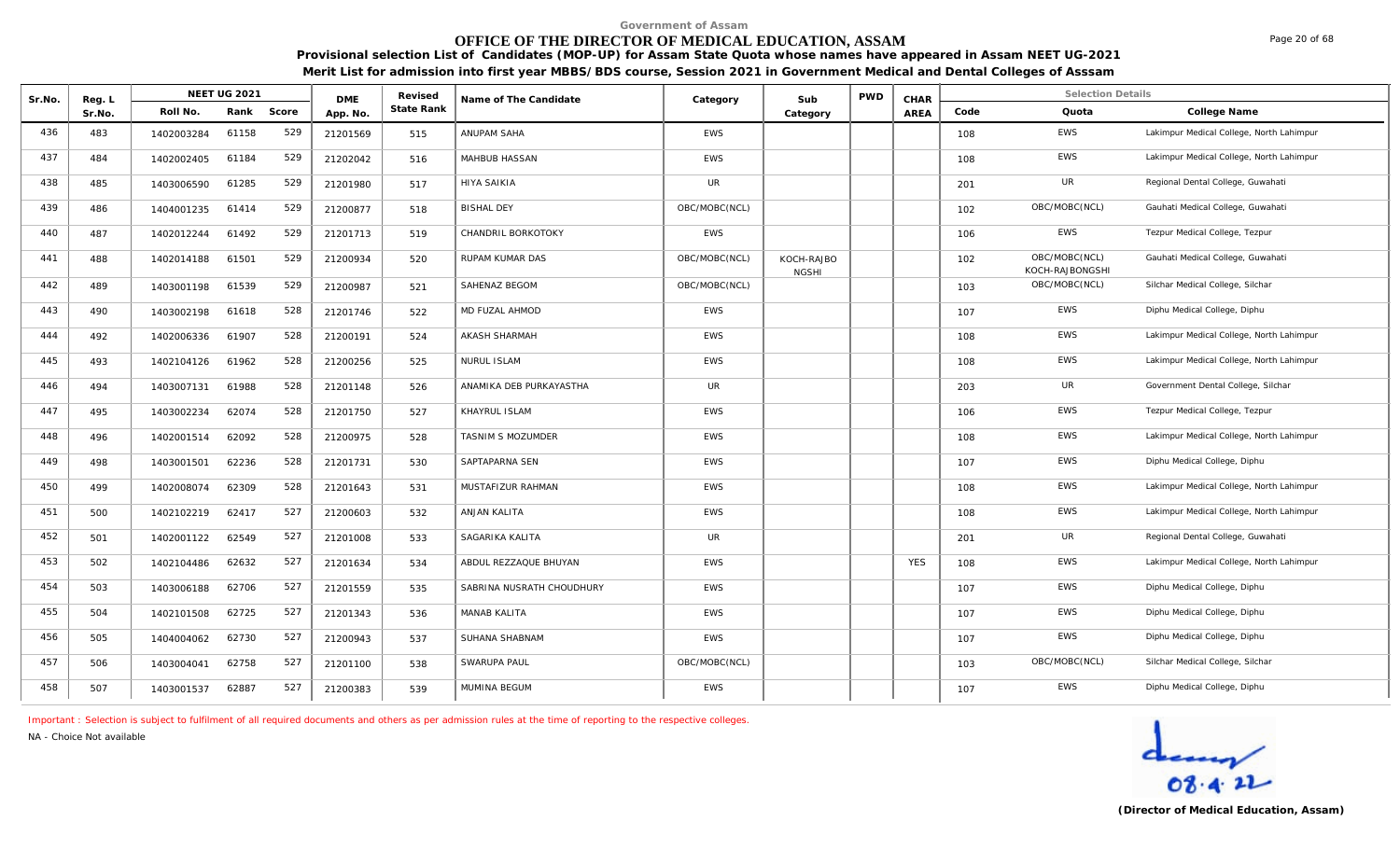# **OFFICE OF THE DIRECTOR OF MEDICAL EDUCATION, ASSAM**

**Provisional selection List of Candidates (MOP-UP) for Assam State Quota whose names have appeared in Assam NEET UG-2021 Merit List for admission into first year MBBS/BDS course, Session 2021 in Government Medical and Dental Colleges of Asssam**

| Sr.No. | Reg. L |            | NEET UG 2021 |       | <b>DME</b> | Revised    | Name of The Candidate     | Category      | Sub      | <b>PWD</b> | CHAR       |           | <b>Selection Details</b> |                                          |
|--------|--------|------------|--------------|-------|------------|------------|---------------------------|---------------|----------|------------|------------|-----------|--------------------------|------------------------------------------|
|        | Sr.No. | Roll No.   | Rank         | Score | App. No.   | State Rank |                           |               | Category |            | AREA       | Code      | Quota                    | College Name                             |
| 459    | 508    | 1402005004 | 63203        | 526   | 21200913   | 540        | JOHIRUL ISLAM             | EWS           |          |            |            | 108       | <b>EWS</b>               | Lakimpur Medical College, North Lahimpur |
| 460    | 509    | 1403001282 | 63412        | 526   | 21201191   | 541        | ZUBAIR AHMED MAZUMDER     | <b>EWS</b>    |          |            |            | 107       | <b>EWS</b>               | Diphu Medical College, Diphu             |
| 461    | 510    | 1401002098 | 63419        | 526   | 21201159   | 542        | RAJ SHARMA                | <b>EWS</b>    |          |            |            | 107       | EWS                      | Diphu Medical College, Diphu             |
| 462    | 511    | 1403006328 | 63469        | 526   | 21200260   | 543        | JYOTIRMOY NATH            | OBC/MOBC(NCL) |          |            |            | 101       | OBC/MOBC(NCL)            | Assam Medical College, Dibrugarh         |
| 463    | 512    | 1402101429 | 63472        | 526   | 21200386   | 544        | RAJU PRATIM BAISHYA       | <b>EWS</b>    |          |            |            | 107       | EWS                      | Diphu Medical College, Diphu             |
| 464    | 513    | 1402003109 | 63525        | 526   | 21201364   | 545        | <b>INAMUL HASSAN</b>      | <b>EWS</b>    |          |            |            | 107       | <b>EWS</b>               | Diphu Medical College, Diphu             |
| 465    | 514    | 1402101015 | 63581        | 526   | 21201901   | 546        | ABU AMOR IBRAHIM          | EWS           |          |            | <b>YES</b> | 107       | EWS                      | Diphu Medical College, Diphu             |
| 466    | 515    | 2604004281 | 63714        | 526   | 21200721   | 547        | AL SAIFFAH ISLAM          | <b>UR</b>     |          |            |            | <b>NA</b> |                          |                                          |
| 467    | 516    | 1403004067 | 63771        | 526   | 21200571   | 548        | BIPRORAJ DEB ROY          | EWS           |          |            |            | 107       | EWS                      | Diphu Medical College, Diphu             |
| 468    | 517    | 1402010294 | 63804        | 525   | 21200810   | 549        | MUKHTAR ALI               | EWS           |          |            |            | 107       | <b>EWS</b>               | Diphu Medical College, Diphu             |
| 469    | 518    | 1402010199 | 63807        | 525   | 21202027   | 550        | RACTISHMITA SARMA         | UR            |          |            |            | 201       | UR                       | Regional Dental College, Guwahati        |
| 470    | 519    | 1401005481 | 63880        | 525   | 21200052   | 551        | IPXITA BORDOLOI           | <b>UR</b>     |          |            |            | 202       | UR                       | Government Dental College, Dibrugarh     |
| 471    | 520    | 1401007419 | 63952        | 525   | 21201199   | 552        | MASUMAH MADNI KHATUN      | <b>EWS</b>    |          |            |            | 107       | <b>EWS</b>               | Diphu Medical College, Diphu             |
| 472    | 521    | 1401008051 | 63991        | 525   | 21200787   | 553        | LOKPAL GOGOI              | OBC/MOBC(NCL) | TAI-AHOM |            |            | 101       | OBC/MOBC(NCL)            | Assam Medical College, Dibrugarh         |
| 473    | 522    | 1402004346 | 64092        | 525   | 21200404   | 554        | DAMINIKA DAS              | <b>UR</b>     |          |            |            | 201       | UR                       | Regional Dental College, Guwahati        |
| 474    | 523    | 1402101704 | 64111        | 525   | 21201678   | 555        | SHREYA PRITAM MORAL       | <b>EWS</b>    |          |            |            | 107       | EWS                      | Diphu Medical College, Diphu             |
| 475    | 524    | 1404009019 | 64354        | 525   | 21201876   | 556        | AFSANA PARVEEN CHOUDHURY  | UR            |          |            |            | 202       | UR                       | Government Dental College, Dibrugarh     |
| 476    | 525    | 1404002117 | 64492        | 525   | 21201397   | 557        | NAYANAV BORA              | UR            |          |            |            | 201       | UR                       | Regional Dental College, Guwahati        |
| 477    | 526    | 1404002290 | 64519        | 525   | 21200166   | 558        | DEBARSHIS GOSWAMI         | <b>EWS</b>    |          |            |            | 107       | <b>EWS</b>               | Diphu Medical College, Diphu             |
| 478    | 527    | 1401006458 | 64561        | 525   | 21201694   | 559        | ABUL KHYAR MAHAMMAD JABIR | <b>EWS</b>    |          |            |            | 107       | EWS                      | Diphu Medical College, Diphu             |
| 479    | 528    | 1402015295 | 64688        | 524   | 21201321   | 560        | <b>JINTEE DEVI</b>        | EWS           |          |            |            | 106       | <b>EWS</b>               | Tezpur Medical College, Tezpur           |
| 480    | 529    | 1403001721 | 64705        | 524   | 21202013   | 561        | SAHARUL ALOM              | <b>EWS</b>    |          |            |            | 107       | <b>EWS</b>               | Diphu Medical College, Diphu             |
| 481    | 530    | 1402013077 | 64717        | 524   | 21201010   | 562        | <b>KARAN DAS</b>          | SC            |          |            |            | 101       | SC                       | Assam Medical College, Dibrugarh         |

*Important : Selection is subject to fulfilment of all required documents and others as per admission rules at the time of reporting to the respective colleges.*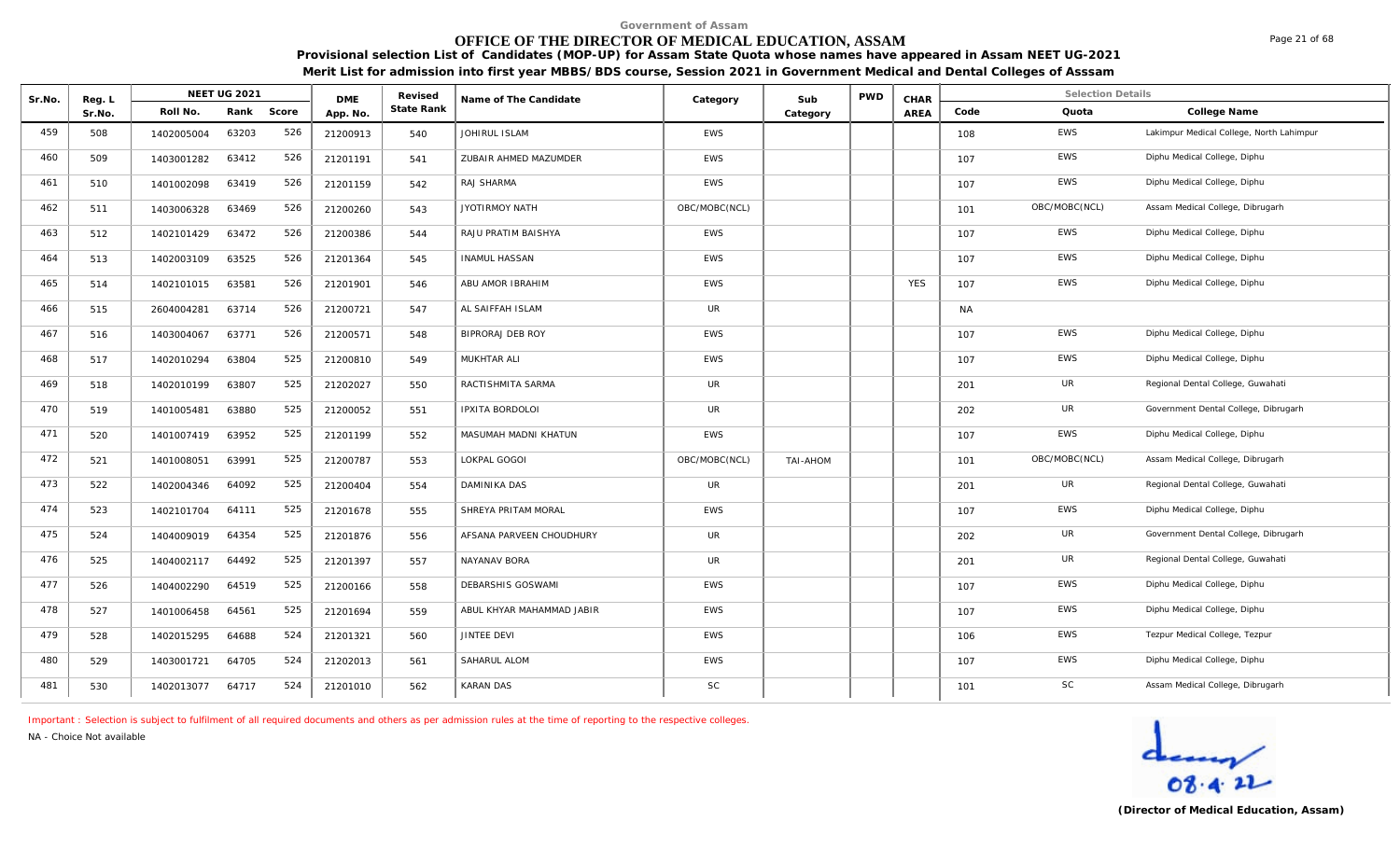# **OFFICE OF THE DIRECTOR OF MEDICAL EDUCATION, ASSAM**

**Provisional selection List of Candidates (MOP-UP) for Assam State Quota whose names have appeared in Assam NEET UG-2021 Merit List for admission into first year MBBS/BDS course, Session 2021 in Government Medical and Dental Colleges of Asssam**

| Sr.No. | Reg. L |            | NEET UG 2021 |       | <b>DME</b> | Revised    | Name of The Candidate   | Category      | Sub                        | <b>PWD</b> | CHAR       |           | <b>Selection Details</b> |                                               |
|--------|--------|------------|--------------|-------|------------|------------|-------------------------|---------------|----------------------------|------------|------------|-----------|--------------------------|-----------------------------------------------|
|        | Sr.No. | Roll No.   | Rank         | Score | App. No.   | State Rank |                         |               | Category                   |            | AREA       | Code      | Quota                    | College Name                                  |
| 482    | 531    | 1403006523 | 64718        | 524   | 21201783   | 563        | AYUSMITA SWAMI          | EWS           |                            |            |            | 107       | EWS                      | Diphu Medical College, Diphu                  |
| 483    | 532    | 1402007391 | 64729        | 524   | 21200565   | 564        | MOHIDUL ISLAM           | <b>EWS</b>    |                            |            |            | 108       | <b>EWS</b>               | Lakimpur Medical College, North Lahimpur      |
| 484    | 533    | 1402003194 | 64737        | 524   | 21201988   | 565        | SUBHADARSHINI KONWAR    | <b>UR</b>     |                            |            |            | 201       | UR                       | Regional Dental College, Guwahati             |
| 485    | 534    | 1402113310 | 64791        | 524   | 21201307   | 566        | <b>IBRAT BANO</b>       | EWS           |                            |            |            | 107       | <b>EWS</b>               | Diphu Medical College, Diphu                  |
| 486    | 535    | 1404008123 | 64875        | 524   | 21201311   | 567        | PRIYANKA BORAH          | <b>UR</b>     |                            |            |            | 201       | <b>UR</b>                | Regional Dental College, Guwahati             |
| 487    | 536    | 1402010188 | 64901        | 524   | 21202100   | 568        | NIBID ATREYA            | <b>UR</b>     |                            |            |            | <b>NA</b> |                          |                                               |
| 488    | 537    | 2001324051 | 64938        | 524   | 21202259   | 569        | MD SAHZAHAN HUSSAIN     | <b>EWS</b>    |                            |            |            | 108       | EWS                      | Lakimpur Medical College, North Lahimpur      |
| 489    | 538    | 1402101303 | 64944        | 524   | 21200154   | 570        | MRIDUL SUTRADHAR        | SC            |                            |            |            | 105       | <b>SC</b>                | Fakhruddin Ali Ahmed Medical College, Barpeta |
| 490    | 539    | 1404007109 | 65122        | 524   | 21201510   | 571        | <b>ARATI HANSEPI</b>    | ST(H)         |                            |            |            | 102       | ST(H)                    | Gauhati Medical College, Guwahati             |
| 491    | 540    | 1402016297 | 65125        | 524   | 21200898   | 572        | ANINDITA RAJKUMARI      | EWS           |                            |            |            | 108       | EWS                      | Lakimpur Medical College, North Lahimpur      |
| 492    | 541    | 1402016083 | 65321        | 524   | 21200345   | 573        | <b>DAISY BORA</b>       | OBC/MOBC(NCL) | KOCH-RAJBO<br><b>NGSHI</b> |            |            | 101       | OBC/MOBC(NCL)            | Assam Medical College, Dibrugarh              |
| 493    | 542    | 1401004383 | 65348        | 524   | 21200242   | 574        | SABYASACHI SONOWAL      | ST(P)         |                            |            |            | 102       | ST(P)                    | Gauhati Medical College, Guwahati             |
| 494    | 543    | 1403001324 | 65349        | 524   | 21201021   | 575        | TASNEEMA YEASMIN        | <b>UR</b>     |                            |            |            | 203       | UR                       | Government Dental College, Silchar            |
| 495    | 545    | 1402011200 | 65537        | 523   | 21201310   | 578        | ABDUL MATIN             | <b>UR</b>     |                            |            |            | 203       | <b>UR</b>                | Government Dental College, Silchar            |
| 496    | 546    | 1401005294 | 65572        | 523   | 21200890   | 579        | AYANAV DEKA             | <b>EWS</b>    |                            |            |            | 108       | <b>EWS</b>               | Lakimpur Medical College, North Lahimpur      |
| 497    | 547    | 1403006380 | 65605        | 523   | 21200026   | 580        | RIMISHA DAS             | UR.           |                            |            |            | 201       | UR                       | Regional Dental College, Guwahati             |
| 498    | 548    | 1402016042 | 65629        | 523   | 21201571   | 581        | ROFIQUL ISLAM           | <b>EWS</b>    |                            |            | <b>YES</b> | 108       | EWS                      | Lakimpur Medical College, North Lahimpur      |
| 499    | 550    | 1402007052 | 65709        | 523   | 21200414   | 583        | <b>GAURAV KAUNDINYA</b> | <b>UR</b>     |                            |            |            | NA        |                          |                                               |
| 500    | 551    | 1403002140 | 65789        | 523   | 21200387   | 584        | JABIR HUSSAIN           | <b>EWS</b>    |                            |            |            | <b>NA</b> |                          |                                               |
| 501    | 552    | 1402006253 | 65893        | 523   | 21200121   | 585        | NUR MOHAMMOD MUSTAFA    | <b>UR</b>     |                            |            |            | <b>NA</b> |                          |                                               |
| 502    | 554    | 1402013346 | 65987        | 523   | 21200483   | 587        | DEBANGA DIJ NEOG        | <b>UR</b>     |                            |            |            | 202       | UR                       | Government Dental College, Dibrugarh          |
| 503    | 555    | 1402105310 | 66064        | 523   | 21200275   | 588        | PRABAL DEKA             | <b>UR</b>     |                            |            |            | <b>NA</b> |                          |                                               |
| 504    | 556    | 1402103053 | 66082        | 523   | 21201682   | 589        | NIKITA KALITA           | <b>EWS</b>    |                            |            |            | <b>NA</b> |                          |                                               |

*Important : Selection is subject to fulfilment of all required documents and others as per admission rules at the time of reporting to the respective colleges.*

*NA - Choice Not available*



Page 22 of 68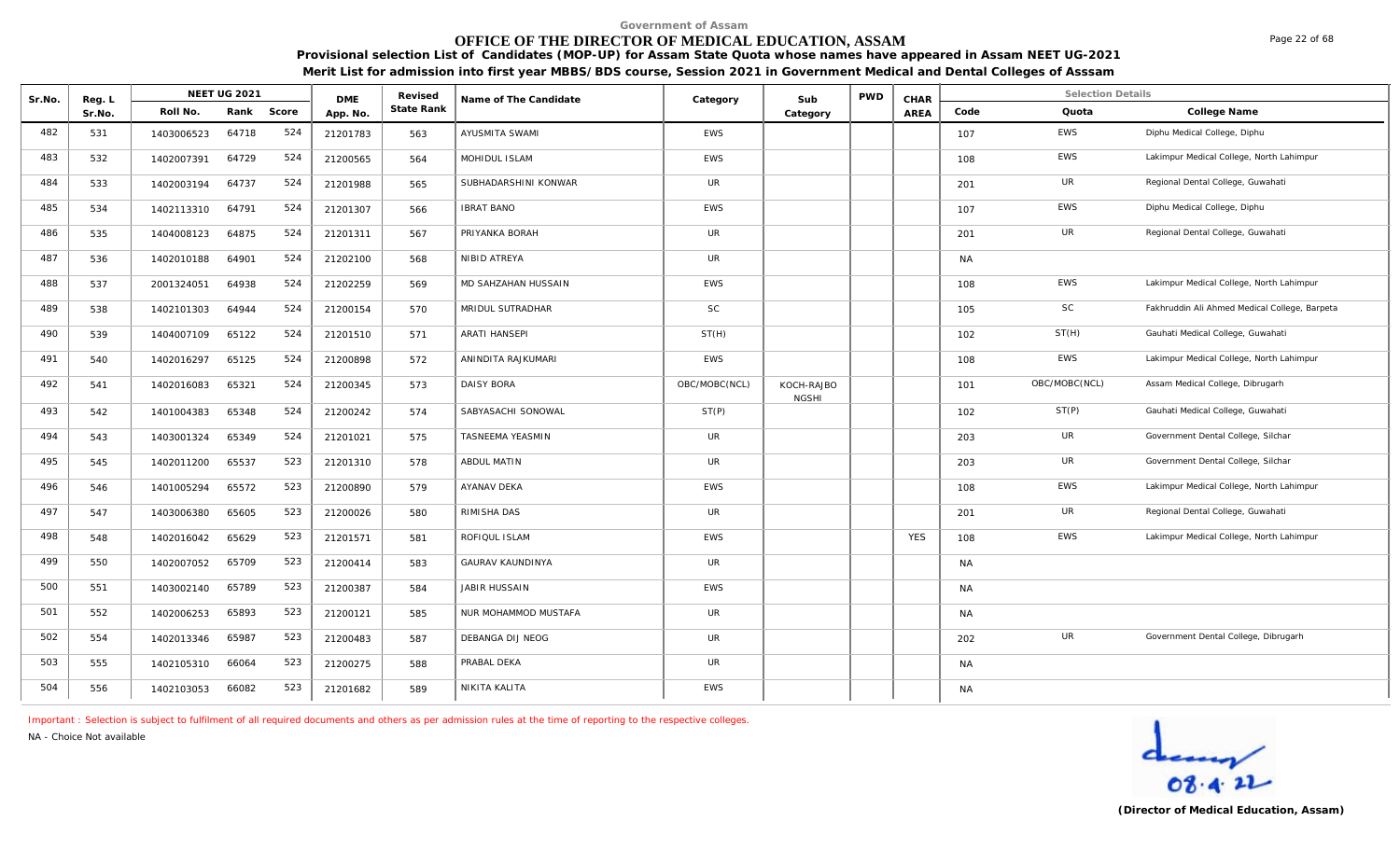# **OFFICE OF THE DIRECTOR OF MEDICAL EDUCATION, ASSAM**

**Provisional selection List of Candidates (MOP-UP) for Assam State Quota whose names have appeared in Assam NEET UG-2021 Merit List for admission into first year MBBS/BDS course, Session 2021 in Government Medical and Dental Colleges of Asssam**

| Sr.No. | Reg. L |            | <b>NEET UG 2021</b> |       | <b>DME</b> | Revised    | Name of The Candidate | Category      | Sub      | PWD | CHAR       |           | <b>Selection Details</b> |                                      |
|--------|--------|------------|---------------------|-------|------------|------------|-----------------------|---------------|----------|-----|------------|-----------|--------------------------|--------------------------------------|
|        | Sr.No. | Roll No.   | Rank                | Score | App. No.   | State Rank |                       |               | Category |     | AREA       | Code      | Quota                    | College Name                         |
| 505    | 557    | 1404008135 | 66135               | 522   | 21201841   | 590        | TANISHA SAHA          | OBC/MOBC(NCL) |          |     |            | 101       | OBC/MOBC(NCL)            | Assam Medical College, Dibrugarh     |
| 506    | 558    | 1401001201 | 66150               | 522   | 21200577   | 591        | KUNDANIKA RAJ         | <b>UR</b>     |          |     |            | <b>NA</b> |                          |                                      |
| 507    | 559    | 1402113233 | 66319               | 522   | 21201661   | 592        | JITUMANYU DEV SHARMA  | <b>UR</b>     |          |     |            | 201       | UR                       | Regional Dental College, Guwahati    |
| 508    | 561    | 1402108438 | 66434               | 522   | 21200806   | 595        | SOFIUR RAHMAN         | <b>EWS</b>    |          |     |            | 201       | EWS                      | Regional Dental College, Guwahati    |
| 509    | 562    | 1402104028 | 66465               | 522   | 21201687   | 596        | HABIBA YEASMIN        | <b>EWS</b>    |          |     | <b>YES</b> | 103       | CHAR AREA                | Silchar Medical College, Silchar     |
| 510    | 563    | 1402117055 | 66589               | 522   | 21200594   | 597        | SHAHNAZ SULTANA       | <b>EWS</b>    |          |     |            | 201       | <b>EWS</b>               | Regional Dental College, Guwahati    |
| 511    | 564    | 1403004226 | 66744               | 522   | 21201814   | 598        | WASIMA CHOUDHURY      | <b>EWS</b>    |          |     |            | 203       | UR                       | Government Dental College, Silchar   |
| 512    | 565    | 1402105027 | 66933               | 521   | 21202130   | 599        | JERIFA BEGUM          | <b>EWS</b>    |          |     |            | 202       | EWS                      | Government Dental College, Dibrugarh |
| 513    | 567    | 1402107386 | 67158               | 521   | 21201183   | 601        | ROSHANI SHARMA        | <b>UR</b>     |          |     |            | 202       | UR                       | Government Dental College, Dibrugarh |
| 514    | 568    | 1402113087 | 67168               | 521   | 21201350   | 602        | SUDARSHAN JADAV NATH  | OBC/MOBC(NCL) |          |     |            | 101       | OBC/MOBC(NCL)            | Assam Medical College, Dibrugarh     |
| 515    | 569    | 1402004287 | 67178               | 521   | 21200441   | 603        | <b>EZAZ AHMED</b>     | <b>EWS</b>    |          |     |            | 202       | <b>EWS</b>               | Government Dental College, Dibrugarh |
| 516    | 571    | 1402112329 | 67441               | 521   | 21201526   | 606        | MONIRUZ ZAMAN         | <b>EWS</b>    |          |     |            | 202       | UR                       | Government Dental College, Dibrugarh |
| 517    | 572    | 1402014130 | 67458               | 521   | 21201873   | 607        | SNEHA BORAH           | UR            |          |     |            | <b>NA</b> |                          |                                      |
| 518    | 573    | 1402012222 | 67661               | 520   | 21202186   | 608        | SHAHINUR ISLAM        | <b>EWS</b>    |          |     | <b>YES</b> | <b>NA</b> |                          |                                      |
| 519    | 574    | 1401001371 | 67718               | 520   | 21200031   | 609        | SANKALP AGARWAL       | UR            |          |     |            | 202       | UR                       | Government Dental College, Dibrugarh |
| 520    | 575    | 1402012105 | 67959               | 520   | 21200655   | 610        | JOHNMAJIT KALITA      | <b>EWS</b>    |          |     |            | 202       | UR                       | Government Dental College, Dibrugarh |
| 521    | 576    | 1402006380 | 67964               | 520   | 21200854   | 611        | MAMINUL HOQUE         | <b>EWS</b>    |          |     |            | 202       | UR                       | Government Dental College, Dibrugarh |
| 522    | 577    | 1404004183 | 68083               | 520   | 21201315   | 612        | PARVES MOSHARAF       | <b>EWS</b>    |          |     |            | <b>NA</b> |                          |                                      |
| 523    | 578    | 1404005227 | 68132               | 520   | 21200412   | 613        | SANIA BEGUM           | OBC/MOBC(NCL) |          |     |            | 101       | OBC/MOBC(NCL)            | Assam Medical College, Dibrugarh     |
| 524    | 579    | 1403002349 | 68210               | 520   | 21202173   | 614        | BEGUM NUMAIRA AZHAR   | <b>EWS</b>    |          |     |            | <b>NA</b> |                          |                                      |
| 525    | 581    | 1402116032 | 68217               | 520   | 21201247   | 616        | CHANVI NINGOMBAM      | OBC/MOBC(NCL) |          |     |            | 101       | OBC/MOBC(NCL)            | Assam Medical College, Dibrugarh     |
| 526    | 582    | 1403006453 | 68258               | 520   | 21201528   | 617        | MAHBUBUL HAQUE LASKAR | <b>EWS</b>    |          |     |            | 203       | UR                       | Government Dental College, Silchar   |
| 527    | 583    | 1402005437 | 68356               | 520   | 21200839   | 619        | <b>BIMAN DEKA</b>     | EWS           |          |     |            | <b>NA</b> |                          |                                      |

*Important : Selection is subject to fulfilment of all required documents and others as per admission rules at the time of reporting to the respective colleges.*

*NA - Choice Not available*



Page 23 of 68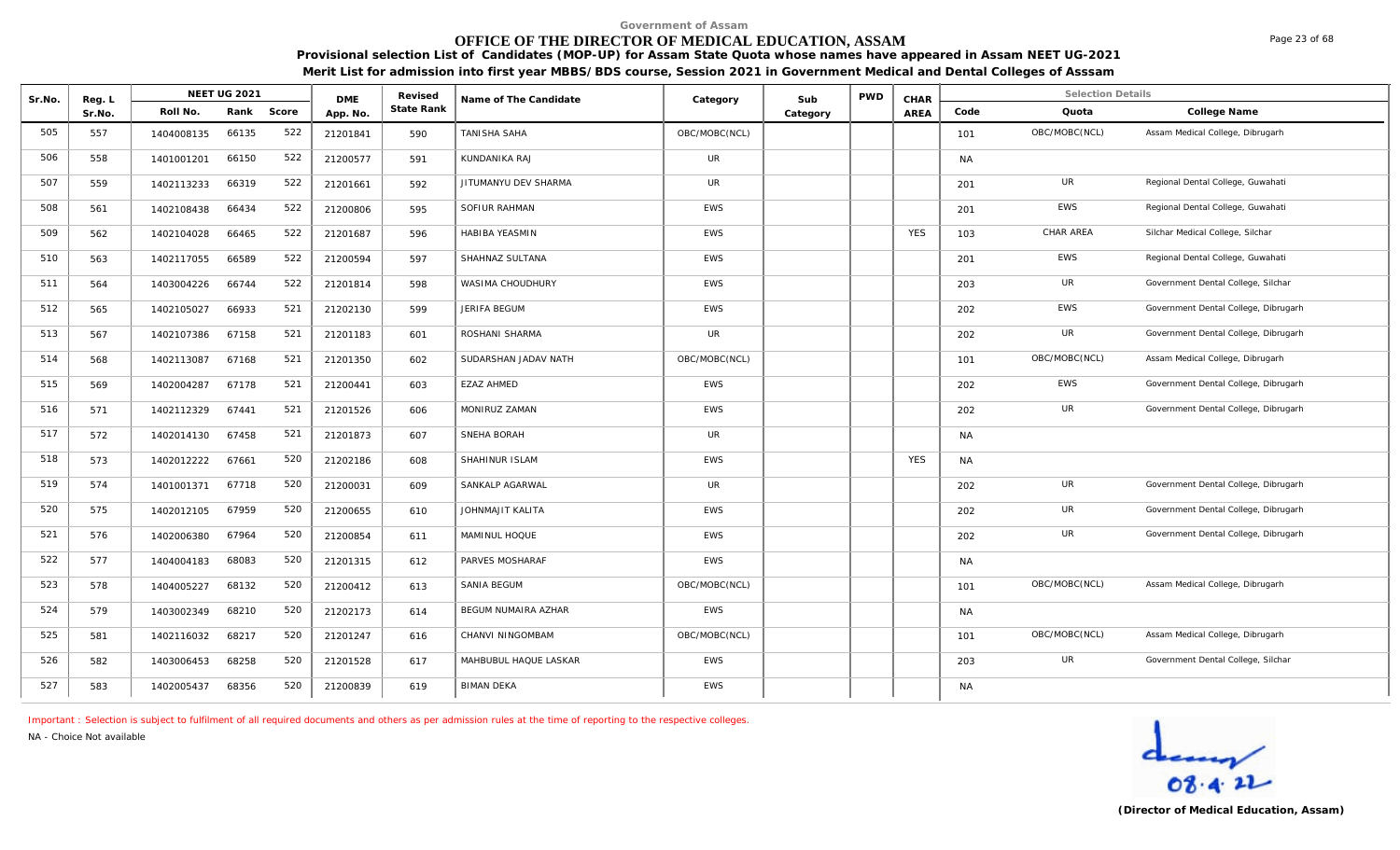# **OFFICE OF THE DIRECTOR OF MEDICAL EDUCATION, ASSAM**

**Provisional selection List of Candidates (MOP-UP) for Assam State Quota whose names have appeared in Assam NEET UG-2021 Merit List for admission into first year MBBS/BDS course, Session 2021 in Government Medical and Dental Colleges of Asssam**

| Sr.No. | Reg. L |            | <b>NEET UG 2021</b> |       | <b>DME</b> | Revised    | Name of The Candidate | Category      | Sub                        | <b>PWD</b> | CHAR       |           | <b>Selection Details</b> |                                      |
|--------|--------|------------|---------------------|-------|------------|------------|-----------------------|---------------|----------------------------|------------|------------|-----------|--------------------------|--------------------------------------|
|        | Sr.No. | Roll No.   | Rank                | Score | App. No.   | State Rank |                       |               | Category                   |            | AREA       | Code      | Quota                    | College Name                         |
| 528    | 584    | 1403001315 | 68456               | 519   | 21200826   | 620        | KAHIDUL HUDA LASKAR   | <b>EWS</b>    |                            |            |            | 203       | UR                       | Government Dental College, Silchar   |
| 529    | 587    | 1403001583 | 68532               | 519   | 21201596   | 623        | <b>TAMIM HASSAN</b>   | <b>EWS</b>    |                            |            |            | <b>NA</b> |                          |                                      |
| 530    | 589    | 1402012005 | 68559               | 519   | 21200789   | 625        | JASHIJUL ISLAM        | <b>EWS</b>    |                            |            |            | 203       | <b>EWS</b>               | Government Dental College, Silchar   |
| 531    | 591    | 1403006413 | 68664               | 519   | 21201577   | 627        | ASANUL HAQUE LASKAR   | <b>EWS</b>    |                            |            |            | 203       | UR                       | Government Dental College, Silchar   |
| 532    | 592    | 1402113244 | 68667               | 519   | 21200552   | 628        | DIPANSHI RAJBONGSHI   | UR            |                            |            |            | 202       | UR                       | Government Dental College, Dibrugarh |
| 533    | 593    | 1402111369 | 68895               | 519   | 21200785   | 629        | MD GOLAM MOSTAFA SK   | <b>EWS</b>    |                            |            |            | <b>NA</b> |                          |                                      |
| 534    | 595    | 1402107348 | 69042               | 519   | 21200541   | 631        | RAJDEEP ROY           | <b>SC</b>     |                            |            |            | 101       | <b>SC</b>                | Assam Medical College, Dibrugarh     |
| 535    | 596    | 1401003342 | 69116               | 519   | 21200909   | 632        | KASTURIKA BORGOHAIN   | OBC/MOBC(NCL) | TAI-AHOM                   |            |            | 101       | OBC/MOBC(NCL)            | Assam Medical College, Dibrugarh     |
| 536    | 599    | 1402113374 | 69162               | 519   | 21201496   | 635        | JHOMOR ALI            | <b>EWS</b>    |                            |            | <b>YES</b> | 203       | <b>EWS</b>               | Government Dental College, Silchar   |
| 537    | 600    | 1401010034 | 69163               | 519   | 21201011   | 636        | RAKHEE DOLEY          | ST(P)         |                            |            |            | 102       | ST(P)                    | Gauhati Medical College, Guwahati    |
| 538    | 601    | 1404006210 | 69369               | 518   | 21200945   | 637        | CHAYANIKA BORA        | <b>EWS</b>    |                            |            |            | <b>NA</b> |                          |                                      |
| 539    | 602    | 1402105137 | 69505               | 518   | 21201213   | 638        | SAMIUL AHMED          | <b>EWS</b>    |                            |            |            | 202       | UR                       | Government Dental College, Dibrugarh |
| 540    | 603    | 1404003094 | 69512               | 518   | 21201477   | 639        | NIKHITA DEVI          | <b>EWS</b>    |                            |            |            | <b>NA</b> |                          |                                      |
| 541    | 604    | 1402109213 | 69708               | 518   | 21200279   | 640        | RAJSEKHAR ROY         | OBC/MOBC(NCL) | KOCH-RAJBO<br><b>NGSHI</b> |            |            | 101       | OBC/MOBC(NCL)            | Assam Medical College, Dibrugarh     |
| 542    | 605    | 1402101036 | 69760               | 518   | 21201104   | 641        | JAHNAZ TOUSIFA AHMED  | <b>UR</b>     |                            |            |            | <b>NA</b> |                          |                                      |
| 543    | 606    | 1402110285 | 69860               | 518   | 21200856   | 642        | <b>ELIAS HASSAN</b>   | EWS           |                            |            |            | 202       | UR                       | Government Dental College, Dibrugarh |
| 544    | 607    | 1404005121 | 69861               | 518   | 21200466   | 643        | AFREEN AHMED          | <b>UR</b>     |                            |            |            | 202       | UR                       | Government Dental College, Dibrugarh |
| 545    | 608    | 1402112384 | 69992               | 517   | 21200907   | 644        | WAZIFA SULTANA        | <b>EWS</b>    |                            |            |            | 202       | UR                       | Government Dental College, Dibrugarh |
| 546    | 609    | 1402106037 | 70037               | 517   | 21200985   | 645        | NUR AMIN AZAD         | EWS           |                            |            |            | 202       | <b>EWS</b>               | Government Dental College, Dibrugarh |
| 547    | 610    | 1402007404 | 70063               | 517   | 21200788   | 646        | SELINA PARVEEN AHMED  | <b>EWS</b>    |                            |            | <b>YES</b> | <b>NA</b> |                          |                                      |
| 548    | 613    | 1402101675 | 70167               | 517   | 21200930   | 649        | KHANJAN DEKA          | UR            |                            |            |            | 202       | UR                       | Government Dental College, Dibrugarh |
| 549    | 614    | 1402101514 | 70208               | 517   | 21201446   | 650        | <b>LALCHAN ALI</b>    | EWS           |                            |            | <b>YES</b> | 203       | UR                       | Government Dental College, Silchar   |
| 550    | 615    | 1402008281 | 70277               | 517   | 21201727   | 651        | ANISUR RAHMAN         | <b>EWS</b>    |                            |            |            | 202       | UR                       | Government Dental College, Dibrugarh |

*Important : Selection is subject to fulfilment of all required documents and others as per admission rules at the time of reporting to the respective colleges.*

*NA - Choice Not available*

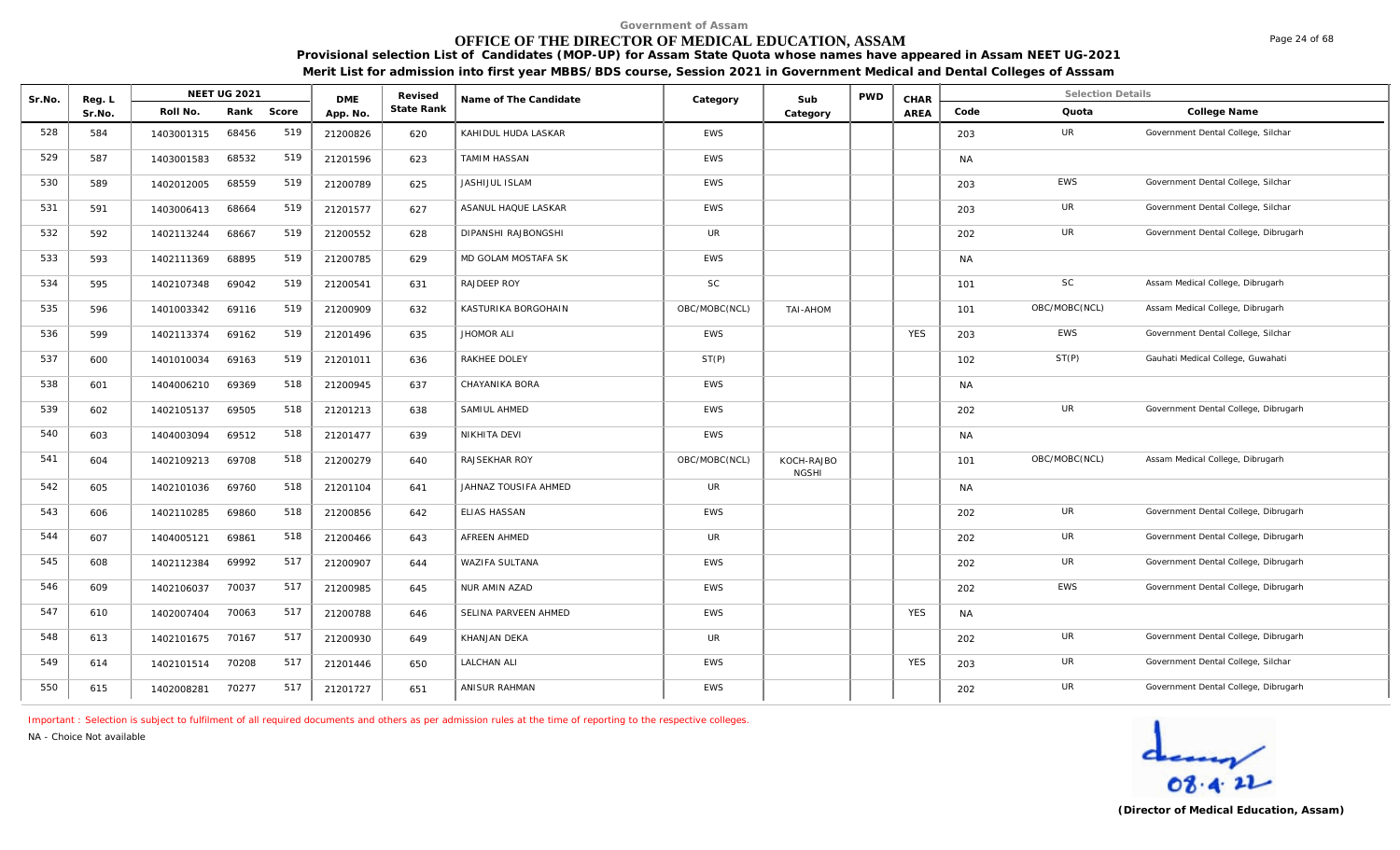# **OFFICE OF THE DIRECTOR OF MEDICAL EDUCATION, ASSAM**

**Provisional selection List of Candidates (MOP-UP) for Assam State Quota whose names have appeared in Assam NEET UG-2021 Merit List for admission into first year MBBS/BDS course, Session 2021 in Government Medical and Dental Colleges of Asssam**

| Sr.No. | Reg. L |            | <b>NEET UG 2021</b> |       | <b>DME</b> | Revised    | Name of The Candidate     | Category      | Sub                        | <b>PWD</b> | CHAR       |           | <b>Selection Details</b> |                                      |
|--------|--------|------------|---------------------|-------|------------|------------|---------------------------|---------------|----------------------------|------------|------------|-----------|--------------------------|--------------------------------------|
|        | Sr.No. | Roll No.   | Rank                | Score | App. No.   | State Rank |                           |               | Category                   |            | AREA       | Code      | Quota                    | College Name                         |
| 551    | 616    | 1402116100 | 70317               | 517   | 21201982   | 652        | RIMJHIM PATGIRI           | <b>UR</b>     |                            |            |            | 202       | UR                       | Government Dental College, Dibrugarh |
| 552    | 618    | 1402015059 | 70432               | 517   | 21200253   | 654        | JAHRIN SULTANA BARBHUYAN  | <b>EWS</b>    |                            |            |            | <b>NA</b> |                          |                                      |
| 553    | 619    | 1401007102 | 70646               | 517   | 21200047   | 655        | KANGKAN NATH              | OBC/MOBC(NCL) |                            |            |            | 101       | OBC/MOBC(NCL)            | Assam Medical College, Dibrugarh     |
| 554    | 621    | 1402013019 | 70973               | 516   | 21201486   | 657        | AYESHA SIDDIQUA           | <b>EWS</b>    |                            |            |            | 202       | <b>UR</b>                | Government Dental College, Dibrugarh |
| 555    | 622    | 1402103063 | 71018               | 516   | 21201764   | 658        | ANURAG SHARMA             | UR            |                            |            |            | <b>NA</b> |                          |                                      |
| 556    | 623    | 1402104251 | 71056               | 516   | 21201514   | 659        | MOUJURI CHOUDHURY         | UR            |                            |            |            | <b>NA</b> |                          |                                      |
| 557    | 624    | 1403006367 | 71154               | 516   | 21201708   | 661        | TOUHIDA RAHMAN BARBHUIYA  | UR            |                            |            |            | 203       | UR                       | Government Dental College, Silchar   |
| 558    | 625    | 1402103173 | 71234               | 516   | 21200997   | 662        | <b>ANISUR MONDAL</b>      | <b>EWS</b>    |                            |            | <b>YES</b> | 202       | UR                       | Government Dental College, Dibrugarh |
| 559    | 626    | 1403007285 | 71387               | 516   | 21200417   | 664        | DIPTODEEP DHAR CHOUDHURY  | <b>UR</b>     |                            |            |            | <b>NA</b> |                          |                                      |
| 560    | 627    | 1402004413 | 71421               | 516   | 21200097   | 665        | CHIRANJIT PAUL            | OBC/MOBC(NCL) |                            |            |            | 101       | OBC/MOBC(NCL)            | Assam Medical College, Dibrugarh     |
| 561    | 629    | 1402106048 | 71612               | 516   | 21200119   | 667        | MADHURJYA PAUL            | OBC/MOBC(NCL) |                            |            |            | 101       | OBC/MOBC(NCL)            | Assam Medical College, Dibrugarh     |
| 562    | 630    | 1402016269 | 71639               | 515   | 21200196   | 668        | SAURABH BARDHAN           | OBC/MOBC(NCL) |                            |            |            | 101       | OBC/MOBC(NCL)            | Assam Medical College, Dibrugarh     |
| 563    | 631    | 1402007145 | 71824               | 515   | 21201535   | 669        | TONMOY TALUKDAR           | <b>EWS</b>    |                            |            |            | 202       | UR                       | Government Dental College, Dibrugarh |
| 564    | 632    | 1403007215 | 71928               | 515   | 21200946   | 670        | FARHAN NIHAL BARBHUIYA    | <b>EWS</b>    |                            |            |            | 203       | UR                       | Government Dental College, Silchar   |
| 565    | 633    | 1402004016 | 71983               | 515   | 21200978   | 671        | MOHSIN SARWAR             | <b>EWS</b>    |                            |            |            | 202       | UR                       | Government Dental College, Dibrugarh |
| 566    | 635    | 1402012154 | 72202               | 515   | 21201615   | 673        | <b>BISHAL SARMA DOLOI</b> | <b>EWS</b>    |                            |            |            | 202       | UR                       | Government Dental College, Dibrugarh |
| 567    | 636    | 1402116332 | 72310               | 515   | 21200057   | 674        | SOURAV DUTTA              | EWS           |                            |            |            | 202       | UR                       | Government Dental College, Dibrugarh |
| 568    | 637    | 1403004130 | 72471               | 515   | 21202177   | 675        | SHAHNEWAJ AHMED LASKAR    | <b>EWS</b>    |                            |            |            | 203       | <b>EWS</b>               | Government Dental College, Silchar   |
| 569    | 639    | 1402021099 | 72662               | 514   | 21201467   | 679        | <b>SEMIM SULTANA</b>      | <b>EWS</b>    |                            |            |            | 202       | UR                       | Government Dental College, Dibrugarh |
| 570    | 641    | 1403001244 | 72958               | 514   | 21201695   | 682        | RAIHA TASNIM              | <b>UR</b>     |                            |            |            | 203       | UR                       | Government Dental College, Silchar   |
| 571    | 642    | 1402002024 | 73302               | 513   | 21201935   | 684        | NASHRIN AKHTAR            | EWS           |                            |            |            | 202       | UR                       | Government Dental College, Dibrugarh |
| 572    | 643    | 1402004131 | 73320               | 513   | 21200954   | 685        | MONZUR ROHMAN             | EWS           |                            |            |            | 202       | UR                       | Government Dental College, Dibrugarh |
| 573    | 645    | 1402012118 | 73444               | 513   | 21200492   | 687        | DIBYA JYOTI LASKAR        | OBC/MOBC(NCL) | KOCH-RAJBO<br><b>NGSHI</b> |            |            | 101       | OBC/MOBC(NCL)            | Assam Medical College, Dibrugarh     |

*Important : Selection is subject to fulfilment of all required documents and others as per admission rules at the time of reporting to the respective colleges.*

*NA - Choice Not available*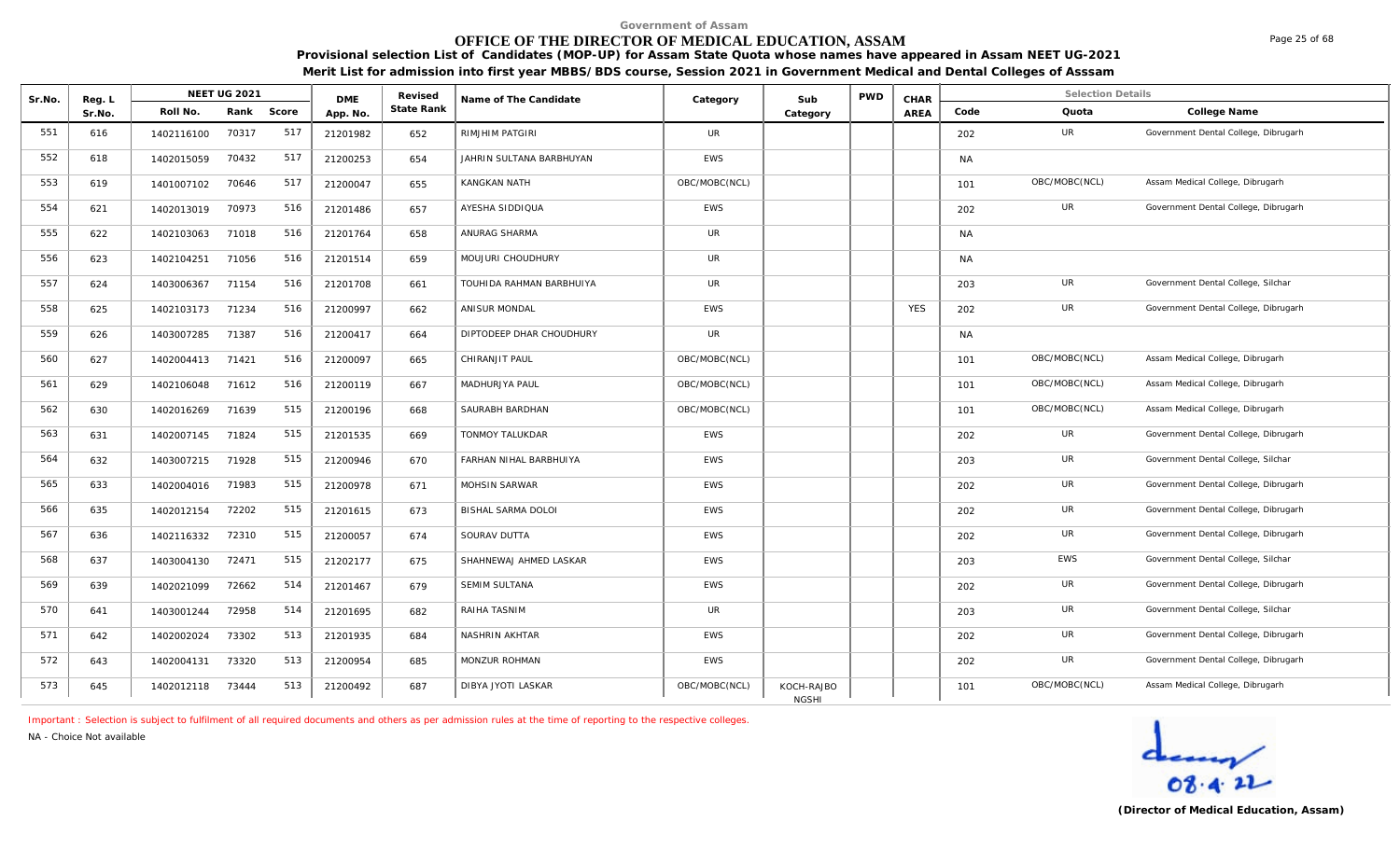# **OFFICE OF THE DIRECTOR OF MEDICAL EDUCATION, ASSAM**

**Provisional selection List of Candidates (MOP-UP) for Assam State Quota whose names have appeared in Assam NEET UG-2021 Merit List for admission into first year MBBS/BDS course, Session 2021 in Government Medical and Dental Colleges of Asssam**

| Sr.No. | Reg. L |            | <b>NEET UG 2021</b> |     | <b>DME</b> | Revised    | Name of The Candidate  | Category      | Sub                        | <b>PWD</b> | CHAR |           | <b>Selection Details</b> |                                      |
|--------|--------|------------|---------------------|-----|------------|------------|------------------------|---------------|----------------------------|------------|------|-----------|--------------------------|--------------------------------------|
|        | Sr.No. | Roll No.   | Rank Score          |     | App. No.   | State Rank |                        |               | Category                   |            | AREA | Code      | Quota                    | College Name                         |
| 574    | 647    | 1401002322 | 73653               | 513 | 21200066   | 689        | <b>UDIPTA SARMA</b>    | <b>UR</b>     |                            |            |      | 202       | UR                       | Government Dental College, Dibrugarh |
| 575    | 648    | 1402102116 | 73682               | 513 | 21202043   | 690        | RAHUL DEB              | <b>EWS</b>    |                            |            |      | 202       | EWS                      | Government Dental College, Dibrugarh |
| 576    | 650    | 1402122130 | 73803               | 513 | 21200218   | 693        | MAHIDUL ISLAM          | EWS           |                            |            |      | 202       | <b>EWS</b>               | Government Dental College, Dibrugarh |
| 577    | 651    | 1402013016 | 73840               | 513 | 21200080   | 694        | TRIBUL BORAH           | OBC/MOBC(NCL) | KOCH-RAJBO<br><b>NGSHI</b> |            |      | 101       | OBC/MOBC(NCL)            | Assam Medical College, Dibrugarh     |
| 578    | 652    | 1402105223 | 73842               | 513 | 21201791   | 695        | KUNAL MEDHI            | SC            |                            |            |      | 101       | <b>SC</b>                | Assam Medical College, Dibrugarh     |
| 579    | 654    | 1402015134 | 74020               | 513 | 21201648   | 697        | JULFIQUE HUSSAIN       | <b>EWS</b>    |                            |            |      | 202       | <b>EWS</b>               | Government Dental College, Dibrugarh |
| 580    | 655    | 1404010082 | 74104               | 512 | 21201299   | 698        | RUHANA AFRIN           | EWS           |                            |            |      | 202       | <b>EWS</b>               | Government Dental College, Dibrugarh |
| 581    | 657    | 1401001182 | 74188               | 512 | 21201730   | 700        | <b>BAGMITA DUTTA</b>   | OBC/MOBC(NCL) | KOCH-RAJBO<br><b>NGSHI</b> |            |      | 101       | OBC/MOBC(NCL)            | Assam Medical College, Dibrugarh     |
| 582    | 658    | 1404010087 | 74207               | 512 | 21201361   | 701        | <b>FARZINA AFRIN</b>   | EWS           |                            |            |      | 203       | UR                       | Government Dental College, Silchar   |
| 583    | 659    | 1403004258 | 74466               | 512 | 21201662   | 702        | NARGIS TAPADAR         | EWS           |                            |            |      | 203       | UR                       | Government Dental College, Silchar   |
| 584    | 661    | 1403004093 | 74476               | 512 | 21201945   | 704        | MD NURUZZAMAN LASKAR   | <b>EWS</b>    |                            |            |      | 203       | UR                       | Government Dental College, Silchar   |
| 585    | 663    | 1403006228 | 74741               | 512 | 21200866   | 708        | <b>DIPANJAN DEY</b>    | EWS           |                            |            |      | 203       | UR                       | Government Dental College, Silchar   |
| 586    | 664    | 1402105251 | 74841               | 512 | 21200535   | 709        | RUHANI SIDDIKA         | <b>EWS</b>    |                            |            |      | 203       | UR                       | Government Dental College, Silchar   |
| 587    | 666    | 1402105257 | 74983               | 511 | 21201135   | 711        | H KAILASH SINGH        | OBC/MOBC(NCL) |                            |            |      | 101       | OBC/MOBC(NCL)            | Assam Medical College, Dibrugarh     |
| 588    | 669    | 1403001459 | 75194               | 511 | 21201046   | 714        | SNIGDHA ROY            | <b>UR</b>     |                            |            |      | 203       | UR                       | Government Dental College, Silchar   |
| 589    | 670    | 1404003279 | 75234               | 511 | 21201823   | 715        | KEITH LIMBU            | <b>UR</b>     |                            |            |      | 203       | UR                       | Government Dental College, Silchar   |
| 590    | 672    | 1402117166 | 75371               | 511 | 21201002   | 717        | <b>JASMINARA AHMED</b> | <b>EWS</b>    |                            |            |      | 203       | UR                       | Government Dental College, Silchar   |
| 591    | 674    | 1402007154 | 75756               | 510 | 21202187   | 720        | AFRUJA BEGUM           | <b>UR</b>     |                            |            |      | 203       | UR                       | Government Dental College, Silchar   |
| 592    | 675    | 3115022115 | 75892               | 510 | 21201464   | 721        | HIRAKJYOTI BORA        | ST(P)         |                            |            |      | 102       | ST(P)                    | Gauhati Medical College, Guwahati    |
| 593    | 676    | 1402103246 | 75912               | 510 | 21201926   | 722        | MUSKAN AGARWALA        | <b>UR</b>     |                            |            |      | 203       | UR                       | Government Dental College, Silchar   |
| 594    | 679    | 1401001497 | 76160               | 510 | 21201537   | 726        | ARANYAK BARUAH         | <b>UR</b>     |                            |            |      | 203       | UR                       | Government Dental College, Silchar   |
| 595    | 681    | 1402110384 | 76283               | 510 | 21200488   | 728        | MOIDUL ISLAM           | EWS           |                            |            |      | 203       | UR                       | Government Dental College, Silchar   |
| 596    | 683    | 1404005269 | 76376               | 510 | 21201765   | 730        | DHIRAJ AGARWAL         | UR            |                            |            |      | <b>NA</b> |                          |                                      |

*Important : Selection is subject to fulfilment of all required documents and others as per admission rules at the time of reporting to the respective colleges.*

*NA - Choice Not available*

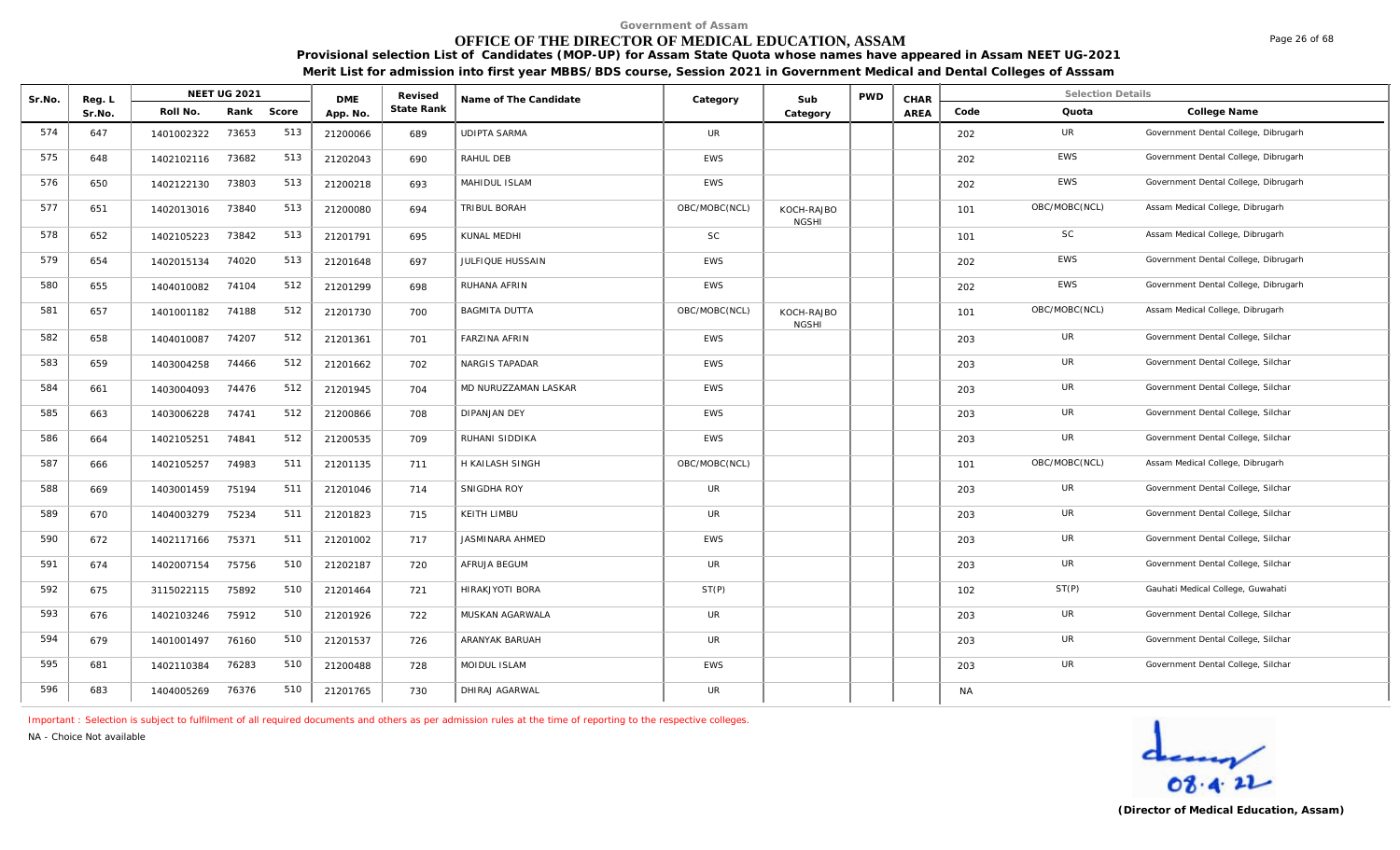# **OFFICE OF THE DIRECTOR OF MEDICAL EDUCATION, ASSAM**

Page 27 of 68

**Provisional selection List of Candidates (MOP-UP) for Assam State Quota whose names have appeared in Assam NEET UG-2021 Merit List for admission into first year MBBS/BDS course, Session 2021 in Government Medical and Dental Colleges of Asssam**

| Sr.No. | Reg. L |            | NEET UG 2021 |       | <b>DME</b> | Revised    | Name of The Candidate    | Category      | Sub      | <b>PWD</b> | CHAR       |           | Selection Details |                                    |
|--------|--------|------------|--------------|-------|------------|------------|--------------------------|---------------|----------|------------|------------|-----------|-------------------|------------------------------------|
|        | Sr.No. | Roll No.   | Rank         | Score | App. No.   | State Rank |                          |               | Category |            | AREA       | Code      | Quota             | College Name                       |
| 597    | 684    | 1402102285 | 76472        | 510   | 21200955   | 731        | PAPPURAZ JAMAN           | <b>EWS</b>    |          |            |            | 203       | UR                | Government Dental College, Silchar |
| 598    | 685    | 1402103012 | 76546        | 509   | 21201275   | 732        | KUNTAL KALITA            | <b>UR</b>     |          |            |            | 203       | UR                | Government Dental College, Silchar |
| 599    | 688    | 1402003071 | 76676        | 509   | 21200737   | 736        | MAHMUDUL HASSAN          | <b>EWS</b>    |          |            |            | 203       | UR                | Government Dental College, Silchar |
| 600    | 689    | 1403005031 | 76773        | 509   | 21201775   | 739        | SHAMIMAH SABNOOR         | <b>EWS</b>    |          |            |            | 203       | EWS               | Government Dental College, Silchar |
| 601    | 690    | 1401006213 | 76912        | 509   | 21200361   | 741        | UDHABH MAZUMDER          | <b>SC</b>     |          |            |            | 101       | SC                | Assam Medical College, Dibrugarh   |
| 602    | 693    | 1402014172 | 77007        | 509   | 21201506   | 744        | MASUMA SHIKDER           | EWS           |          |            |            | 203       | EWS               | Government Dental College, Silchar |
| 603    | 694    | 1402007256 | 77038        | 509   | 21201451   | 745        | <b>BASABI DAS</b>        | UR            |          |            |            | <b>NA</b> |                   |                                    |
| 604    | 695    | 1402110052 | 77045        | 509   | 21201674   | 746        | SAHIL HUSSAIN            | <b>EWS</b>    |          |            |            | 203       | <b>EWS</b>        | Government Dental College, Silchar |
| 605    | 696    | 1402007120 | 77085        | 509   | 21200149   | 747        | KRITIRAJ SHRESTHA        | <b>UR</b>     |          |            |            | <b>NA</b> |                   |                                    |
| 606    | 697    | 1402006450 | 77189        | 509   | 21201037   | 748        | ASMINA PARBIN            | <b>EWS</b>    |          |            |            | <b>NA</b> |                   |                                    |
| 607    | 698    | 1402102148 | 77359        | 508   | 21200742   | 750        | SUNAYANA BHARADWAJ       | EWS           |          |            |            | NA        |                   |                                    |
| 608    | 699    | 1404006052 | 77469        | 508   | 21201719   | 752        | TANZILA KHANAM BARBHUIYA | <b>UR</b>     |          |            |            | <b>NA</b> |                   |                                    |
| 609    | 700    | 1402107103 | 77483        | 508   | 21201001   | 753        | JYOTISMITA DEKA          | UR            |          |            |            | <b>NA</b> |                   |                                    |
| 610    | 701    | 1402017069 | 77553        | 508   | 21201795   | 754        | <b>AYUSH SHARMA</b>      | EWS           |          |            |            | <b>NA</b> |                   |                                    |
| 611    | 704    | 1403001240 | 77662        | 508   | 21200515   | 757        | JASMIN AKTHER CHOUDHURY  | <b>EWS</b>    |          |            |            | <b>NA</b> |                   |                                    |
| 612    | 705    | 1401004338 | 77695        | 508   | 21202008   | 758        | NIKHIL SHARMA            | <b>EWS</b>    |          |            |            | <b>NA</b> |                   |                                    |
| 613    | 706    | 1402006293 | 77753        | 508   | 21201402   | 759        | AMIR HAMZA               | <b>EWS</b>    |          |            |            | <b>NA</b> |                   |                                    |
| 614    | 707    | 1401006263 | 77772        | 508   | 21201162   | 760        | ABHINOB CHIRING          | OBC/MOBC(NCL) | TAI-AHOM |            |            | 101       | OBC/MOBC(NCL)     | Assam Medical College, Dibrugarh   |
| 615    | 710    | 1402103022 | 78082        | 507   | 21200767   | 764        | MD IRSHAD AHMED          | OBC/MOBC(NCL) |          |            |            | 106       | OBC/MOBC(NCL)     | Tezpur Medical College, Tezpur     |
| 616    | 711    | 1402105248 | 78224        | 507   | 21201617   | 765        | UNMILITA DAS             | <b>EWS</b>    |          |            |            | <b>NA</b> |                   |                                    |
| 617    | 712.1  | 1401001390 | 78292        | 507   | 21203032   | 767        | PUSHPANJALI KUMARI       | <b>EWS</b>    |          |            |            | <b>NA</b> |                   |                                    |
| 618    | 713    | 1402001604 | 78463        | 507   | 21201799   | 768        | REZAUZ ZAMAN MOLLAH      | EWS           |          |            | <b>YES</b> | <b>NA</b> |                   |                                    |
| 619    | 715    | 1403002251 | 78803        | 507   | 21200673   | 771        | <b>FAHIM FAISAL</b>      | <b>EWS</b>    |          |            |            | <b>NA</b> |                   |                                    |

*Important : Selection is subject to fulfilment of all required documents and others as per admission rules at the time of reporting to the respective colleges.*

*NA - Choice Not available*

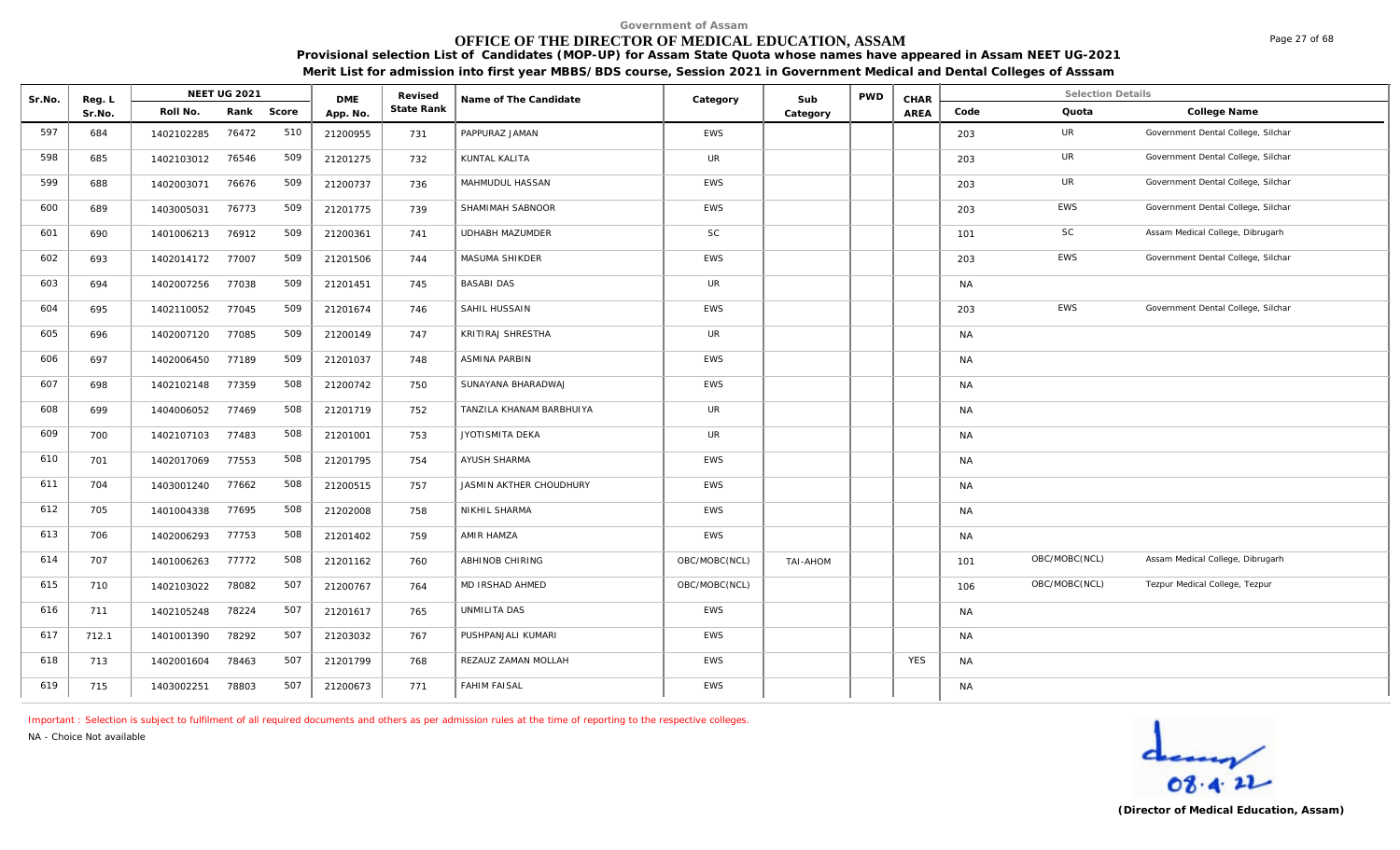# **OFFICE OF THE DIRECTOR OF MEDICAL EDUCATION, ASSAM**

**Provisional selection List of Candidates (MOP-UP) for Assam State Quota whose names have appeared in Assam NEET UG-2021 Merit List for admission into first year MBBS/BDS course, Session 2021 in Government Medical and Dental Colleges of Asssam**

| Sr.No. | Reg. L |            | <b>NEET UG 2021</b> |       | <b>DME</b> | Revised    | Name of The Candidate  | Category      | Sub                        | <b>PWD</b> | CHAR       |           | <b>Selection Details</b> |                                               |
|--------|--------|------------|---------------------|-------|------------|------------|------------------------|---------------|----------------------------|------------|------------|-----------|--------------------------|-----------------------------------------------|
|        | Sr.No. | Roll No.   | Rank                | Score | App. No.   | State Rank |                        |               | Category                   |            | AREA       | Code      | Quota                    | College Name                                  |
| 620    | 717    | 1404004141 | 78872               | 507   | 21200961   | 773        | HARDEV SINGH           | OBC/MOBC(NCL) |                            |            |            | 101       | OBC/MOBC(NCL)            | Assam Medical College, Dibrugarh              |
| 621    | 720    | 1402118169 | 79184               | 506   | 21201232   | 777        | SUPRIYA KALITA         | <b>EWS</b>    |                            |            |            | <b>NA</b> |                          |                                               |
| 622    | 723    | 1402003365 | 79510               | 506   | 21201732   | 780        | ABDUR RAKIB AHMED      | <b>EWS</b>    |                            |            | <b>YES</b> | <b>NA</b> |                          |                                               |
| 623    | 724    | 1403003163 | 79865               | 505   | 21200662   | 783        | PRIYANKA MUHURY        | <b>EWS</b>    |                            |            |            | <b>NA</b> |                          |                                               |
| 624    | 725    | 1402116305 | 80050               | 505   | 21201125   | 784        | MRIDUL DEKA            | OBC/MOBC(NCL) | KOCH-RAJBO<br><b>NGSHI</b> |            |            | 101       | OBC/MOBC(NCL)            | Assam Medical College, Dibrugarh              |
| 625    | 726    | 1402014201 | 80058               | 505   | 21201268   | 785        | ROFIQUL ISLAM          | <b>EWS</b>    |                            |            | <b>YES</b> | <b>NA</b> |                          |                                               |
| 626    | 730    | 1403006471 | 80360               | 505   | 21200834   | 791        | NAZNIN AKTAR           | EWS           |                            |            |            | <b>NA</b> |                          |                                               |
| 627    | 731    | 1402101835 | 80378               | 505   | 21202003   | 792        | MD SHAHADAT HUSSAIN    | <b>EWS</b>    |                            |            | <b>YES</b> | <b>NA</b> |                          |                                               |
| 628    | 732    | 1403001605 | 80518               | 505   | 21200104   | 795        | MD YEAHIYA KHAN        | <b>EWS</b>    |                            |            |            | <b>NA</b> |                          |                                               |
| 629    | 734    | 1404003242 | 80600               | 505   | 21200573   | 797        | ZARIFUL ISLAM ANCHARY  | <b>UR</b>     |                            |            |            | <b>NA</b> |                          |                                               |
| 630    | 736    | 1402104199 | 80697               | 504   | 21201445   | 800        | KRITI NATH             | OBC/MOBC(NCL) |                            |            |            | 101       | OBC/MOBC(NCL)            | Assam Medical College, Dibrugarh              |
| 631    | 736.1  | 1402009334 | 80740               | 504   | 21203036   | 801        | TARIQUE HASAN AHMED    | UR            |                            |            |            | <b>NA</b> |                          |                                               |
| 632    | 737    | 1401004209 | 80779               | 504   | 21200984   | 802        | <b>SAHIN ARA</b>       | OBC/MOBC(NCL) |                            |            |            | 101       | OBC/MOBC(NCL)            | Assam Medical College, Dibrugarh              |
| 633    | 739    | 1402108030 | 80797               | 504   | 21200823   | 804        | ABINASH BHUYAN         | <b>EWS</b>    |                            |            |            | <b>NA</b> |                          |                                               |
| 634    | 742    | 1402105145 | 80992               | 504   | 21201578   | 807        | <b>BIDISHA AGARWAL</b> | <b>UR</b>     |                            |            |            | <b>NA</b> |                          |                                               |
| 635    | 743    | 1403001132 | 80998               | 504   | 21200055   | 808        | <b>KALPAYAN DAS</b>    | <b>SC</b>     |                            |            |            | 103       | SC                       | Silchar Medical College, Silchar              |
| 636    | 744    | 1402006044 | 81002               | 504   | 21200415   | 809        | SHEIKH HASIBUR         | <b>EWS</b>    |                            |            | <b>YES</b> | <b>NA</b> |                          |                                               |
| 637    | 746    | 1404006213 | 81127               | 504   | 21201421   | 811        | JIHAN NILUFA FIRDAUSI  | <b>EWS</b>    |                            |            |            | <b>NA</b> |                          |                                               |
| 638    | 747    | 3501001049 | 81379               | 504   | 21202132   | 814        | MUJAHID ALI            | OBC/MOBC(NCL) |                            |            |            | 101       | OBC/MOBC(NCL)            | Assam Medical College, Dibrugarh              |
| 639    | 749    | 1402007383 | 81465               | 504   | 21200070   | 816        | BIBHURANJAN DEKA       | SC            |                            |            |            | 105       | SC                       | Fakhruddin Ali Ahmed Medical College, Barpeta |
| 640    | 750    | 1403004201 | 81484               | 504   | 21202140   | 818        | ARPITA LASKAR          | SC            |                            |            |            | 103       | SC                       | Silchar Medical College, Silchar              |
| 641    | 751    | 1402102277 | 81727               | 503   | 21201214   | 822        | MOSARAF RAHMAN         | <b>EWS</b>    |                            |            |            | <b>NA</b> |                          |                                               |
| 642    | 752    | 1402012161 | 81881               | 503   | 21201638   | 825        | FARUK ALAM CHOUDHURY   | EWS           |                            |            |            | <b>NA</b> |                          |                                               |

*Important : Selection is subject to fulfilment of all required documents and others as per admission rules at the time of reporting to the respective colleges.*

*NA - Choice Not available*



Page 28 of 68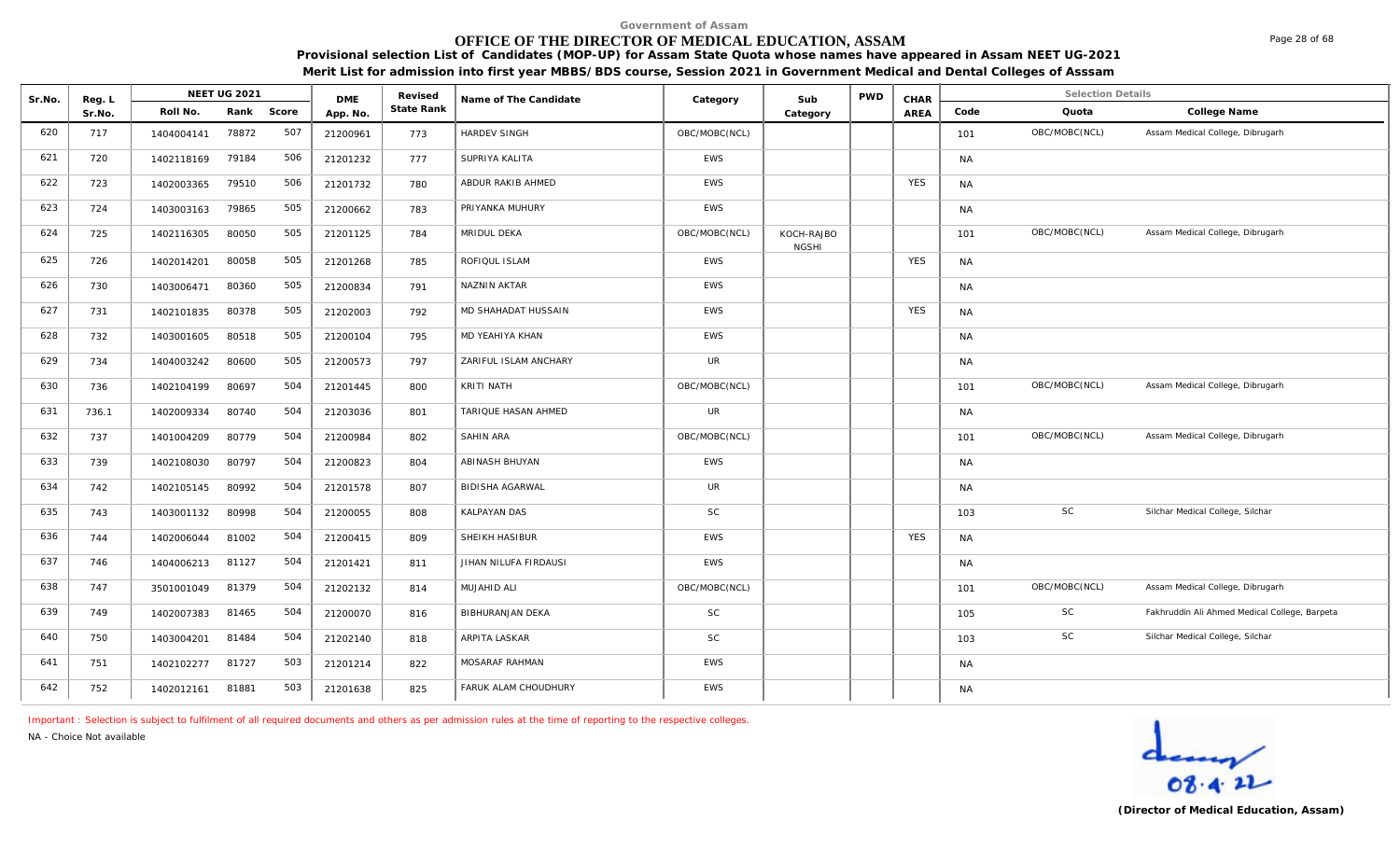# **OFFICE OF THE DIRECTOR OF MEDICAL EDUCATION, ASSAM**

**Provisional selection List of Candidates (MOP-UP) for Assam State Quota whose names have appeared in Assam NEET UG-2021 Merit List for admission into first year MBBS/BDS course, Session 2021 in Government Medical and Dental Colleges of Asssam**

| Sr.No. | Reg. L |            | NEET UG 2021 |       | <b>DME</b> | Revised    | Name of The Candidate | Category      | Sub                        | <b>PWD</b> | CHAR |           | <b>Selection Details</b>  |                                               |
|--------|--------|------------|--------------|-------|------------|------------|-----------------------|---------------|----------------------------|------------|------|-----------|---------------------------|-----------------------------------------------|
|        | Sr.No. | Roll No.   | Rank         | Score | App. No.   | State Rank |                       |               | Category                   |            | AREA | Code      | Quota                     | College Name                                  |
| 643    | 753    | 1402104389 | 81916        | 503   | 21200947   | 826        | MURTAZA TANWEER       | UR            |                            |            |      | <b>NA</b> |                           |                                               |
| 644    | 756    | 1402101528 | 82577        | 502   | 21200082   | 829        | <b>SAYANI PAUL</b>    | OBC/MOBC(NCL) |                            |            |      | 101       | OBC/MOBC(NCL)             | Assam Medical College, Dibrugarh              |
| 645    | 758    | 1401005329 | 82679        | 502   | 21200292   | 831        | RITISHA BORDOLOI      | <b>EWS</b>    |                            |            |      | <b>NA</b> |                           |                                               |
| 646    | 759    | 1401006426 | 82755        | 502   | 21200364   | 832        | DRISHTI AGARWAL       | UR            |                            |            |      | <b>NA</b> |                           |                                               |
| 647    | 762    | 1402101140 | 83236        | 501   | 21201625   | 835        | SHREYA DAS            | UR            |                            |            |      | <b>NA</b> |                           |                                               |
| 648    | 765    | 1402008263 | 83545        | 501   | 21200704   | 838        | NURUL AMIN CHOUDHURY  | <b>UR</b>     |                            |            |      | <b>NA</b> |                           |                                               |
| 649    | 766    | 1402004080 | 83679        | 501   | 21200021   | 842        | PRIZMEE KONWAR        | OBC/MOBC(NCL) | KOCH-RAJBO<br><b>NGSHI</b> |            |      | 101       | OBC/MOBC(NCL)             | Assam Medical College, Dibrugarh              |
| 650    | 768    | 1404006133 | 83783        | 501   | 21200145   | 844        | MRIDUSHMITA BISWAS    | OBC/MOBC(NCL) |                            |            |      | 101       | OBC/MOBC(NCL)             | Assam Medical College, Dibrugarh              |
| 651    | 769    | 1401008120 | 83873        | 501   | 21200228   | 845        | MOHAN NARAYAN PATIR   | ST(P)         |                            |            |      | 101       | ST(P)                     | Assam Medical College, Dibrugarh              |
| 652    | 771    | 1403001341 | 83941        | 501   | 21202138   | 848        | ABUL MOHASIN MD USAID | <b>EWS</b>    |                            |            |      | <b>NA</b> |                           |                                               |
| 653    | 773    | 1401007082 | 84026        | 501   | 21201734   | 850        | AAKANGKSHA HAZARIKA   | UR            |                            |            |      | <b>NA</b> |                           |                                               |
| 654    | 775    | 1402111317 | 84058        | 501   | 21201872   | 852        | HIMANGSHU MAZUMDAR    | <b>EWS</b>    |                            |            |      | <b>NA</b> |                           |                                               |
| 655    | 776    | 1402024553 | 84068        | 501   | 21201293   | 853        | KAUSHIK DEKA          | <b>EWS</b>    |                            |            |      | <b>NA</b> |                           |                                               |
| 656    | 777    | 1401006121 | 84081        | 501   | 21201060   | 854        | <b>BANUJJAL GOGOI</b> | OBC/MOBC(NCL) | <b>NOHA-IAT</b>            |            |      | 102       | OBC/MOBC(NCL)<br>TAI-AHOM | Gauhati Medical College, Guwahati             |
| 657    | 781    | 1402003124 | 84713        | 500   | 21200770   | 858        | PRANAB KUMAR THAPA    | OBC/MOBC(NCL) |                            |            |      | 101       | OBC/MOBC(NCL)             | Assam Medical College, Dibrugarh              |
| 658    | 783    | 1401006302 | 84769        | 500   | 21200842   | 860        | KIRITI AGARWAL        | UR            |                            |            |      | <b>NA</b> |                           |                                               |
| 659    | 785    | 1404001276 | 85057        | 499   | 21200516   | 863        | SATABDI RAJKHOWA      | OBC/MOBC(NCL) | CHUTIA                     |            |      | 101       | OBC/MOBC(NCL)             | Assam Medical College, Dibrugarh              |
| 660    | 786    | 4405105002 | 85131        | 499   | 21200847   | 864        | VISHAL SINGH          | OBC/MOBC(NCL) |                            |            |      | 101       | OBC/MOBC(NCL)             | Assam Medical College, Dibrugarh              |
| 661    | 787    | 1402108103 | 85141        | 499   | 21200379   | 865        | SNEHA RAY CHOUDHURY   | UR            |                            |            |      | <b>NA</b> |                           |                                               |
| 662    | 788    | 1401001862 | 85148        | 499   | 21200611   | 866        | KABYASHREE GOGOI      | OBC/MOBC(NCL) | TAI-AHOM                   |            |      | 101       | OBC/MOBC(NCL)             | Assam Medical College, Dibrugarh              |
| 663    | 789    | 1404005232 | 85173        | 499   | 21200509   | 867        | DIKSHITA BORUAH       | <b>EWS</b>    |                            |            |      | <b>NA</b> |                           |                                               |
| 664    | 790    | 1402004081 | 85174        | 499   | 21201716   | 868        | AZHAR UDDIN AHMED     | <b>EWS</b>    |                            |            |      | <b>NA</b> |                           |                                               |
| 665    | 792    | 1402003487 | 85513        | 499   | 21201282   | 873        | ARGHADEEP GHOSH       | OBC/MOBC(NCL) |                            |            |      | 105       | OBC/MOBC(NCL)             | Fakhruddin Ali Ahmed Medical College, Barpeta |

*Important : Selection is subject to fulfilment of all required documents and others as per admission rules at the time of reporting to the respective colleges.*

*NA - Choice Not available*

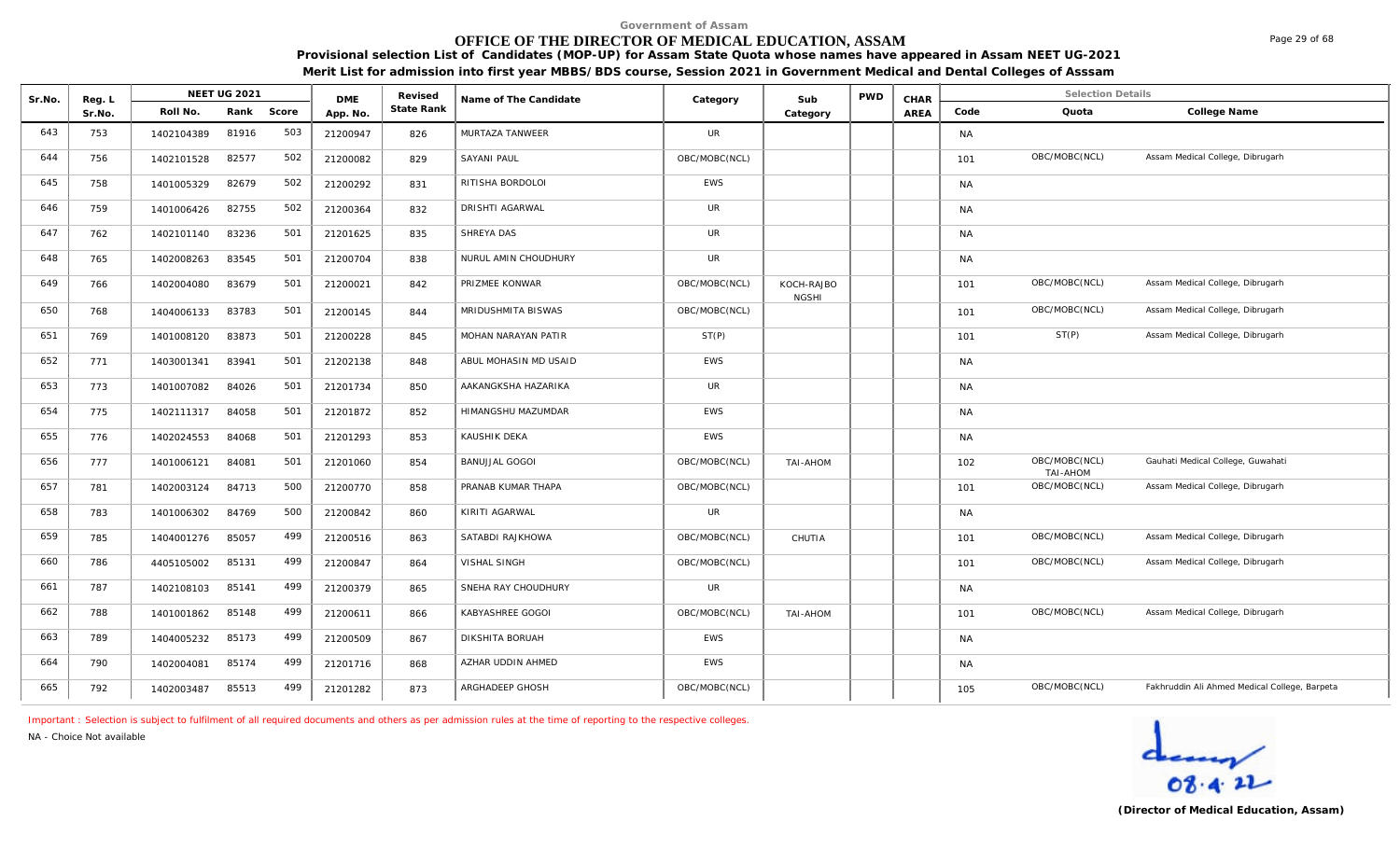# **OFFICE OF THE DIRECTOR OF MEDICAL EDUCATION, ASSAM**

**Provisional selection List of Candidates (MOP-UP) for Assam State Quota whose names have appeared in Assam NEET UG-2021 Merit List for admission into first year MBBS/BDS course, Session 2021 in Government Medical and Dental Colleges of Asssam**

| Sr.No. | Reg. L |            | <b>NEET UG 2021</b> |       | <b>DME</b> | Revised    | Name of The Candidate  | Category      | Sub                        | <b>PWD</b> | CHAR |           | <b>Selection Details</b> |                                               |
|--------|--------|------------|---------------------|-------|------------|------------|------------------------|---------------|----------------------------|------------|------|-----------|--------------------------|-----------------------------------------------|
|        | Sr.No. | Roll No.   | Rank                | Score | App. No.   | State Rank |                        |               | Category                   |            | AREA | Code      | Quota                    | College Name                                  |
| 666    | 793    | 1402110469 | 85530               | 499   | 21200063   | 874        | DOOGITARA HAZARIKA     | <b>UR</b>     |                            |            |      | <b>NA</b> |                          |                                               |
| 667    | 796    | 1401004600 | 85779               | 499   | 21201381   | 879        | BIPASHA BARUAH         | ST(P)         |                            |            |      | 102       | ST(P)                    | Gauhati Medical College, Guwahati             |
| 668    | 797    | 1403003044 | 85815               | 499   | 21201629   | 881        | RUPAK BARDHAN          | <b>SC</b>     |                            |            |      | 103       | <b>SC</b>                | Silchar Medical College, Silchar              |
| 669    | 798    | 1402003154 | 85873               | 498   | 21202309   | 882        | AFRUZA BEGUM           | <b>EWS</b>    |                            |            |      | <b>NA</b> |                          |                                               |
| 670    | 799    | 1402102395 | 85996               | 498   | 21200540   | 884        | RAJDEEP SARKAR         | <b>SC</b>     |                            |            |      | 101       | SC                       | Assam Medical College, Dibrugarh              |
| 671    | 801    | 1402016242 | 86083               | 498   | 21201962   | 886        | <b>ANKUR PATHAK</b>    | <b>SC</b>     |                            | <b>YES</b> |      | 102       | PH                       | Gauhati Medical College, Guwahati             |
| 672    | 802    | 1404005195 | 86110               | 498   | 21201297   | 887        | SHASHWATI BORA         | OBC/MOBC(NCL) |                            |            |      | 101       | OBC/MOBC(NCL)            | Assam Medical College, Dibrugarh              |
| 673    | 803    | 1402104143 | 86162               | 498   | 21200354   | 890        | JEHERUL ISLAM          | OBC/MOBC(NCL) |                            |            |      | 105       | OBC/MOBC(NCL)            | Fakhruddin Ali Ahmed Medical College, Barpeta |
| 674    | 806    | 1402101815 | 86492               | 498   | 21201377   | 895        | PABITRA BASUMATARY     | ST(P)         |                            |            |      | 102       | ST(P)                    | Gauhati Medical College, Guwahati             |
| 675    | 807    | 1402103209 | 86535               | 498   | 21200875   | 896        | HABIBUR RAHMAN         | EWS           |                            |            |      | <b>NA</b> |                          |                                               |
| 676    | 809    | 1402102186 | 86708               | 497   | 21200819   | 898        | <b>DEBASHIS BARUAH</b> | OBC/MOBC(NCL) | KOCH-RAJBO<br><b>NGSHI</b> |            |      | 104       | OBC/MOBC(NCL)            | Jorhat Medical College, Jorhat                |
| 677    | 810    | 1404007085 | 86709               | 497   | 21200667   | 899        | SUBASHI BHATTA         | <b>EWS</b>    |                            |            |      | <b>NA</b> |                          |                                               |
| 678    | 813    | 1402103574 | 87037               | 497   | 21201892   | 904        | ABBAS ALI              | <b>EWS</b>    |                            |            |      | <b>NA</b> |                          |                                               |
| 679    | 814    | 4609005590 | 87153               | 497   | 21200719   | 907        | SOMBADI SUTRADHAR      | <b>SC</b>     |                            |            |      | 101       | SC                       | Assam Medical College, Dibrugarh              |
| 680    | 816    | 1403005299 | 87485               | 497   | 21200299   | 911        | HRITTIKA NATH          | OBC/MOBC(NCL) |                            |            |      | 103       | OBC/MOBC(NCL)            | Silchar Medical College, Silchar              |
| 681    | 820    | 1401006267 | 87654               | 496   | 21201768   | 915        | KUMAR NIRVAAN NANDAN   | UR            |                            |            |      | <b>NA</b> |                          |                                               |
| 682    | 821    | 1402001332 | 87659               | 496   | 21202383   | 916        | SOUMYA DEEPTA SAHA     | UR            |                            |            |      | <b>NA</b> |                          |                                               |
| 683    | 822    | 1402003048 | 87666               | 496   | 21200951   | 917        | JUBILEE RAJBONGSHI     | OBC/MOBC(NCL) | KOCH-RAJBO<br><b>NGSHI</b> |            |      | 101       | OBC/MOBC(NCL)            | Assam Medical College, Dibrugarh              |
| 684    | 823    | 1403007245 | 87740               | 496   | 21200032   | 919        | SUKANYA CHANDA         | OBC/MOBC(NCL) |                            |            |      | 103       | OBC/MOBC(NCL)            | Silchar Medical College, Silchar              |
| 685    | 824    | 1403007057 | 87778               | 496   | 21200042   | 920        | SWARNALI NATH LASKAR   | OBC/MOBC(NCL) |                            |            |      | 103       | OBC/MOBC(NCL)            | Silchar Medical College, Silchar              |
| 686    | 825    | 1402118032 | 87838               | 496   | 21200108   | 921        | <b>BIKIRINA BORAH</b>  | <b>EWS</b>    |                            |            |      | <b>NA</b> |                          |                                               |
| 687    | 828    | 1402002160 | 88155               | 496   | 21201041   | 924        | SOURAV NATH            | OBC/MOBC(NCL) |                            |            |      | 104       | OBC/MOBC(NCL)            | Jorhat Medical College, Jorhat                |
| 688    | 829    | 1402013107 | 88223               | 496   | 21201809   | 926        | PRANJAL DAS            | SC            |                            |            |      | 101       | SC                       | Assam Medical College, Dibrugarh              |

*Important : Selection is subject to fulfilment of all required documents and others as per admission rules at the time of reporting to the respective colleges.*

*NA - Choice Not available*



**(Director of Medical Education, Assam)**

Page 30 of 68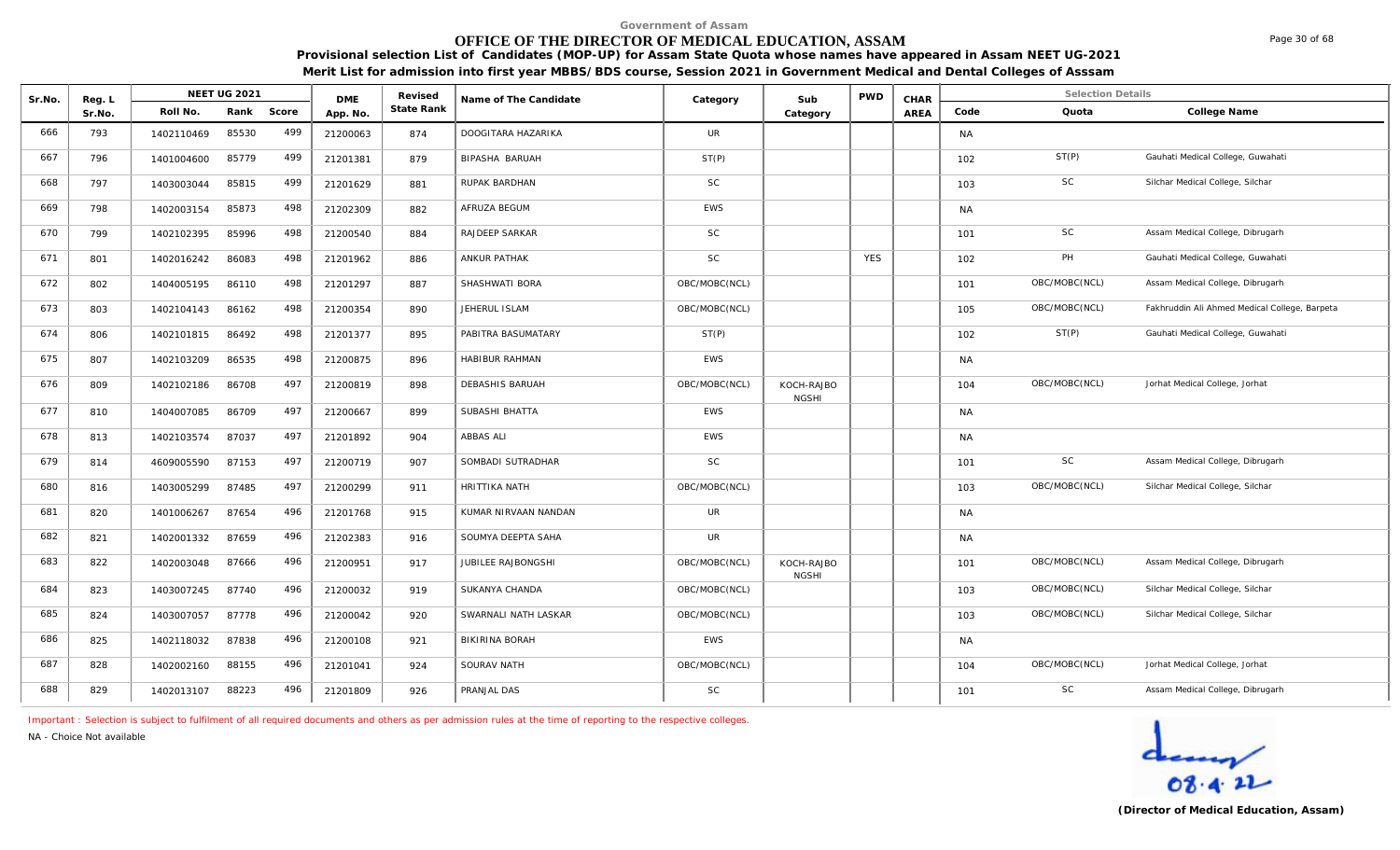# **OFFICE OF THE DIRECTOR OF MEDICAL EDUCATION, ASSAM**

**Provisional selection List of Candidates (MOP-UP) for Assam State Quota whose names have appeared in Assam NEET UG-2021 Merit List for admission into first year MBBS/BDS course, Session 2021 in Government Medical and Dental Colleges of Asssam**

| Sr.No. | Reg. L |            | <b>NEET UG 2021</b> |       | <b>DME</b> | Revised    | Name of The Candidate    | Category      | Sub                        | <b>PWD</b> | CHAR        |           | <b>Selection Details</b>      |                                   |
|--------|--------|------------|---------------------|-------|------------|------------|--------------------------|---------------|----------------------------|------------|-------------|-----------|-------------------------------|-----------------------------------|
|        | Sr.No. | Roll No.   | Rank                | Score | App. No.   | State Rank |                          |               | Category                   |            | <b>AREA</b> | Code      | Quota                         | College Name                      |
| 689    | 830    | 1404008121 | 88265               | 496   | 21200610   | 927        | PRITY DEKA               | OBC/MOBC(NCL) | KOCH-RAJBO<br><b>NGSHI</b> |            |             | 106       | OBC/MOBC(NCL)                 | Tezpur Medical College, Tezpur    |
| 690    | 831    | 1402104047 | 88275               | 496   | 21200658   | 928        | MOSAHID HOQUE            | EWS           |                            |            |             | <b>NA</b> |                               |                                   |
| 691    | 834    | 1401004423 | 88513               | 496   | 21200471   | 932        | DIKSHANT SINGHANIA       | UR            |                            |            |             | <b>NA</b> |                               |                                   |
| 692    | 835    | 1402007143 | 88649               | 495   | 21202146   | 934        | JEBINA ISLAM             | EWS           |                            |            |             | <b>NA</b> |                               |                                   |
| 693    | 836    | 1401004306 | 88762               | 495   | 21200470   | 936        | SUPRATIK BORA            | ST(P)         |                            |            |             | 102       | ST(P)                         | Gauhati Medical College, Guwahati |
| 694    | 838    | 1402110236 | 88935               | 495   | 21200197   | 940        | LIPSAMONI DEKA           | <b>EWS</b>    |                            |            |             | <b>NA</b> |                               |                                   |
| 695    | 839    | 1401001769 | 89014               | 495   | 21200973   | 941        | ANKITA BHUYAN            | <b>EWS</b>    |                            |            |             | <b>NA</b> |                               |                                   |
| 696    | 840    | 1404007237 | 89173               | 495   | 21201155   | 942        | NAMRATA GHOSH            | OBC/MOBC(NCL) |                            |            |             | 104       | OBC/MOBC(NCL)                 | Jorhat Medical College, Jorhat    |
| 697    | 844    | 1401008305 | 89481               | 494   | 21202094   | 947        | ANIRBAN GOSWAMI          | EWS           |                            |            |             | <b>NA</b> |                               |                                   |
| 698    | 846    | 1402013354 | 89617               | 494   | 21201907   | 951        | MANASH JYOTI SARMA       | <b>EWS</b>    |                            |            |             | <b>NA</b> |                               |                                   |
| 699    | 850    | 1404007007 | 89848               | 494   | 21202129   | 956        | JAGRITI PHUKAN           | OBC/MOBC(NCL) | TAI-AHOM                   |            |             | 106       | OBC/MOBC(NCL)                 | Tezpur Medical College, Tezpur    |
| 700    | 853    | 1402006211 | 90044               | 494   | 21201237   | 961        | KAUSHIK SARMA            | <b>EWS</b>    |                            |            |             | <b>NA</b> |                               |                                   |
| 701    | 861    | 1402101404 | 90621               | 493   | 21200711   | 971        | RIMA SARMA               | <b>EWS</b>    |                            |            |             | <b>NA</b> |                               |                                   |
| 702    | 862    | 1403002343 | 90864               | 493   | 21201429   | 974        | KHAIDEM ADITYA SINGHA    | OBC/MOBC(NCL) |                            |            |             | 104       | OBC/MOBC(NCL)                 | Jorhat Medical College, Jorhat    |
| 703    | 864    | 1402012001 | 91000               | 493   | 21200153   | 977        | DHIRAJ NATH              | OBC/MOBC(NCL) |                            |            |             | 104       | OBC/MOBC(NCL)                 | Jorhat Medical College, Jorhat    |
| 704    | 866    | 1401003571 | 91048               | 493   | 21200832   | 979        | ARNAB BORPATRA GOHAIN    | OBC/MOBC(NCL) | TAI-AHOM                   |            |             | 101       | OBC/MOBC(NCL)<br>TAI-AHOM     | Assam Medical College, Dibrugarh  |
| 705    | 867    | 1401002106 | 91064               | 493   | 21200075   | 980        | <b>UDDIPTA SAIKIA</b>    | EWS           |                            |            |             | <b>NA</b> |                               |                                   |
| 706    | 868    | 1403001057 | 91075               | 493   | 21200393   | 981        | <b>BISHWARUP MOHANTA</b> | OBC/MOBC(NCL) |                            |            |             | 103       | OBC/MOBC(NCL)                 | Silchar Medical College, Silchar  |
| 707    | 869    | 1401001073 | 91076               | 493   | 21202127   | 982        | RITOM SENSUA             | OBC/MOBC(NCL) | TAI-AHOM                   |            |             | 104       | OBC/MOBC(NCL)                 | Jorhat Medical College, Jorhat    |
| 708    | 870    | 1402013182 | 91083               | 493   | 21201127   | 983        | ABHISEKH ROY             | <b>EWS</b>    |                            |            |             | <b>NA</b> |                               |                                   |
| 709    | 871    | 1402107487 | 91557               | 492   | 21201850   | 988        | W AKSHATA SINGHA         | OBC/MOBC(NCL) |                            |            |             | 101       | OBC/MOBC(NCL)                 | Assam Medical College, Dibrugarh  |
| 710    | 872    | 1401003500 | 91626               | 492   | 21201026   | 990        | KAUSHIK GOGOI            | OBC/MOBC(NCL) | <b>MOTAK</b>               |            |             | 101       | OBC/MOBC(NCL)<br><b>MOTAK</b> | Assam Medical College, Dibrugarh  |
| 711    | 877    | 1402112406 | 91851               | 492   | 21200481   | 995        | SHRUTI GOGOI             | OBC/MOBC(NCL) | <b>TAI-AHOM</b>            |            |             | 101       | OBC/MOBC(NCL)                 | Assam Medical College, Dibrugarh  |

*Important : Selection is subject to fulfilment of all required documents and others as per admission rules at the time of reporting to the respective colleges.*

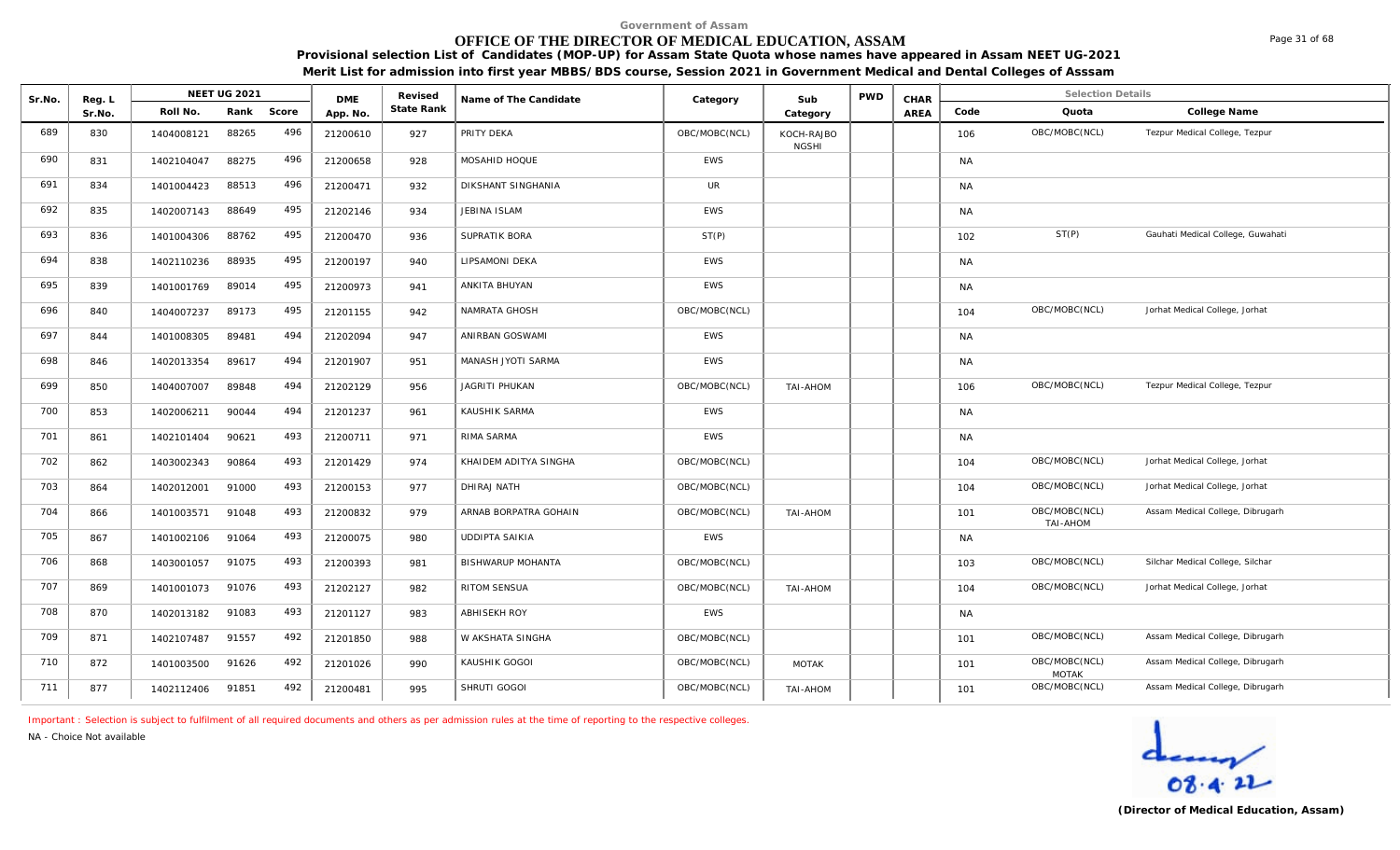# **OFFICE OF THE DIRECTOR OF MEDICAL EDUCATION, ASSAM**

**Provisional selection List of Candidates (MOP-UP) for Assam State Quota whose names have appeared in Assam NEET UG-2021 Merit List for admission into first year MBBS/BDS course, Session 2021 in Government Medical and Dental Colleges of Asssam**

| Sr.No. | Reg. L |            | <b>NEET UG 2021</b> |       | <b>DME</b> | Revised    | Name of The Candidate      | Category      | Sub                        | <b>PWD</b> | CHAR |           | <b>Selection Details</b>         |                                               |
|--------|--------|------------|---------------------|-------|------------|------------|----------------------------|---------------|----------------------------|------------|------|-----------|----------------------------------|-----------------------------------------------|
|        | Sr.No. | Roll No.   | Rank                | Score | App. No.   | State Rank |                            |               | Category                   |            | AREA | Code      | Quota                            | College Name                                  |
| 712    | 878    | 1402004316 | 92383               | 491   | 21201597   | 998        | MOHSINA NASREEN MOLLAH     | <b>UR</b>     |                            |            |      | <b>NA</b> |                                  |                                               |
| 713    | 879    | 1402111337 | 92536               | 491   | 21201337   | 1000       | NIHARIKA MALAKAR           | <b>SC</b>     |                            |            |      | 101       | SC                               | Assam Medical College, Dibrugarh              |
| 714    | 881    | 1402017032 | 92701               | 491   | 21200180   | 1002       | RUKEIYAH RAHMAN            | <b>EWS</b>    |                            |            |      | <b>NA</b> |                                  |                                               |
| 715    | 882    | 1402106463 | 92819               | 491   | 21201278   | 1003       | <b>KENISHA DAS</b>         | <b>SC</b>     |                            |            |      | 101       | <b>SC</b>                        | Assam Medical College, Dibrugarh              |
| 716    | 888    | 1402006251 | 93219               | 490   | 21201264   | 1013       | PRACHI SINGH               | <b>EWS</b>    |                            |            |      | <b>NA</b> |                                  |                                               |
| 717    | 890    | 1401009212 | 93389               | 490   | 21200311   | 1016       | AYUSH DEBNATH              | OBC/MOBC(NCL) |                            |            |      | 104       | OBC/MOBC(NCL)                    | Jorhat Medical College, Jorhat                |
| 718    | 892    | 1402013226 | 93429               | 490   | 21201357   | 1019       | KUWALI SARKAR              | SC            |                            |            |      | 101       | SC                               | Assam Medical College, Dibrugarh              |
| 719    | 894    | 1403002214 | 93693               | 490   | 21202391   | 1022       | AZMOL HUSSAIN LASKAR       | <b>EWS</b>    |                            |            |      | <b>NA</b> |                                  |                                               |
| 720    | 896    | 1402012173 | 94047               | 489   | 21201323   | 1028       | <b>BISHAL DAS</b>          | <b>SC</b>     |                            |            |      | 101       | SC                               | Assam Medical College, Dibrugarh              |
| 721    | 898    | 1402003110 | 94074               | 489   | 21201024   | 1030       | PRACHURJYYA KUMAR          | OBC/MOBC(NCL) |                            |            |      | 105       | OBC/MOBC(NCL)                    | Fakhruddin Ali Ahmed Medical College, Barpeta |
| 722    | 899    | 1402111279 | 94076               | 489   | 21200752   | 1031       | GAURAB BEZBARUAH           | OBC/MOBC(NCL) |                            |            |      | 105       | OBC/MOBC(NCL)                    | Fakhruddin Ali Ahmed Medical College, Barpeta |
| 723    | 900    | 1403001291 | 94193               | 489   | 21201123   | 1033       | <b>SULOV DAS</b>           | <b>SC</b>     |                            |            |      | 103       | SC                               | Silchar Medical College, Silchar              |
| 724    | 901    | 1401005512 | 94284               | 489   | 21200291   | 1036       | SUMAN GOGOI                | OBC/MOBC(NCL) | TAI-AHOM                   |            |      | 104       | OBC/MOBC(NCL)                    | Jorhat Medical College, Jorhat                |
| 725    | 903    | 1401002545 | 94644               | 489   | 21200286   | 1044       | CHINMOY DUARAH             | OBC/MOBC(NCL) | <b>MOTAK</b>               |            |      | 104       | OBC/MOBC(NCL)                    | Jorhat Medical College, Jorhat                |
| 726    | 906    | 1402117106 | 95414               | 488   | 21200750   | 1051       | ANKUR JYOTI DAS            | OBC/MOBC(NCL) | KOCH-RAJBO<br><b>NGSHI</b> |            |      | 101       | OBC/MOBC(NCL)<br>KOCH-RAJBONGSHI | Assam Medical College, Dibrugarh              |
| 727    | 906.1  | 1402112364 | 95457               | 488   | 21204010   | 1052       | SWAGATA SARMA              | <b>UR</b>     |                            |            |      | <b>NA</b> |                                  |                                               |
| 728    | 909    | 1404004053 | 95930               | 487   | 21201231   | 1057       | LOHIT BOHORA               | OBC/MOBC(NCL) |                            |            |      | 104       | OBC/MOBC(NCL)                    | Jorhat Medical College, Jorhat                |
| 729    | 910    | 1402103113 | 96010               | 487   | 21202068   | 1060       | ABHIJEET BANIA             | <b>SC</b>     |                            |            |      | 103       | <b>SC</b>                        | Silchar Medical College, Silchar              |
| 730    | 911    | 1402008244 | 96507               | 487   | 21200582   | 1061       | <b>ISHRAT NAAZ</b>         | OBC/MOBC(NCL) |                            |            |      | 103       | OBC/MOBC(NCL)                    | Silchar Medical College, Silchar              |
| 731    | 914    | 1401009164 | 96874               | 486   | 21201399   | 1067       | RISHIKA HAZARIKA           | <b>UR</b>     |                            |            |      | <b>NA</b> |                                  |                                               |
| 732    | 915    | 1402103572 | 96931               | 486   | 21200348   | 1069       | <b>ABHIJIT SIL</b>         | OBC/MOBC(NCL) |                            |            |      | 103       | OBC/MOBC(NCL)                    | Silchar Medical College, Silchar              |
| 733    | 917    | 1402120077 | 97444               | 486   | 21200684   | 1073       | KAMALDIP BARMAN            | OBC/MOBC(NCL) | KOCH-RAJBO<br><b>NGSHI</b> |            |      | 104       | OBC/MOBC(NCL)                    | Jorhat Medical College, Jorhat                |
| 734    | 919    | 1401009171 | 97649               | 485   | 21200078   | 1075       | MRIDUPAWAN BORPATRA GOHAIN | OBC/MOBC(NCL) | <b>MOTAK</b>               |            |      | 104       | OBC/MOBC(NCL)                    | Jorhat Medical College, Jorhat                |

*Important : Selection is subject to fulfilment of all required documents and others as per admission rules at the time of reporting to the respective colleges.*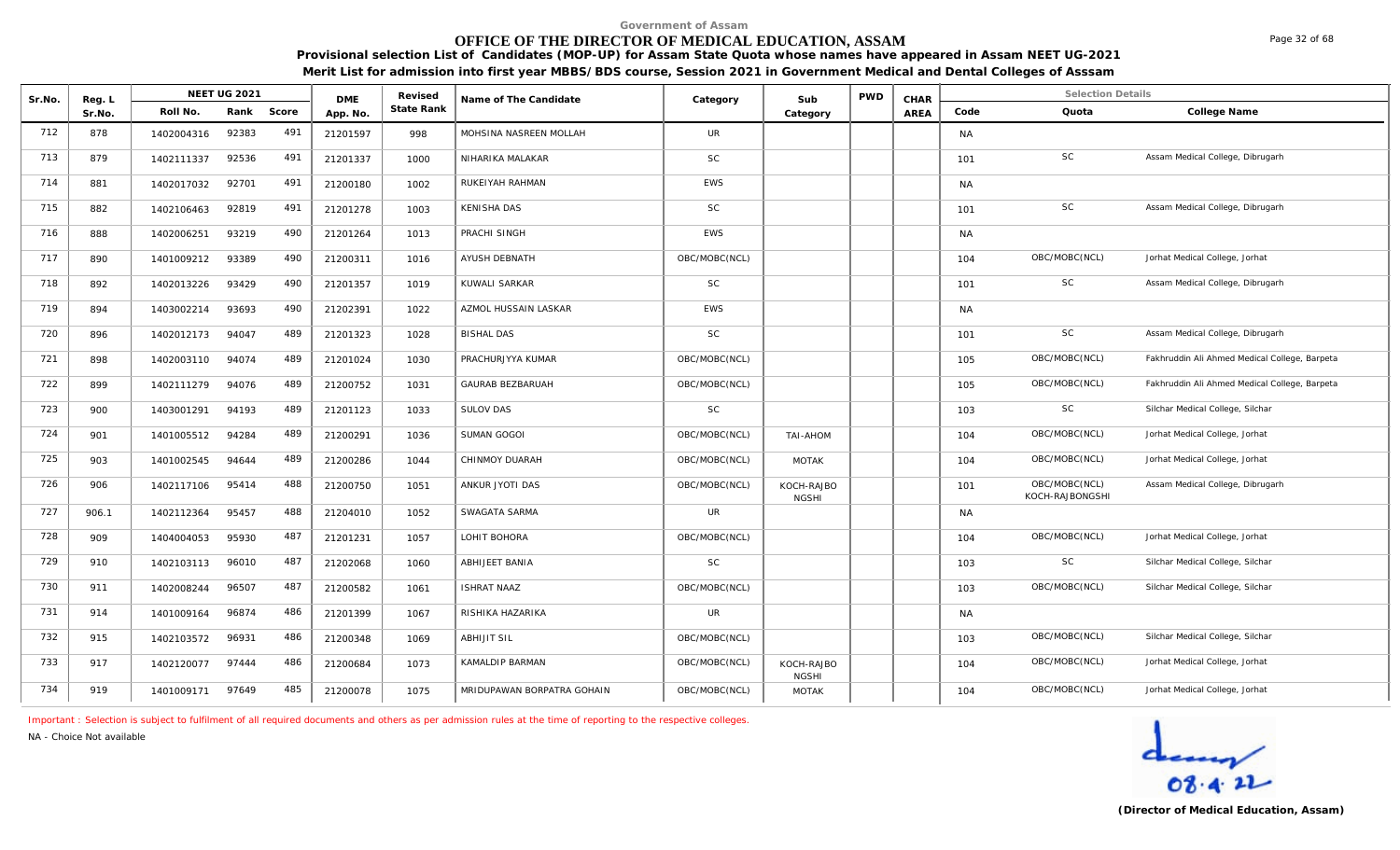# **OFFICE OF THE DIRECTOR OF MEDICAL EDUCATION, ASSAM**

**Provisional selection List of Candidates (MOP-UP) for Assam State Quota whose names have appeared in Assam NEET UG-2021 Merit List for admission into first year MBBS/BDS course, Session 2021 in Government Medical and Dental Colleges of Asssam**

| Sr.No. | Reg. L |            | NEET UG 2021 |       | <b>DME</b> | Revised    | Name of The Candidate  | Category      | Sub                        | <b>PWD</b> | CHAR |           | <b>Selection Details</b> |                                  |
|--------|--------|------------|--------------|-------|------------|------------|------------------------|---------------|----------------------------|------------|------|-----------|--------------------------|----------------------------------|
|        | Sr.No. | Roll No.   | Rank         | Score | App. No.   | State Rank |                        |               | Category                   |            | AREA | Code      | Quota                    | College Name                     |
| 735    | 921    | 1402007475 | 97743        | 485   | 21200780   | 1078       | RUPAM DAS              | <b>SC</b>     |                            |            |      | 101       | SC                       | Assam Medical College, Dibrugarh |
| 736    | 923    | 1402001146 | 97895        | 485   | 21201592   | 1082       | WASIM PRODHANI         | <b>EWS</b>    |                            |            |      | <b>NA</b> |                          |                                  |
| 737    | 924    | 1401004219 | 97928        | 485   | 21200044   | 1083       | HIRAK JYOTI DUTTA      | OBC/MOBC(NCL) | KOCH-RAJBO<br><b>NGSHI</b> |            |      | 104       | OBC/MOBC(NCL)            | Jorhat Medical College, Jorhat   |
| 738    | 925    | 1402108233 | 98045        | 485   | 21200374   | 1084       | SUBHASIS KUMAR NATH    | OBC/MOBC(NCL) |                            |            |      | 104       | OBC/MOBC(NCL)            | Jorhat Medical College, Jorhat   |
| 739    | 926    | 1402011171 | 98306        | 485   | 21200556   | 1086       | PARISMITA DEVI         | OBC/MOBC(NCL) |                            |            |      | 103       | OBC/MOBC(NCL)            | Silchar Medical College, Silchar |
| 740    | 927    | 1402102686 | 98519        | 485   | 21201655   | 1089       | SAGARIKA SARKAR        | SC            |                            |            |      | 104       | SC                       | Jorhat Medical College, Jorhat   |
| 741    | 930    | 1402101125 | 98745        | 484   | 21200024   | 1094       | MANISHA NATH           | OBC/MOBC(NCL) |                            |            |      | 103       | OBC/MOBC(NCL)            | Silchar Medical College, Silchar |
| 742    | 932    | 1402101556 | 99307        | 484   | 21201110   | 1099       | RICHA MANI DUTTA       | EWS           |                            |            |      | <b>NA</b> |                          |                                  |
| 743    | 933    | 1403005169 | 100036       | 483   | 21200671   | 1106       | <b>RAJBIR DEY</b>      | OBC/MOBC(NCL) |                            |            |      | 103       | OBC/MOBC(NCL)            | Silchar Medical College, Silchar |
| 744    | 936    | 1402104067 | 100666       | 482   | 21202215   | 1112       | KONGKITA SARMA         | EWS           |                            |            |      | <b>NA</b> |                          |                                  |
| 745    | 938    | 1403005283 | 100934       | 482   | 21202004   | 1116       | AMITA BANSAL           | UR            |                            |            |      | <b>NA</b> |                          |                                  |
| 746    | 939    | 1402108244 | 100998       | 482   | 21201441   | 1117       | AASHIKA DAS            | SC            |                            |            |      | 106       | SC                       | Tezpur Medical College, Tezpur   |
| 747    | 940    | 1403001549 | 101084       | 482   | 21202345   | 1119       | TAHERA ASMA CHOUDHURY  | <b>EWS</b>    |                            |            |      | <b>NA</b> |                          |                                  |
| 748    | 941    | 1402116256 | 101121       | 482   | 21200320   | 1120       | PARAN JYOTI KASHYAP    | SC            |                            |            |      | 101       | SC                       | Assam Medical College, Dibrugarh |
| 749    | 942    | 1402002552 | 101387       | 482   | 21201386   | 1122       | CHINMOY DAS            | OBC/MOBC(NCL) |                            |            |      | 104       | OBC/MOBC(NCL)            | Jorhat Medical College, Jorhat   |
| 750    | 943    | 1402113163 | 101550       | 481   | 21200718   | 1123       | ADILUR RAHMAN          | EWS           |                            |            |      | <b>NA</b> |                          |                                  |
| 751    | 944    | 1402107186 | 101611       | 481   | 21200560   | 1124       | SONIA BASAK            | OBC/MOBC(NCL) |                            |            |      | 106       | OBC/MOBC(NCL)            | Tezpur Medical College, Tezpur   |
| 752    | 945    | 1403005129 | 101640       | 481   | 21200508   | 1125       | SHIBOM DEY             | OBC/MOBC(NCL) |                            |            |      | 103       | OBC/MOBC(NCL)            | Silchar Medical College, Silchar |
| 753    | 946    | 1401006306 | 101842       | 481   | 21200151   | 1127       | <b>BIDARSHAN DUTTA</b> | OBC/MOBC(NCL) | KOCH-RAJBO<br><b>NGSHI</b> |            |      | 104       | OBC/MOBC(NCL)            | Jorhat Medical College, Jorhat   |
| 754    | 947    | 1401006473 | 101899       | 481   | 21200338   | 1129       | ABHIDEEP DUTTA         | OBC/MOBC(NCL) | KOCH-RAJBO<br><b>NGSHI</b> |            |      | 104       | OBC/MOBC(NCL)            | Jorhat Medical College, Jorhat   |
| 755    | 948    | 1403001589 | 102032       | 481   | 21200296   | 1132       | AYANJIT DUTTA          | OBC/MOBC(NCL) |                            |            |      | 103       | OBC/MOBC(NCL)            | Silchar Medical College, Silchar |
| 756    | 949    | 1401004169 | 102254       | 481   | 21200617   | 1134       | ANUSMITA DUTTA         | UR            |                            |            |      | <b>NA</b> |                          |                                  |
| 757    | 951    | 1401007303 | 102413       | 480   | 21200105   | 1138       | SAGARIKA CHAKRABORTY   | UR            |                            |            |      | <b>NA</b> |                          |                                  |

*Important : Selection is subject to fulfilment of all required documents and others as per admission rules at the time of reporting to the respective colleges.*

*NA - Choice Not available*

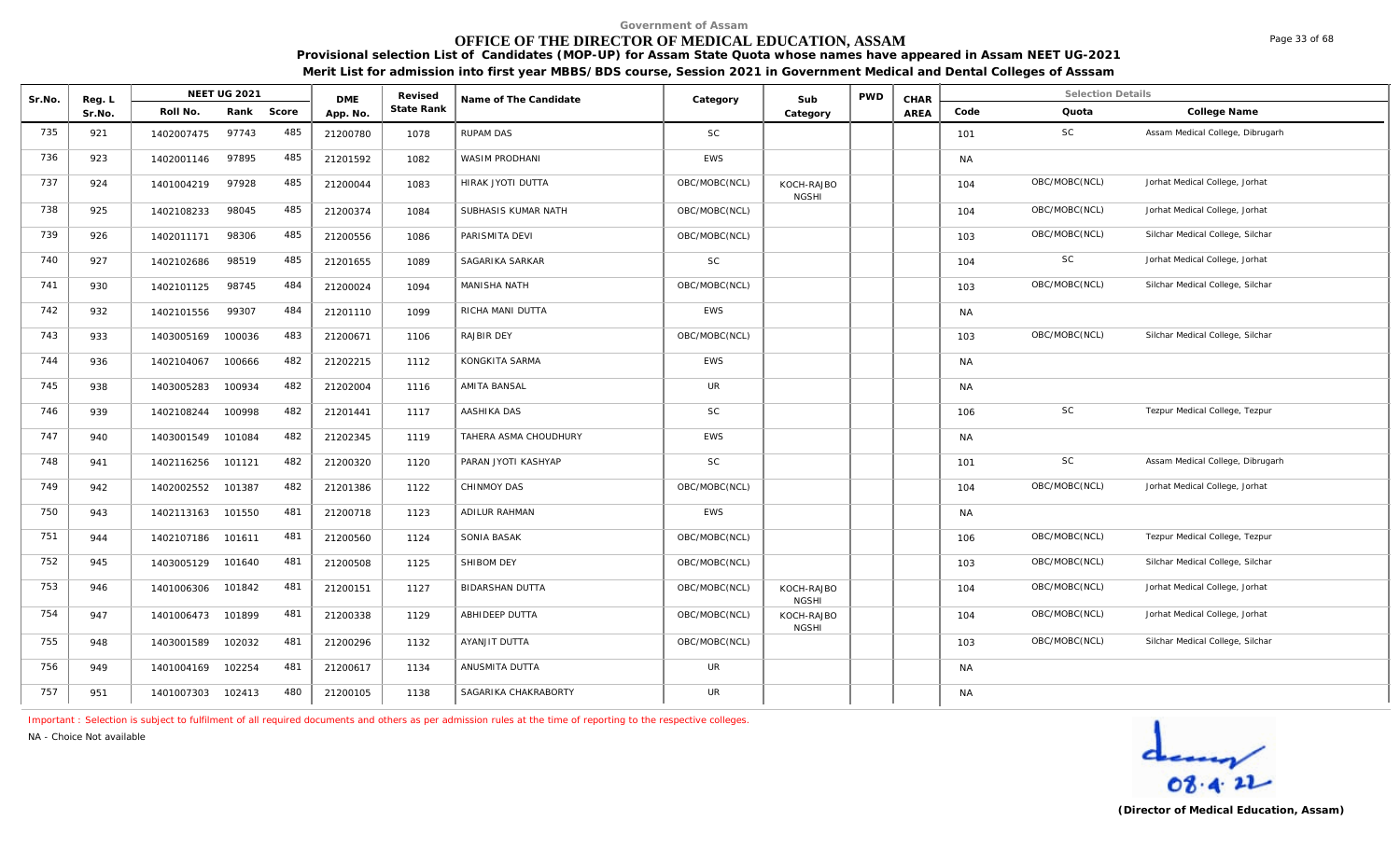## **OFFICE OF THE DIRECTOR OF MEDICAL EDUCATION, ASSAM**

**Provisional selection List of Candidates (MOP-UP) for Assam State Quota whose names have appeared in Assam NEET UG-2021 Merit List for admission into first year MBBS/BDS course, Session 2021 in Government Medical and Dental Colleges of Asssam**

| Sr.No. | Reg. L | <b>NEET UG 2021</b>         | <b>DME</b> | Revised    | Name of The Candidate   | Category      | Sub                        | <b>PWD</b> | CHAR |           | <b>Selection Details</b>      |                                               |
|--------|--------|-----------------------------|------------|------------|-------------------------|---------------|----------------------------|------------|------|-----------|-------------------------------|-----------------------------------------------|
|        | Sr.No. | Rank<br>Score<br>Roll No.   | App. No.   | State Rank |                         |               | Category                   |            | AREA | Code      | Quota                         | College Name                                  |
| 758    | 952    | 480<br>102557<br>1401005290 | 21200230   | 1140       | AKANSHYA BORA           | OBC/MOBC(NCL) |                            |            |      | 104       | OBC/MOBC(NCL)                 | Jorhat Medical College, Jorhat                |
| 759    | 954    | 480<br>102734<br>1401004435 | 21201187   | 1143       | <b>ISHEETA BORAH</b>    | OBC/MOBC(NCL) | KOCH-RAJBO<br><b>NGSHI</b> |            |      | 104       | OBC/MOBC(NCL)                 | Jorhat Medical College, Jorhat                |
| 760    | 956    | 480<br>102997<br>1402118212 | 21201140   | 1146       | HIRANYA KUMAR NATH      | OBC/MOBC(NCL) |                            |            |      | 103       | OBC/MOBC(NCL)                 | Silchar Medical College, Silchar              |
| 761    | 957    | 480<br>103043<br>1403001218 | 21201393   | 1147       | SUNANDA PAUL            | OBC/MOBC(NCL) |                            |            |      | 103       | OBC/MOBC(NCL)                 | Silchar Medical College, Silchar              |
| 762    | 958    | 480<br>103167<br>1401004557 | 21200437   | 1148       | ANISHA DEB              | <b>UR</b>     |                            |            |      | <b>NA</b> |                               |                                               |
| 763    | 959    | 480<br>103252<br>1401001367 | 21200234   | 1152       | SURYANGSHU PRATIM DUTTA | <b>UR</b>     |                            |            |      | <b>NA</b> |                               |                                               |
| 764    | 960    | 479<br>103418<br>1404008170 | 21201527   | 1155       | PRITI MALLIK            | <b>SC</b>     |                            |            |      | 101       | SC                            | Assam Medical College, Dibrugarh              |
| 765    | 961    | 479<br>103479<br>1402010142 | 21200578   | 1157       | ABHIJIT NARAYAN DAS     | <b>EWS</b>    |                            |            |      | <b>NA</b> |                               |                                               |
| 766    | 962    | 479<br>103596<br>1401002713 | 21200109   | 1158       | PRIYA DOLEY             | ST(P)         |                            |            |      | 101       | ST(P)                         | Assam Medical College, Dibrugarh              |
| 767    | 963    | 479<br>103865<br>1401001170 | 21200022   | 1161       | SHIKHA VERMA            | OBC/MOBC(NCL) |                            |            |      | 106       | OBC/MOBC(NCL)                 | Tezpur Medical College, Tezpur                |
| 768    | 965    | 479<br>104218<br>1403003274 | 21201202   | 1166       | SUBHAM SINHA            | OBC/MOBC(NCL) |                            |            |      | 103       | OBC/MOBC(NCL)                 | Silchar Medical College, Silchar              |
| 769    | 967    | 478<br>104560<br>1402013104 | 21200435   | 1174       | RIZWAN HOQUE            | <b>EWS</b>    |                            |            |      | <b>NA</b> |                               |                                               |
| 770    | 972    | 477<br>105435<br>1402016033 | 21201772   | 1183       | MRIGAKSHI SAIKIA        | <b>EWS</b>    |                            |            |      | <b>NA</b> |                               |                                               |
| 771    | 973    | 477<br>105576<br>1402001441 | 21201280   | 1186       | AMAN SANYAL             | <b>SC</b>     |                            |            |      | 104       | SC                            | Jorhat Medical College, Jorhat                |
| 772    | 974    | 477<br>105621<br>1401004202 | 21201463   | 1188       | JULFIQUR ROHMAN         | EWS           |                            |            |      | NA        |                               |                                               |
| 773    | 975    | 477<br>105752<br>1402110176 | 21200181   | 1189       | <b>PINKY DAS</b>        | OBC/MOBC(NCL) | KOCH-RAJBO<br><b>NGSHI</b> |            |      | 105       | OBC/MOBC(NCL)                 | Fakhruddin Ali Ahmed Medical College, Barpeta |
| 774    | 976    | 477<br>105929<br>1402106175 | 21200406   | 1195       | HARSHADEEP PAUL         | OBC/MOBC(NCL) |                            |            |      | 103       | OBC/MOBC(NCL)                 | Silchar Medical College, Silchar              |
| 775    | 977    | 477<br>1401008335<br>105972 | 21201043   | 1197       | DEEPSIKHA PHUKAN        | OBC/MOBC(NCL) | <b>MOTAK</b>               |            |      | 104       | OBC/MOBC(NCL)<br><b>MOTAK</b> | Jorhat Medical College, Jorhat                |
| 776    | 978    | 477<br>105980<br>1402118276 | 21202192   | 1198       | YUVIKA AGARWAL          | <b>UR</b>     |                            |            |      | <b>NA</b> |                               |                                               |
| 777    | 979    | 476<br>106231<br>1402023161 | 21201916   | 1199       | <b>BIKASH BARMAN</b>    | <b>SC</b>     |                            |            |      | 104       | SC                            | Jorhat Medical College, Jorhat                |
| 778    | 982    | 476<br>1404002297<br>106322 | 21200241   | 1204       | SNEHASHREE DEY          | OBC/MOBC(NCL) |                            |            |      | 103       | OBC/MOBC(NCL)                 | Silchar Medical College, Silchar              |
| 779    | 984    | 476<br>1401006485<br>106478 | 21200159   | 1208       | SHRESTHA ACHARJEE       | OBC/MOBC(NCL) |                            |            |      | 103       | OBC/MOBC(NCL)                 | Silchar Medical College, Silchar              |
| 780    | 985    | 476<br>106690<br>1402002500 | 21201878   | 1209       | SUDIP DAS               | SC            |                            |            |      | 104       | SC                            | Jorhat Medical College, Jorhat                |

*Important : Selection is subject to fulfilment of all required documents and others as per admission rules at the time of reporting to the respective colleges.*

*NA - Choice Not available*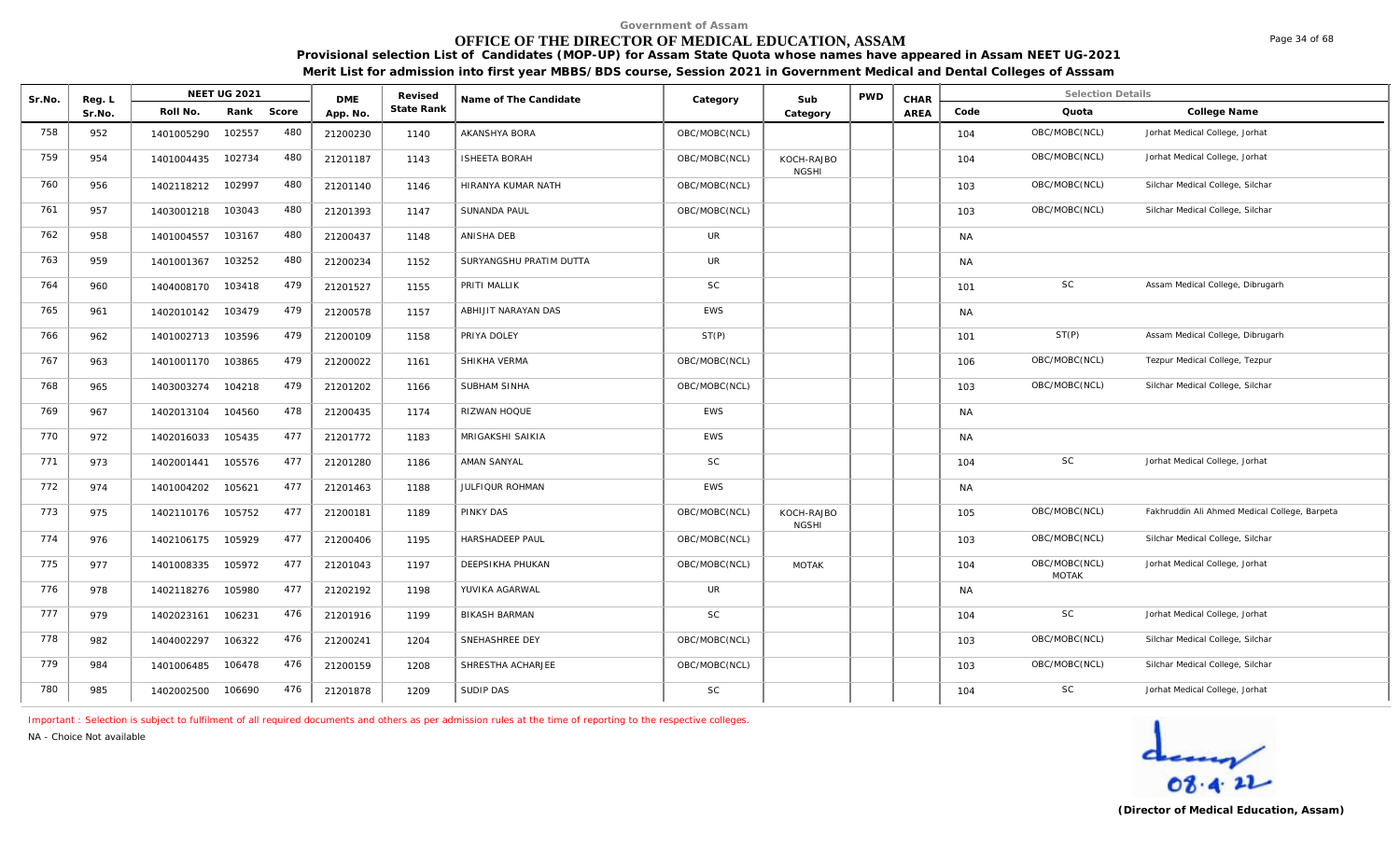# **OFFICE OF THE DIRECTOR OF MEDICAL EDUCATION, ASSAM**

**Provisional selection List of Candidates (MOP-UP) for Assam State Quota whose names have appeared in Assam NEET UG-2021 Merit List for admission into first year MBBS/BDS course, Session 2021 in Government Medical and Dental Colleges of Asssam**

| Sr.No. | Reg. L |            | <b>NEET UG 2021</b> |       | <b>DME</b> | Revised    | Name of The Candidate      | Category      | Sub                        | <b>PWD</b> | CHAR |           | <b>Selection Details</b>         |                                               |
|--------|--------|------------|---------------------|-------|------------|------------|----------------------------|---------------|----------------------------|------------|------|-----------|----------------------------------|-----------------------------------------------|
|        | Sr.No. | Roll No.   | Rank                | Score | App. No.   | State Rank |                            |               | Category                   |            | AREA | Code      | Quota                            | College Name                                  |
| 781    | 986    | 1403001009 | 106776              | 476   | 21200045   | 1211       | ROUNAK SHARMA              | OBC/MOBC(NCL) |                            |            |      | 103       | OBC/MOBC(NCL)                    | Silchar Medical College, Silchar              |
| 782    | 987    | 1402111049 | 106989              | 476   | 21200948   | 1212       | <b>ABINASH DAS</b>         | <b>SC</b>     |                            |            |      | 105       | <b>SC</b>                        | Fakhruddin Ali Ahmed Medical College, Barpeta |
| 783    | 988    | 1401003036 | 107017              | 476   | 21200160   | 1213       | HIMANGSU DUARAH            | OBC/MOBC(NCL) | TAI-AHOM                   |            |      | 104       | OBC/MOBC(NCL)<br><b>TAI-AHOM</b> | Jorhat Medical College, Jorhat                |
| 784    | 989    | 1402003356 | 107033              | 476   | 21201047   | 1214       | PRITAM SARMA               | <b>EWS</b>    |                            |            |      | <b>NA</b> |                                  |                                               |
| 785    | 990    | 1402002175 | 107392              | 475   | 21200641   | 1218       | PLABITA PRIYADARSHINEE ROY | OBC/MOBC(NCL) | KOCH-RAJBO<br><b>NGSHI</b> |            |      | 103       | OBC/MOBC(NCL)                    | Silchar Medical College, Silchar              |
| 786    | 991    | 1401001860 | 107617              | 475   | 21200505   | 1221       | SNEHA AGARWAL              | <b>UR</b>     |                            |            |      | <b>NA</b> |                                  |                                               |
| 787    | 992    | 1402110424 | 107720              | 475   | 21201089   | 1224       | SASWATI SARMAH             | <b>EWS</b>    |                            |            |      | <b>NA</b> |                                  |                                               |
| 788    | 994    | 1402001131 | 107774              | 475   | 21200085   | 1227       | PUNAM NARZARY              | ST(P)         |                            |            |      | 102       | ST(P)                            | Gauhati Medical College, Guwahati             |
| 789    | 995    | 1402020054 | 107828              | 475   | 21201627   | 1228       | PINKU MANI KUMAR           | OBC/MOBC(NCL) |                            |            |      | 103       | OBC/MOBC(NCL)                    | Silchar Medical College, Silchar              |
| 790    | 996    | 1402112246 | 107836              | 475   | 21200518   | 1229       | SEKHAR SUMAN KAKATI        | <b>SC</b>     |                            |            |      | 104       | SC                               | Jorhat Medical College, Jorhat                |
| 791    | 997    | 1404002210 | 107993              | 475   | 21202054   | 1230       | SURAIYA NASHREEN RAHMAN    | UR            |                            |            |      | <b>NA</b> |                                  |                                               |
| 792    | 998    | 1402114199 | 108059              | 475   | 21202011   | 1231       | RANI JALLAN                | <b>EWS</b>    |                            |            |      | <b>NA</b> |                                  |                                               |
| 793    | 999    | 1403006056 | 108260              | 474   | 21201436   | 1232       | KOMOLICA NATH              | OBC/MOBC(NCL) |                            |            |      | 103       | OBC/MOBC(NCL)                    | Silchar Medical College, Silchar              |
| 794    | 1000   | 1402101171 | 108285              | 474   | 21200479   | 1234       | NILAKSHI PHUKON            | OBC/MOBC(NCL) | TAI-AHOM                   |            |      | 106       | OBC/MOBC(NCL)                    | Tezpur Medical College, Tezpur                |
| 795    | 1001   | 1402102354 | 108291              | 474   | 21200164   | 1235       | PINKY MALAKAR              | <b>SC</b>     |                            |            |      | 104       | <b>SC</b>                        | Jorhat Medical College, Jorhat                |
| 796    | 1002   | 1402116067 | 108324              | 474   | 21201867   | 1236       | SABORNI DAS                | <b>UR</b>     |                            |            |      | <b>NA</b> |                                  |                                               |
| 797    | 1003   | 1404002178 | 108520              | 474   | 21202208   | 1238       | PRAJNYASRI BORA            | <b>UR</b>     |                            |            |      | <b>NA</b> |                                  |                                               |
| 798    | 1004   | 1402110474 | 108547              | 474   | 21201808   | 1240       | NAYANJYOTI SAIKIA          | OBC/MOBC(NCL) |                            |            |      | 108       | OBC/MOBC(NCL)                    | Lakimpur Medical College, North Lahimpur      |
| 799    | 1006   | 1401002438 | 108707              | 474   | 21201195   | 1245       | PRANJALIKA GOGOI           | OBC/MOBC(NCL) | TAI-AHOM                   |            |      | 106       | OBC/MOBC(NCL)                    | Tezpur Medical College, Tezpur                |
| 800    | 1008   | 1402107498 | 108738              | 474   | 21200918   | 1247       | PAYAL MAZUMDER             | OBC/MOBC(NCL) |                            |            |      | 103       | OBC/MOBC(NCL)                    | Silchar Medical College, Silchar              |
| 801    | 1009   | 1402008369 | 108753              | 474   | 21201189   | 1248       | JAHIR ABBAS TAPADAR        | <b>EWS</b>    |                            |            |      | <b>NA</b> |                                  |                                               |
| 802    | 1010   | 1404008099 | 108798              | 474   | 21200249   | 1249       | MUSLIHA BEGUM              | <b>UR</b>     |                            |            |      | <b>NA</b> |                                  |                                               |
| 803    | 1011   | 1402017068 | 108855              | 474   | 21200970   | 1251       | PINKI BASFORE              | <b>SC</b>     |                            |            |      | 104       | SC                               | Jorhat Medical College, Jorhat                |

*Important : Selection is subject to fulfilment of all required documents and others as per admission rules at the time of reporting to the respective colleges.*

*NA - Choice Not available*

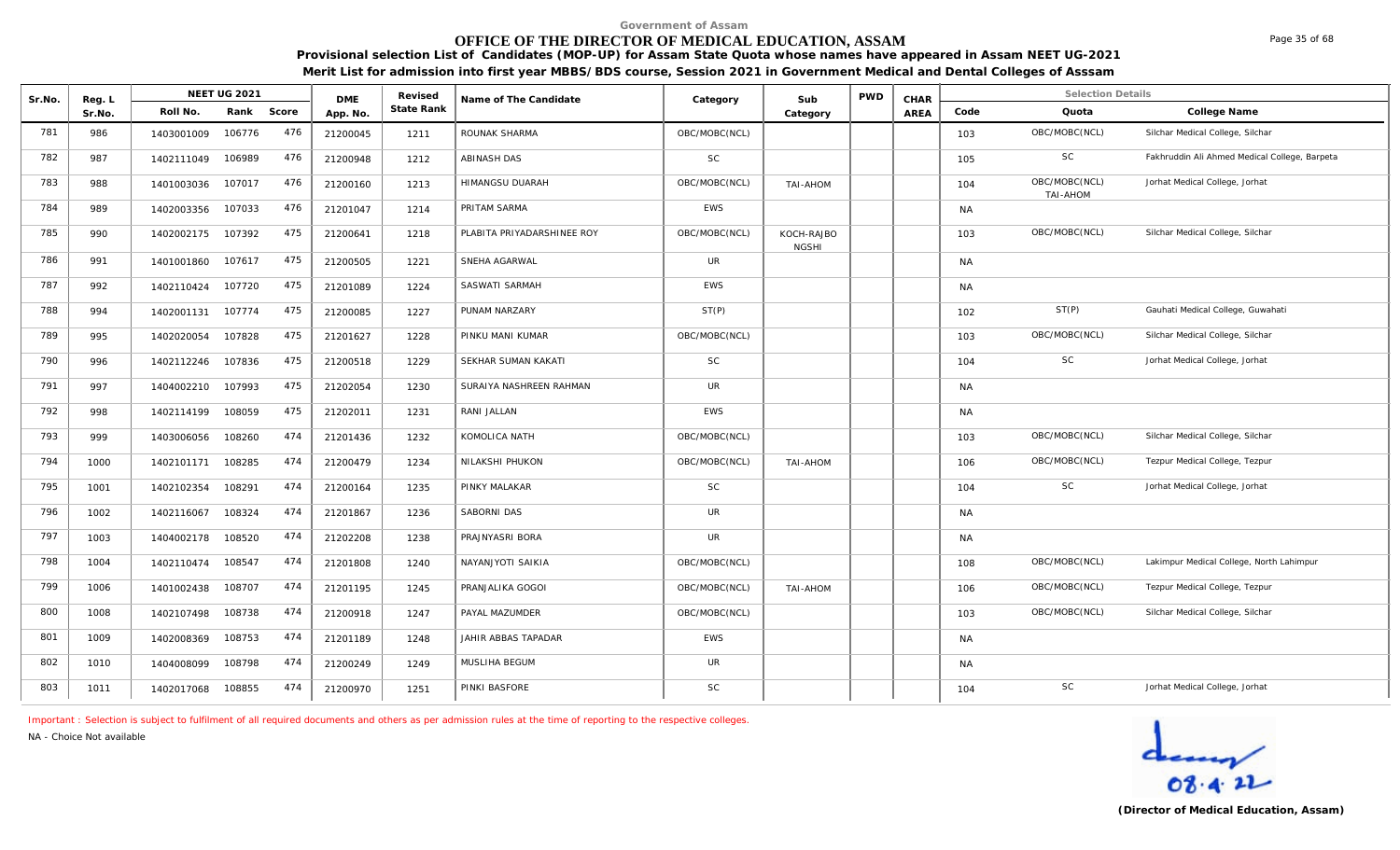#### **OFFICE OF THE DIRECTOR OF MEDICAL EDUCATION, ASSAM**

**Provisional selection List of Candidates (MOP-UP) for Assam State Quota whose names have appeared in Assam NEET UG-2021 Merit List for admission into first year MBBS/BDS course, Session 2021 in Government Medical and Dental Colleges of Asssam**

| Sr.No. | Reg. L |                   | <b>NEET UG 2021</b> |       | <b>DMF</b> | Revised    | Name of The Candidate   | Category      | Sub                        | <b>PWD</b> | CHAR |           | <b>Selection Details</b>         |                                               |
|--------|--------|-------------------|---------------------|-------|------------|------------|-------------------------|---------------|----------------------------|------------|------|-----------|----------------------------------|-----------------------------------------------|
|        | Sr.No. | Roll No.          | Rank                | Score | App. No.   | State Rank |                         |               | Category                   |            | AREA | Code      | Quota                            | College Name                                  |
| 804    | 1012   | 1403006585        | 108994              | 474   | 21200373   | 1252       | RUDRESWAR NATH          | OBC/MOBC(NCL) |                            |            |      | 105       | OBC/MOBC(NCL)                    | Fakhruddin Ali Ahmed Medical College, Barpeta |
| 805    | 1013   | 1402006206        | 109010              | 474   | 21201178   | 1253       | ARUN KR NATH            | OBC/MOBC(NCL) |                            |            |      | 106       | OBC/MOBC(NCL)                    | Tezpur Medical College, Tezpur                |
| 806    | 1015   | 1402101434        | 109634              | 473   | 21202135   | 1261       | <b>BINOY NATH</b>       | OBC/MOBC(NCL) |                            |            |      | 108       | OBC/MOBC(NCL)                    | Lakimpur Medical College, North Lahimpur      |
| 807    | 1018   | 1401006241        | 109993              | 473   | 21201430   | 1266       | <b>HARSHITA TAMULI</b>  | OBC/MOBC(NCL) | CHUTIA                     |            |      | 101       | OBC/MOBC(NCL)<br>CHUTIA          | Assam Medical College, Dibrugarh              |
| 808    | 1021   | 1404003159        | 110548              | 472   | 21201266   | 1275       | ABHIJIT BHUYAN          | OBC/MOBC(NCL) |                            |            |      | 105       | OBC/MOBC(NCL)                    | Fakhruddin Ali Ahmed Medical College, Barpeta |
| 809    | 1023   | 1401008082        | 110867              | 472   | 21200904   | 1282       | DHURJATI NATH           | OBC/MOBC(NCL) |                            |            |      | 108       | OBC/MOBC(NCL)                    | Lakimpur Medical College, North Lahimpur      |
| 810    | 1025   | 1401010023        | 110882              | 472   | 21200802   | 1284       | KULDEEP DIHINGIA        | OBC/MOBC(NCL) |                            |            |      | 106       | OBC/MOBC(NCL)                    | Tezpur Medical College, Tezpur                |
| 811    | 1026   | 1402106409        | 110932              | 472   | 21201062   | 1286       | ROHAN MONDAL            | OBC/MOBC(NCL) |                            |            |      | 105       | OBC/MOBC(NCL)                    | Fakhruddin Ali Ahmed Medical College, Barpeta |
| 812    | 1029   | 1402110083        | 111171              | 471   | 21200917   | 1292       | BISHAL CHOUDHORY        | OBC/MOBC(NCL) | KOCH-RAJBO<br><b>NGSHI</b> |            |      | 105       | OBC/MOBC(NCL)                    | Fakhruddin Ali Ahmed Medical College, Barpeta |
| 813    | 1030   | 1403001036        | 111190              | 471   | 21201816   | 1293       | SAYEDA NARGIS           | OBC/MOBC(NCL) |                            |            |      | 107       | OBC/MOBC(NCL)                    | Diphu Medical College, Diphu                  |
| 814    | 1031   | 1402004329        | 111239              | 471   | 21201027   | 1294       | <b>DIMPY PATOWARY</b>   | UR            |                            |            |      | <b>NA</b> |                                  |                                               |
| 815    | 1033   | 1402003030        | 111493              | 471   | 21200158   | 1301       | DONALD KONWAR           | OBC/MOBC(NCL) | TAI-AHOM                   |            |      | 106       | OBC/MOBC(NCL)                    | Tezpur Medical College, Tezpur                |
| 816    | 1034   | 1401005187        | 111495              | 471   | 21201846   | 1302       | DEVANSHI AGARWAL        | UR            |                            |            |      | <b>NA</b> |                                  |                                               |
| 817    | 1036   | 1401002581        | 111560              | 471   | 21201040   | 1305       | SABBU ARA               | OBC/MOBC(NCL) |                            |            |      | 106       | OBC/MOBC(NCL)                    | Tezpur Medical College, Tezpur                |
| 818    | 1037   | 1402003224        | 111717              | 471   | 21200410   | 1308       | BARLINA MCFARLANE HMAR  | UR            |                            |            |      | <b>NA</b> |                                  |                                               |
| 819    | 1038   | 1403005244        | 111881              | 471   | 21200921   | 1311       | L SUBHRAJIT SINGHA      | OBC/MOBC(NCL) |                            |            |      | 105       | OBC/MOBC(NCL)                    | Fakhruddin Ali Ahmed Medical College, Barpeta |
| 820    | 1039   | 1402006246        | 112186              | 470   | 21200551   | 1316       | SADHANA MALAKAR         | <b>SC</b>     |                            |            |      | 105       | SC                               | Fakhruddin Ali Ahmed Medical College, Barpeta |
| 821    | 1041   | 1402115202        | 112794              | 470   | 21201550   | 1324       | <b>BISHAL SUTRADHAR</b> | SC            |                            |            |      | 106       | SC                               | Tezpur Medical College, Tezpur                |
| 822    | 1044   | 1402009026        | 113156              | 470   | 21201211   | 1329       | KOPINJAL BARUAH         | OBC/MOBC(NCL) | KOCH-RAJBO<br><b>NGSHI</b> |            |      | 104       | OBC/MOBC(NCL)<br>KOCH-RAJBONGSHI | Jorhat Medical College, Jorhat                |
| 823    | 1045   | 1402112181        | 113261              | 469   | 21200326   | 1330       | UPASHREE NATH           | OBC/MOBC(NCL) |                            |            |      | 106       | OBC/MOBC(NCL)                    | Tezpur Medical College, Tezpur                |
| 824    | 1046   | 1402105461        | 113361              | 469   | 21200009   | 1332       | <b>ADITI GHOSH</b>      | OBC/MOBC(NCL) |                            |            |      | 106       | OBC/MOBC(NCL)                    | Tezpur Medical College, Tezpur                |
| 825    | 1047   | 1401002718        | 113418              | 469   | 21201417   | 1333       | BIPACHA JYOTI DUTTA     | OBC/MOBC(NCL) | KOCH-RAJBO<br><b>NGSHI</b> |            |      | 106       | OBC/MOBC(NCL)                    | Tezpur Medical College, Tezpur                |
| 826    | 1048   | 1401004142 113456 |                     | 469   | 21200397   | 1334       | BHARADWAJ HAZARIKA      | OBC/MOBC(NCL) | <b>TAI-AHOM</b>            |            |      | 106       | OBC/MOBC(NCL)                    | Tezpur Medical College, Tezpur                |

*Important : Selection is subject to fulfilment of all required documents and others as per admission rules at the time of reporting to the respective colleges.*

*NA - Choice Not available*

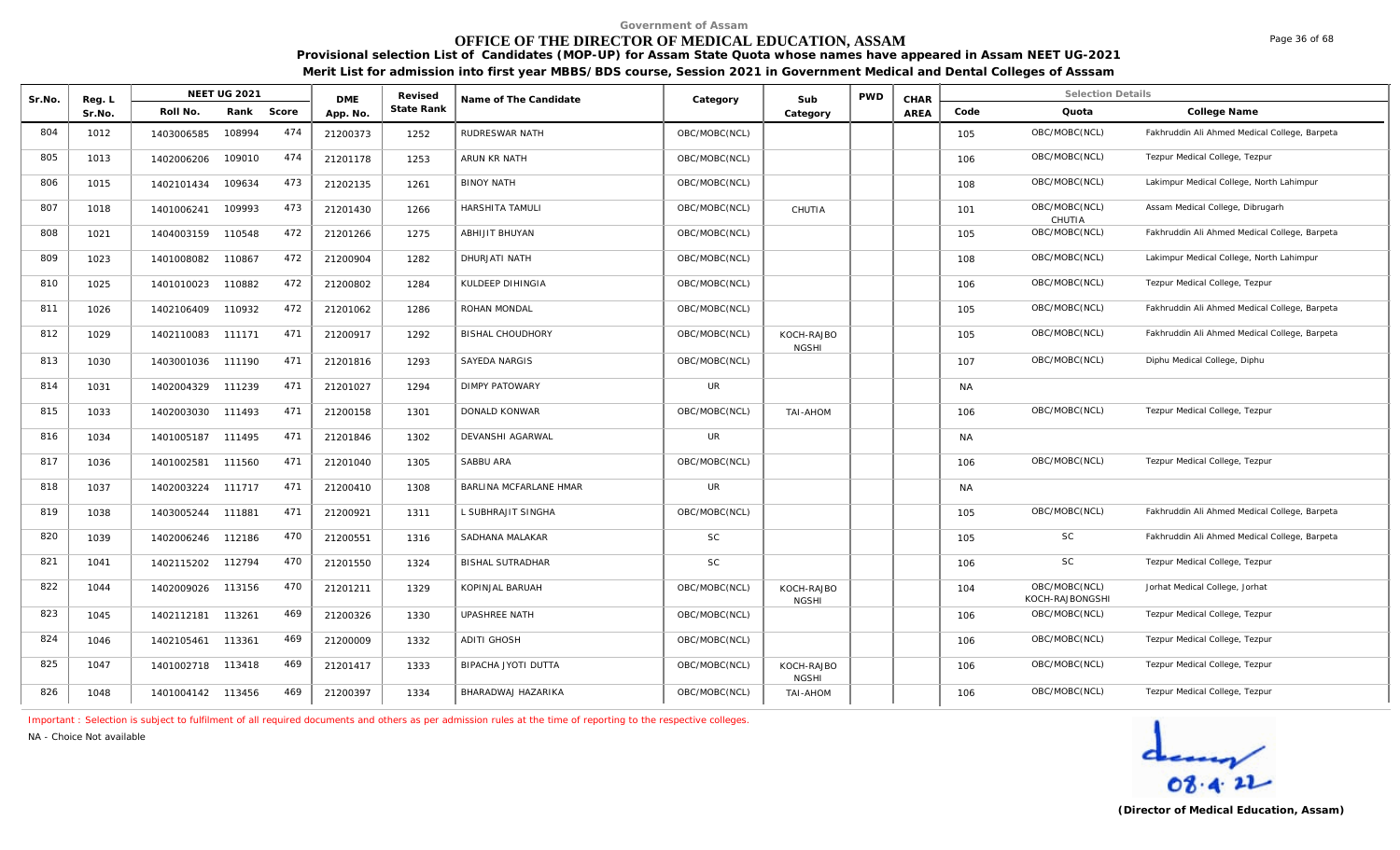# **OFFICE OF THE DIRECTOR OF MEDICAL EDUCATION, ASSAM**

**Provisional selection List of Candidates (MOP-UP) for Assam State Quota whose names have appeared in Assam NEET UG-2021 Merit List for admission into first year MBBS/BDS course, Session 2021 in Government Medical and Dental Colleges of Asssam**

| Sr.No. | Reg. L |                   | <b>NEET UG 2021</b> |       | <b>DME</b> | Revised    | Name of The Candidate   | Category      | Sub                        | <b>PWD</b> | CHAR |           | <b>Selection Details</b>         |                                               |
|--------|--------|-------------------|---------------------|-------|------------|------------|-------------------------|---------------|----------------------------|------------|------|-----------|----------------------------------|-----------------------------------------------|
|        | Sr.No. | Roll No.          | Rank                | Score | App. No.   | State Rank |                         |               | Category                   |            | AREA | Code      | Quota                            | College Name                                  |
| 827    | 1049   | 1402016206        | 113559              | 469   | 21200605   | 1335       | HRISHIKESH NATH         | OBC/MOBC(NCL) |                            |            |      | 105       | OBC/MOBC(NCL)                    | Fakhruddin Ali Ahmed Medical College, Barpeta |
| 828    | 1050   | 1402112119 113608 |                     | 469   | 21200640   | 1336       | PROLOY SAHA             | <b>EWS</b>    |                            |            |      | <b>NA</b> |                                  |                                               |
| 829    | 1051   | 1403007050        | 113994              | 469   | 21200593   | 1341       | PANCHALI CHAKRABORTY    | <b>EWS</b>    |                            |            |      | <b>NA</b> |                                  |                                               |
| 830    | 1052   | 3501002001        | 114277              | 468   | 21201045   | 1345       | ANIT KUMAR SAHU         | OBC/MOBC(NCL) |                            |            |      | 105       | OBC/MOBC(NCL)                    | Fakhruddin Ali Ahmed Medical College, Barpeta |
| 831    | 1053   | 1401007085        | 114694              | 468   | 21200702   | 1351       | ANUSHKA BHOWMIK         | <b>SC</b>     |                            |            |      | 106       | <b>SC</b>                        | Tezpur Medical College, Tezpur                |
| 832    | 1054   | 1402006365        | 114713              | 468   | 21201221   | 1353       | NARAYAN CHANDRA ROY     | <b>SC</b>     |                            |            |      | 105       | SC                               | Fakhruddin Ali Ahmed Medical College, Barpeta |
| 833    | 1056   | 1401001072 114763 |                     | 468   | 21200894   | 1356       | RASHMI SONOWAL          | ST(P)         |                            |            |      | 101       | ST(P)                            | Assam Medical College, Dibrugarh              |
| 834    | 1057   | 1402013306        | 114862              | 468   | 21200679   | 1357       | ANIKETH SUTRADHAR       | <b>SC</b>     |                            |            |      | 106       | $\mathsf{SC}$                    | Tezpur Medical College, Tezpur                |
| 835    | 1058   | 3115105095        | 114883              | 468   | 21200899   | 1358       | FRANCH DEEP KONWAR      | ST(P)         |                            |            |      | 102       | ST(P)                            | Gauhati Medical College, Guwahati             |
| 836    | 1059   | 1401005237        | 114949              | 468   | 21201479   | 1359       | DEEPSIKHA KONWAR        | OBC/MOBC(NCL) | <b>NOHA-IAT</b>            |            |      | 106       | OBC/MOBC(NCL)                    | Tezpur Medical College, Tezpur                |
| 837    | 1060   | 1402106209        | 115230              | 467   | 21200873   | 1363       | LIZMITA KOUR            | <b>SC</b>     |                            |            |      | 106       | SC                               | Tezpur Medical College, Tezpur                |
| 838    | 1061   | 1402113415        | 115262              | 467   | 21201564   | 1364       | <b>BHAIRABI DEVI</b>    | OBC/MOBC(NCL) |                            |            |      | 106       | OBC/MOBC(NCL)                    | Tezpur Medical College, Tezpur                |
| 839    | 1062   | 1403006308        | 115622              | 467   | 21200688   | 1366       | SUBHAJIT DUTTA          | OBC/MOBC(NCL) |                            |            |      | 106       | OBC/MOBC(NCL)                    | Tezpur Medical College, Tezpur                |
| 840    | 1064   | 1404009178        | 115988              | 467   | 21200829   | 1370       | MUSHARAF ALAM           | OBC/MOBC(NCL) |                            |            |      | 106       | OBC/MOBC(NCL)                    | Tezpur Medical College, Tezpur                |
| 841    | 1066   | 1401004045        | 116651              | 466   | 21201639   | 1377       | SANGEETA RAJ KONWAR     | OBC/MOBC(NCL) |                            |            |      | 106       | OBC/MOBC(NCL)                    | Tezpur Medical College, Tezpur                |
| 842    | 1068   | 1401004131        | 116863              | 466   | 21202281   | 1379       | SHREEANSH VASHISTHA     | <b>EWS</b>    |                            |            |      | <b>NA</b> |                                  |                                               |
| 843    | 1069   | 1402011105        | 116970              | 466   | 21202070   | 1380       | NEEYOR NEERVAN HAZARIKA | <b>SC</b>     |                            |            |      | 106       | SC                               | Tezpur Medical College, Tezpur                |
| 844    | 1070   | 1401001129        | 117068              | 466   | 21200635   | 1381       | PRATYASHA GOGOI         | OBC/MOBC(NCL) | <b>TAI-AHOM</b>            |            |      | 106       | OBC/MOBC(NCL)                    | Tezpur Medical College, Tezpur                |
| 845    | 1071   | 1402001299        | 117215              | 465   | 21201437   | 1383       | <b>USMITA DAS</b>       | UR            |                            |            |      | <b>NA</b> |                                  |                                               |
| 846    | 1072   | 1402008181        | 117301              | 465   | 21200685   | 1385       | RITUPARNA NATH          | OBC/MOBC(NCL) |                            |            |      | 106       | OBC/MOBC(NCL)                    | Tezpur Medical College, Tezpur                |
| 847    | 1073   | 1402005522        | 117357              | 465   | 21200910   | 1387       | PALLAB MAHAPATRA        | OBC/MOBC(NCL) |                            |            |      | 105       | OBC/MOBC(NCL)                    | Fakhruddin Ali Ahmed Medical College, Barpeta |
| 848    | 1075   | 1404007045        | 117546              | 465   | 21201635   | 1389       | NAHID PARWEEN           | OBC/MOBC(NCL) |                            |            |      | 106       | OBC/MOBC(NCL)                    | Tezpur Medical College, Tezpur                |
| 849    | 1076   | 1404004011        | 117547              | 465   | 21201650   | 1390       | <b>JUKTALINA BORA</b>   | OBC/MOBC(NCL) | KOCH-RAJBO<br><b>NGSHI</b> |            |      | 106       | OBC/MOBC(NCL)<br>KOCH-RAJBONGSHI | Tezpur Medical College, Tezpur                |

*Important : Selection is subject to fulfilment of all required documents and others as per admission rules at the time of reporting to the respective colleges.*

*NA - Choice Not available*

Page 37 of 68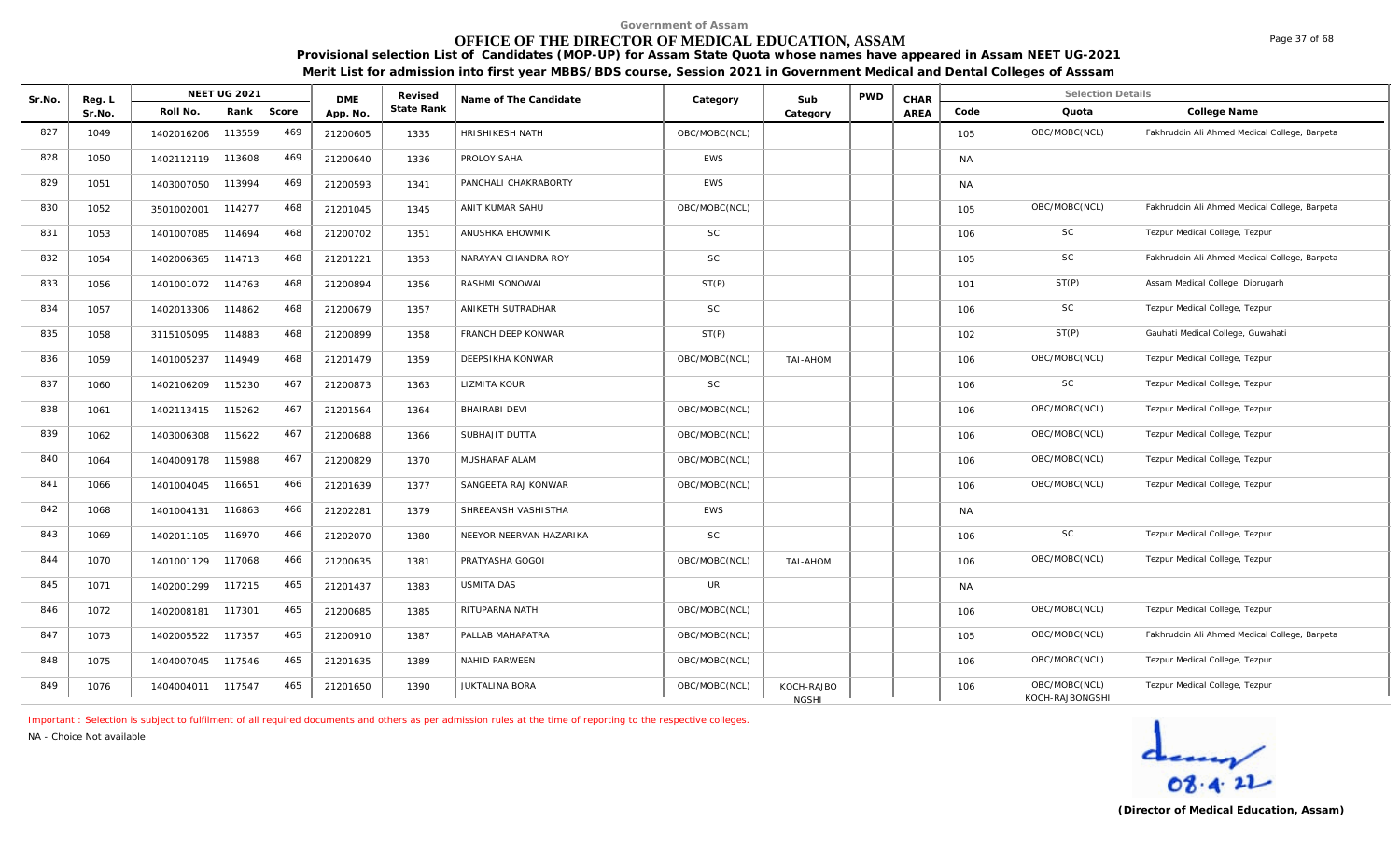# **OFFICE OF THE DIRECTOR OF MEDICAL EDUCATION, ASSAM**

**Provisional selection List of Candidates (MOP-UP) for Assam State Quota whose names have appeared in Assam NEET UG-2021 Merit List for admission into first year MBBS/BDS course, Session 2021 in Government Medical and Dental Colleges of Asssam**

| Sr.No. | Reg. L |            | <b>NEET UG 2021</b> |       | <b>DMF</b> | Revised    | Name of The Candidate   | Category      | Sub                        | <b>PWD</b> | CHAR |           | <b>Selection Details</b>         |                                               |
|--------|--------|------------|---------------------|-------|------------|------------|-------------------------|---------------|----------------------------|------------|------|-----------|----------------------------------|-----------------------------------------------|
|        | Sr.No. | Roll No.   | Rank                | Score | App. No.   | State Rank |                         |               | Category                   |            | AREA | Code      | Quota                            | College Name                                  |
| 850    | 1077   | 1403006544 | 117713              | 465   | 21201109   | 1392       | PAROMITA PAUL           | OBC/MOBC(NCL) |                            |            |      | 107       | OBC/MOBC(NCL)                    | Diphu Medical College, Diphu                  |
| 851    | 1080   | 1402005147 | 117846              | 465   | 21200644   | 1396       | SOMA TARAFDER           | <b>SC</b>     |                            |            |      | 105       | SC                               | Fakhruddin Ali Ahmed Medical College, Barpeta |
| 852    | 1082   | 1402117230 | 118237              | 464   | 21200502   | 1401       | PARAG RAJBANGSHI        | OBC/MOBC(NCL) | KOCH-RAJBO<br><b>NGSHI</b> |            |      | 105       | OBC/MOBC(NCL)                    | Fakhruddin Ali Ahmed Medical College, Barpeta |
| 853    | 1083   | 1401003394 | 118245              | 464   | 21200339   | 1402       | PRAGYA PRASAD           | <b>SC</b>     |                            |            |      | 107       | SC                               | Diphu Medical College, Diphu                  |
| 854    | 1084   | 1402104285 | 118267              | 464   | 21201493   | 1403       | NARGIS AKTHAR           | OBC/MOBC(NCL) |                            |            |      | 105       | OBC/MOBC(NCL)                    | Fakhruddin Ali Ahmed Medical College, Barpeta |
| 855    | 1086   | 1402004064 | 118658              | 464   | 21200776   | 1407       | ROHIT DUTTA             | OBC/MOBC(NCL) |                            |            |      | 106       | OBC/MOBC(NCL)                    | Tezpur Medical College, Tezpur                |
| 856    | 1088   | 1402102327 | 118681              | 464   | 21200972   | 1409       | PARMITA SAHA ROY        | OBC/MOBC(NCL) |                            |            |      | 105       | OBC/MOBC(NCL)                    | Fakhruddin Ali Ahmed Medical College, Barpeta |
| 857    | 1089   | 1402013054 | 118787              | 464   | 21200557   | 1410       | DIP JYOTI DAS           | OBC/MOBC(NCL) |                            |            |      | 105       | OBC/MOBC(NCL)                    | Fakhruddin Ali Ahmed Medical College, Barpeta |
| 858    | 1090   | 1403002078 | 118998              | 464   | 21201553   | 1413       | SATARUPA CHANDA         | OBC/MOBC(NCL) |                            |            |      | 107       | OBC/MOBC(NCL)                    | Diphu Medical College, Diphu                  |
| 859    | 1091   | 1402101263 | 119029              | 464   | 21200250   | 1414       | CHINMOYEE SEAL          | OBC/MOBC(NCL) |                            |            |      | 105       | OBC/MOBC(NCL)                    | Fakhruddin Ali Ahmed Medical College, Barpeta |
| 860    | 1092   | 1403006343 | 119290              | 463   | 21200614   | 1417       | SAYANTA ROY             | <b>SC</b>     |                            |            |      | 103       | SC                               | Silchar Medical College, Silchar              |
| 861    | 1093   | 1402111021 | 119460              | 463   | 21200929   | 1418       | ANKITA DAS              | <b>SC</b>     |                            |            |      | 108       | SC                               | Lakimpur Medical College, North Lahimpur      |
| 862    | 1094   | 1404003101 | 119654              | 463   | 21200722   | 1422       | JENIFA HASSAN FARAZI    | OBC/MOBC(NCL) |                            |            |      | 105       | OBC/MOBC(NCL)                    | Fakhruddin Ali Ahmed Medical College, Barpeta |
| 863    | 1095   | 1401003137 | 119670              | 463   | 21201657   | 1424       | DEBAJIT BORAH           | OBC/MOBC(NCL) |                            |            |      | 108       | OBC/MOBC(NCL)                    | Lakimpur Medical College, North Lahimpur      |
| 864    | 1096   | 1404003285 | 120012              | 463   | 21201817   | 1427       | <b>DIPMONI PRASAD</b>   | OBC/MOBC(NCL) |                            |            |      | 106       | OBC/MOBC(NCL)                    | Tezpur Medical College, Tezpur                |
| 865    | 1097   | 1403003273 | 120096              | 463   | 21200940   | 1428       | ABU TAHER MD YEAHYA     | OBC/MOBC(NCL) |                            |            |      | 105       | OBC/MOBC(NCL)                    | Fakhruddin Ali Ahmed Medical College, Barpeta |
| 866    | 1098   | 1402110258 | 120243              | 462   | 21201094   | 1430       | <b>DHRITISMITA DEKA</b> | OBC/MOBC(NCL) | KOCH-RAJBO<br><b>NGSHI</b> |            |      | 105       | OBC/MOBC(NCL)<br>KOCH-RAJBONGSHI | Fakhruddin Ali Ahmed Medical College, Barpeta |
| 867    | 1099   | 1404007162 | 120308              | 462   | 21200807   | 1432       | <b>RUMAN DAS</b>        | <b>SC</b>     |                            |            |      | 105       | SC                               | Fakhruddin Ali Ahmed Medical College, Barpeta |
| 868    | 1100   | 1402101803 | 120386              | 462   | 21201581   | 1434       | LINA AHMED              | <b>EWS</b>    |                            |            |      | <b>NA</b> |                                  |                                               |
| 869    | 1101   | 1404007142 | 120543              | 462   | 21201698   | 1438       | <b>DONA SAHA</b>        | <b>UR</b>     |                            |            |      | NA        |                                  |                                               |
| 870    | 1102   | 1403001458 | 120758              | 462   | 21200173   | 1440       | SANDEEP NATH            | OBC/MOBC(NCL) |                            |            |      | 106       | OBC/MOBC(NCL)                    | Tezpur Medical College, Tezpur                |
| 871    | 1103   | 1402104340 | 120799              | 462   | 21201061   | 1441       | BARASHA BARMAN          | <b>EWS</b>    |                            |            |      | <b>NA</b> |                                  |                                               |
| 872    | 1104   | 1402101442 | 120846              | 462   | 21200342   | 1442       | <b>DIGANTA GAUTAM</b>   | OBC/MOBC(NCL) |                            |            |      | 108       | OBC/MOBC(NCL)                    | Lakimpur Medical College, North Lahimpur      |

*Important : Selection is subject to fulfilment of all required documents and others as per admission rules at the time of reporting to the respective colleges.*

*NA - Choice Not available*

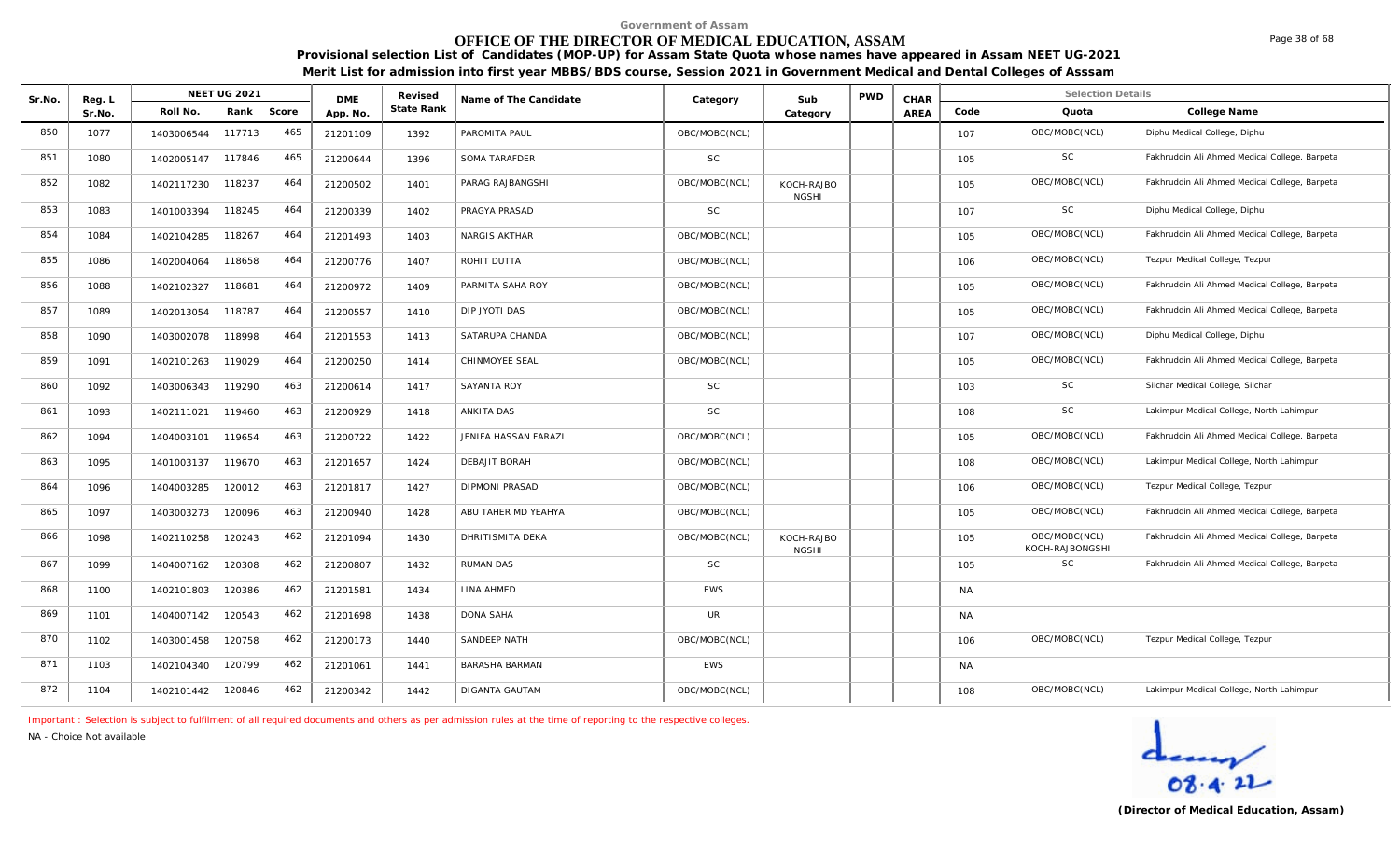## **OFFICE OF THE DIRECTOR OF MEDICAL EDUCATION, ASSAM**

**Provisional selection List of Candidates (MOP-UP) for Assam State Quota whose names have appeared in Assam NEET UG-2021 Merit List for admission into first year MBBS/BDS course, Session 2021 in Government Medical and Dental Colleges of Asssam**

| Sr.No. | Reg. L |            | <b>NEET UG 2021</b> |       | <b>DMF</b> | Revised    | Name of The Candidate | Category      | Sub                        | <b>PWD</b> | CHAR        |           | <b>Selection Details</b>         |                                               |
|--------|--------|------------|---------------------|-------|------------|------------|-----------------------|---------------|----------------------------|------------|-------------|-----------|----------------------------------|-----------------------------------------------|
|        | Sr.No. | Roll No.   | Rank                | Score | App. No.   | State Rank |                       |               | Category                   |            | <b>AREA</b> | Code      | Quota                            | College Name                                  |
| 873    | 1105   | 1402013227 | 120889              | 462   | 21200005   | 1443       | MD QAMRE ALAM         | OBC/MOBC(NCL) |                            |            |             | 107       | OBC/MOBC(NCL)                    | Diphu Medical College, Diphu                  |
| 874    | 1108   | 1404001046 | 121501              | 461   | 21201279   | 1452       | MADHUJYA CHETIA       | OBC/MOBC(NCL) | TAI-AHOM                   |            |             | 103       | OBC/MOBC(NCL)<br><b>TAI-AHOM</b> | Silchar Medical College, Silchar              |
| 875    | 1109   | 1402111023 | 121638              | 461   | 21201541   | 1455       | <b>NILAY DAS</b>      | OBC/MOBC(NCL) | KOCH-RAJBO<br><b>NGSHI</b> |            |             | 105       | OBC/MOBC(NCL)<br>KOCH-RAJBONGSHI | Fakhruddin Ali Ahmed Medical College, Barpeta |
| 876    | 1110   | 1402118216 | 121845              | 461   | 21201158   | 1457       | MANJIT KUMAR SHAW     | OBC/MOBC(NCL) |                            |            |             | 107       | OBC/MOBC(NCL)                    | Diphu Medical College, Diphu                  |
| 877    | 1111   | 1401001586 | 121934              | 461   | 21201107   | 1459       | SOBHIT CHETRY         | OBC/MOBC(NCL) |                            |            |             | 108       | OBC/MOBC(NCL)                    | Lakimpur Medical College, North Lahimpur      |
| 878    | 1112   | 1402109192 | 121977              | 461   | 21201612   | 1461       | NIBEDITA JHA          | <b>EWS</b>    |                            |            |             | <b>NA</b> |                                  |                                               |
| 879    | 1113   | 1401004373 | 122049              | 461   | 21200003   | 1463       | JAYANTA MADHAB CHETIA | OBC/MOBC(NCL) | TAI-AHOM                   |            |             | 108       | OBC/MOBC(NCL)                    | Lakimpur Medical College, North Lahimpur      |
| 880    | 1115   | 1402111262 | 122144              | 461   | 21200825   | 1465       | <b>DIPSIKHA SARMA</b> | <b>EWS</b>    |                            |            |             | <b>NA</b> |                                  |                                               |
| 881    | 1118   | 1402114052 | 122395              | 460   | 21201984   | 1471       | DIKSHITA DEKA         | UR            |                            |            |             | <b>NA</b> |                                  |                                               |
| 882    | 1119   | 1404002015 | 122462              | 460   | 21200216   | 1473       | <b>AKSHETA SHARMA</b> | <b>EWS</b>    |                            |            |             | <b>NA</b> |                                  |                                               |
| 883    | 1120   | 1403005036 | 122531              | 460   | 21201173   | 1475       | ARNAB PAUL            | OBC/MOBC(NCL) |                            |            |             | 106       | OBC/MOBC(NCL)                    | Tezpur Medical College, Tezpur                |
| 884    | 1121   | 1402104084 | 122929              | 460   | 21201471   | 1478       | DHRITIRAJ HAZARIKA    | OBC/MOBC(NCL) |                            |            |             | 105       | OBC/MOBC(NCL)                    | Fakhruddin Ali Ahmed Medical College, Barpeta |
| 885    | 1123   | 1402103274 | 123409              | 459   | 21200547   | 1483       | ARIN KUMAR NATH       | OBC/MOBC(NCL) |                            |            |             | 107       | OBC/MOBC(NCL)                    | Diphu Medical College, Diphu                  |
| 886    | 1125   | 1402103290 | 123718              | 459   | 21201697   | 1487       | NITU MALAKAR          | <b>SC</b>     |                            |            |             | 106       | SC                               | Tezpur Medical College, Tezpur                |
| 887    | 1126   | 1402010116 | 124470              | 458   | 21200117   | 1493       | HIYASMITA BAISHYA     | <b>SC</b>     |                            |            |             | 104       | SC                               | Jorhat Medical College, Jorhat                |
| 888    | 1127   | 1404007015 | 124770              | 458   | 21201628   | 1495       | <b>TULIKA LASKAR</b>  | OBC/MOBC(NCL) |                            |            |             | 105       | OBC/MOBC(NCL)                    | Fakhruddin Ali Ahmed Medical College, Barpeta |
| 889    | 1128   | 1402105314 | 124797              | 458   | 21201304   | 1496       | MAYANK AGARWAL        | <b>EWS</b>    |                            |            |             | <b>NA</b> |                                  |                                               |
| 890    | 1129   | 1402009121 | 124805              | 458   | 21200107   | 1497       | LONGRI TISSO          | ST(H)         |                            |            |             | 102       | ST(H)                            | Gauhati Medical College, Guwahati             |
| 891    | 1131   | 1402105164 | 125496              | 457   | 21201396   | 1510       | ANUPAMA MAZUMDER      | <b>SC</b>     |                            |            |             | 107       | <b>SC</b>                        | Diphu Medical College, Diphu                  |
| 892    | 1132   | 1402103560 | 125565              | 457   | 21201267   | 1511       | <b>HEMRAJ RABHA</b>   | ST(P)         |                            |            |             | 102       | ST(P)                            | Gauhati Medical College, Guwahati             |
| 893    | 1133   | 1402003521 | 125599              | 457   | 21200585   | 1512       | BORNISIKHA DAS        | <b>SC</b>     |                            |            |             | 107       | SC                               | Diphu Medical College, Diphu                  |
| 894    | 1134   | 1402105114 | 125634              | 457   | 21200716   | 1514       | HIYA KASHYAP          | OBC/MOBC(NCL) | KOCH-RAJBO<br><b>NGSHI</b> |            |             | 103       | OBC/MOBC(NCL)<br>KOCH-RAJBONGSHI | Silchar Medical College, Silchar              |
| 895    | 1135   | 1401002087 | 125741              | 457   | 21201649   | 1517       | <b>SUNAYAN PAUL</b>   | OBC/MOBC(NCL) |                            |            |             | 108       | OBC/MOBC(NCL)                    | Lakimpur Medical College, North Lahimpur      |

*Important : Selection is subject to fulfilment of all required documents and others as per admission rules at the time of reporting to the respective colleges.*

*NA - Choice Not available*

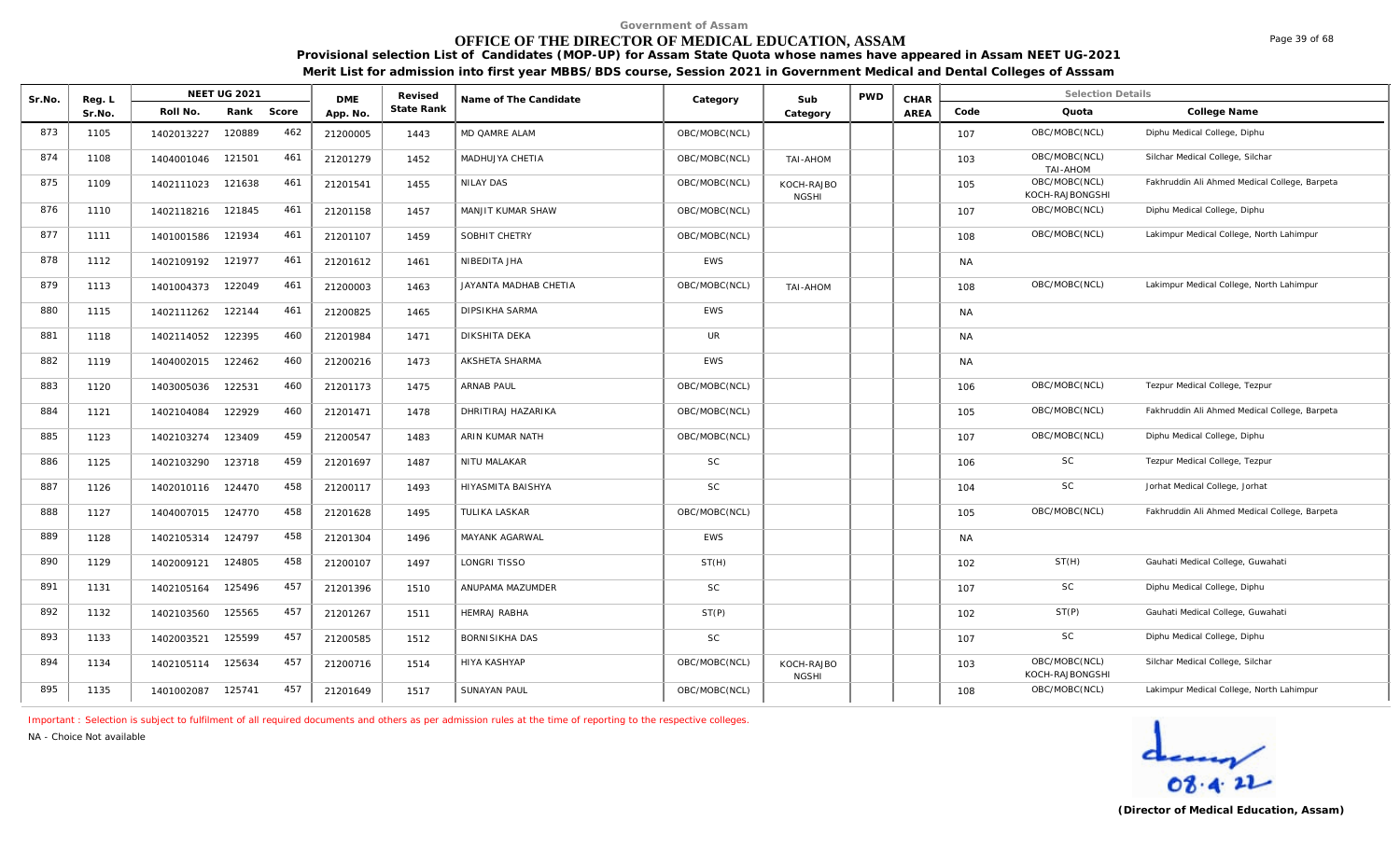## **OFFICE OF THE DIRECTOR OF MEDICAL EDUCATION, ASSAM**

**Provisional selection List of Candidates (MOP-UP) for Assam State Quota whose names have appeared in Assam NEET UG-2021 Merit List for admission into first year MBBS/BDS course, Session 2021 in Government Medical and Dental Colleges of Asssam**

| Sr.No. | Reg. L |                   | <b>NEET UG 2021</b> |       | <b>DME</b> | Revised    | Name of The Candidate   | Category      | Sub                        | <b>PWD</b> | CHAR |           | <b>Selection Details</b>      |                                          |
|--------|--------|-------------------|---------------------|-------|------------|------------|-------------------------|---------------|----------------------------|------------|------|-----------|-------------------------------|------------------------------------------|
|        | Sr.No. | Roll No.          | Rank                | Score | App. No.   | State Rank |                         |               | Category                   |            | AREA | Code      | Quota                         | College Name                             |
| 896    | 1136   | 1402009195        | 125811              | 457   | 21200968   | 1518       | KARAN KAKATI            | OBC/MOBC(NCL) |                            |            |      | 107       | OBC/MOBC(NCL)                 | Diphu Medical College, Diphu             |
| 897    | 1138   | 1402104131        | 126254              | 457   | 21201058   | 1522       | BIBHUTI PRADHAN DAS     | OBC/MOBC(NCL) | KOCH-RAJBO<br><b>NGSHI</b> |            |      | 107       | OBC/MOBC(NCL)                 | Diphu Medical College, Diphu             |
| 898    | 1139   | 1402112250        | 126284              | 457   | 21201548   | 1523       | PRASENJIT PAUL          | OBC/MOBC(NCL) |                            |            |      | 108       | OBC/MOBC(NCL)                 | Lakimpur Medical College, North Lahimpur |
| 899    | 1140   | 1401004422        | 126371              | 457   | 21200006   | 1526       | POONAM CHETRY           | OBC/MOBC(NCL) |                            |            |      | 107       | OBC/MOBC(NCL)                 | Diphu Medical College, Diphu             |
| 900    | 1142   | 1402110275        | 126624              | 456   | 21200072   | 1530       | TRISHA THAKURIA         | OBC/MOBC(NCL) |                            |            |      | 107       | OBC/MOBC(NCL)                 | Diphu Medical College, Diphu             |
| 901    | 1143   | 1402109398        | 126694              | 456   | 21201351   | 1531       | <b>UDIT RANJAN BORO</b> | ST(P)         |                            |            |      | 102       | ST(P)                         | Gauhati Medical College, Guwahati        |
| 902    | 1144   | 1402015148        | 126848              | 456   | 21200399   | 1534       | SRISHTI LAL             | UR            |                            |            |      | <b>NA</b> |                               |                                          |
| 903    | 1145   | 1402014238        | 126975              | 456   | 21201151   | 1535       | HIMAN JYOTI NATH        | OBC/MOBC(NCL) |                            |            |      | 108       | OBC/MOBC(NCL)                 | Lakimpur Medical College, North Lahimpur |
| 904    | 1146   | 1403006468        | 127129              | 456   | 21200147   | 1540       | DEEPSHIKA ROY           | $\mathsf{SC}$ |                            |            |      | 107       | SC                            | Diphu Medical College, Diphu             |
| 905    | 1147.1 | 1402112054        | 127245              | 456   | 21203016   | 1543       | LOKMAN HIKIM            | <b>EWS</b>    |                            | <b>YES</b> |      | 102       | PH                            | Gauhati Medical College, Guwahati        |
| 906    | 1149   | 1401008143        | 127975              | 455   | 21200426   | 1553       | KAKOLI PHUKAN           | OBC/MOBC(NCL) | <b>MOTAK</b>               |            |      | 106       | OBC/MOBC(NCL)<br><b>MOTAK</b> | Tezpur Medical College, Tezpur           |
| 907    | 1149.1 | 1402014140        | 128004              | 455   | 21203010   | 1554       | DEBARSHIRAJ BARMAN      | OBC/MOBC(NCL) |                            |            |      | 108       | OBC/MOBC(NCL)                 | Lakimpur Medical College, North Lahimpur |
| 908    | 1150   | 1401002526        | 128236              | 455   | 21200341   | 1557       | LOPAMUDRA BORAH         | ST(P)         |                            |            |      | 102       | ST(P)                         | Gauhati Medical College, Guwahati        |
| 909    | 1151   | 1402007336        | 128255              | 455   | 21201322   | 1558       | KRITIRUPA KAKATI        | OBC/MOBC(NCL) |                            |            |      | 108       | OBC/MOBC(NCL)                 | Lakimpur Medical College, North Lahimpur |
| 910    | 1152   | 1403004111        | 128260              | 455   | 21201491   | 1559       | SUBRITA SINHA           | OBC/MOBC(NCL) |                            |            |      | 108       | OBC/MOBC(NCL)                 | Lakimpur Medical College, North Lahimpur |
| 911    | 1154   | 1403001307        | 128614              | 454   | 21200623   | 1564       | KAKOLI BAISHNAB         | SC            |                            |            |      | 107       | SC                            | Diphu Medical College, Diphu             |
| 912    | 1157   | 1401001107        | 129704              | 453   | 21200900   | 1576       | SUBHAM SAHU             | OBC/MOBC(NCL) |                            |            |      | 107       | OBC/MOBC(NCL)                 | Diphu Medical College, Diphu             |
| 913    | 1158   | 1402107234        | 129814              | 453   | 21201141   | 1579       | <b>MALLIKA DAS</b>      | $\mathsf{SC}$ |                            |            |      | 108       | SC                            | Lakimpur Medical College, North Lahimpur |
| 914    | 1159   | 1404008127        | 129871              | 453   | 21200881   | 1580       | LOPAMUDRA MANDAL        | <b>SC</b>     |                            |            |      | 108       | SC                            | Lakimpur Medical College, North Lahimpur |
| 915    | 1160   | 1402103453        | 130062              | 453   | 21201590   | 1583       | DIYA DAS                | OBC/MOBC(NCL) |                            |            |      | 107       | OBC/MOBC(NCL)                 | Diphu Medical College, Diphu             |
| 916    | 1161   | 1402116179 130102 |                     | 453   | 21201861   | 1585       | <b>MRINAL ROY</b>       | $\mathsf{SC}$ |                            |            |      | 108       | <b>SC</b>                     | Lakimpur Medical College, North Lahimpur |
| 917    | 1163   | 1403001718        | 130756              | 452   | 21201206   | 1595       | SUDIPTA DAS             | $\mathsf{SC}$ |                            |            |      | 103       | SC                            | Silchar Medical College, Silchar         |
| 918    | 1165   | 1402110087        | 130858              | 452   | 21200849   | 1597       | UPASHANA NATH           | OBC/MOBC(NCL) |                            |            |      | 108       | OBC/MOBC(NCL)                 | Lakimpur Medical College, North Lahimpur |

*Important : Selection is subject to fulfilment of all required documents and others as per admission rules at the time of reporting to the respective colleges.*

*NA - Choice Not available*

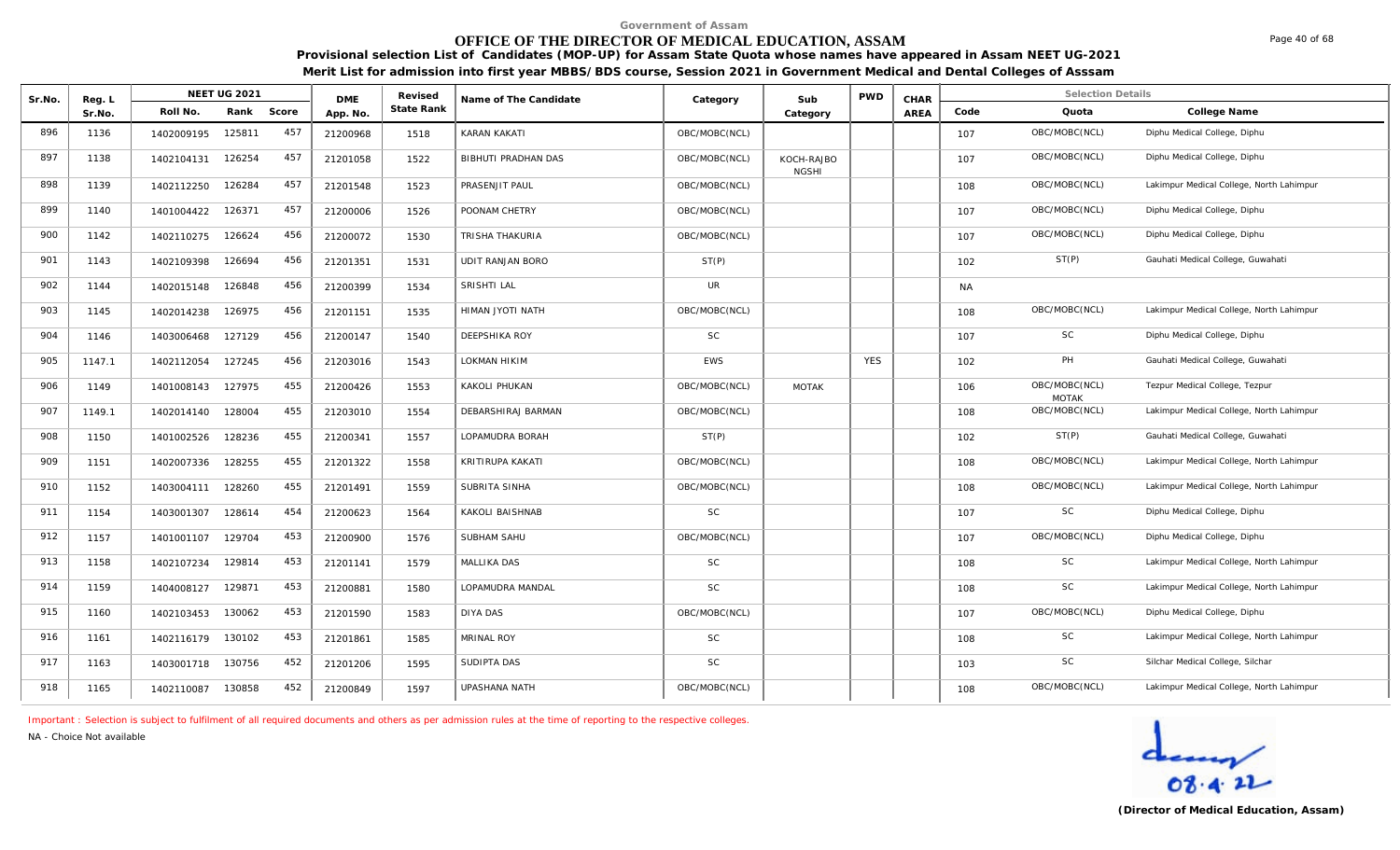## **OFFICE OF THE DIRECTOR OF MEDICAL EDUCATION, ASSAM**

**Provisional selection List of Candidates (MOP-UP) for Assam State Quota whose names have appeared in Assam NEET UG-2021 Merit List for admission into first year MBBS/BDS course, Session 2021 in Government Medical and Dental Colleges of Asssam**

| Sr.No. | Reg. L |                   | <b>NEET UG 2021</b> |     | <b>DMF</b> | Revised    | Name of The Candidate        | Category      | Sub                        | <b>PWD</b> | CHAR |           | <b>Selection Details</b> |                                          |
|--------|--------|-------------------|---------------------|-----|------------|------------|------------------------------|---------------|----------------------------|------------|------|-----------|--------------------------|------------------------------------------|
|        | Sr.No. | Roll No.          | Rank Score          |     | App. No.   | State Rank |                              |               | Category                   |            | AREA | Code      | Quota                    | College Name                             |
| 919    | 1166   | 1402114205        | 130888              | 452 | 21200570   | 1599       | PRITI DEY SARKAR             | OBC/MOBC(NCL) |                            |            |      | 107       | OBC/MOBC(NCL)            | Diphu Medical College, Diphu             |
| 920    | 1168   | 1402117221        | 130913              | 452 | 21200966   | 1601       | TANUSHREE BHOWMIK            | OBC/MOBC(NCL) |                            |            |      | 107       | OBC/MOBC(NCL)            | Diphu Medical College, Diphu             |
| 921    | 1169   | 1401005516        | 131525              | 452 | 21201435   | 1609       | <b>JAGMITA BHUYAN</b>        | OBC/MOBC(NCL) | KOCH-RAJBO<br><b>NGSHI</b> |            |      | 108       | OBC/MOBC(NCL)            | Lakimpur Medical College, North Lahimpur |
| 922    | 1170   | 1402102383        | 131549              | 452 | 21201137   | 1610       | AYMAN AL FATEH               | UR            |                            |            |      | <b>NA</b> |                          |                                          |
| 923    | 1171   | 1402102576        | 131746              | 452 | 21201118   | 1612       | MRIDU PAWAN RAY              | OBC/MOBC(NCL) | KOCH-RAJBO<br><b>NGSHI</b> |            |      | 107       | OBC/MOBC(NCL)            | Diphu Medical College, Diphu             |
| 924    | 1172   | 1402112042        | 131748              | 452 | 21200454   | 1613       | SHILPA SUTRADHAR             | SC            |                            |            |      | 108       | <b>SC</b>                | Lakimpur Medical College, North Lahimpur |
| 925    | 1174   | 1402003367        | 131980              | 451 | 21200233   | 1617       | <b>BISHAL RIJAL</b>          | OBC/MOBC(NCL) |                            |            |      | 108       | OBC/MOBC(NCL)            | Lakimpur Medical College, North Lahimpur |
| 926    | 1176   | 1401002224        | 132259              | 451 | 21200074   | 1626       | <b>SUNIA DOLEY</b>           | ST(P)         |                            |            |      | 102       | ST(P)                    | Gauhati Medical College, Guwahati        |
| 927    | 1178   | 1401005438        | 132577              | 451 | 21200207   | 1629       | MONOJIT CHETIA               | OBC/MOBC(NCL) | <b>MOTAK</b>               |            |      | 108       | OBC/MOBC(NCL)            | Lakimpur Medical College, North Lahimpur |
| 928    | 1179   | 1402006055        | 132578              | 451 | 21201233   | 1630       | NANDINI DEKA                 | SC            |                            |            |      | 108       | SC                       | Lakimpur Medical College, North Lahimpur |
| 929    | 1180   | 1401009107        | 132817              | 451 | 21201000   | 1632       | PRINKLE KUMAR SAH            | OBC/MOBC(NCL) |                            |            |      | 108       | OBC/MOBC(NCL)            | Lakimpur Medical College, North Lahimpur |
| 930    | 1181   | 1401005191        | 132886              | 450 | 21200768   | 1633       | DEEPSHIKHA DAS               | SC            |                            |            |      | 108       | SC                       | Lakimpur Medical College, North Lahimpur |
| 931    | 1182   | 1402008043        | 133072              | 450 | 21200891   | 1637       | SHIVAM KUMAR VERMA           | OBC/MOBC(NCL) |                            |            |      | 108       | OBC/MOBC(NCL)            | Lakimpur Medical College, North Lahimpur |
| 932    | 1183   | 1402003566        | 133230              | 450 | 21201908   | 1641       | DEBASISH HAZARIKA            | OBC/MOBC(NCL) |                            |            |      | 107       | OBC/MOBC(NCL)            | Diphu Medical College, Diphu             |
| 933    | 1186   | 1402103009        | 133275              | 450 | 21200521   | 1644       | ASHIBULLAH AHMED BIN HUSSAIN | <b>UR</b>     |                            | <b>YES</b> |      | 102       | PH                       | Gauhati Medical College, Guwahati        |
| 934    | 1187   | 1403001305        | 133504              | 450 | 21201198   | 1648       | DEEKSHA DAS                  | SC            |                            |            |      | 107       | <b>SC</b>                | Diphu Medical College, Diphu             |
| 935    | 1188   | 1401006268        | 133842              | 450 | 21201470   | 1649       | KALPANA KAKOTI               | OBC/MOBC(NCL) | KOCH-RAJBO<br><b>NGSHI</b> |            |      | 107       | OBC/MOBC(NCL)            | Diphu Medical College, Diphu             |
| 936    | 1189   | 1401005103        | 133941              | 449 | 21200691   | 1650       | SANJUKTA GOGOI               | OBC/MOBC(NCL) |                            |            |      | 107       | OBC/MOBC(NCL)            | Diphu Medical College, Diphu             |
| 937    | 1190   | 1402009125        | 134145              | 449 | 21201362   | 1654       | RAJ KAMAL DEKA               | <b>UR</b>     |                            |            |      | NA.       |                          |                                          |
| 938    | 1191   | 1402016138        | 134231              | 449 | 21200845   | 1655       | <b>JAAN DOLEY</b>            | ST(P)         |                            |            |      | 102       | ST(P)                    | Gauhati Medical College, Guwahati        |
| 939    | 1192   | 1402104264        | 134318              | 449 | 21201811   | 1656       | KABERI BASUMATARY            | ST(P)         |                            |            |      | 102       | ST(P)                    | Gauhati Medical College, Guwahati        |
| 940    | 1193   | 1402106434        | 134527              | 449 | 21201489   | 1660       | CHINMOYEE KASHYAP            | ST(P)         |                            |            |      | 102       | ST(P)                    | Gauhati Medical College, Guwahati        |
| 941    | 1195   | 1404007217 134691 |                     | 449 | 21200672   | 1667       | TRISHNA KALWAR               | OBC/MOBC(NCL) |                            |            |      | 107       | OBC/MOBC(NCL)            | Diphu Medical College, Diphu             |

*Important : Selection is subject to fulfilment of all required documents and others as per admission rules at the time of reporting to the respective colleges.*

*NA - Choice Not available*

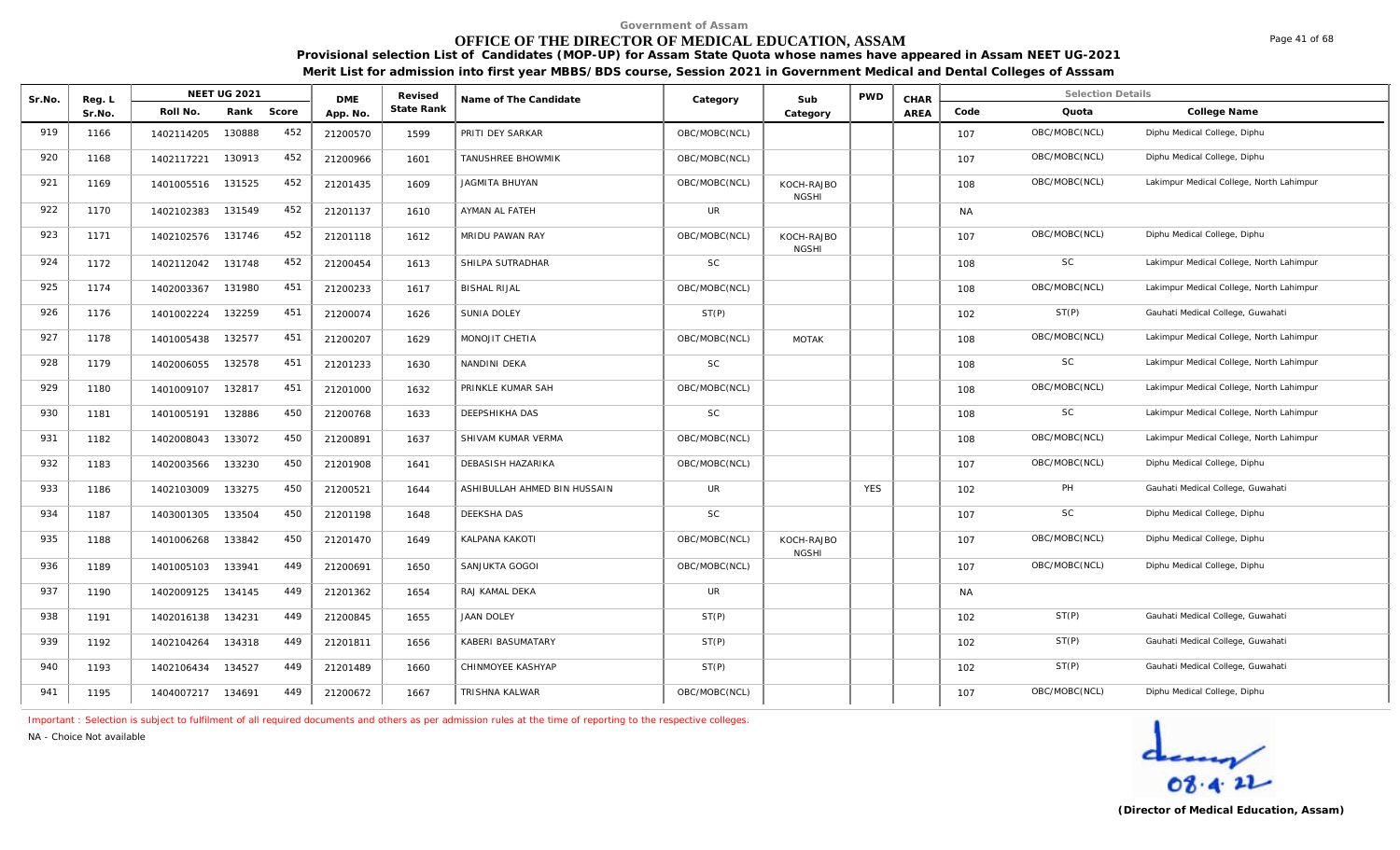# **OFFICE OF THE DIRECTOR OF MEDICAL EDUCATION, ASSAM**

**Provisional selection List of Candidates (MOP-UP) for Assam State Quota whose names have appeared in Assam NEET UG-2021 Merit List for admission into first year MBBS/BDS course, Session 2021 in Government Medical and Dental Colleges of Asssam**

| Sr.No. | Reg. L |            | NEET UG 2021 |       | <b>DME</b> | Revised    | Name of The Candidate   | Category      | Sub                        | <b>PWD</b> | CHAR |           | <b>Selection Details</b>         |                                               |
|--------|--------|------------|--------------|-------|------------|------------|-------------------------|---------------|----------------------------|------------|------|-----------|----------------------------------|-----------------------------------------------|
|        | Sr.No. | Roll No.   | Rank         | Score | App. No.   | State Rank |                         |               | Category                   |            | AREA | Code      | Quota                            | College Name                                  |
| 942    | 1196   | 1402009420 | 134939       | 448   | 21200544   | 1668       | PADMABATI MUSHAHARY     | ST(P)         |                            |            |      | 101       | ST(P)                            | Assam Medical College, Dibrugarh              |
| 943    | 1197   | 1402104188 | 135315       | 448   | 21200307   | 1674       | ANUP KUMAR DEY          | OBC/MOBC(NCL) |                            |            |      | 107       | OBC/MOBC(NCL)                    | Diphu Medical College, Diphu                  |
| 944    | 1198   | 1402102421 | 135360       | 448   | 21200503   | 1675       | HIMRAJ SAHARIAH         | OBC/MOBC(NCL) | KOCH-RAJBO<br><b>NGSHI</b> |            |      | 108       | OBC/MOBC(NCL)                    | Lakimpur Medical College, North Lahimpur      |
| 945    | 1199   | 1401002740 | 135531       | 448   | 21201101   | 1676       | JIT PRITOM PHUKAN       | OBC/MOBC(NCL) | <b>NOHA-IAT</b>            |            |      | 105       | OBC/MOBC(NCL)<br>TAI-AHOM        | Fakhruddin Ali Ahmed Medical College, Barpeta |
| 946    | 1200   | 1402108274 | 135575       | 448   | 21200663   | 1677       | SAURAV HALOI            | <b>SC</b>     |                            |            |      | 108       | SC                               | Lakimpur Medical College, North Lahimpur      |
| 947    | 1201   | 1401007035 | 136064       | 447   | 21201469   | 1680       | KARISHMA MILI           | ST(P)         |                            |            |      | 101       | ST(P)                            | Assam Medical College, Dibrugarh              |
| 948    | 1202   | 1402102542 | 136148       | 447   | 21200308   | 1681       | SUSHMITA SINHA          | OBC/MOBC(NCL) |                            |            |      | 107       | OBC/MOBC(NCL)                    | Diphu Medical College, Diphu                  |
| 949    | 1203   | 1402015239 | 136178       | 447   | 21200334   | 1682       | PRIYAM ROY DEKA         | OBC/MOBC(NCL) | KOCH-RAJBO<br><b>NGSHI</b> |            |      | 108       | OBC/MOBC(NCL)                    | Lakimpur Medical College, North Lahimpur      |
| 950    | 1205   | 4609004193 | 136700       | 447   | 21200744   | 1688       | PAROMITA ROY            | <b>SC</b>     |                            |            |      | 107       | SC                               | Diphu Medical College, Diphu                  |
| 951    | 1206   | 1402109227 | 136706       | 447   | 21202350   | 1689       | PIYUSH GUPTA            | OBC/MOBC(NCL) |                            |            |      | 108       | OBC/MOBC(NCL)                    | Lakimpur Medical College, North Lahimpur      |
| 952    | 1207   | 1402009212 | 136711       | 447   | 21201608   | 1690       | <b>DIPANJALI RABHA</b>  | ST(P)         |                            |            |      | 105       | ST(P)                            | Fakhruddin Ali Ahmed Medical College, Barpeta |
| 953    | 1209   | 1402012188 | 136782       | 447   | 21200411   | 1692       | <b>BARASHA RANI DAS</b> | <b>SC</b>     |                            |            |      | 108       | SC                               | Lakimpur Medical College, North Lahimpur      |
| 954    | 1210   | 1402115172 | 136983       | 447   | 21200142   | 1694       | RIYA BORO               | ST(P)         |                            |            |      | 101       | ST(P)                            | Assam Medical College, Dibrugarh              |
| 955    | 1211   | 1402105387 | 137277       | 446   | 21201016   | 1702       | <b>AKASH BASAK</b>      | OBC/MOBC(NCL) |                            |            |      | 201       | OBC/MOBC(NCL)                    | Regional Dental College, Guwahati             |
| 956    | 1212   | 1402004343 | 137353       | 446   | 21201306   | 1703       | MD SARTAJ ALAM          | OBC/MOBC(NCL) |                            |            |      | 201       | OBC/MOBC(NCL)                    | Regional Dental College, Guwahati             |
| 957    | 1213   | 1401009211 | 137634       | 446   | 21201871   | 1705       | DEBANGSHU BHATTACHARJEE | UR            |                            |            |      | <b>NA</b> |                                  |                                               |
| 958    | 1214   | 1403001726 | 137727       | 446   | 21201936   | 1706       | <b>ABHIRUP DAS</b>      | UR            |                            |            |      | <b>NA</b> |                                  |                                               |
| 959    | 1215   | 1402007230 | 137771       | 446   | 21200336   | 1708       | PIKUSHREE BARMAN        | OBC/MOBC(NCL) |                            |            |      | 201       | OBC/MOBC(NCL)                    | Regional Dental College, Guwahati             |
| 960    | 1216   | 1401007357 | 137780       | 446   | 21201709   | 1709       | NABARUN DEB             | OBC/MOBC(NCL) |                            |            |      | <b>NA</b> |                                  |                                               |
| 961    | 1218   | 1404003024 | 138079       | 446   | 21200559   | 1714       | NILKAMAL ADHIKARY       | EWS           |                            |            |      | <b>NA</b> |                                  |                                               |
| 962    | 1219   | 1401001119 | 138425       | 445   | 21201382   | 1720       | <b>GARGI SARMAH</b>     | <b>EWS</b>    |                            |            |      | <b>NA</b> |                                  |                                               |
| 963    | 1220   | 1402005070 | 138653       | 445   | 21200628   | 1723       | ANISHA DEY              | OBC/MOBC(NCL) |                            |            |      | 201       | OBC/MOBC(NCL)                    | Regional Dental College, Guwahati             |
| 964    | 1221   | 1402013299 | 138706       | 445   | 21202161   | 1724       | ANUPAM TALUKDAR         | OBC/MOBC(NCL) | KOCH-RAJBO<br><b>NGSHI</b> |            |      | 107       | OBC/MOBC(NCL)<br>KOCH-RAJBONGSHI | Diphu Medical College, Diphu                  |

*Important : Selection is subject to fulfilment of all required documents and others as per admission rules at the time of reporting to the respective colleges.*

*NA - Choice Not available*

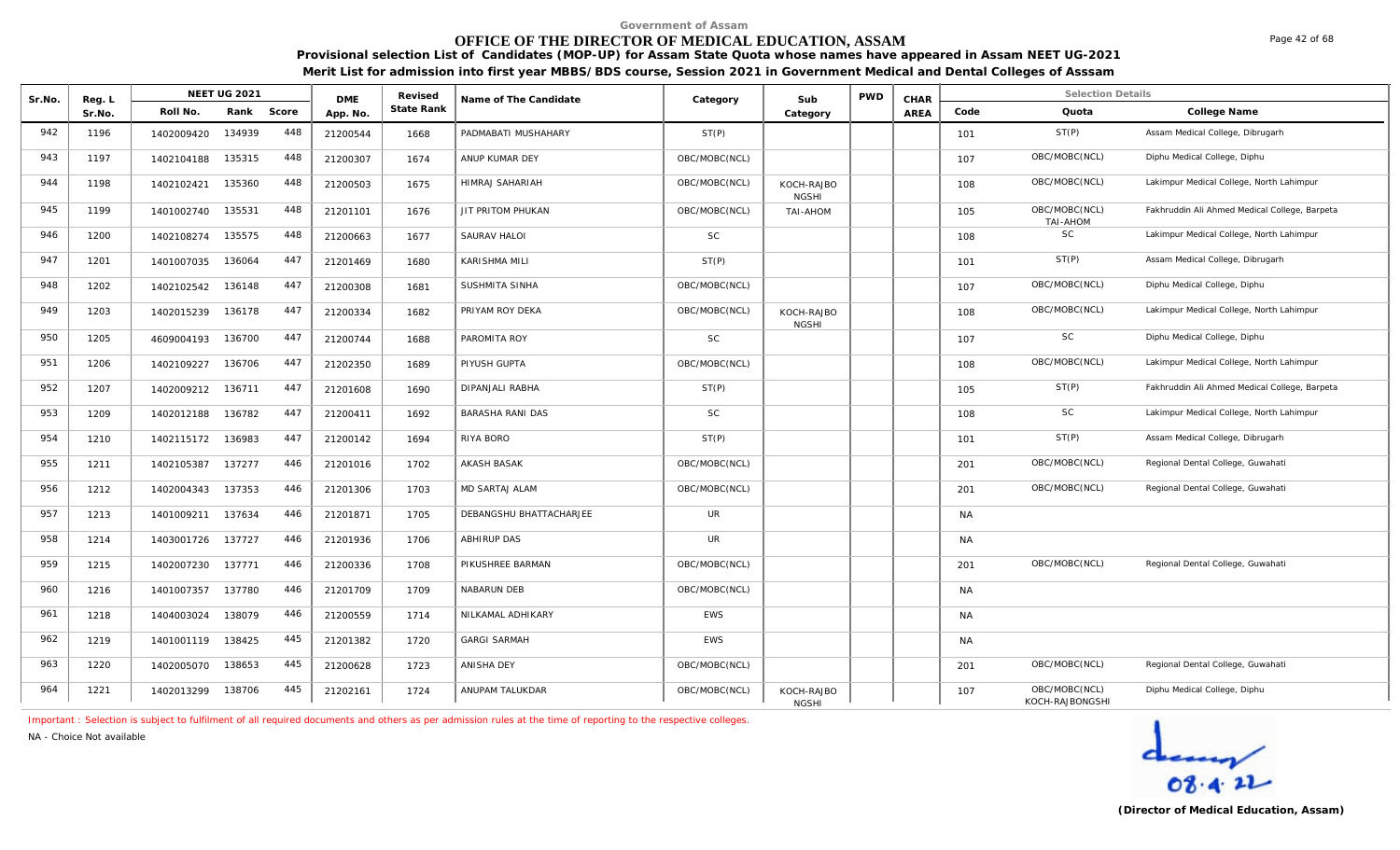# **OFFICE OF THE DIRECTOR OF MEDICAL EDUCATION, ASSAM**

Page 43 of 68

**Provisional selection List of Candidates (MOP-UP) for Assam State Quota whose names have appeared in Assam NEET UG-2021 Merit List for admission into first year MBBS/BDS course, Session 2021 in Government Medical and Dental Colleges of Asssam**

| Sr.No. | Reg. L |                   | <b>NEET UG 2021</b> |     | <b>DMF</b> | Revised    | Name of The Candidate  | Category      | Sub                        | <b>PWD</b> | CHAR |           | <b>Selection Details</b> |                                      |
|--------|--------|-------------------|---------------------|-----|------------|------------|------------------------|---------------|----------------------------|------------|------|-----------|--------------------------|--------------------------------------|
|        | Sr.No. | Roll No.          | Rank Score          |     | App. No.   | State Rank |                        |               | Category                   |            | AREA | Code      | Quota                    | College Name                         |
| 965    | 1222   | 1401003142        | 138761              | 445 | 21200579   | 1725       | ANKITA HAZARIKA        | ST(P)         |                            |            |      | 101       | ST(P)                    | Assam Medical College, Dibrugarh     |
| 966    | 1223   | 1401008031        | 138945              | 445 | 21200469   | 1727       | ANKUR DAO              | ST(P)         |                            |            |      | 101       | ST(P)                    | Assam Medical College, Dibrugarh     |
| 967    | 1224   | 1401003290        | 139042              | 445 | 21200962   | 1728       | SHRUTI KUTUM           | ST(P)         |                            |            |      | 101       | ST(P)                    | Assam Medical College, Dibrugarh     |
| 968    | 1226   | 1402016116 139538 |                     | 444 | 21201632   | 1735       | IRIN BASUMATARY        | ST(P)         |                            |            |      | 101       | ST(P)                    | Assam Medical College, Dibrugarh     |
| 969    | 1227   | 1402101150        | 139562              | 444 | 21202288   | 1736       | <b>ASHISH MAZUMDER</b> | <b>SC</b>     |                            |            |      | 107       | SC                       | Diphu Medical College, Diphu         |
| 970    | 1228   | 1401008205        | 139613              | 444 | 21200814   | 1737       | KUNWALI CHUTIA         | OBC/MOBC(NCL) | CHUTIA                     |            |      | 104       | OBC/MOBC(NCL)<br>CHUTIA  | Jorhat Medical College, Jorhat       |
| 971    | 1229   | 1401001469        | 139731              | 444 | 21200269   | 1739       | SANDEEP DAS            | <b>SC</b>     |                            |            |      | 201       | SC                       | Regional Dental College, Guwahati    |
| 972    | 1230   | 1403004265        | 139942              | 444 | 21201847   | 1742       | <b>FATIMA BEGUM</b>    | OBC/MOBC(NCL) |                            |            |      | 201       | OBC/MOBC(NCL)            | Regional Dental College, Guwahati    |
| 973    | 1232   | 1402014216        | 140103              | 444 | 21201244   | 1744       | NISHITA THAKURIA       | OBC/MOBC(NCL) |                            |            |      | <b>NA</b> |                          |                                      |
| 974    | 1233   | 1402108333        | 140216              | 444 | 21202285   | 1746       | PIYALEE MITRA          | UR            |                            |            |      | NA        |                          |                                      |
| 975    | 1235   | 2001314421        | 140418              | 443 | 21202012   | 1749       | ABHIJIT KUTUM          | ST(P)         |                            |            |      | 106       | ST(P)                    | Tezpur Medical College, Tezpur       |
| 976    | 1238   | 1402004422        | 140684              | 443 | 21201664   | 1754       | SIMRAN GUPTA           | OBC/MOBC(NCL) |                            |            |      | 201       | OBC/MOBC(NCL)            | Regional Dental College, Guwahati    |
| 977    | 1239   | 3115028123        | 140691              | 443 | 21200459   | 1755       | <b>VESLINA DOLEY</b>   | ST(P)         |                            |            |      | 101       | ST(P)                    | Assam Medical College, Dibrugarh     |
| 978    | 1240   | 1402003568        | 140695              | 443 | 21200156   | 1756       | SOUVIK SAHA            | OBC/MOBC(NCL) |                            |            |      | 202       | OBC/MOBC(NCL)            | Government Dental College, Dibrugarh |
| 979    | 1241   | 1402105333        | 140810              | 443 | 21200206   | 1760       | MANCHI MALAKAR         | <b>SC</b>     |                            |            |      | 201       | SC                       | Regional Dental College, Guwahati    |
| 980    | 1246   | 1402106435        | 141298              | 443 | 21200799   | 1769       | ANURAG THAKURIA        | OBC/MOBC(NCL) | KOCH-RAJBO<br><b>NGSHI</b> |            |      | 203       | OBC/MOBC(NCL)            | Government Dental College, Silchar   |
| 981    | 1247   | 1401004167        | 141555              | 442 | 21200599   | 1771       | SHELSEA DOLEY          | ST(P)         |                            |            |      | 101       | ST(P)                    | Assam Medical College, Dibrugarh     |
| 982    | 1248   | 1402008322        | 141696              | 442 | 21201105   | 1774       | <b>ASHA BORAH</b>      | OBC/MOBC(NCL) | KOCH-RAJBO<br><b>NGSHI</b> |            |      | 202       | OBC/MOBC(NCL)            | Government Dental College, Dibrugarh |
| 983    | 1249   | 1402122155        | 141769              | 442 | 21201074   | 1775       | PANKAJ DEVNATH         | OBC/MOBC(NCL) |                            |            |      | <b>NA</b> |                          |                                      |
| 984    | 1250   | 1403001556        | 142088              | 442 | 21201728   | 1780       | DEBOLINA DAS           | <b>SC</b>     |                            |            |      | 202       | SC                       | Government Dental College, Dibrugarh |
| 985    | 1251   | 1402112188        | 142193              | 442 | 21200553   | 1782       | MAYURI BARUAH          | OBC/MOBC(NCL) | KOCH-RAJBO<br><b>NGSHI</b> |            |      | 202       | OBC/MOBC(NCL)            | Government Dental College, Dibrugarh |
| 986    | 1253   | 1402104225        | 142260              | 442 | 21200701   | 1785       | DIVYAJYOTI DAS         | <b>SC</b>     |                            |            |      | 202       | <b>SC</b>                | Government Dental College, Dibrugarh |
| 987    | 1254   | 1401005446        | 142334              | 442 | 21201427   | 1786       | SURAJ KUMAR SAH        | OBC/MOBC(NCL) |                            |            |      | 202       | OBC/MOBC(NCL)            | Government Dental College, Dibrugarh |

*Important : Selection is subject to fulfilment of all required documents and others as per admission rules at the time of reporting to the respective colleges.*

*NA - Choice Not available*

deary  $08.422$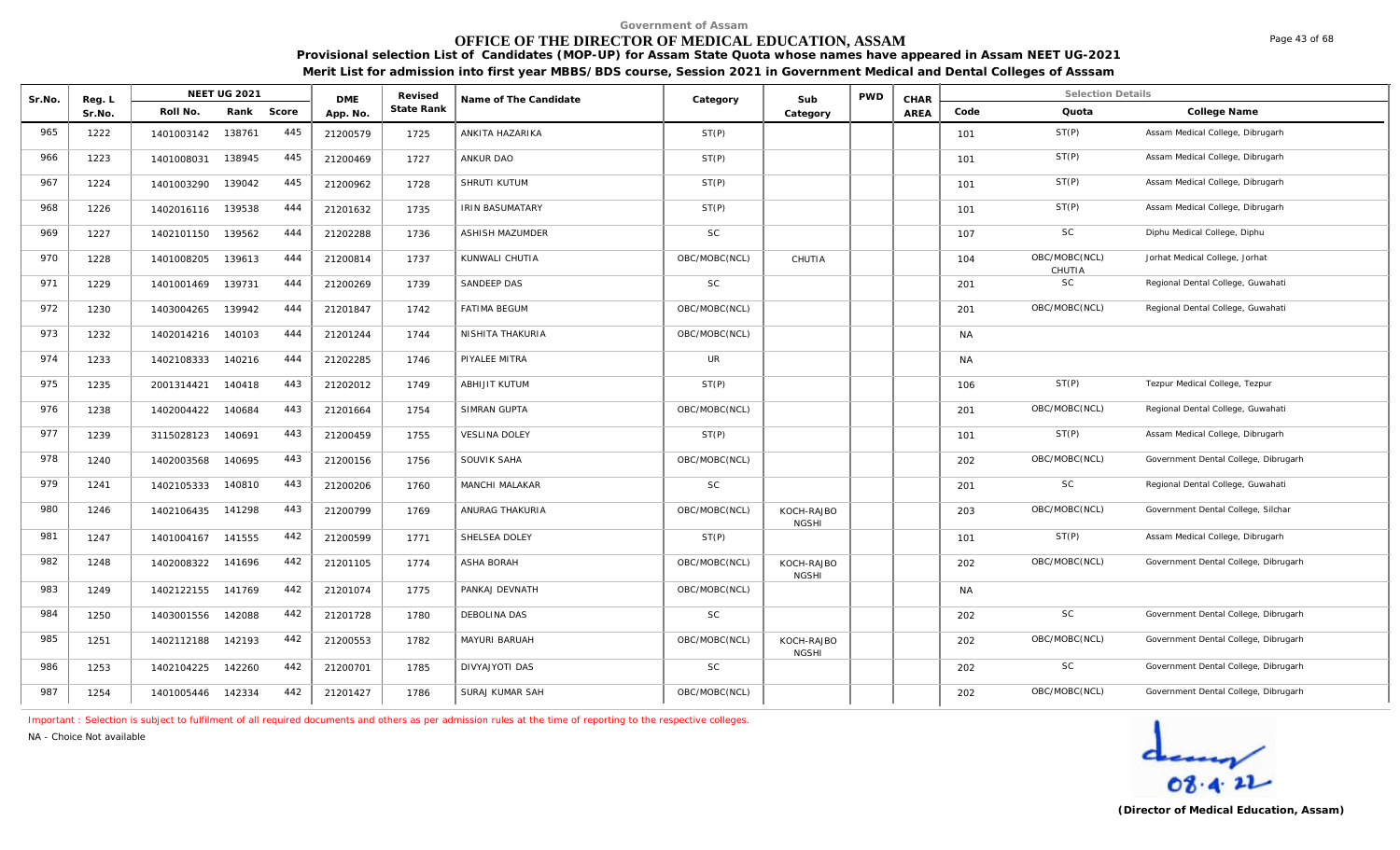# **OFFICE OF THE DIRECTOR OF MEDICAL EDUCATION, ASSAM**

**Provisional selection List of Candidates (MOP-UP) for Assam State Quota whose names have appeared in Assam NEET UG-2021 Merit List for admission into first year MBBS/BDS course, Session 2021 in Government Medical and Dental Colleges of Asssam**

| Sr.No. | Reg. L |                   | <b>NEET UG 2021</b> |       | <b>DME</b> | Revised    | Name of The Candidate    | Category      | Sub                                                                    | <b>PWD</b> | CHAR |           | <b>Selection Details</b>                                          |                                      |
|--------|--------|-------------------|---------------------|-------|------------|------------|--------------------------|---------------|------------------------------------------------------------------------|------------|------|-----------|-------------------------------------------------------------------|--------------------------------------|
|        | Sr.No. | Roll No.          | Rank                | Score | App. No.   | State Rank |                          |               | Category                                                               |            | AREA | Code      | Quota                                                             | College Name                         |
| 988    | 1255   | 1402015274        | 142592              | 442   | 21201242   | 1790       | KAUSHIK CH ROY           | OBC/MOBC(NCL) | KOCH-RAJBO<br><b>NGSHI</b>                                             |            |      | <b>NA</b> |                                                                   |                                      |
| 989    | 1257   | 1402111093        | 142777              | 441   | 21200781   | 1794       | <b>JUBLI BARMAN</b>      | OBC/MOBC(NCL) |                                                                        |            |      | 202       | OBC/MOBC(NCL)                                                     | Government Dental College, Dibrugarh |
| 990    | 1258   | 1402112362        | 142780              | 441   | 21200058   | 1795       | RIYA DEVI                | OBC/MOBC(NCL) |                                                                        |            |      | 202       | OBC/MOBC(NCL)                                                     | Government Dental College, Dibrugarh |
| 991    | 1259   | 3115005480        | 142812              | 441   | 21201600   | 1796       | RAHUL MANDAL             | <b>SC</b>     |                                                                        |            |      | 203       | <b>SC</b>                                                         | Government Dental College, Silchar   |
| 992    | 1260   | 1402021087        | 142953              | 441   | 21201523   | 1797       | <b>BIJAY DOLEY</b>       | ST(P)         |                                                                        |            |      | 101       | ST(P)                                                             | Assam Medical College, Dibrugarh     |
| 993    | 1261   | 1401002307        | 143017              | 441   | 21200827   | 1798       | POLI CHETIA              | OBC/MOBC(NCL) | <b>MORAN</b>                                                           |            |      | 101       | OBC/MOBC(NCL)<br><b>MORAN</b>                                     | Assam Medical College, Dibrugarh     |
| 994    | 1262   | 1402005092        | 143107              | 441   | 21200874   | 1802       | PARISMITA KALITA         | <b>EWS</b>    |                                                                        |            |      | <b>NA</b> |                                                                   |                                      |
| 995    | 1264   | 1402102242        | 143204              | 441   | 21201959   | 1804       | PRATIMA SARKAR           | <b>SC</b>     |                                                                        |            |      | <b>NA</b> |                                                                   |                                      |
| 996    | 1267   | 1404001120        | 143558              | 441   | 21200586   | 1812       | <b>AJAY MANDAL</b>       | <b>SC</b>     |                                                                        |            |      | 202       | SC                                                                | Government Dental College, Dibrugarh |
| 997    | 1268   | 1402116268        | 144174              | 440   | 21202066   | 1816       | DHRITIPARNA PANDIT       | UR            |                                                                        |            |      | <b>NA</b> |                                                                   |                                      |
| 998    | 1270   | 1404007174 145201 |                     | 439   | 21200214   | 1824       | HIMADRI KURMI            | OBC/MOBC(NCL) | TGL/EX-TGL(<br><b>RESIDENT</b><br>OF<br><b>BRAHMAPUT</b><br>RA VALLEY) |            |      | 102       | OBC/MOBC(NCL)<br>TGL/EX-TGL(RESIDENT<br>OF BRAHMAPUTRA<br>VALLEY) | Gauhati Medical College, Guwahati    |
| 999    | 1271   | 1404006149 145510 |                     | 439   | 21201071   | 1828       | RITIKA SAH               | <b>UR</b>     |                                                                        |            |      | <b>NA</b> |                                                                   |                                      |
| 1000   | 1273   | 1402105227        | 145913              | 439   | 21202078   | 1831       | SUSHOBAN PODDER          | <b>SC</b>     |                                                                        |            |      | <b>NA</b> |                                                                   |                                      |
| 1001   | 1274   | 1403001121        | 145965              | 439   | 21201389   | 1832       | DAIPAYAN DAS             | <b>SC</b>     |                                                                        |            |      | 202       | <b>SC</b>                                                         | Government Dental College, Dibrugarh |
| 1002   | 1275   | 1402102404        | 145989              | 439   | 21200335   | 1833       | GEETI SANKAR SARMA       | OBC/MOBC(NCL) |                                                                        |            |      | 202       | OBC/MOBC(NCL)                                                     | Government Dental College, Dibrugarh |
| 1003   | 1276   | 1402007290        | 146125              | 438   | 21200855   | 1835       | SANGEETA DAS             | OBC/MOBC(NCL) | KOCH-RAJBO<br><b>NGSHI</b>                                             |            |      | <b>NA</b> |                                                                   |                                      |
| 1004   | 1277   | 1403004287        | 146260              | 438   | 21201812   | 1838       | SARASWATI NUNIA          | OBC/MOBC(NCL) | TGL/EX-TGL(<br><b>RESIDENT</b><br>OF BARAK<br>VALLEY)                  |            |      | 103       | OBC/MOBC(NCL)<br>TGL/EX-TGL(RESIDENT<br>OF BARAK VALLEY)          | Silchar Medical College, Silchar     |
| 1005   | 1278   | 1402117283        | 146340              | 438   | 21202036   | 1839       | <b>ZULFA YABANSEREEN</b> | OBC/MOBC(NCL) |                                                                        |            |      | NA        |                                                                   |                                      |
| 1006   | 1279   | 1402101699        | 146390              | 438   | 21201456   | 1840       | SOURAV KUMAR SAHA        | OBC/MOBC(NCL) |                                                                        |            |      | 202       | OBC/MOBC(NCL)                                                     | Government Dental College, Dibrugarh |
| 1007   | 1280   | 1401005078        | 146392              | 438   | 21200783   | 1841       | NARAYAN MILI             | ST(P)         |                                                                        |            |      | 101       | ST(P)                                                             | Assam Medical College, Dibrugarh     |

*Important : Selection is subject to fulfilment of all required documents and others as per admission rules at the time of reporting to the respective colleges.*

*NA - Choice Not available*

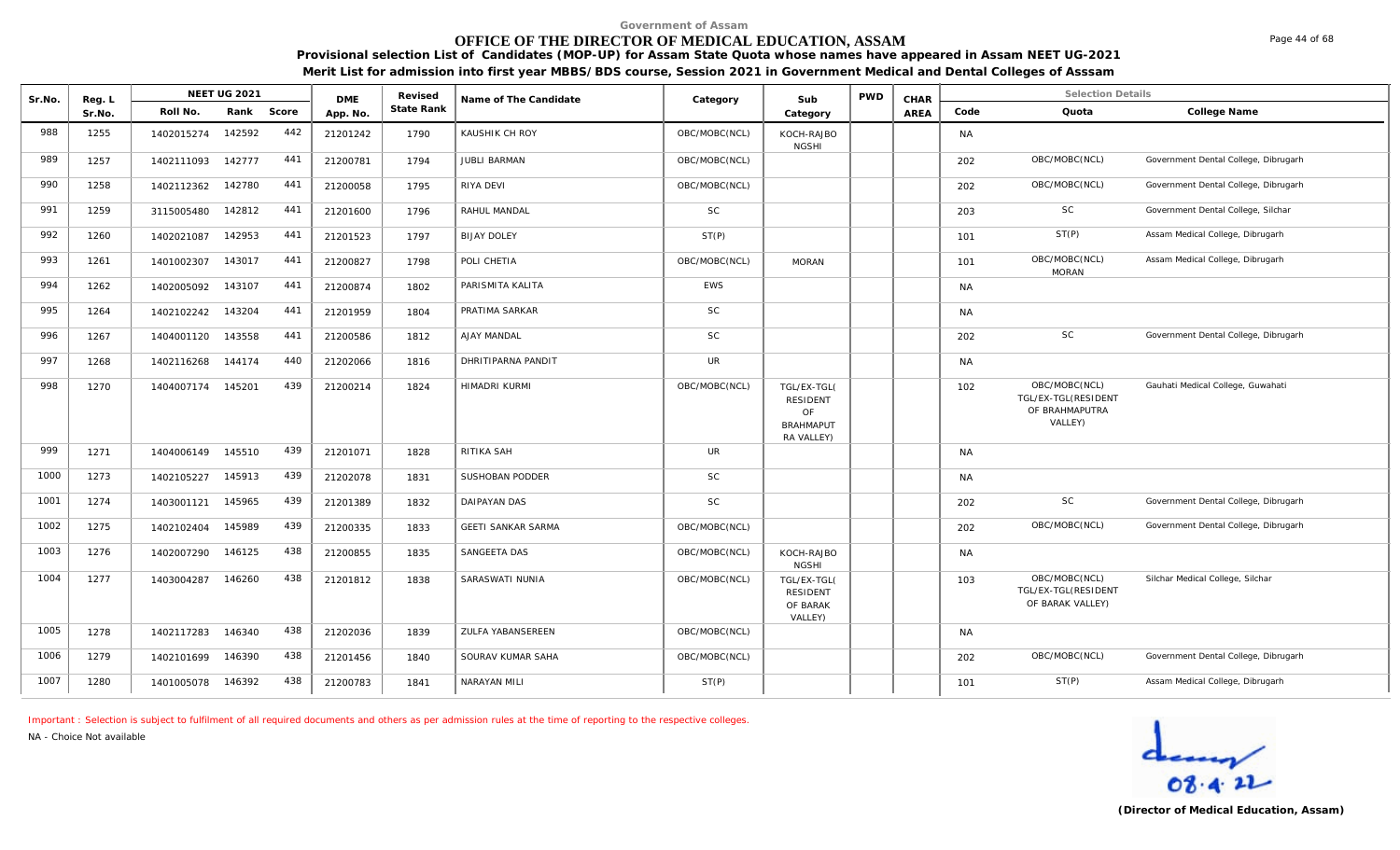# **OFFICE OF THE DIRECTOR OF MEDICAL EDUCATION, ASSAM**

**Provisional selection List of Candidates (MOP-UP) for Assam State Quota whose names have appeared in Assam NEET UG-2021 Merit List for admission into first year MBBS/BDS course, Session 2021 in Government Medical and Dental Colleges of Asssam**

| Sr.No. | Reg. L |                   | <b>NEET UG 2021</b> |       | <b>DME</b> | Revised    | Name of The Candidate | Category      | Sub                        | <b>PWD</b> | CHAR |           | <b>Selection Details</b> |                                      |
|--------|--------|-------------------|---------------------|-------|------------|------------|-----------------------|---------------|----------------------------|------------|------|-----------|--------------------------|--------------------------------------|
|        | Sr.No. | Roll No.          | Rank                | Score | App. No.   | State Rank |                       |               | Category                   |            | AREA | Code      | Quota                    | College Name                         |
| 1008   | 1281   | 1401001506        | 146755              | 438   | 21201656   | 1847       | MINTU KUMAR SHAH      | OBC/MOBC(NCL) |                            |            |      | <b>NA</b> |                          |                                      |
| 1009   | 1284   | 3902004112 147156 |                     | 437   | 21201239   | 1857       | <b>AVISHA SHARMA</b>  | UR            |                            |            |      | <b>NA</b> |                          |                                      |
| 1010   | 1285   | 1402108459        | 147252              | 437   | 21200294   | 1858       | KARNA DEV ARYA        | <b>SC</b>     |                            |            |      | 203       | <b>SC</b>                | Government Dental College, Silchar   |
| 1011   | 1286   | 1402105424        | 147342              | 437   | 21200506   | 1861       | MRIGANKA ROY          | OBC/MOBC(NCL) | KOCH-RAJBO<br><b>NGSHI</b> |            |      | <b>NA</b> |                          |                                      |
| 1012   | 1287   | 1401002446        | 147551              | 437   | 21201108   | 1866       | SAMPRITISIKHA BORAH   | OBC/MOBC(NCL) |                            |            |      | <b>NA</b> |                          |                                      |
| 1013   | 1291   | 1402113269        | 148148              | 437   | 21200983   | 1878       | MRIGANKO KAKOTI       | UR            |                            |            |      | <b>NA</b> |                          |                                      |
| 1014   | 1293   | 1402106285        | 148526              | 436   | 21201145   | 1884       | NAZAR ROY             | UR            |                            |            |      | <b>NA</b> |                          |                                      |
| 1015   | 1293.1 | 1403006546        | 148932              | 436   | 21203011   | 1892       | SWATIK DEBNATH        | OBC/MOBC(NCL) |                            |            |      | <b>NA</b> |                          |                                      |
| 1016   | 1295   | 1401004095        | 149346              | 435   | 21200002   | 1897       | HORSHITA NEOG         | OBC/MOBC(NCL) | <b>MOTAK</b>               |            |      | 202       | OBC/MOBC(NCL)            | Government Dental College, Dibrugarh |
| 1017   | 1297   | 1401001814        | 149480              | 435   | 21201338   | 1899       | SWAPNALI PEGU         | ST(P)         |                            |            |      | 101       | ST(P)                    | Assam Medical College, Dibrugarh     |
| 1018   | 1298   | 1402106097        | 149787              | 435   | 21200494   | 1902       | KUEL BORA             | OBC/MOBC(NCL) |                            |            |      | 203       | OBC/MOBC(NCL)            | Government Dental College, Silchar   |
| 1019   | 1299   | 1402102495        | 149846              | 435   | 21201770   | 1903       | JOYRAJ KALITA         | <b>EWS</b>    |                            |            |      | <b>NA</b> |                          |                                      |
| 1020   | 1300   | 1402002168        | 150088              | 435   | 21202053   | 1908       | ROSHNI DEVI           | OBC/MOBC(NCL) |                            |            |      | 203       | OBC/MOBC(NCL)            | Government Dental College, Silchar   |
| 1021   | 1302   | 1402112318        | 150302              | 435   | 21201241   | 1913       | MINTU MATTAK          | OBC/MOBC(NCL) | <b>MOTAK</b>               |            |      | 202       | OBC/MOBC(NCL)            | Government Dental College, Dibrugarh |
| 1022   | 1303   | 1402012115        | 150540              | 434   | 21200146   | 1914       | RIPAN RABHA           | ST(P)         |                            |            |      | 101       | ST(P)                    | Assam Medical College, Dibrugarh     |
| 1023   | 1304   | 1402116164        | 150558              | 434   | 21202124   | 1915       | NITA KUMARI THAKUR    | OBC/MOBC(NCL) |                            |            |      | 202       | OBC/MOBC(NCL)            | Government Dental College, Dibrugarh |
| 1024   | 1305   | 1402002213        | 150576              | 434   | 21201301   | 1916       | HRISHIKESH DAS        | OBC/MOBC(NCL) | KOCH-RAJBO<br><b>NGSHI</b> |            |      | 203       | OBC/MOBC(NCL)            | Government Dental College, Silchar   |
| 1025   | 1306   | 1404003043        | 150668              | 434   | 21200539   | 1918       | SHRUTI SASWATI        | <b>UR</b>     |                            |            |      | <b>NA</b> |                          |                                      |
| 1026   | 1307   | 1402105457        | 150704              | 434   | 21202098   | 1919       | LEEZASRI SARKAR       | <b>SC</b>     |                            |            |      | 202       | <b>SC</b>                | Government Dental College, Dibrugarh |
| 1027   | 1308   | 1402009048        | 150722              | 434   | 21201536   | 1920       | <b>KARABI ROY</b>     | OBC/MOBC(NCL) | KOCH-RAJBO<br><b>NGSHI</b> |            |      | 202       | OBC/MOBC(NCL)            | Government Dental College, Dibrugarh |
| 1028   | 1310   | 1404002212        | 150993              | 434   | 21201236   | 1923       | <b>GRACY SAWAIJAM</b> | OBC/MOBC(NCL) |                            |            |      | 202       | OBC/MOBC(NCL)            | Government Dental College, Dibrugarh |
| 1029   | 1311   | 1403003186        | 151169              | 434   | 21200813   | 1926       | MUZAKKIR HUSSAIN      | OBC/MOBC(NCL) |                            |            |      | <b>NA</b> |                          |                                      |
| 1030   | 1312   | 1404009116 151599 |                     | 433   | 21202084   | 1930       | <b>UPAMA BORA</b>     | OBC/MOBC(NCL) |                            |            |      | 202       | OBC/MOBC(NCL)            | Government Dental College, Dibrugarh |

*Important : Selection is subject to fulfilment of all required documents and others as per admission rules at the time of reporting to the respective colleges.*

*NA - Choice Not available*

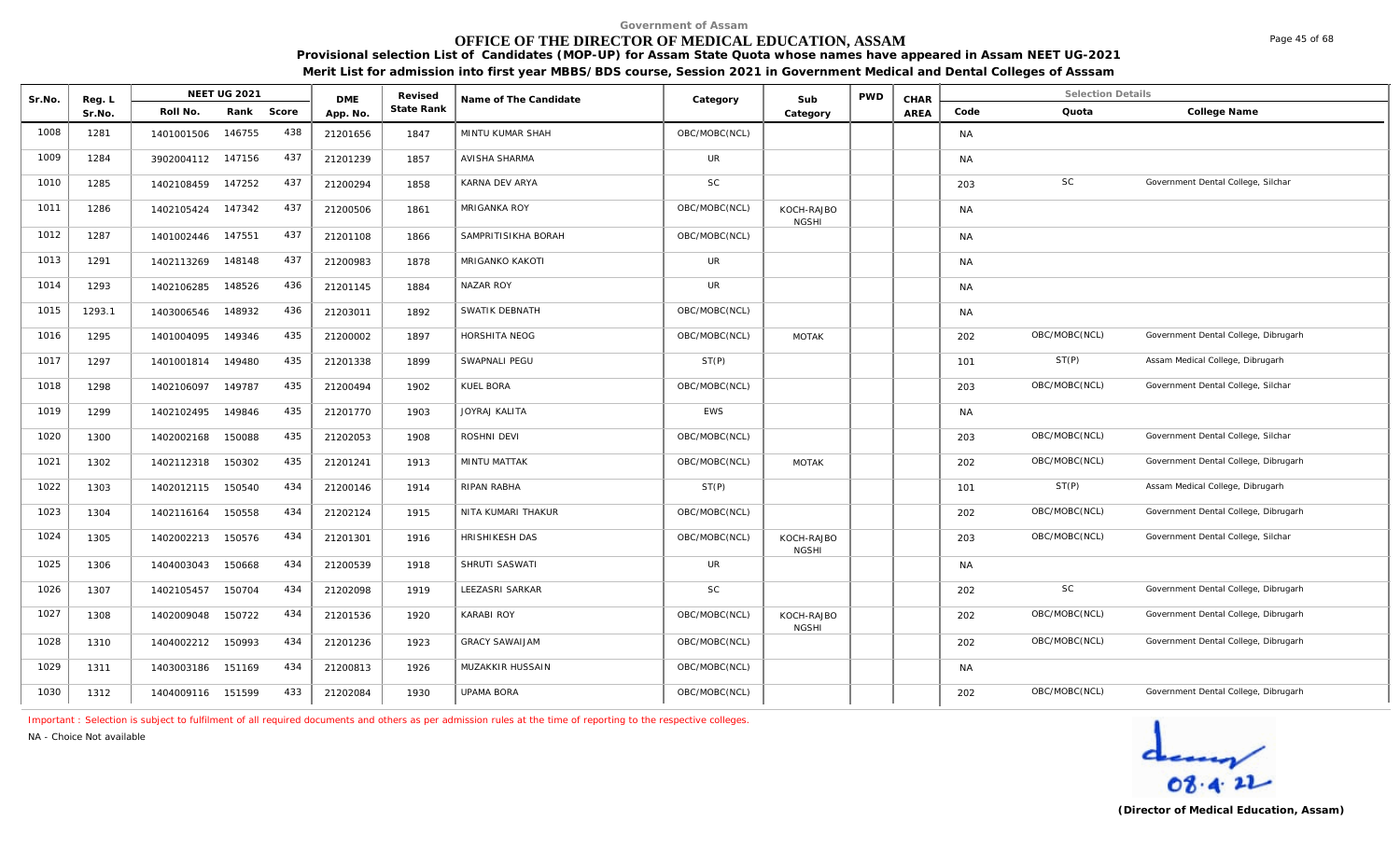# **OFFICE OF THE DIRECTOR OF MEDICAL EDUCATION, ASSAM**

**Provisional selection List of Candidates (MOP-UP) for Assam State Quota whose names have appeared in Assam NEET UG-2021 Merit List for admission into first year MBBS/BDS course, Session 2021 in Government Medical and Dental Colleges of Asssam**

| Sr.No. | Reg. L |                   | <b>NEET UG 2021</b> |       | <b>DME</b> | Revised    | Name of The Candidate | Category      | Sub                        | <b>PWD</b> | CHAR        |           | <b>Selection Details</b> |                                               |
|--------|--------|-------------------|---------------------|-------|------------|------------|-----------------------|---------------|----------------------------|------------|-------------|-----------|--------------------------|-----------------------------------------------|
|        | Sr.No. | Roll No.          | Rank                | Score | App. No.   | State Rank |                       |               | Category                   |            | <b>AREA</b> | Code      | Quota                    | College Name                                  |
| 1031   | 1313   | 1401003038        | 151859              | 433   | 21200224   | 1934       | NIKITA RAJAK          | <b>SC</b>     |                            |            |             | <b>NA</b> |                          |                                               |
| 1032   | 1315   | 1403003291        | 151921              | 433   | 21201174   | 1936       | ANANYA DAS            | <b>SC</b>     |                            |            |             | 203       | <b>SC</b>                | Government Dental College, Silchar            |
| 1033   | 1317   | 1401009188        | 152241              | 433   | 21200919   | 1940       | MARIA AHMED GOSWAMI   | <b>UR</b>     |                            |            |             | <b>NA</b> |                          |                                               |
| 1034   | 1318   | 1404008027        | 152492              | 433   | 21200944   | 1944       | SANJANA DEVI          | OBC/MOBC(NCL) |                            |            |             | 202       | OBC/MOBC(NCL)            | Government Dental College, Dibrugarh          |
| 1035   | 1319   | 1403007256        | 153666              | 432   | 21201790   | 1958       | NIRUPAM NATH          | OBC/MOBC(NCL) |                            |            |             | <b>NA</b> |                          |                                               |
| 1036   | 1321   | 1402004476        | 154045              | 431   | 21200931   | 1961       | RONALDO BASUMATARY    | ST(P)         |                            |            |             | 101       | ST(P)                    | Assam Medical College, Dibrugarh              |
| 1037   | 1326   | 1404004191        | 154139              | 431   | 21200210   | 1967       | PRANAY BORAH          | OBC/MOBC(NCL) |                            |            |             | 203       | OBC/MOBC(NCL)            | Government Dental College, Silchar            |
| 1038   | 1327   | 1402019130        | 154249              | 431   | 21201675   | 1969       | JYOTIRMOY CHAUDHURY   | <b>EWS</b>    |                            |            |             | <b>NA</b> |                          |                                               |
| 1039   | 1328.1 | 1402109221        | 155016              | 430   | 21203079   | 1977       | URCHITA TALUKDAR      | OBC/MOBC(NCL) | KOCH-RAJBO<br><b>NGSHI</b> |            |             | 203       | OBC/MOBC(NCL)            | Government Dental College, Silchar            |
| 1040   | 1331   | 1402108208        | 155412              | 430   | 21200162   | 1985       | <b>SUMAN BORO</b>     | ST(P)         |                            |            |             | 105       | ST(P)                    | Fakhruddin Ali Ahmed Medical College, Barpeta |
| 1041   | 1333   | 1401004075        | 155982              | 430   | 21201082   | 1995       | RAKTIM ARKA PAUL      | OBC/MOBC(NCL) |                            |            |             | <b>NA</b> |                          |                                               |
| 1042   | 1334   | 1401002312        | 156282              | 429   | 21200129   | 1998       | NABJEET MRIDUL DUTTA  | OBC/MOBC(NCL) | KOCH-RAJBO<br><b>NGSHI</b> |            |             | 203       | OBC/MOBC(NCL)            | Government Dental College, Silchar            |
| 1043   | 1335   | 1401006308        | 156300              | 429   | 21200728   | 1999       | ANCHUMI SAIKIA        | OBC/MOBC(NCL) | KOCH-RAJBO<br><b>NGSHI</b> |            |             | 203       | OBC/MOBC(NCL)            | Government Dental College, Silchar            |
| 1044   | 1336   | 1402014220        | 156407              | 429   | 21200536   | 2000       | RIYON BORAH           | OBC/MOBC(NCL) | CHUTIA                     |            |             | 106       | OBC/MOBC(NCL)<br>CHUTIA  | Tezpur Medical College, Tezpur                |
| 1045   | 1338   | 1402009103        | 157013              | 429   | 21201201   | 2008       | DHANANJOY MOHORI      | <b>SC</b>     |                            |            |             | 203       | SC                       | Government Dental College, Silchar            |
| 1046   | 1341   | 1401001644        | 157449              | 428   | 21201326   | 2017       | W SHRADDHA SINGHA     | OBC/MOBC(NCL) |                            |            |             | 203       | OBC/MOBC(NCL)            | Government Dental College, Silchar            |
| 1047   | 1342   | 1402015219        | 157625              | 428   | 21201663   | 2021       | BHAKTIMAN CHOWDHURY   | OBC/MOBC(NCL) |                            |            |             | 203       | OBC/MOBC(NCL)            | Government Dental College, Silchar            |
| 1048   | 1343   | 1404003209        | 157691              | 428   | 21202211   | 2025       | SONALIKA DEV          | EWS           |                            |            |             | NA        |                          |                                               |
| 1049   | 1344   | 1404005147        | 157748              | 428   | 21201884   | 2028       | PRINCE BORA           | OBC/MOBC(NCL) |                            |            |             | 203       | OBC/MOBC(NCL)            | Government Dental College, Silchar            |
| 1050   | 1346   | 1402005295        | 158414              | 428   | 21200448   | 2035       | ANJALI SINGH          | OBC/MOBC(NCL) |                            |            |             | 203       | OBC/MOBC(NCL)            | Government Dental College, Silchar            |
| 1051   | 1346.1 | 1402101603        | 158517              | 427   | 21203088   | 2038       | BHASKAR JYOTI DAS     | <b>SC</b>     |                            |            |             | NA        |                          |                                               |
| 1052   | 1348   | 1402016007        | 158662              | 427   | 21200039   | 2042       | SAMIRAN KASHYAP       | OBC/MOBC(NCL) |                            |            |             | 203       | OBC/MOBC(NCL)            | Government Dental College, Silchar            |
| 1053   | 1350   | 1402017017 159125 |                     | 427   | 21200029   | 2050       | KAMAL BASUMATARY      | ST(P)         |                            |            |             | 104       | ST(P)                    | Jorhat Medical College, Jorhat                |

*Important : Selection is subject to fulfilment of all required documents and others as per admission rules at the time of reporting to the respective colleges.*

*NA - Choice Not available*

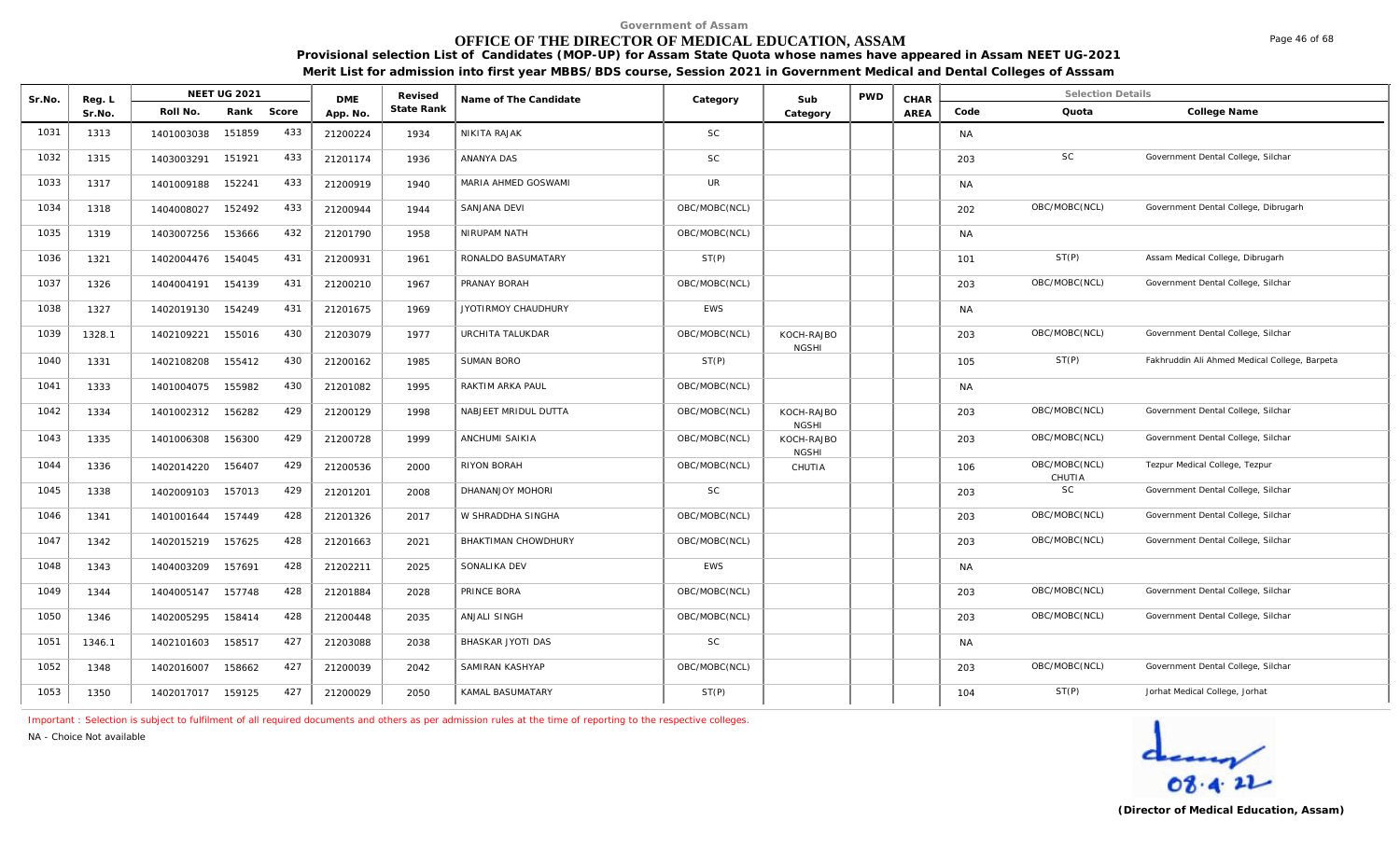## **OFFICE OF THE DIRECTOR OF MEDICAL EDUCATION, ASSAM**

**Provisional selection List of Candidates (MOP-UP) for Assam State Quota whose names have appeared in Assam NEET UG-2021 Merit List for admission into first year MBBS/BDS course, Session 2021 in Government Medical and Dental Colleges of Asssam**

| Sr.No. | Reg. L |            | <b>NEET UG 2021</b> |       | <b>DMF</b> | Revised    | Name of The Candidate        | Category      | Sub                                                   | <b>PWD</b> | CHAR        |           | <b>Selection Details</b> |                                          |
|--------|--------|------------|---------------------|-------|------------|------------|------------------------------|---------------|-------------------------------------------------------|------------|-------------|-----------|--------------------------|------------------------------------------|
|        | Sr.No. | Roll No.   | Rank                | Score | App. No.   | State Rank |                              |               | Category                                              |            | <b>AREA</b> | Code      | Quota                    | College Name                             |
| 1054   | 1352   | 1401001224 | 159322              | 427   | 21201778   | 2054       | PRANJAL KALITA               | OBC/MOBC(NCL) |                                                       |            |             | 203       | OBC/MOBC(NCL)            | Government Dental College, Silchar       |
| 1055   | 1354   | 1403003159 | 159491              | 427   | 21200079   | 2057       | ARGHA SEN SARMA              | <b>EWS</b>    |                                                       |            |             | <b>NA</b> |                          |                                          |
| 1056   | 1355   | 1402003081 | 159494              | 427   | 21201325   | 2058       | NITU MONI DAS                | <b>SC</b>     |                                                       |            |             | <b>NA</b> |                          |                                          |
| 1057   | 1359   | 1402106067 | 159854              | 426   | 21200111   | 2068       | SOURAV BHOWMICK              | <b>SC</b>     |                                                       |            |             | <b>NA</b> |                          |                                          |
| 1058   | 1360   | 1402115077 | 159888              | 426   | 21201286   | 2069       | KARAN BASUMATARY             | ST(P)         |                                                       |            |             | 104       | ST(P)                    | Jorhat Medical College, Jorhat           |
| 1059   | 1361   | 1403005289 | 160020              | 426   | 21201836   | 2074       | SATARUPA GHOSH               | OBC/MOBC(NCL) | TGL/EX-TGL(<br><b>RESIDENT</b><br>OF BARAK<br>VALLEY) |            |             | 203       | OBC/MOBC(NCL)            | Government Dental College, Silchar       |
| 1060   | 1362   | 1402109447 | 160718              | 425   | 21201031   | 2085       | CALISTA NGULVANNEI HRANGKHOL | ST(H)         |                                                       |            |             | 102       | ST(H)                    | Gauhati Medical College, Guwahati        |
| 1061   | 1363   | 1404003088 | 160802              | 425   | 21201259   | 2086       | HIMAKSHRI DEKA               | OBC/MOBC(NCL) | KOCH-RAJBO<br><b>NGSHI</b>                            |            |             | <b>NA</b> |                          |                                          |
| 1062   | 1364   | 1404008095 | 160837              | 425   | 21200922   | 2087       | <b>JYOTI BARO</b>            | ST(P)         |                                                       |            |             | 104       | ST(P)                    | Jorhat Medical College, Jorhat           |
| 1063   | 1365   | 1402114350 | 161038              | 425   | 21200680   | 2088       | <b>UDAY BORO</b>             | ST(P)         |                                                       |            |             | 104       | ST(P)                    | Jorhat Medical College, Jorhat           |
| 1064   | 1366   | 1401001672 | 161203              | 425   | 21201132   | 2092       | PRATIKSHA GOGOI              | OBC/MOBC(NCL) | TAI-AHOM                                              |            |             | <b>NA</b> |                          |                                          |
| 1065   | 1367   | 1404007037 | 161299              | 425   | 21202167   | 2095       | BHAGYALAKHEE PHUKAN          | OBC/MOBC(NCL) | TAI-AHOM                                              |            |             | <b>NA</b> |                          |                                          |
| 1066   | 1371   | 1402012097 | 162005              | 424   | 21200936   | 2106       | RIMISHA SAIKIA               | OBC/MOBC(NCL) | KOCH-RAJBO<br><b>NGSHI</b>                            |            |             | <b>NA</b> |                          |                                          |
| 1067   | 1374   | 1401005424 | 162362              | 424   | 21200964   | 2112       | CHINMOYEE CHETIA             | OBC/MOBC(NCL) | <b>MOTAK</b>                                          |            |             | <b>NA</b> |                          |                                          |
| 1068   | 1378   | 1402113142 | 163152              | 423   | 21200365   | 2127       | MASUM ALAM                   | OBC/MOBC(NCL) |                                                       |            |             | <b>NA</b> |                          |                                          |
| 1069   | 1380   | 1401006482 | 163771              | 423   | 21200687   | 2139       | PRANJAL KONWAR               | OBC/MOBC(NCL) | TAI-AHOM                                              |            |             | <b>NA</b> |                          |                                          |
| 1070   | 1381   | 1402113247 | 163876              | 423   | 21200008   | 2140       | RAHUL HAZARIKA               | ST(P)         |                                                       |            |             | 104       | ST(P)                    | Jorhat Medical College, Jorhat           |
| 1071   | 1382   | 1401002079 | 163978              | 423   | 21201447   | 2143       | KRIPAN GUPIT                 | ST(P)         |                                                       |            |             | 108       | ST(P)                    | Lakimpur Medical College, North Lahimpur |
| 1072   | 1383   | 1401005440 | 164359              | 422   | 21200090   | 2147       | TRIDEEP JYOTI SONOWAL        | ST(P)         |                                                       |            |             | 104       | ST(P)                    | Jorhat Medical College, Jorhat           |
| 1073   | 1384   | 1402011317 | 164422              | 422   | 21202059   | 2148       | KAPIL DAS                    | SC            |                                                       |            |             | <b>NA</b> |                          |                                          |
| 1074   | 1386   | 1401008158 | 164721              | 422   | 21200209   | 2152       | <b>DONNA DOLEY</b>           | ST(P)         |                                                       |            |             | 104       | ST(P)                    | Jorhat Medical College, Jorhat           |
| 1075   | 1387   | 1402005466 | 164875              | 422   | 21200293   | 2154       | ANANYA DAS                   | <b>SC</b>     |                                                       |            |             | <b>NA</b> |                          |                                          |

*Important : Selection is subject to fulfilment of all required documents and others as per admission rules at the time of reporting to the respective colleges.*

*NA - Choice Not available*



Page 47 of 68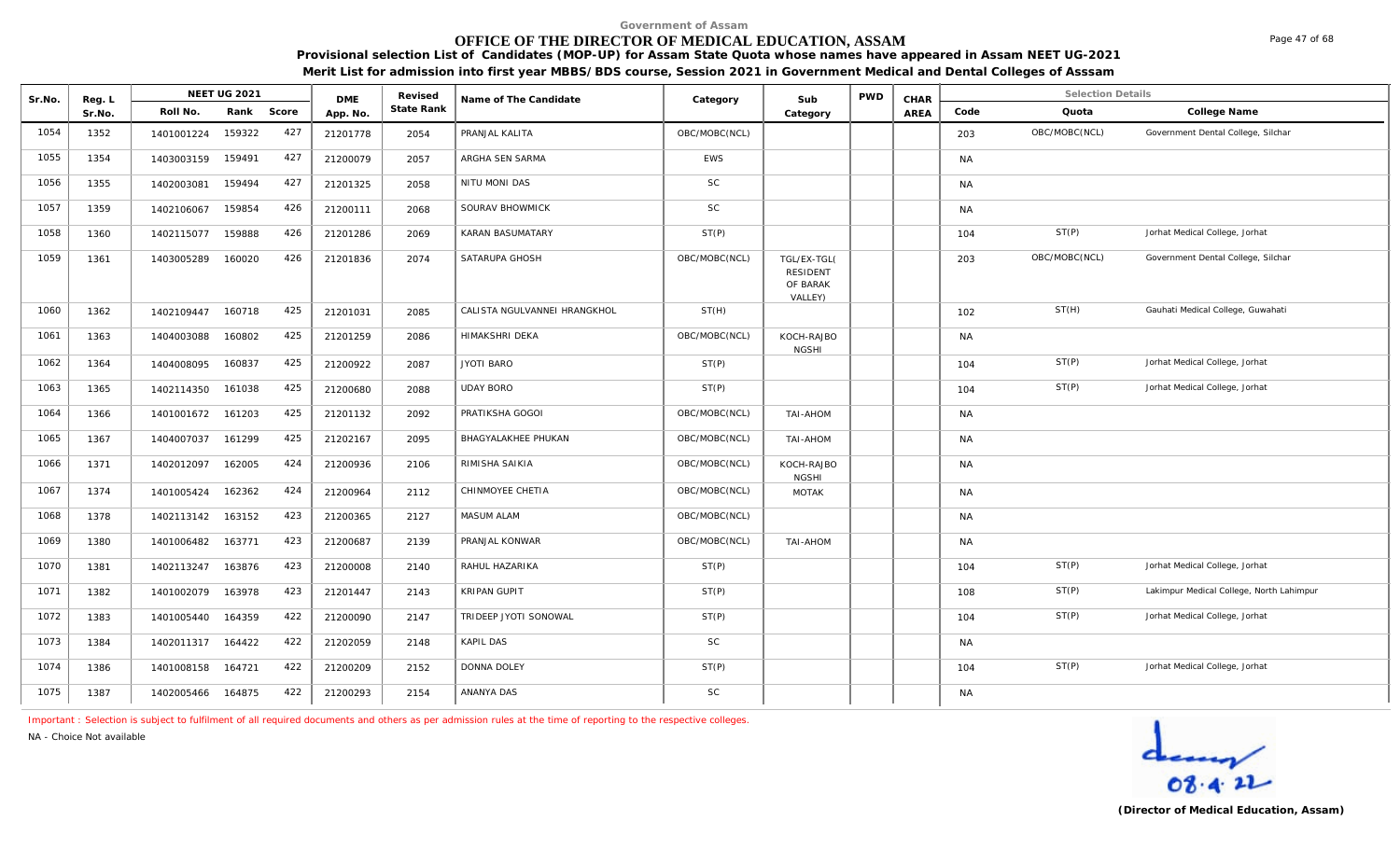## **OFFICE OF THE DIRECTOR OF MEDICAL EDUCATION, ASSAM**

**Provisional selection List of Candidates (MOP-UP) for Assam State Quota whose names have appeared in Assam NEET UG-2021 Merit List for admission into first year MBBS/BDS course, Session 2021 in Government Medical and Dental Colleges of Asssam**

| Sr.No. | Reg. L | <b>NEET UG 2021</b>         | <b>DME</b> | Revised    | Name of The Candidate     | Category      | Sub                        | <b>PWD</b> | CHAR |           | <b>Selection Details</b> |                                               |
|--------|--------|-----------------------------|------------|------------|---------------------------|---------------|----------------------------|------------|------|-----------|--------------------------|-----------------------------------------------|
|        | Sr.No. | Rank Score<br>Roll No.      | App. No.   | State Rank |                           |               | Category                   |            | AREA | Code      | Quota                    | College Name                                  |
| 1076   | 1390   | 422<br>165112<br>1403002346 | 21201080   | 2157       | SAPTAM ACHARYA            | OBC/MOBC(NCL) |                            |            |      | <b>NA</b> |                          |                                               |
| 1077   | 1391   | 421<br>1401002112 165856    | 21201270   | 2159       | PLAMEE CHUTIA             | OBC/MOBC(NCL) | CHUTIA                     |            |      | 103       | OBC/MOBC(NCL)<br>CHUTIA  | Silchar Medical College, Silchar              |
| 1078   | 1392   | 421<br>1401008098<br>165962 | 21200493   | 2161       | RAKTIM RANJAN DUTTA       | OBC/MOBC(NCL) | KOCH-RAJBO<br><b>NGSHI</b> |            |      | <b>NA</b> |                          |                                               |
| 1079   | 1395   | 421<br>166344<br>1404003123 | 21200183   | 2169       | NIKITA GUPTA              | OBC/MOBC(NCL) |                            |            |      | <b>NA</b> |                          |                                               |
| 1080   | 1397   | 420<br>166774<br>1402016198 | 21201468   | 2176       | MAARZEETA BARUA           | OBC/MOBC(NCL) |                            |            |      | <b>NA</b> |                          |                                               |
| 1081   | 1399   | 420<br>1402111102<br>166927 | 21201953   | 2178       | ANTARIKSHA DAS            | <b>SC</b>     |                            |            |      | <b>NA</b> |                          |                                               |
| 1082   | 1400   | 420<br>1401005456<br>167457 | 21200171   | 2185       | SWEETY MALAKAR            | <b>SC</b>     |                            |            |      | <b>NA</b> |                          |                                               |
| 1083   | 1401   | 420<br>167802<br>1402011211 | 21201699   | 2187       | RATNESH KUMAR GUPTA       | OBC/MOBC(NCL) |                            |            |      | <b>NA</b> |                          |                                               |
| 1084   | 1402   | 420<br>167926<br>1402115265 | 21202275   | 2189       | HARSHITA BARUAH           | <b>UR</b>     |                            |            |      | <b>NA</b> |                          |                                               |
| 1085   | 1407   | 418<br>1401006477<br>170262 | 21200609   | 2221       | KAUSTAV GYANENDRA KARDONG | ST(P)         |                            |            |      | 104       | ST(P)                    | Jorhat Medical College, Jorhat                |
| 1086   | 1408   | 417<br>1402104277<br>170418 | 21201258   | 2225       | DEEPAK RONGPI             | ST(H)         |                            |            |      | 102       | ST(H)                    | Gauhati Medical College, Guwahati             |
| 1087   | 1410   | 417<br>170722<br>1402003457 | 21201701   | 2229       | KASHMIRI KALITA           | EWS           |                            |            |      | <b>NA</b> |                          |                                               |
| 1088   | 1411   | 417<br>170731<br>1404005251 | 21202317   | 2231       | SUPROBH AHNA BORAH        | <b>UR</b>     |                            |            |      | <b>NA</b> |                          |                                               |
| 1089   | 1412   | 417<br>1402016262<br>170874 | 21202392   | 2232       | <b>UDIPTA GOGOI</b>       | OBC/MOBC(NCL) | TAI-AHOM                   |            |      | <b>NA</b> |                          |                                               |
| 1090   | 1414   | 417<br>171262<br>1402103077 | 21201160   | 2242       | ARKADEEP DEY              | OBC/MOBC(NCL) |                            |            |      | <b>NA</b> |                          |                                               |
| 1091   | 1416   | 416<br>171911<br>1402110043 | 21202116   | 2250       | PREM PANDEY               | OBC/MOBC(NCL) |                            |            |      | <b>NA</b> |                          |                                               |
| 1092   | 1417   | 416<br>171932<br>1402110089 | 21200247   | 2251       | <b>SARJINONG TOKBI</b>    | ST(H)         |                            |            |      | 102       | ST(H)                    | Gauhati Medical College, Guwahati             |
| 1093   | 1420   | 416<br>172393<br>1401001582 | 21200120   | 2258       | PURVI AGARWAL             | UR            |                            |            |      | <b>NA</b> |                          |                                               |
| 1094   | 1421   | 416<br>1401007179 172481    | 21202105   | 2260       | PEARL PRATIM MEDHI        | <b>SC</b>     |                            |            |      | <b>NA</b> |                          |                                               |
| 1095   | 1423   | 415<br>1402106277 172880    | 21200134   | 2268       | NIJWRA BORO               | ST(P)         |                            |            |      | 105       | ST(P)                    | Fakhruddin Ali Ahmed Medical College, Barpeta |
| 1096   | 1424   | 415<br>1401004190 172902    | 21200546   | 2269       | SWAPNASHREE HAZARIKA      | ST(P)         |                            |            |      | 104       | ST(P)                    | Jorhat Medical College, Jorhat                |
| 1097   | 1427   | 415<br>1402113028<br>173171 | 21200452   | 2277       | DERHACHAT BASUMATARY      | ST(P)         |                            |            |      | 104       | ST(P)                    | Jorhat Medical College, Jorhat                |
| 1098   | 1428   | 415<br>1402004474 173175    | 21200391   | 2278       | <b>ASMITA SARMA</b>       | UR            |                            |            |      | <b>NA</b> |                          |                                               |

*Important : Selection is subject to fulfilment of all required documents and others as per admission rules at the time of reporting to the respective colleges.*

*NA - Choice Not available*



Page 48 of 68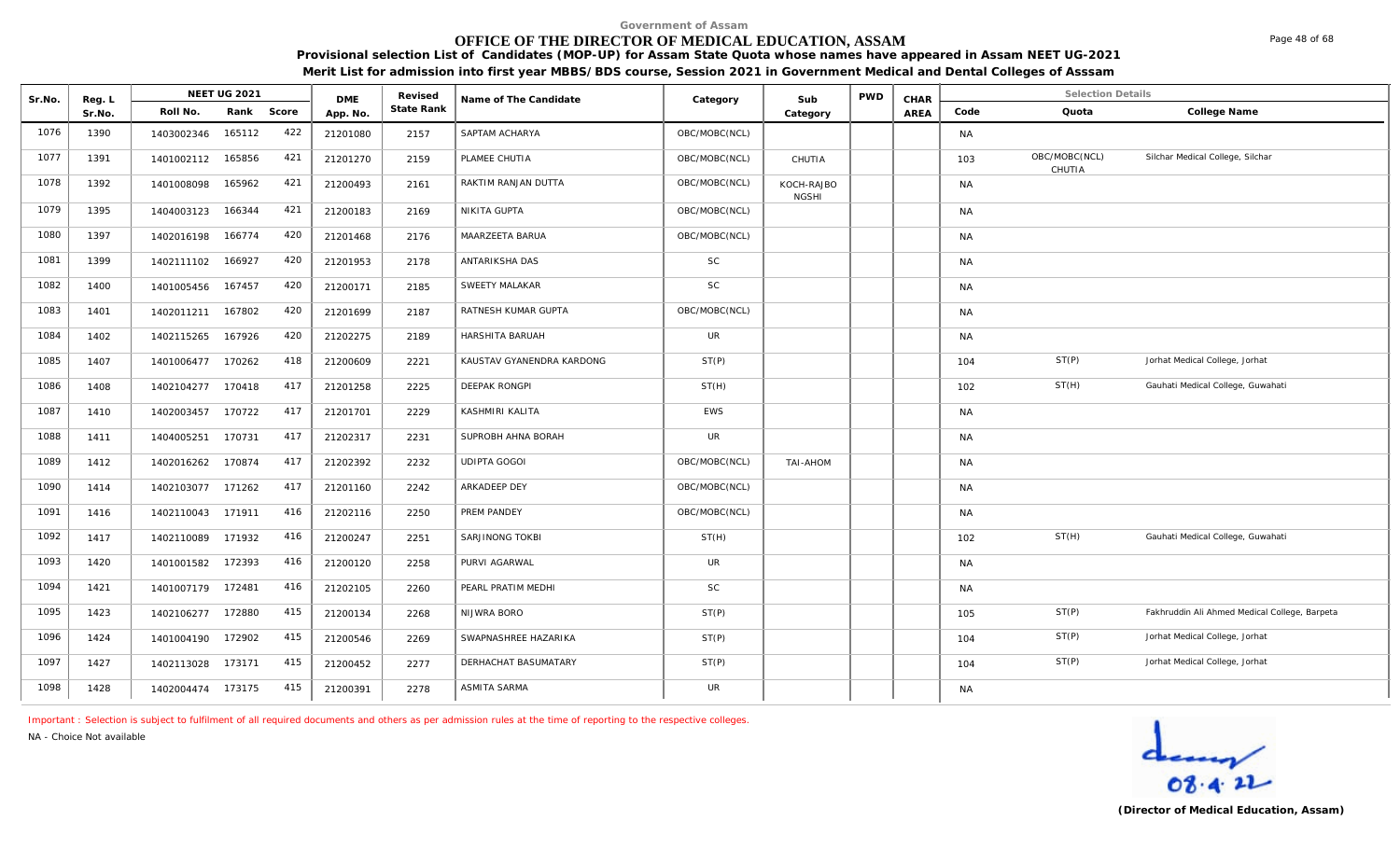# **OFFICE OF THE DIRECTOR OF MEDICAL EDUCATION, ASSAM**

**Provisional selection List of Candidates (MOP-UP) for Assam State Quota whose names have appeared in Assam NEET UG-2021 Merit List for admission into first year MBBS/BDS course, Session 2021 in Government Medical and Dental Colleges of Asssam**

| Sr.No. | Reg. L |                   | <b>NEET UG 2021</b> |       | <b>DME</b> | Revised    | Name of The Candidate  | Category      | Sub                                                                    | <b>PWD</b> | CHAR |           | <b>Selection Details</b>                                          |                                   |
|--------|--------|-------------------|---------------------|-------|------------|------------|------------------------|---------------|------------------------------------------------------------------------|------------|------|-----------|-------------------------------------------------------------------|-----------------------------------|
|        | Sr.No. | Roll No.          | Rank                | Score | App. No.   | State Rank |                        |               | Category                                                               |            | AREA | Code      | Quota                                                             | College Name                      |
| 1099   | 1431   | 1402104140        | 173702              | 415   | 21200906   | 2283       | <b>VARUN RABHA</b>     | ST(P)         |                                                                        |            |      | 103       | ST(P)                                                             | Silchar Medical College, Silchar  |
| 1100   | 1432   | 1402105525        | 173837              | 415   | 21201874   | 2285       | RITTIKA GUPTA          | OBC/MOBC(NCL) |                                                                        |            |      | <b>NA</b> |                                                                   |                                   |
| 1101   | 1434   | 1401004332        | 174192              | 414   | 21200225   | 2293       | RAHUL PRADHAN          | OBC/MOBC(NCL) |                                                                        |            |      | <b>NA</b> |                                                                   |                                   |
| 1102   | 1435   | 1402016009        | 174266              | 414   | 21200596   | 2295       | <b>MODI NARAH</b>      | ST(P)         |                                                                        |            |      | 104       | ST(P)                                                             | Jorhat Medical College, Jorhat    |
| 1103   | 1436   | 1403003042 174320 |                     | 414   | 21200548   | 2298       | DIP SANKAR NATH        | OBC/MOBC(NCL) |                                                                        |            |      | <b>NA</b> |                                                                   |                                   |
| 1104   | 1438   | 1402013010        | 174590              | 414   | 21202382   | 2301       | PRANJAL KUMAR ROY      | OBC/MOBC(NCL) | KOCH-RAJBO<br><b>NGSHI</b>                                             |            |      | <b>NA</b> |                                                                   |                                   |
| 1105   | 1439   | 1401007118        | 174677              | 414   | 21200480   | 2303       | SANJIB NATH            | OBC/MOBC(NCL) |                                                                        |            |      | <b>NA</b> |                                                                   |                                   |
| 1106   | 1441   | 1404008107 174814 |                     | 414   | 21201599   | 2306       | SNEHA KOIRI            | OBC/MOBC(NCL) | TGL/EX-TGL(<br><b>RESIDENT</b><br>OF<br><b>BRAHMAPUT</b><br>RA VALLEY) |            |      | 102       | OBC/MOBC(NCL)<br>TGL/EX-TGL(RESIDENT<br>OF BRAHMAPUTRA<br>VALLEY) | Gauhati Medical College, Guwahati |
| 1107   | 1442   | 1401008317 175090 |                     | 414   | 21201064   | 2311       | SNIGDHA DAS            | <b>SC</b>     |                                                                        |            |      | <b>NA</b> |                                                                   |                                   |
| 1108   | 1444   | 1401009070        | 175483              | 413   | 21201624   | 2319       | ANJALI MILI            | ST(P)         |                                                                        |            |      | 106       | ST(P)                                                             | Tezpur Medical College, Tezpur    |
| 1109   | 1445   | 1401010019        | 175688              | 413   | 21201331   | 2323       | DAIZY SONOWAL          | ST(P)         |                                                                        |            |      | 103       | ST(P)                                                             | Silchar Medical College, Silchar  |
| 1110   | 1446   | 1402004433        | 175809              | 413   | 21200747   | 2327       | JYENAM RABHA           | ST(P)         |                                                                        |            |      | 106       | ST(P)                                                             | Tezpur Medical College, Tezpur    |
| 1111   | 1447   | 1401002506        | 175923              | 413   | 21200889   | 2329       | SABNAM ARA             | OBC/MOBC(NCL) |                                                                        |            |      | <b>NA</b> |                                                                   |                                   |
| 1112   | 1450   | 1401009008 176217 |                     | 413   | 21201373   | 2338       | SHILPA GUPTA           | OBC/MOBC(NCL) |                                                                        |            |      | <b>NA</b> |                                                                   |                                   |
| 1113   | 1451   | 1401006342        | 176652              | 412   | 21201822   | 2344       | <b>KRISHTINA PATIR</b> | ST(P)         |                                                                        |            |      | 103       | ST(P)                                                             | Silchar Medical College, Silchar  |
| 1114   | 1452   | 1402006313        | 176711              | 412   | 21200280   | 2346       | <b>SUBHAM PAUL</b>     | OBC/MOBC(NCL) |                                                                        |            |      | <b>NA</b> |                                                                   |                                   |
| 1115   | 1457   | 1402009366        | 176957              | 412   | 21201555   | 2352       | MALIN TERANGPI         | ST(H)         |                                                                        |            |      | 102       | ST(H)                                                             | Gauhati Medical College, Guwahati |
| 1116   | 1458   | 1402103043        | 177144              | 412   | 21200695   | 2356       | KABERI DUTTA           | OBC/MOBC(NCL) | KOCH-RAJBO<br><b>NGSHI</b>                                             |            |      | <b>NA</b> |                                                                   |                                   |
| 1117   | 1459   | 1402103588        | 177584              | 412   | 21201401   | 2360       | MRIGANKA ROY           | OBC/MOBC(NCL) | KOCH-RAJBO<br><b>NGSHI</b>                                             |            |      | <b>NA</b> |                                                                   |                                   |
| 1118   | 1462   | 1403001277        | 178322              | 411   | 21201745   | 2370       | <b>AKSHARA ROY</b>     | <b>UR</b>     |                                                                        |            |      | <b>NA</b> |                                                                   |                                   |

*Important : Selection is subject to fulfilment of all required documents and others as per admission rules at the time of reporting to the respective colleges.*

*NA - Choice Not available*



Page 49 of 68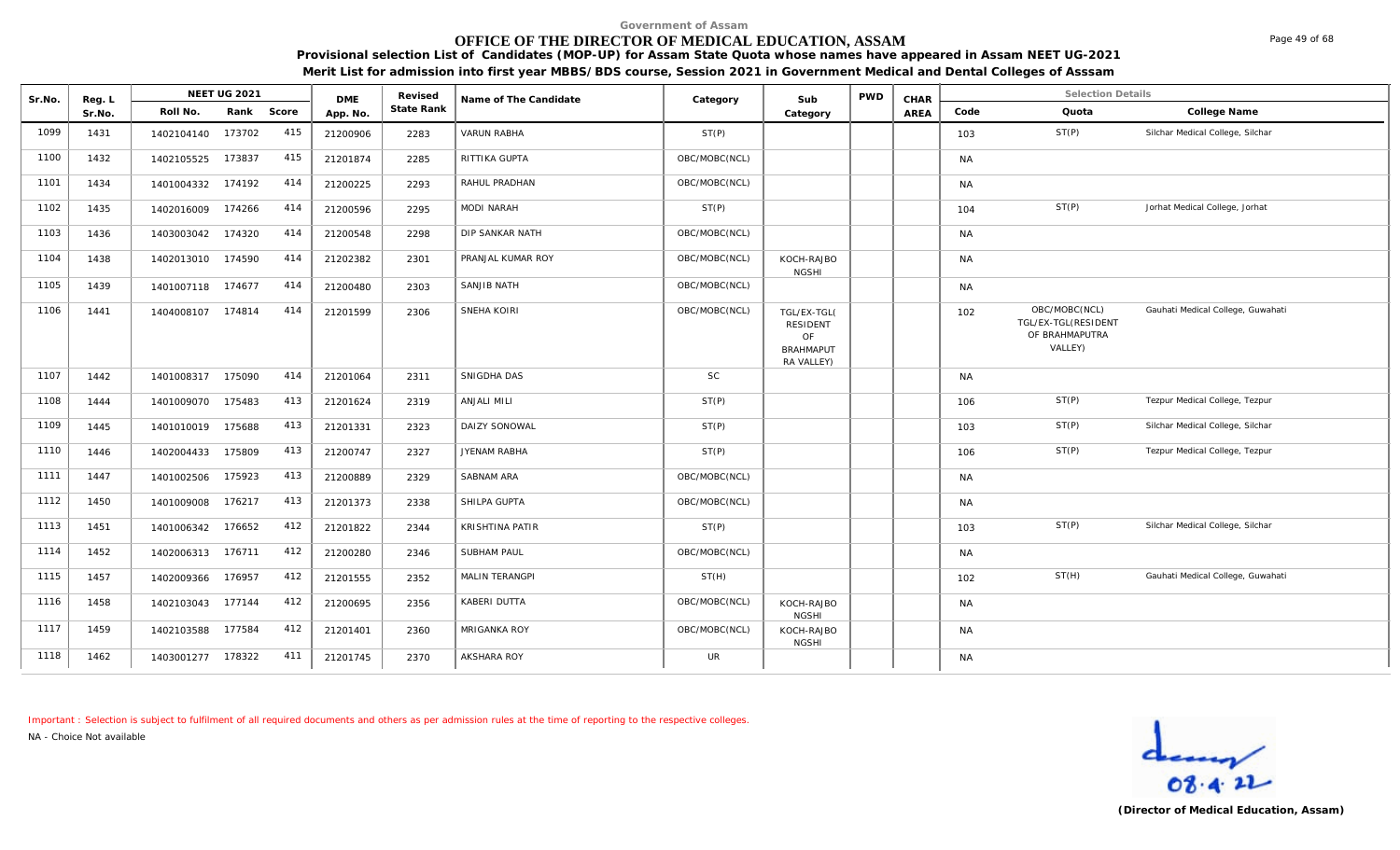# **OFFICE OF THE DIRECTOR OF MEDICAL EDUCATION, ASSAM**

**Provisional selection List of Candidates (MOP-UP) for Assam State Quota whose names have appeared in Assam NEET UG-2021** 

**Merit List for admission into first year MBBS/BDS course, Session 2021 in Government Medical and Dental Colleges of Asssam**

| Sr.No. | Reg. L |            | <b>NEET UG 2021</b> |     | <b>DME</b> | Revised    | Name of The Candidate    | Category      | Sub                                                                    | <b>PWD</b> | CHAR        |           | <b>Selection Details</b>                                          |                                   |
|--------|--------|------------|---------------------|-----|------------|------------|--------------------------|---------------|------------------------------------------------------------------------|------------|-------------|-----------|-------------------------------------------------------------------|-----------------------------------|
|        | Sr.No. | Roll No.   | Rank Score          |     | App. No.   | State Rank |                          |               | Category                                                               |            | <b>AREA</b> | Code      | Quota                                                             | College Name                      |
| 1119   | 1466   | 1402017015 | 178716              | 411 | 21200115   | 2376       | YUVRAJ INDOWAR           | OBC/MOBC(NCL) | TGL/EX-TGL(<br><b>RESIDENT</b><br>OF<br><b>BRAHMAPUT</b><br>RA VALLEY) |            |             | 102       | OBC/MOBC(NCL)<br>TGL/EX-TGL(RESIDENT<br>OF BRAHMAPUTRA<br>VALLEY) | Gauhati Medical College, Guwahati |
| 1120   | 1467   | 1402104068 | 178845              | 411 | 21200203   | 2381       | MAYURAKSHI BHATTACHARJEE | <b>UR</b>     |                                                                        |            |             | <b>NA</b> |                                                                   |                                   |
| 1121   | 1473   | 1403001162 | 180013              | 410 | 21201738   | 2399       | <b>RUHIT ROY</b>         | <b>SC</b>     |                                                                        |            |             | <b>NA</b> |                                                                   |                                   |
| 1122   | 1474   | 1401002305 | 180209              | 410 | 21200278   | 2402       | <b>DEBASRI DEBNATH</b>   | OBC/MOBC(NCL) |                                                                        |            |             | <b>NA</b> |                                                                   |                                   |
| 1123   | 1475   | 1402007392 | 180247              | 410 | 21201858   | 2406       | <b>BINITA ROY</b>        | SC            |                                                                        |            |             | NA        |                                                                   |                                   |
| 1124   | 1476   | 1401003116 | 180354              | 409 | 21200161   | 2408       | MADHU KUMARI             | OBC/MOBC(NCL) |                                                                        |            |             | <b>NA</b> |                                                                   |                                   |
| 1125   | 1480   | 1401005525 | 180529              | 409 | 21201030   | 2414       | LAKHYAJIT BORAH          | OBC/MOBC(NCL) | CHUTIA                                                                 |            |             | <b>NA</b> |                                                                   |                                   |
| 1126   | 1482   | 1402004411 | 180818              | 409 | 21201914   | 2424       | <b>HIMASREE DAS</b>      | SC            |                                                                        | <b>YES</b> |             | <b>NA</b> |                                                                   |                                   |
| 1127   | 1484   | 1301002197 | 181033              | 409 | 21201014   | 2428       | LIZA KUMBANG             | ST(P)         |                                                                        |            |             | 103       | ST(P)                                                             | Silchar Medical College, Silchar  |
| 1128   | 1486   | 1402101855 | 182240              | 408 | 21202236   | 2444       | MAMUN RIAH MONDAL        | OBC/MOBC(NCL) |                                                                        | <b>YES</b> |             | 102       | PH                                                                | Gauhati Medical College, Guwahati |
| 1129   | 1487   | 1403001281 | 182394              | 408 | 21201607   | 2445       | <b>ABHISHEK DEY</b>      | OBC/MOBC(NCL) |                                                                        |            |             | <b>NA</b> |                                                                   |                                   |
| 1130   | 1488   | 1402101742 | 182538              | 408 | 21200626   | 2447       | UTTARA DEVI              | OBC/MOBC(NCL) |                                                                        |            |             | <b>NA</b> |                                                                   |                                   |
| 1131   | 1489   | 1402001497 | 183180              | 407 | 21201665   | 2457       | <b>BHUMIT BASUMATARY</b> | ST(P)         |                                                                        |            |             | 106       | ST(P)                                                             | Tezpur Medical College, Tezpur    |
| 1132   | 1490   | 1402007431 | 183619              | 407 | 21202299   | 2465       | PARTHIV ADHIKARY         | OBC/MOBC(NCL) | KOCH-RAJBO<br><b>NGSHI</b>                                             |            |             | <b>NA</b> |                                                                   |                                   |
| 1133   | 1497   | 1401009193 | 185678              | 405 | 21200347   | 2489       | RIMPI CHETRY             | OBC/MOBC(NCL) |                                                                        |            |             | <b>NA</b> |                                                                   |                                   |
| 1134   | 1498   | 1401004127 | 185738              | 405 | 21200669   | 2491       | KISHORE CHINTEY          | ST(P)         |                                                                        |            |             | 106       | ST(P)                                                             | Tezpur Medical College, Tezpur    |
| 1135   | 1500   | 1402014055 | 186638              | 405 | 21201706   | 2507       | ANIKET MEDHI             | UR            |                                                                        |            |             | <b>NA</b> |                                                                   |                                   |
| 1136   | 1501   | 1402115125 | 186884              | 404 | 21201949   | 2508       | <b>HARISH KUMBANG</b>    | ST(P)         |                                                                        |            |             | 106       | ST(P)                                                             | Tezpur Medical College, Tezpur    |
| 1137   | 1502   | 1401007394 | 186932              | 404 | 21201948   | 2509       | <b>ZOYA ALI</b>          | OBC/MOBC(NCL) | TGL/EX-TGL(<br><b>RESIDENT</b><br>OF<br><b>BRAHMAPUT</b><br>RA VALLEY) |            |             | 101       | OBC/MOBC(NCL)<br>TGL/EX-TGL(RESIDENT<br>OF BRAHMAPUTRA<br>VALLEY) | Assam Medical College, Dibrugarh  |
| 1138   | 1503   | 1402004387 | 186969              | 404 | 21200185   | 2510       | ANSUMA BASUMATARY        | ST(P)         |                                                                        |            |             | 106       | ST(P)                                                             | Tezpur Medical College, Tezpur    |

*Important : Selection is subject to fulfilment of all required documents and others as per admission rules at the time of reporting to the respective colleges.*

*NA - Choice Not available*



Page 50 of 68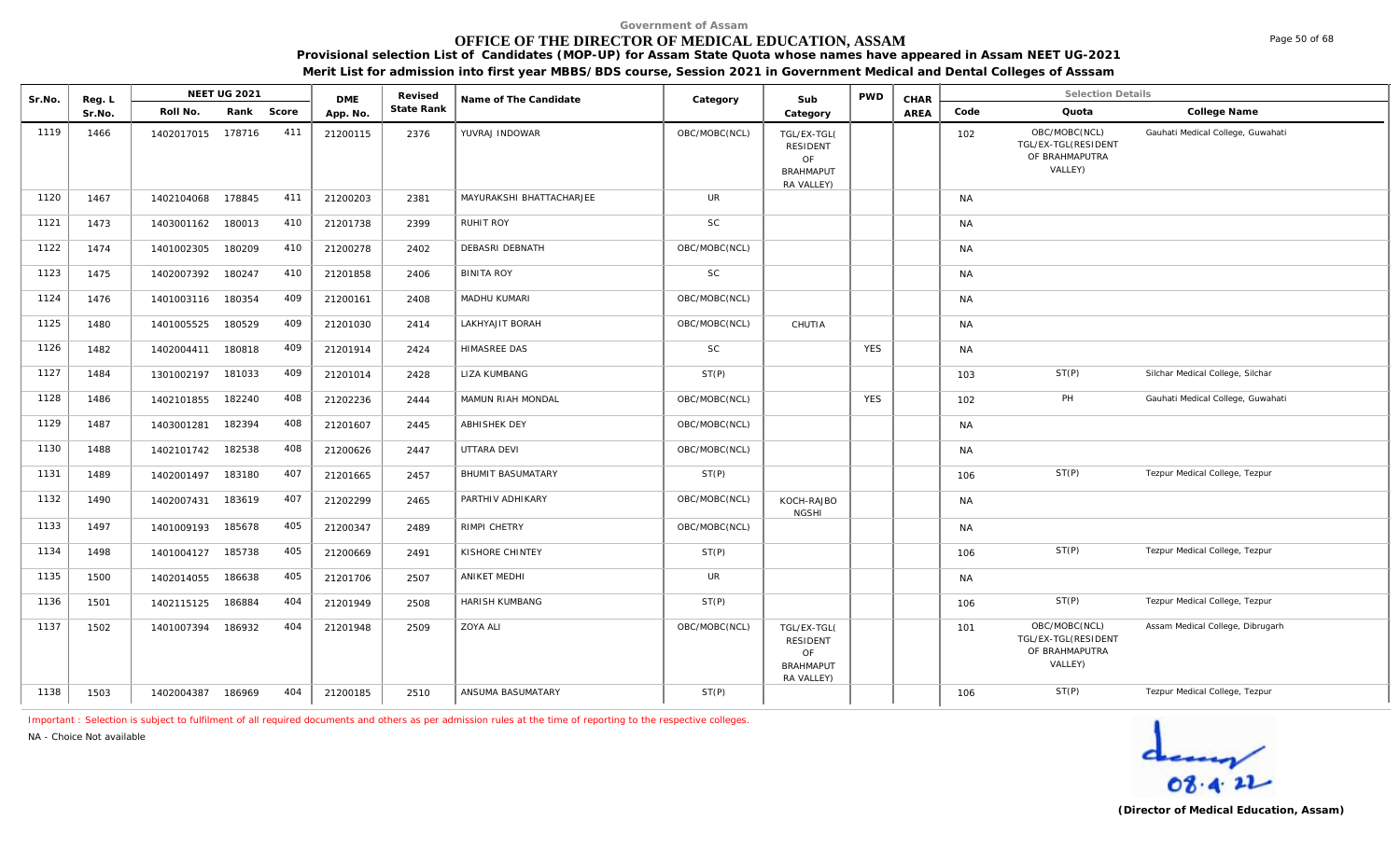# **OFFICE OF THE DIRECTOR OF MEDICAL EDUCATION, ASSAM**

**Provisional selection List of Candidates (MOP-UP) for Assam State Quota whose names have appeared in Assam NEET UG-2021 Merit List for admission into first year MBBS/BDS course, Session 2021 in Government Medical and Dental Colleges of Asssam**

| Sr.No. | Reg. L |            | <b>NEET UG 2021</b> |       | <b>DMF</b> | Revised    | Name of The Candidate    | Category      | Sub                        | <b>PWD</b> | CHAR       |           | <b>Selection Details</b> |                                               |
|--------|--------|------------|---------------------|-------|------------|------------|--------------------------|---------------|----------------------------|------------|------------|-----------|--------------------------|-----------------------------------------------|
|        | Sr.No. | Roll No.   | Rank                | Score | App. No.   | State Rank |                          |               | Category                   |            | AREA       | Code      | Quota                    | College Name                                  |
| 1139   | 1505   | 1402103503 | 187172              | 404   | 21201881   | 2513       | FOZLUR RAHMAN SHEIKH     | <b>EWS</b>    |                            |            | <b>YES</b> | <b>NA</b> |                          |                                               |
| 1140   | 1510   | 1401001343 | 187975              | 403   | 21200076   | 2531       | MIGAM DOLEY              | ST(P)         |                            |            |            | 106       | ST(P)                    | Tezpur Medical College, Tezpur                |
| 1141   | 1511   | 1402109026 | 188015              | 403   | 21200263   | 2532       | MADHUSMITA BARO          | ST(P)         |                            |            |            | 106       | ST(P)                    | Tezpur Medical College, Tezpur                |
| 1142   | 1513   | 1402006374 | 188300              | 403   | 21200177   | 2538       | MADHUSMITA BORO          | ST(P)         |                            |            |            | 106       | ST(P)                    | Tezpur Medical College, Tezpur                |
| 1143   | 1516   | 1402108383 | 188984              | 403   | 21201645   | 2554       | DEEPTI RABHA             | ST(P)         |                            |            |            | 105       | ST(P)                    | Fakhruddin Ali Ahmed Medical College, Barpeta |
| 1144   | 1520   | 1402008155 | 189522              | 402   | 21201303   | 2565       | PARISHMITA HAZARIKA      | OBC/MOBC(NCL) |                            |            |            | <b>NA</b> |                          |                                               |
| 1145   | 1521   | 1402106066 | 189617              | 402   | 21200512   | 2566       | DEEPIKA BASUMATARY       | ST(P)         |                            |            |            | 106       | ST(P)                    | Tezpur Medical College, Tezpur                |
| 1146   | 1523   | 1401001818 | 190317              | 402   | 21202081   | 2574       | POOJA DAS                | <b>SC</b>     |                            |            |            | <b>NA</b> |                          |                                               |
| 1147   | 1524   | 4608109342 | 190762              | 401   | 21202198   | 2584       | RAJLAKHI SAHA            | EWS           |                            |            |            | <b>NA</b> |                          |                                               |
| 1148   | 1525.1 | 1402004565 | 190904              | 401   | 21204024   | 2588       | PRATIKSA PRAHELIKA MEDHI | <b>SC</b>     |                            |            |            | <b>NA</b> |                          |                                               |
| 1149   | 1528   | 1403001115 | 192918              | 400   | 21202174   | 2617       | JAHANGIR HASAN           | OBC/MOBC(NCL) |                            |            |            | <b>NA</b> |                          |                                               |
| 1150   | 1531   | 1402104093 | 193215              | 399   | 21201175   | 2623       | TULIRAM TERON            | ST(H)         |                            |            |            | 102       | ST(H)                    | Gauhati Medical College, Guwahati             |
| 1151   | 1535   | 1401007299 | 193686              | 399   | 21200127   | 2631       | NILANJANA DEORI          | ST(P)         |                            |            |            | 108       | ST(P)                    | Lakimpur Medical College, North Lahimpur      |
| 1152   | 1536   | 2001110205 | 193760              | 399   | 21202150   | 2635       | MADHUJYA GOGOI           | OBC/MOBC(NCL) | TAI-AHOM                   |            |            | <b>NA</b> |                          |                                               |
| 1153   | 1538   | 1402010180 | 194247              | 399   | 21200529   | 2639       | <b>BIKRAM DEBNATH</b>    | OBC/MOBC(NCL) |                            |            |            | <b>NA</b> |                          |                                               |
| 1154   | 1541   | 1401007144 | 195397              | 398   | 21200981   | 2654       | HRITICK SHYAM SAIKIA     | ST(P)         |                            |            |            | 108       | ST(P)                    | Lakimpur Medical College, North Lahimpur      |
| 1155   | 1543   | 1401001331 | 195703              | 397   | 21201413   | 2662       | ANTARIKHYA BORUAH        | ST(P)         |                            |            |            | 103       | ST(P)                    | Silchar Medical College, Silchar              |
| 1156   | 1544   | 1402108047 | 195743              | 397   | 21200896   | 2663       | <b>KANGKANA NATH</b>     | OBC/MOBC(NCL) |                            |            |            | <b>NA</b> |                          |                                               |
| 1157   | 1547   | 4609001180 | 196365              | 397   | 21201352   | 2671       | P ROHIT SINGHA           | OBC/MOBC(NCL) |                            |            |            | <b>NA</b> |                          |                                               |
| 1158   | 1553   | 1402004222 | 199391              | 395   | 21200738   | 2726       | SAGARIKA BORO            | ST(P)         |                            |            |            | 103       | ST(P)                    | Silchar Medical College, Silchar              |
| 1159   | 1555   | 1401005250 | 199753              | 394   | 21201539   | 2733       | SAYANTA TAYE             | ST(P)         |                            |            |            | 108       | ST(P)                    | Lakimpur Medical College, North Lahimpur      |
| 1160   | 1558   | 1401001026 | 200178              | 394   | 21201443   | 2741       | <b>BRAJIL DOLEY</b>      | ST(P)         |                            |            |            | 108       | ST(P)                    | Lakimpur Medical College, North Lahimpur      |
| 1161   | 1560   | 1402109032 | 200998              | 393   | 21202232   | 2750       | ANGKITA MANDAL           | OBC/MOBC(NCL) | KOCH-RAJBO<br><b>NGSHI</b> |            |            | <b>NA</b> |                          |                                               |

*Important : Selection is subject to fulfilment of all required documents and others as per admission rules at the time of reporting to the respective colleges.*

*NA - Choice Not available*

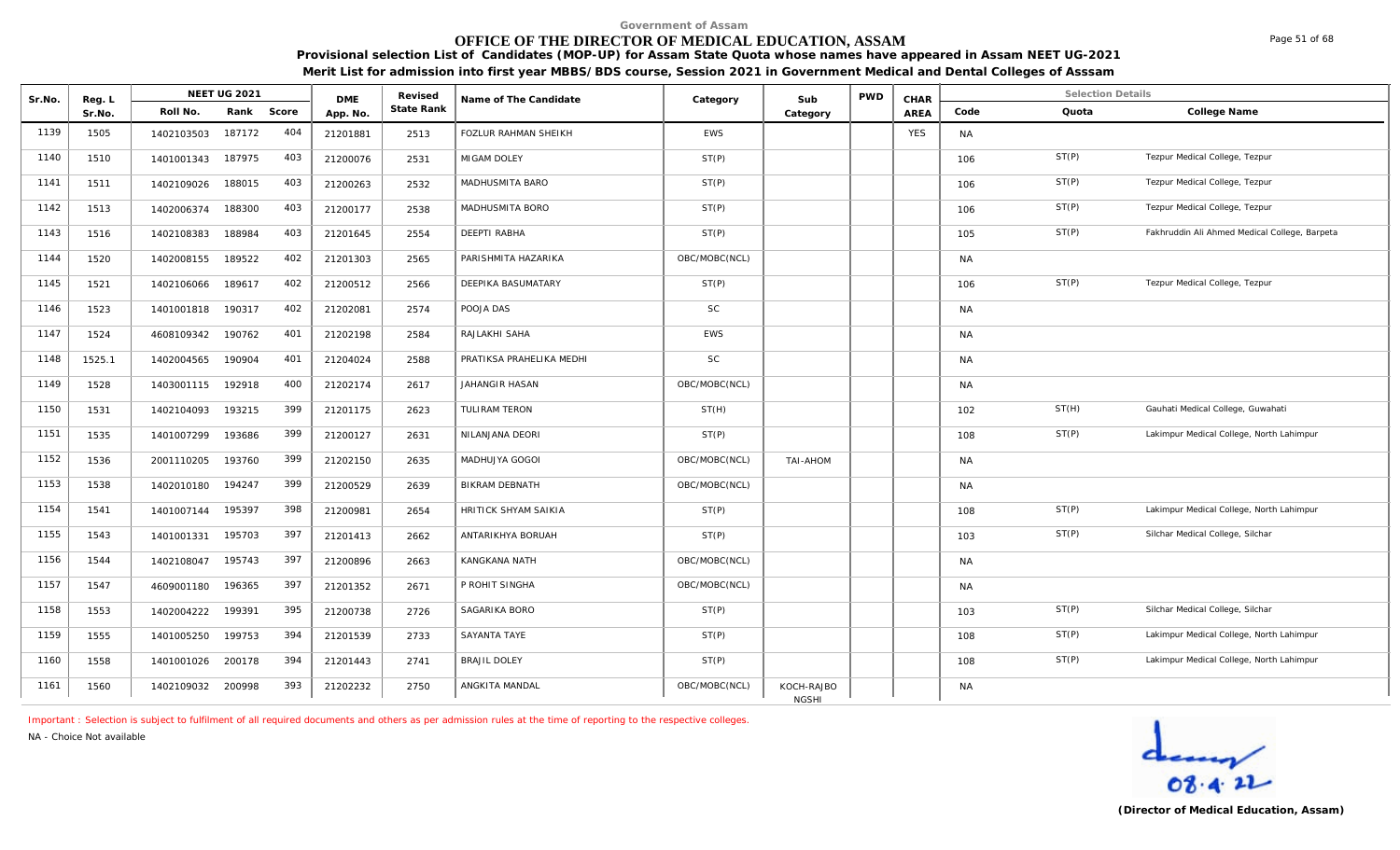# **OFFICE OF THE DIRECTOR OF MEDICAL EDUCATION, ASSAM**

**Provisional selection List of Candidates (MOP-UP) for Assam State Quota whose names have appeared in Assam NEET UG-2021 Merit List for admission into first year MBBS/BDS course, Session 2021 in Government Medical and Dental Colleges of Asssam**

| Sr.No. | Reg. L |            | <b>NEET UG 2021</b> |            | <b>DMF</b> | Revised    | Name of The Candidate | Category      | Sub                                                                    | <b>PWD</b> | CHAR |           | Selection Details                                                 |                                               |
|--------|--------|------------|---------------------|------------|------------|------------|-----------------------|---------------|------------------------------------------------------------------------|------------|------|-----------|-------------------------------------------------------------------|-----------------------------------------------|
|        | Sr.No. | Roll No.   |                     | Rank Score | App. No.   | State Rank |                       |               | Category                                                               |            | AREA | Code      | Quota                                                             | College Name                                  |
| 1162   | 1561   | 1402010144 | 201199              | 393        | 21200226   | 2756       | PRIYANKA DEVI         | OBC/MOBC(NCL) |                                                                        |            |      | <b>NA</b> |                                                                   |                                               |
| 1163   | 1562   | 1402003269 | 201205              | 393        | 21201862   | 2757       | URBASHI KEMPRAI       | ST(P)         |                                                                        |            |      | 103       | ST(P)                                                             | Silchar Medical College, Silchar              |
| 1164   | 1563   | 1402109125 | 201263              | 393        | 21201378   | 2758       | RADHA DEKA            | OBC/MOBC(NCL) | CHUTIA                                                                 |            |      | <b>NA</b> |                                                                   |                                               |
| 1165   | 1565   | 1402106252 | 201756              | 393        | 21200050   | 2765       | ROHAN MURMU           | OBC/MOBC(NCL) | TGL/EX-TGL(<br><b>RESIDENT</b><br>OF<br><b>BRAHMAPUT</b><br>RA VALLEY) |            |      | 101       | OBC/MOBC(NCL)<br>TGL/EX-TGL(RESIDENT<br>OF BRAHMAPUTRA<br>VALLEY) | Assam Medical College, Dibrugarh              |
| 1166   | 1566   | 1402112149 | 201975              | 393        | 21201358   | 2768       | RISHIKA DEB           | OBC/MOBC(NCL) |                                                                        |            |      | <b>NA</b> |                                                                   |                                               |
| 1167   | 1568   | 1402106050 | 202527              | 392        | 21200126   | 2776       | <b>ANKITA BORO</b>    | ST(P)         |                                                                        |            |      | 108       | ST(P)                                                             | Lakimpur Medical College, North Lahimpur      |
| 1168   | 1569   | 1402017299 | 202648              | 392        | 21200865   | 2777       | RAHUL HALOI           | <b>SC</b>     |                                                                        |            |      | <b>NA</b> |                                                                   |                                               |
| 1169   | 1570   | 1403002247 | 202666              | 392        | 21201824   | 2778       | KIRAN NUNIA           | OBC/MOBC(NCL) | TGL/EX-TGL(<br><b>RESIDENT</b><br>OF BARAK<br>VALLEY)                  |            |      | 105       | OBC/MOBC(NCL)<br>TGL/EX-TGL(RESIDENT<br>OF BARAK VALLEY)          | Fakhruddin Ali Ahmed Medical College, Barpeta |
| 1170   | 1571   | 1402016275 | 202808              | 392        | 21202025   | 2781       | MADHULIKA NATH        | OBC/MOBC(NCL) |                                                                        |            |      | <b>NA</b> |                                                                   |                                               |
| 1171   | 1572   | 1402016203 | 203013              | 392        | 21201142   | 2783       | ALEX LRP NARZARY      | ST(P)         |                                                                        |            |      | <b>NA</b> |                                                                   |                                               |
| 1172   | 1573   | 1402116301 | 203480              | 392        | 21201356   | 2788       | DIPANKAR BRAHMA       | ST(P)         |                                                                        |            |      | 105       | ST(P)                                                             | Fakhruddin Ali Ahmed Medical College, Barpeta |
| 1173   | 1575   | 1402115329 | 203757              | 391        | 21201454   | 2791       | NABANITA KASHYAP      | <b>SC</b>     |                                                                        |            |      | <b>NA</b> |                                                                   |                                               |
| 1174   | 1576   | 1402106394 | 203793              | 391        | 21200507   | 2792       | KHARGESWAR RABHA      | ST(P)         |                                                                        |            |      | 103       | ST(P)                                                             | Silchar Medical College, Silchar              |
| 1175   | 1577   | 1402017036 | 204120              | 391        | 21201253   | 2804       | SHIKHAMONI DEKA       | <b>EWS</b>    |                                                                        |            |      | <b>NA</b> |                                                                   |                                               |
| 1176   | 1578   | 1402118245 | 204433              | 391        | 21200633   | 2810       | <b>KANGKANA DAS</b>   | OBC/MOBC(NCL) | KOCH-RAJBO<br><b>NGSHI</b>                                             |            |      | <b>NA</b> |                                                                   |                                               |
| 1177   | 1580.1 | 1402005499 | 205556              | 390        | 21203054   | 2832       | NIRMALI DAS           | OBC/MOBC(NCL) | KOCH-RAJBO<br><b>NGSHI</b>                                             |            |      | <b>NA</b> |                                                                   |                                               |
| 1178   | 1582   | 1402103203 | 206497              | 389        | 21200304   | 2851       | GITUMANI UZIR         | ST(P)         |                                                                        |            |      | 105       | ST(P)                                                             | Fakhruddin Ali Ahmed Medical College, Barpeta |
| 1179   | 1583   | 1401002272 | 206833              | 389        | 21201958   | 2855       | LAIBA ALI             | OBC/MOBC(NCL) | TGL/EX-TGL(<br><b>RESIDENT</b><br>OF<br><b>BRAHMAPUT</b>               |            |      | 104       | OBC/MOBC(NCL)<br>TGL/EX-TGL(RESIDENT<br>OF BRAHMAPUTRA<br>VALLEY) | Jorhat Medical College, Jorhat                |
|        |        |            |                     |            |            |            |                       |               | RA VALLEY)                                                             |            |      |           |                                                                   |                                               |

*Important : Selection is subject to fulfilment of all required documents and others as per admission rules at the time of reporting to the respective colleges.*

*NA - Choice Not available*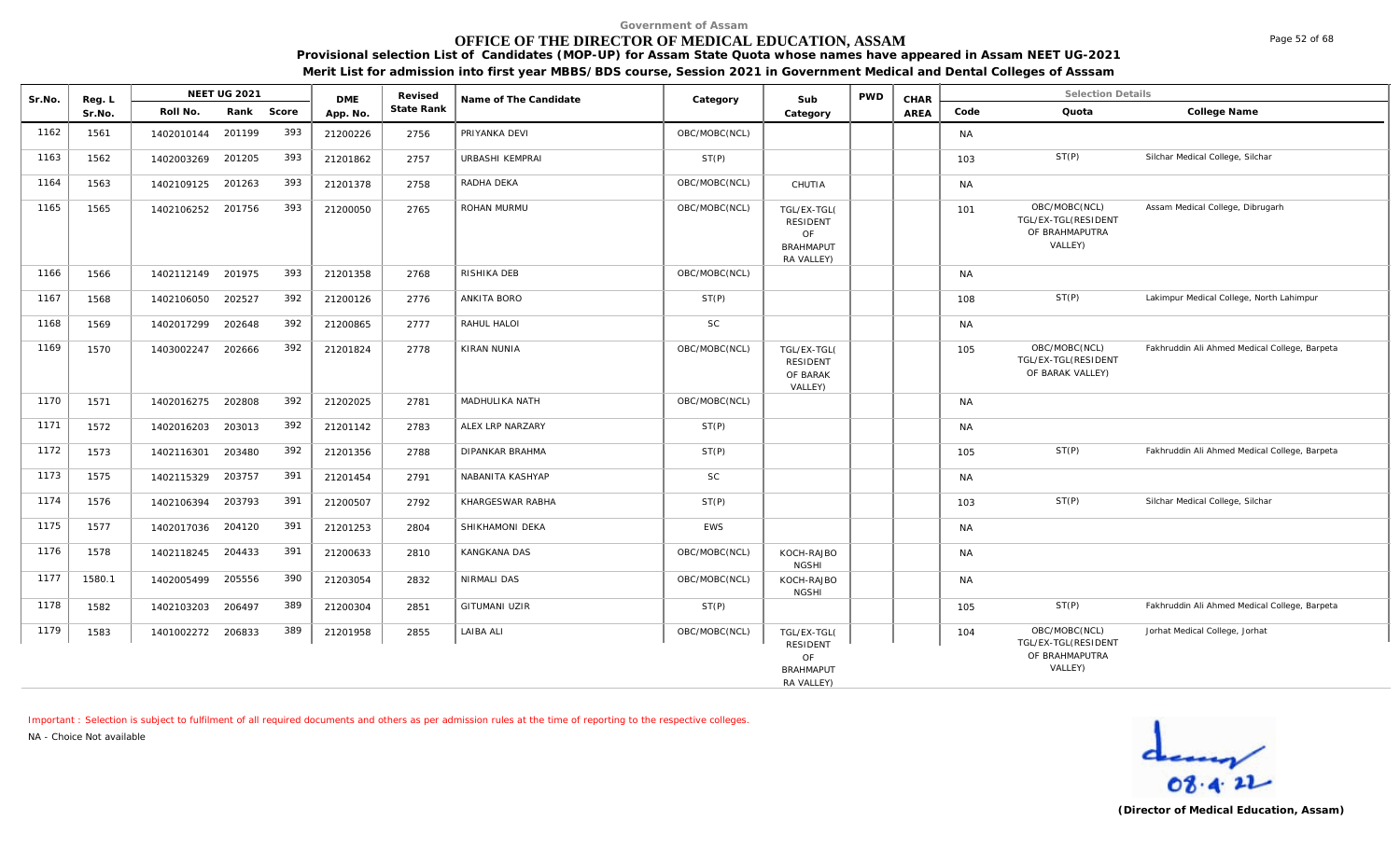# **OFFICE OF THE DIRECTOR OF MEDICAL EDUCATION, ASSAM**

**Provisional selection List of Candidates (MOP-UP) for Assam State Quota whose names have appeared in Assam NEET UG-2021 Merit List for admission into first year MBBS/BDS course, Session 2021 in Government Medical and Dental Colleges of Asssam**

| Sr.No. | Reg. L | <b>NEET UG 2021</b>         | <b>DME</b> | Revised    | Name of The Candidate   | Category      | Sub                                                                    | <b>PWD</b> | CHAR       |           | <b>Selection Details</b>                                          |                                               |
|--------|--------|-----------------------------|------------|------------|-------------------------|---------------|------------------------------------------------------------------------|------------|------------|-----------|-------------------------------------------------------------------|-----------------------------------------------|
|        | Sr.No. | Rank<br>Score<br>Roll No.   | App. No.   | State Rank |                         |               | Category                                                               |            | AREA       | Code      | Quota                                                             | College Name                                  |
| 1180   | 1586   | 388<br>207887<br>1402106241 | 21202389   | 2870       | AMANULLA KHAN           | OBC/MOBC(NCL) |                                                                        |            |            | <b>NA</b> |                                                                   |                                               |
| 1181   | 1587   | 388<br>208206<br>1402117333 | 21200267   | 2877       | <b>ABHISHEK ROY</b>     | OBC/MOBC(NCL) | KOCH-RAJBO<br><b>NGSHI</b>                                             |            |            | <b>NA</b> |                                                                   |                                               |
| 1182   | 1588   | 387<br>1402019076<br>208837 | 21200038   | 2885       | DULEN PEGU              | ST(P)         |                                                                        |            |            | 108       | ST(P)                                                             | Lakimpur Medical College, North Lahimpur      |
| 1183   | 1590   | 386<br>210246<br>1402102290 | 21201626   | 2901       | PHUJIMA BARO            | ST(P)         |                                                                        |            |            | 105       | ST(P)                                                             | Fakhruddin Ali Ahmed Medical College, Barpeta |
| 1184   | 1592   | 386<br>210587<br>1402101254 | 21200305   | 2905       | PARINITA BORI           | ST(P)         |                                                                        |            |            | 108       | ST(P)                                                             | Lakimpur Medical College, North Lahimpur      |
| 1185   | 1596   | 385<br>211564<br>1402013231 | 21201385   | 2926       | KUNDAN RAJ KOIRI        | OBC/MOBC(NCL) | TGL/EX-TGL(<br><b>RESIDENT</b><br>OF BARAK<br>VALLEY)                  |            |            | 107       | OBC/MOBC(NCL)<br>TGL/EX-TGL(RESIDENT<br>OF BARAK VALLEY)          | Diphu Medical College, Diphu                  |
| 1186   | 1597   | 385<br>211646<br>1402006193 | 21201209   | 2928       | <b>HIMANGSHU SAIKIA</b> | OBC/MOBC(NCL) |                                                                        |            |            | <b>NA</b> |                                                                   |                                               |
| 1187   | 1598   | 385<br>211721<br>1402110338 | 21201288   | 2930       | ROSELEEN MOCHARI        | ST(P)         |                                                                        |            |            | 105       | ST(P)                                                             | Fakhruddin Ali Ahmed Medical College, Barpeta |
| 1188   | 1599   | 385<br>1402118043<br>212170 | 21202041   | 2933       | RANJANI SUNAR           | OBC/MOBC(NCL) |                                                                        |            |            | <b>NA</b> |                                                                   |                                               |
| 1189   | 1601   | 385<br>212937<br>1404002094 | 21201359   | 2947       | PRABHU PRASAD PATIRI    | ST(P)         |                                                                        |            |            | 108       | ST(P)                                                             | Lakimpur Medical College, North Lahimpur      |
| 1190   | 1605   | 383<br>214498<br>1401005432 | 21200812   | 2972       | ANGSHUMALA BORAH        | OBC/MOBC(NCL) | <b>NOHA-IAT</b>                                                        |            |            | <b>NA</b> |                                                                   |                                               |
| 1191   | 1609   | 380<br>218282<br>1401001580 | 21201455   | 3022       | <b>GAYETRI MIRDHA</b>   | OBC/MOBC(NCL) | TGL/EX-TGL(<br><b>RESIDENT</b><br>OF<br><b>BRAHMAPUT</b><br>RA VALLEY) |            |            | 104       | OBC/MOBC(NCL)<br>TGL/EX-TGL(RESIDENT<br>OF BRAHMAPUTRA<br>VALLEY) | Jorhat Medical College, Jorhat                |
| 1192   | 1610   | 380<br>219192<br>1401005002 | 21201522   | 3033       | <b>KARBUK DOLEY</b>     | ST(P)         |                                                                        |            |            | 105       | ST(P)                                                             | Fakhruddin Ali Ahmed Medical College, Barpeta |
| 1193   | 1611   | 380<br>219193<br>1403004086 | 21201069   | 3034       | PURNAM DAS              | <b>SC</b>     |                                                                        |            |            | <b>NA</b> |                                                                   |                                               |
| 1194   | 1613   | 379<br>220324<br>1402118170 | 21201516   | 3051       | KANEKESWAR BASUMATARY   | ST(P)         |                                                                        |            |            | 105       | ST(P)                                                             | Fakhruddin Ali Ahmed Medical College, Barpeta |
| 1195   | 1614   | 379<br>220461<br>1401004013 | 21201308   | 3053       | SHIVA PAMEGAM           | ST(P)         |                                                                        |            | <b>YES</b> | 107       | ST(P)                                                             | Diphu Medical College, Diphu                  |
| 1196   | 1615   | 379<br>220487<br>1402107214 | 21200486   | 3054       | PRIYANKA MEDHI          | ST(P)         |                                                                        |            |            | 107       | ST(P)                                                             | Diphu Medical College, Diphu                  |
| 1197   | 1616   | 378<br>221312<br>1301009303 | 21200848   | 3062       | KAUSHIK BORUAH          | OBC/MOBC(NCL) | <b>NOHA-IAT</b>                                                        |            |            | <b>NA</b> |                                                                   |                                               |
| 1198   | 1616.1 | 378<br>1401012235<br>221612 | 21203015   | 3068       | SHOIF AKHTAR            | EWS           |                                                                        |            |            | <b>NA</b> |                                                                   |                                               |
| 1199   | 1619   | 378<br>1402101471 222282    | 21200254   | 3076       | RITI BORI               | ST(P)         |                                                                        |            |            | 107       | ST(P)                                                             | Diphu Medical College, Diphu                  |

*Important : Selection is subject to fulfilment of all required documents and others as per admission rules at the time of reporting to the respective colleges.*

*NA - Choice Not available*

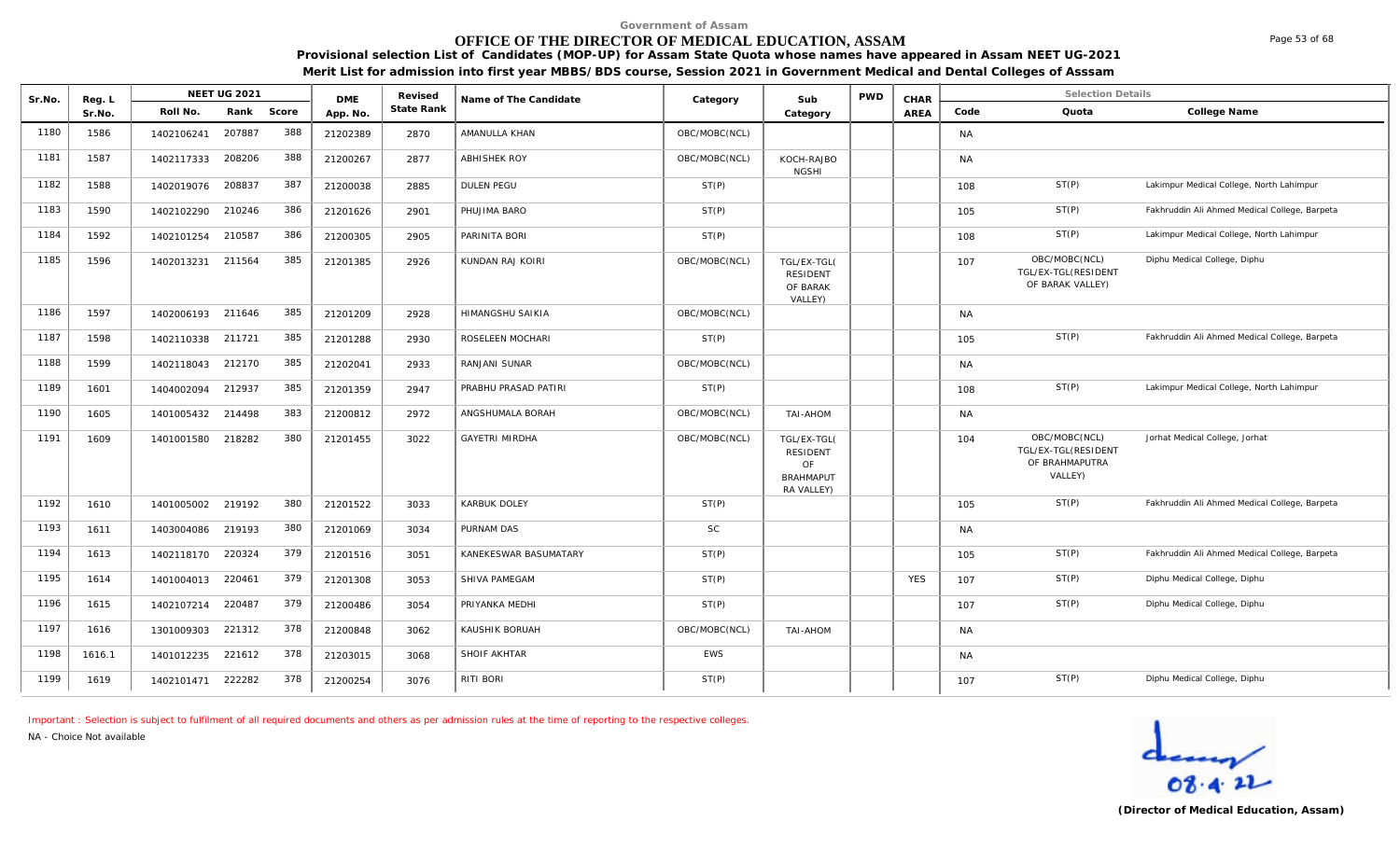# **OFFICE OF THE DIRECTOR OF MEDICAL EDUCATION, ASSAM**

**Provisional selection List of Candidates (MOP-UP) for Assam State Quota whose names have appeared in Assam NEET UG-2021 Merit List for admission into first year MBBS/BDS course, Session 2021 in Government Medical and Dental Colleges of Asssam**

| Sr.No. | Reg. L | NEET UG 2021      |        |       | <b>DME</b> | Revised    | Name of The Candidate | Category      | Sub                        | <b>PWD</b> | CHAR |           | <b>Selection Details</b> |                                      |
|--------|--------|-------------------|--------|-------|------------|------------|-----------------------|---------------|----------------------------|------------|------|-----------|--------------------------|--------------------------------------|
|        | Sr.No. | Roll No.          | Rank   | Score | App. No.   | State Rank |                       |               | Category                   |            | AREA | Code      | Quota                    | College Name                         |
| 1200   | 1620   | 1402007068        | 222393 | 378   | 21201228   | 3078       | <b>TWINKLE PATIR</b>  | ST(P)         |                            |            |      | 107       | ST(P)                    | Diphu Medical College, Diphu         |
| 1201   | 1623.1 | 1402106031        | 223224 | 377   | 21204007   | 3095       | DHRITISMITA DAS       | OBC/MOBC(NCL) |                            |            |      | <b>NA</b> |                          |                                      |
| 1202   | 1625   | 1402103370        | 223952 | 376   | 21200792   | 3106       | RANTU DOLEY           | ST(P)         |                            |            |      | 107       | ST(P)                    | Diphu Medical College, Diphu         |
| 1203   | 1626   | 1404002199        | 223999 | 376   | 21202178   | 3109       | BHAGYADEVI PHUKAN     | OBC/MOBC(NCL) | TAI-AHOM                   |            |      | <b>NA</b> |                          |                                      |
| 1204   | 1627   | 1402103098        | 225269 | 375   | 21200298   | 3127       | RISHIKESH SAHA        | OBC/MOBC(NCL) |                            |            |      | <b>NA</b> |                          |                                      |
| 1205   | 1630   | 1401007109        | 225762 | 375   | 21200618   | 3135       | JANBEE PEGU           | ST(P)         |                            |            |      | 107       | ST(P)                    | Diphu Medical College, Diphu         |
| 1206   | 1632   | 1402104347        | 226705 | 374   | 21201513   | 3151       | DHANMANI RAJBANGSHI   | ST(P)         |                            |            |      | 107       | ST(P)                    | Diphu Medical College, Diphu         |
| 1207   | 1633   | 1401007056        | 226817 | 374   | 21200835   | 3154       | NISHITA DEORI         | ST(P)         |                            |            |      | 103       | ST(P)                    | Silchar Medical College, Silchar     |
| 1208   | 1635   | 1402102427        | 227116 | 374   | 21201312   | 3165       | JILID BRAHMA          | ST(P)         |                            |            |      | 103       | ST(P)                    | Silchar Medical College, Silchar     |
| 1209   | 1637   | 1402110444 227765 |        | 374   | 21202222   | 3174       | <b>DEBID BORO</b>     | ST(P)         |                            |            |      | <b>NA</b> |                          |                                      |
| 1210   | 1638.1 | 1401004038        | 228067 | 374   | 21204020   | 3179       | SHATABDI DAS          | <b>SC</b>     |                            |            |      | <b>NA</b> |                          |                                      |
| 1211   | 1639   | 1402114040        | 228107 | 373   | 21200897   | 3180       | RITURAJ BORO          | ST(P)         |                            |            |      | 201       | ST(P)                    | Regional Dental College, Guwahati    |
| 1212   | 1640   | 1403002288        | 228255 | 373   | 21201640   | 3183       | TAHINA FERDUS LASKAR  | <b>EWS</b>    |                            |            |      | <b>NA</b> |                          |                                      |
| 1213   | 1642   | 1402020212        | 229635 | 372   | 21201292   | 3204       | <b>BISHNU BODO</b>    | ST(P)         |                            |            |      | 201       | ST(P)                    | Regional Dental College, Guwahati    |
| 1214   | 1643   | 1402117067        | 229656 | 372   | 21200868   | 3205       | CHANDRIKA RABHA       | ST(P)         |                            |            |      | <b>NA</b> |                          |                                      |
| 1215   | 1643.1 | 1402023038        | 230038 | 372   | 21203009   | 3212       | NITISH PATGIRI        | ST(P)         |                            |            |      | 202       | ST(P)                    | Government Dental College, Dibrugarh |
| 1216   | 1644   | 1402003445        | 230272 | 372   | 21200440   | 3215       | PARTHA PRATIM RABHA   | ST(P)         |                            |            |      | <b>NA</b> |                          |                                      |
| 1217   | 1645   | 1402008055        | 230343 | 372   | 21202286   | 3217       | DEBANGA PRATIM BORA   | OBC/MOBC(NCL) |                            |            |      | <b>NA</b> |                          |                                      |
| 1218   | 1648   | 1402113100        | 231056 | 371   | 21201475   | 3227       | <b>ADITI DAS</b>      | OBC/MOBC(NCL) | KOCH-RAJBO<br><b>NGSHI</b> |            |      | <b>NA</b> |                          |                                      |
| 1219   | 1649   | 1403005236        | 231071 | 371   | 21202089   | 3229       | NAYANA ADHIKARY       | OBC/MOBC(NCL) |                            |            |      | <b>NA</b> |                          |                                      |
| 1220   | 1650   | 1402103368 231109 |        | 371   | 21200172   | 3230       | ANNAPURNA BRAHMA      | ST(P)         |                            |            |      | 202       | ST(P)                    | Government Dental College, Dibrugarh |
| 1221   | 1653   | 1402005009        | 233019 | 370   | 21200602   | 3261       | DIKSHITA NATH         | OBC/MOBC(NCL) |                            |            |      | <b>NA</b> |                          |                                      |
| 1222   | 1654   | 1402107023 234633 |        | 369   | 21200908   | 3278       | PRARTHANA DAS         | <b>EWS</b>    |                            |            |      | <b>NA</b> |                          |                                      |

*Important : Selection is subject to fulfilment of all required documents and others as per admission rules at the time of reporting to the respective colleges.*

*NA - Choice Not available*



Page 54 of 68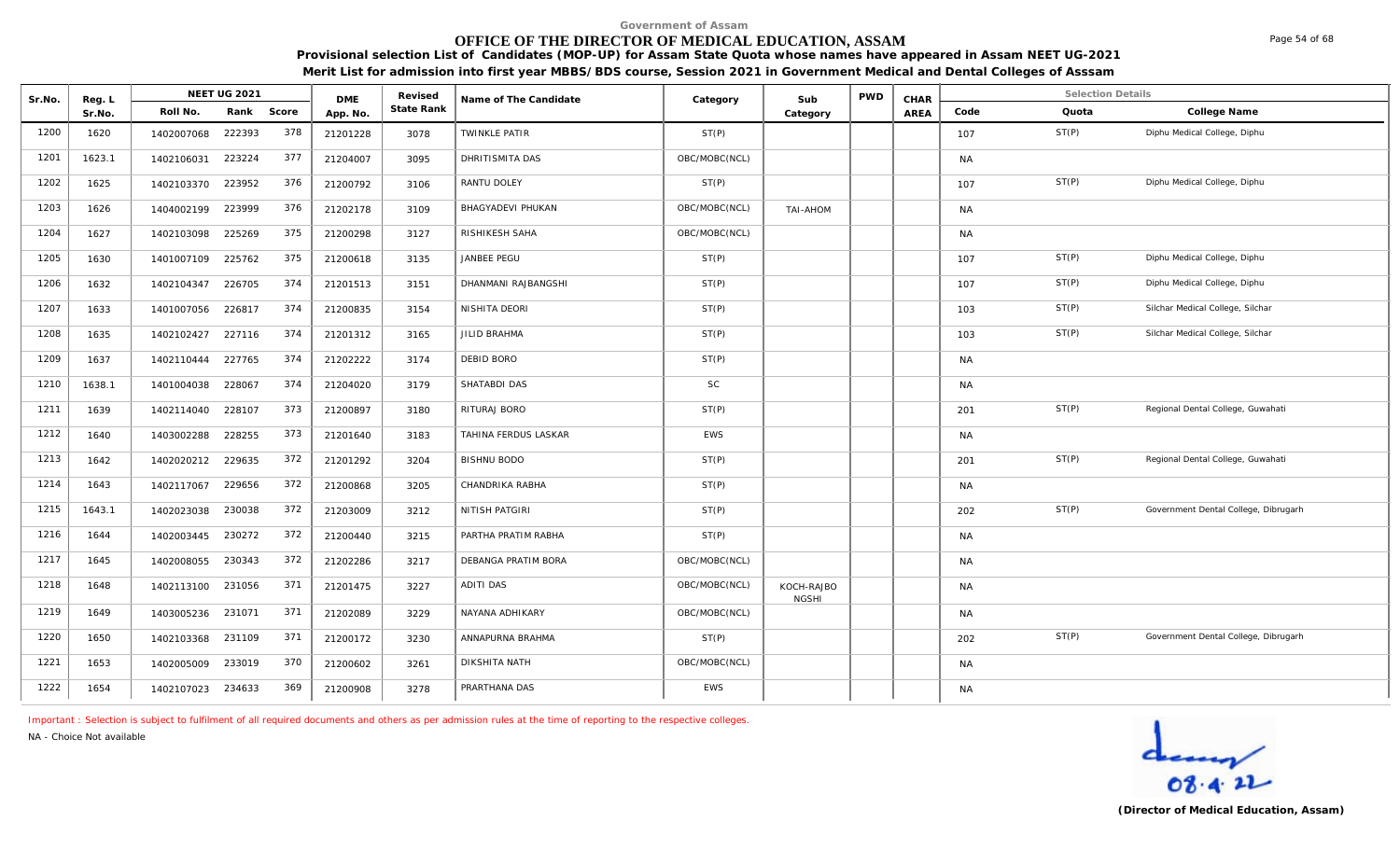# **OFFICE OF THE DIRECTOR OF MEDICAL EDUCATION, ASSAM**

**Provisional selection List of Candidates (MOP-UP) for Assam State Quota whose names have appeared in Assam NEET UG-2021 Merit List for admission into first year MBBS/BDS course, Session 2021 in Government Medical and Dental Colleges of Asssam**

| Sr.No. | Reg. L |                   | NEET UG 2021 |       | <b>DME</b> | Revised    | Name of The Candidate   | Category      | Sub                                                                    | <b>PWD</b> | CHAR       |           | <b>Selection Details</b>                                          |                                      |
|--------|--------|-------------------|--------------|-------|------------|------------|-------------------------|---------------|------------------------------------------------------------------------|------------|------------|-----------|-------------------------------------------------------------------|--------------------------------------|
|        | Sr.No. | Roll No.          | Rank         | Score | App. No.   | State Rank |                         |               | Category                                                               |            | AREA       | Code      | Quota                                                             | College Name                         |
| 1223   | 1656   | 1402105328        | 235278       | 368   | 21201689   | 3287       | RAJNISH KURMI           | OBC/MOBC(NCL) | TGL/EX-TGL(<br><b>RESIDENT</b><br>OF<br><b>BRAHMAPUT</b><br>RA VALLEY) |            |            | 104       | OBC/MOBC(NCL)<br>TGL/EX-TGL(RESIDENT<br>OF BRAHMAPUTRA<br>VALLEY) | Jorhat Medical College, Jorhat       |
| 1224   | 1657   | 1401001171 235301 |              | 368   | 21201240   | 3288       | ANUSHREE BISWAS         | <b>SC</b>     |                                                                        |            |            | <b>NA</b> |                                                                   |                                      |
| 1225   | 1658   | 1401008336        | 235887       | 368   | 21201647   | 3297       | <b>BHITALI MILI</b>     | ST(P)         |                                                                        |            |            | <b>NA</b> |                                                                   |                                      |
| 1226   | 1665   | 1402110152        | 238254       | 366   | 21201252   | 3339       | PRAPTI BHUYAN           | <b>UR</b>     |                                                                        | <b>YES</b> |            | 102       | PH                                                                | Gauhati Medical College, Guwahati    |
| 1227   | 1669   | 1404001094        | 239684       | 365   | 21200597   | 3364       | NAVANIKA MORANG         | ST(P)         |                                                                        |            |            | 202       | ST(P)                                                             | Government Dental College, Dibrugarh |
| 1228   | 1673.1 | 1404002069        | 241987       | 364   | 21204004   | 3399       | SUKANYA GHOSH           | OBC/MOBC(NCL) |                                                                        |            |            | <b>NA</b> |                                                                   |                                      |
| 1229   | 1675   | 1404005111        | 242508       | 364   | 21201078   | 3410       | <b>JOYJIT DAS</b>       | <b>UR</b>     |                                                                        | <b>YES</b> |            | 102       | PH                                                                | Gauhati Medical College, Guwahati    |
| 1230   | 1677   | 1402009242        | 242619       | 363   | 21201222   | 3412       | DEEPJYOTI TAYE          | ST(P)         |                                                                        |            |            | 202       | ST(P)                                                             | Government Dental College, Dibrugarh |
| 1231   | 1679   | 1402002044        | 242890       | 363   | 21201993   | 3421       | DHRITARAJ RABHA         | ST(P)         |                                                                        |            |            | <b>NA</b> |                                                                   |                                      |
| 1232   | 1680   | 1402112135        | 243009       | 363   | 21200650   | 3423       | NARUTTAM MILI           | ST(P)         |                                                                        |            |            | 202       | ST(P)                                                             | Government Dental College, Dibrugarh |
| 1233   | 1680.1 | 1402105010 243257 |              | 363   | 21203007   | 3424       | RAJIV SARMA             | <b>UR</b>     |                                                                        |            |            | <b>NA</b> |                                                                   |                                      |
| 1234   | 1682   | 1401004144 244186 |              | 362   | 21201561   | 3433       | <b>JATIN MIRDHA</b>     | OBC/MOBC(NCL) | TGL/EX-TGL(<br><b>RESIDENT</b><br>OF<br><b>BRAHMAPUT</b><br>RA VALLEY) |            |            | 106       | OBC/MOBC(NCL)<br>TGL/EX-TGL(RESIDENT<br>OF BRAHMAPUTRA<br>VALLEY) | Tezpur Medical College, Tezpur       |
| 1235   | 1683   | 1401009240 244325 |              | 362   | 21200071   | 3435       | TILUPROVA NARAH         | ST(P)         |                                                                        |            | <b>YES</b> | 202       | ST(P)                                                             | Government Dental College, Dibrugarh |
| 1236   | 1684   | 1402016234        | 244369       | 362   | 21201073   | 3436       | <b>GANESH KUMAR SAH</b> | OBC/MOBC(NCL) |                                                                        |            |            | <b>NA</b> |                                                                   |                                      |
| 1237   | 1688   | 1401004288        | 245286       | 362   | 21200568   | 3454       | <b>RIMI KARDONG</b>     | ST(P)         |                                                                        |            |            | 203       | ST(P)                                                             | Government Dental College, Silchar   |
| 1238   | 1689   | 1401002248 245483 |              | 362   | 21201568   | 3457       | PRONALI NEOG            | OBC/MOBC(NCL) | <b>MORAN</b>                                                           |            |            | 104       | OBC/MOBC(NCL)<br><b>MORAN</b>                                     | Jorhat Medical College, Jorhat       |
| 1239   | 1693   | 1402002542        | 247033       | 360   | 21201966   | 3485       | RWIMUTI DAIMARY         | ST(P)         |                                                                        |            |            | 203       | ST(P)                                                             | Government Dental College, Silchar   |
| 1240   | 1695   | 1402006248 247112 |              | 360   | 21201106   | 3488       | PRITI NARZARY           | ST(P)         |                                                                        |            |            | 203       | ST(P)                                                             | Government Dental College, Silchar   |
| 1241   | 1697   | 1402113416 247529 |              | 360   | 21201017   | 3498       | MRIDULA RABHA           | ST(P)         |                                                                        |            |            | 203       | ST(P)                                                             | Government Dental College, Silchar   |
| 1242   | 1698   | 1401005416 247549 |              | 360   | 21200035   | 3499       | JAYARANI PEGU           | ST(P)         |                                                                        |            |            | 203       | ST(P)                                                             | Government Dental College, Silchar   |

*Important : Selection is subject to fulfilment of all required documents and others as per admission rules at the time of reporting to the respective colleges.*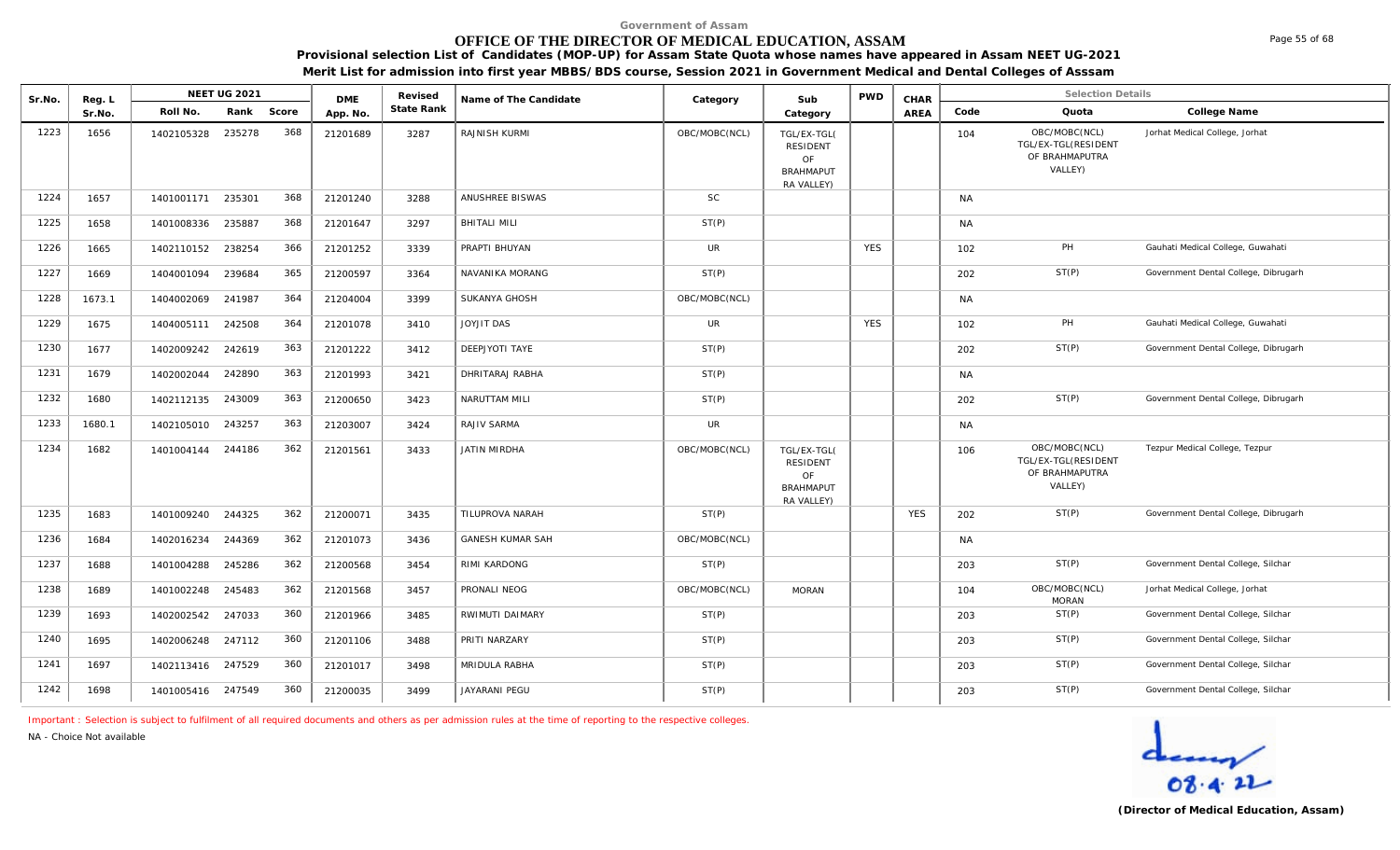# **OFFICE OF THE DIRECTOR OF MEDICAL EDUCATION, ASSAM**

**Provisional selection List of Candidates (MOP-UP) for Assam State Quota whose names have appeared in Assam NEET UG-2021 Merit List for admission into first year MBBS/BDS course, Session 2021 in Government Medical and Dental Colleges of Asssam**

| Sr.No. | Reg. L |            | <b>NEET UG 2021</b> |       | <b>DME</b> | Revised    | Name of The Candidate     | Category      | Sub                                                                    | <b>PWD</b> | CHAR       |           | <b>Selection Details</b>                                          |                                               |
|--------|--------|------------|---------------------|-------|------------|------------|---------------------------|---------------|------------------------------------------------------------------------|------------|------------|-----------|-------------------------------------------------------------------|-----------------------------------------------|
|        | Sr.No. | Roll No.   | Rank                | Score | App. No.   | State Rank |                           |               | Category                                                               |            | AREA       | Code      | Quota                                                             | College Name                                  |
| 1243   | 1699   | 1404009186 | 247747              | 360   | 21201238   | 3501       | DHIRAJ MAHATOO            | OBC/MOBC(NCL) | TGL/EX-TGL(<br><b>RESIDENT</b><br>OF<br><b>BRAHMAPUT</b><br>RA VALLEY) |            |            | 106       | OBC/MOBC(NCL)<br>TGL/EX-TGL(RESIDENT<br>OF BRAHMAPUTRA<br>VALLEY) | Tezpur Medical College, Tezpur                |
| 1244   | 1700   | 1402013294 | 248104              | 360   | 21201380   | 3507       | SHAHANUR ISLAM            | EWS           |                                                                        | <b>YES</b> | <b>YES</b> | 102       | PH                                                                | Gauhati Medical College, Guwahati             |
| 1245   | 1703   | 1402109121 | 248322              | 360   | 21201696   | 3513       | SHWETA SARKAR             | <b>SC</b>     |                                                                        |            |            | <b>NA</b> |                                                                   |                                               |
| 1246   | 1704   | 1402116022 | 248481              | 359   | 21201448   | 3516       | KABEER RABHA              | ST(P)         |                                                                        |            |            | 203       | ST(P)                                                             | Government Dental College, Silchar            |
| 1247   | 1710   | 1402006235 | 250597              | 358   | 21202112   | 3559       | <b>DIMPI DAS</b>          | SC            |                                                                        |            |            | <b>NA</b> |                                                                   |                                               |
| 1248   | 1713   | 1402018106 | 251361              | 357   | 21200822   | 3572       | DIPU SONOWAL              | ST(P)         |                                                                        |            |            | 203       | ST(P)                                                             | Government Dental College, Silchar            |
| 1249   | 1716   | 1402113062 | 252352              | 357   | 21200122   | 3585       | PRASANTA SARKAR           | <b>SC</b>     |                                                                        |            |            | <b>NA</b> |                                                                   |                                               |
| 1250   | 1718   | 1402001114 | 252897              | 356   | 21200656   | 3594       | <b>ASHA RONGHANGPI</b>    | ST(H)         |                                                                        |            |            | 102       | ST(H)                                                             | Gauhati Medical College, Guwahati             |
| 1251   | 1723   | 1402103292 | 254426              | 355   | 21201500   | 3624       | <b>GREATCHANGE SANGMA</b> | ST(H)         |                                                                        |            |            | 101       | ST(H)                                                             | Assam Medical College, Dibrugarh              |
| 1252   | 1724   | 1402101738 | 254565              | 355   | 21201900   | 3627       | ELIZABETH MOCHAHARY       | ST(P)         |                                                                        |            |            | <b>NA</b> |                                                                   |                                               |
| 1253   | 1729   | 1401006052 | 254853              | 355   | 21201503   | 3637       | RONTU KURMI               | OBC/MOBC(NCL) | TGL/EX-TGL(<br>RESIDENT<br>OF<br><b>BRAHMAPUT</b><br>RA VALLEY)        |            |            | 105       | OBC/MOBC(NCL)<br>TGL/EX-TGL(RESIDENT<br>OF BRAHMAPUTRA<br>VALLEY) | Fakhruddin Ali Ahmed Medical College, Barpeta |
| 1254   | 1730   | 1401002023 | 255041              | 355   | 21200501   | 3639       | RIMJHIM BORA              | OBC/MOBC(NCL) | CHUTIA                                                                 |            |            | <b>NA</b> |                                                                   |                                               |
| 1255   | 1731   | 1402015082 | 255089              | 355   | 21200627   | 3640       | KRISHANU KASHYAP          | OBC/MOBC(NCL) | KOCH-RAJBO<br><b>NGSHI</b>                                             |            |            | <b>NA</b> |                                                                   |                                               |
| 1256   | 1732   | 1402013282 | 255187              | 355   | 21202320   | 3643       | <b>JOSHLY RAJU</b>        | <b>EWS</b>    |                                                                        |            |            | <b>NA</b> |                                                                   |                                               |
| 1257   | 1734   | 1403005187 | 255870              | 354   | 21200935   | 3650       | CHANDA KAIRI              | OBC/MOBC(NCL) | TGL/EX-TGL(<br><b>RESIDENT</b><br>OF BARAK<br>VALLEY)                  |            |            | <b>NA</b> |                                                                   |                                               |
| 1258   | 1735   | 1401004335 | 255926              | 354   | 21200141   | 3653       | <b>BABY KUTUM</b>         | ST(P)         |                                                                        |            | <b>YES</b> | <b>NA</b> |                                                                   |                                               |
| 1259   | 1736   | 1402110183 | 256021              | 354   | 21201744   | 3657       | P R AUGUSTINA MAHANTA     | <b>UR</b>     |                                                                        |            |            | <b>NA</b> |                                                                   |                                               |
| 1260   | 1738   | 1402102222 | 257302              | 353   | 21202097   | 3679       | SADHIN SANJAY MASLAI      | ST(P)         |                                                                        |            |            | <b>NA</b> |                                                                   |                                               |
| 1261   | 1740   | 1402115321 | 258930              | 352   | 21201911   | 3711       | MAYURI NATH               | OBC/MOBC(NCL) |                                                                        |            |            | <b>NA</b> |                                                                   |                                               |

*Important : Selection is subject to fulfilment of all required documents and others as per admission rules at the time of reporting to the respective colleges.*

*NA - Choice Not available*



Page 56 of 68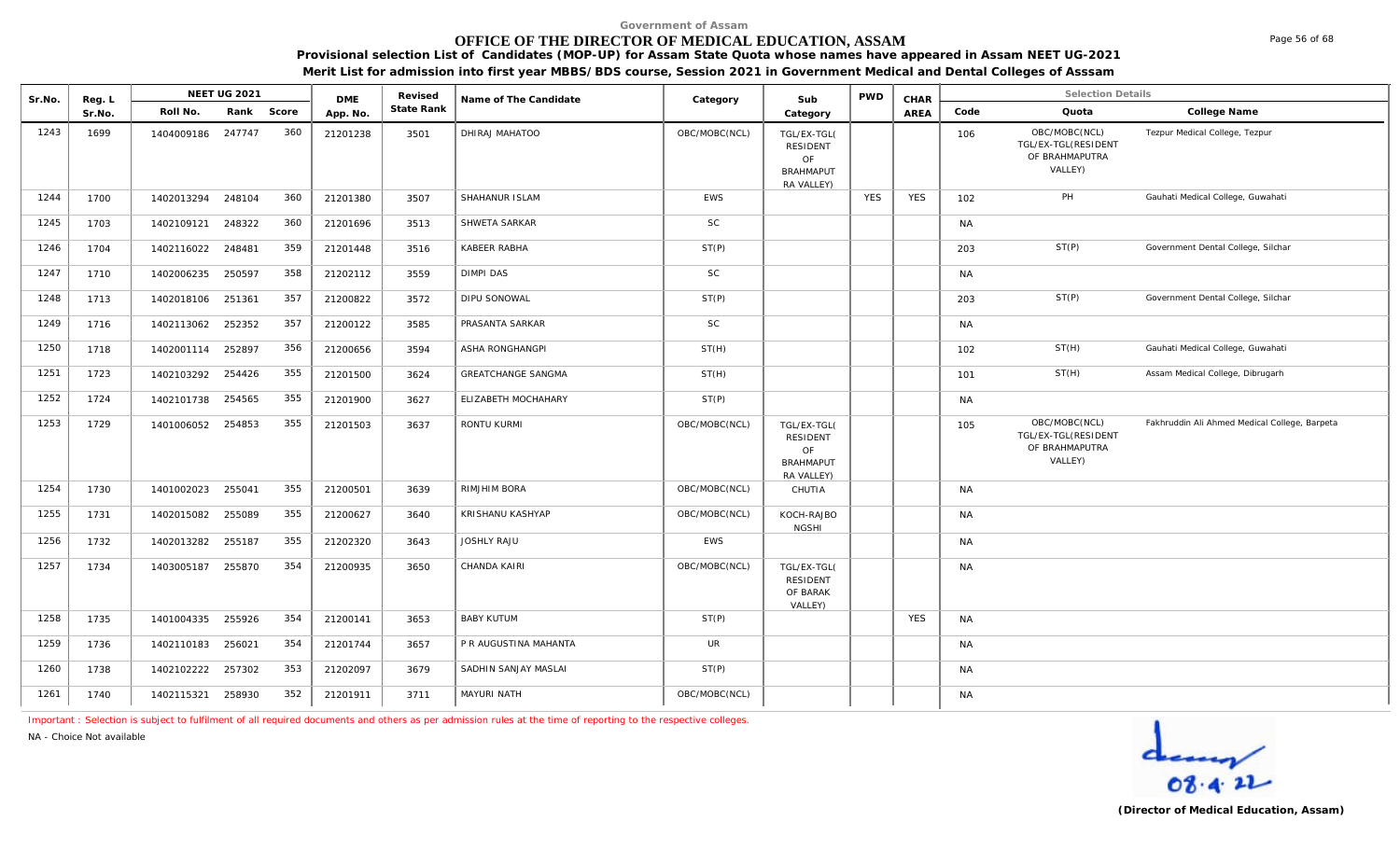# **OFFICE OF THE DIRECTOR OF MEDICAL EDUCATION, ASSAM**

**Provisional selection List of Candidates (MOP-UP) for Assam State Quota whose names have appeared in Assam NEET UG-2021 Merit List for admission into first year MBBS/BDS course, Session 2021 in Government Medical and Dental Colleges of Asssam**

| Sr.No. |                  | NEET UG 2021      |            |     | <b>DME</b> | Revised    | Name of The Candidate |               | Sub                                                                    | <b>PWD</b> | CHAR |           | <b>Selection Details</b>                                          |                                               |
|--------|------------------|-------------------|------------|-----|------------|------------|-----------------------|---------------|------------------------------------------------------------------------|------------|------|-----------|-------------------------------------------------------------------|-----------------------------------------------|
|        | Reg. L<br>Sr.No. | Roll No.          | Rank Score |     | App. No.   | State Rank |                       | Category      | Category                                                               |            | AREA | Code      | Quota                                                             | College Name                                  |
| 1262   | 1741             | 1402002106        | 259170     | 352 | 21201339   | 3718       | <b>BIRAJ DOLEY</b>    | ST(P)         |                                                                        |            |      | <b>NA</b> |                                                                   |                                               |
| 1263   | 1741.1           | 1404004160        | 259322     | 352 | 21203070   | 3724       | NIKITA SAHA           | OBC/MOBC(NCL) |                                                                        |            |      | <b>NA</b> |                                                                   |                                               |
| 1264   | 1742             | 1401002513        | 260691     | 351 | 21200589   | 3744       | SAKSHI PRIYA KOUSIK   | <b>UR</b>     |                                                                        |            |      | <b>NA</b> |                                                                   |                                               |
| 1265   | 1743             | 1404004162 261118 |            | 351 | 21201875   | 3750       | SWAGATA AHOM          | OBC/MOBC(NCL) | TAI-AHOM                                                               |            |      | <b>NA</b> |                                                                   |                                               |
| 1266   | 1745             | 1402015055        | 261803     | 350 | 21201593   | 3764       | JYOTI BORO            | ST(P)         |                                                                        |            |      | <b>NA</b> |                                                                   |                                               |
| 1267   | 1746             | 1403004221        | 262097     | 350 | 21200221   | 3766       | RAJDEEP SINGH KURMI   | OBC/MOBC(NCL) | TGL/EX-TGL(<br><b>RESIDENT</b><br>OF BARAK<br>VALLEY)                  |            |      | <b>NA</b> |                                                                   |                                               |
| 1268   | 1751             | 1402004286        | 263004     | 350 | 21201905   | 3782       | MANISH PANDIT         | UR            |                                                                        |            |      | <b>NA</b> |                                                                   |                                               |
| 1269   | 1752             | 1401002310        | 263357     | 349 | 21202145   | 3787       | MINAKSHI KAMAN        | ST(P)         |                                                                        |            |      | <b>NA</b> |                                                                   |                                               |
| 1270   | 1753             | 1401004524        | 263522     | 349 | 21201375   | 3789       | SANGHAMITRA GOGOI     | OBC/MOBC(NCL) | TAI-AHOM                                                               |            |      | NA        |                                                                   |                                               |
| 1271   | 1755             | 1401003150        | 264326     | 349 | 21200020   | 3800       | <b>ABHIJIT KURMI</b>  | OBC/MOBC(NCL) | TGL/EX-TGL(<br><b>RESIDENT</b><br>OF<br><b>BRAHMAPUT</b><br>RA VALLEY) |            |      | 105       | OBC/MOBC(NCL)<br>TGL/EX-TGL(RESIDENT<br>OF BRAHMAPUTRA<br>VALLEY) | Fakhruddin Ali Ahmed Medical College, Barpeta |
| 1272   | 1757             | 1401005303        | 264906     | 348 | 21201412   | 3809       | PROBIN KARMAKAR       | OBC/MOBC(NCL) | TGL/EX-TGL(<br>RESIDENT<br>OF<br><b>BRAHMAPUT</b><br>RA VALLEY)        |            |      | 108       | OBC/MOBC(NCL)<br>TGL/EX-TGL(RESIDENT<br>OF BRAHMAPUTRA<br>VALLEY) | Lakimpur Medical College, North Lahimpur      |
| 1273   | 1758             | 1402102243 264914 |            | 348 | 21200350   | 3810       | DHANDWIP DAIMARY      | ST(P)         |                                                                        |            |      | <b>NA</b> |                                                                   |                                               |
| 1274   | 1760             | 1402117216        | 266397     | 347 | 21200643   | 3835       | PANGRI TERON          | ST(H)         |                                                                        |            |      | 101       | ST(H)                                                             | Assam Medical College, Dibrugarh              |
| 1275   | 1765             | 1401007290        | 268301     | 346 | 21201549   | 3856       | JENIFAR ROHMAN        | <b>EWS</b>    |                                                                        |            |      | <b>NA</b> |                                                                   |                                               |
| 1276   | 1767             | 1402007452        | 269015     | 346 | 21202209   | 3866       | LAKHI PRASAD KAKATI   | SC            |                                                                        |            |      | <b>NA</b> |                                                                   |                                               |
| 1277   | 1768             | 1404001303        | 269384     | 346 | 21201442   | 3870       | BISHAL MAHANANDA      | OBC/MOBC(NCL) | TGL/EX-TGL(<br><b>RESIDENT</b><br>OF<br><b>BRAHMAPUT</b><br>RA VALLEY) |            |      | 107       | OBC/MOBC(NCL)<br>TGL/EX-TGL(RESIDENT<br>OF BRAHMAPUTRA<br>VALLEY) | Diphu Medical College, Diphu                  |
| 1278   | 1770             | 1402003549 269716 |            | 345 | 21202000   | 3878       | HIRAJYOTI SAIKIA      | OBC/MOBC(NCL) | CHUTIA                                                                 |            |      | <b>NA</b> |                                                                   |                                               |

*Important : Selection is subject to fulfilment of all required documents and others as per admission rules at the time of reporting to the respective colleges.*

*NA - Choice Not available*



Page 57 of 68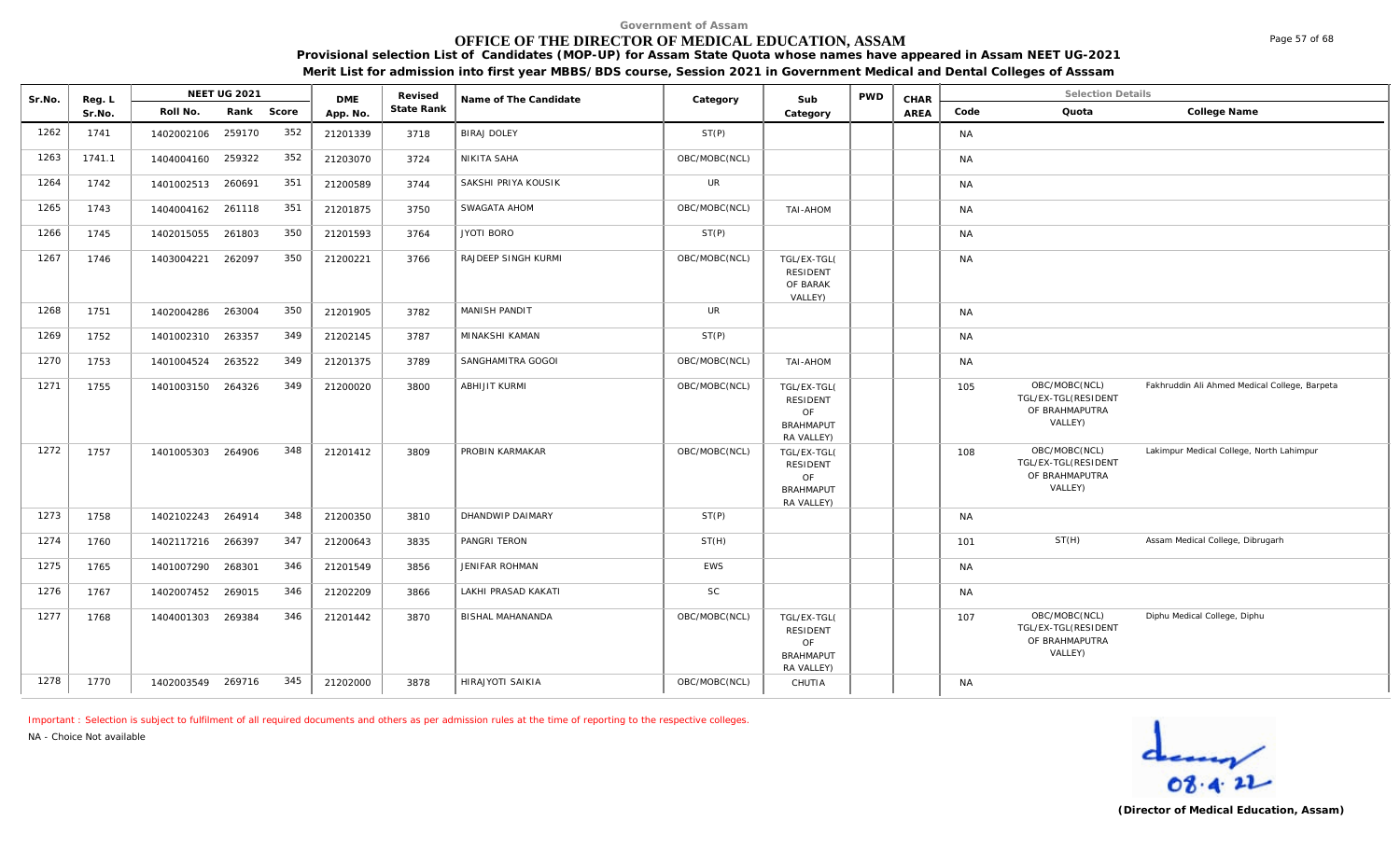# **OFFICE OF THE DIRECTOR OF MEDICAL EDUCATION, ASSAM**

**Provisional selection List of Candidates (MOP-UP) for Assam State Quota whose names have appeared in Assam NEET UG-2021 Merit List for admission into first year MBBS/BDS course, Session 2021 in Government Medical and Dental Colleges of Asssam**

| Sr.No. | Reg. L |                   | <b>NEET UG 2021</b> |            | <b>DME</b> | Revised    | Name of The Candidate  | Category      | Sub          | <b>PWD</b> | CHAR       |           | <b>Selection Details</b>      |                                  |
|--------|--------|-------------------|---------------------|------------|------------|------------|------------------------|---------------|--------------|------------|------------|-----------|-------------------------------|----------------------------------|
|        | Sr.No. | Roll No.          |                     | Rank Score | App. No    | State Rank |                        |               | Category     |            | AREA       | Code      | Quota                         | College Name                     |
| 1279   | 1771   | 1402012095        | 270249              | 345        | 21201261   | 3886       | <b>TAKSHI MURARI</b>   | <b>UR</b>     |              |            |            | <b>NA</b> |                               |                                  |
| 1280   | 1773   | 1402104284        | 270444              | 345        | 21200741   | 3891       | <b>KLARI BEYPI</b>     | ST(H)         |              |            |            | 101       | ST(H)                         | Assam Medical College, Dibrugarh |
| 1281   | 1774   | 1402019267        | 270445              | 345        | 21202002   | 3892       | JUMI BORO              | ST(P)         |              |            |            | <b>NA</b> |                               |                                  |
| 1282   | 1776   | 1402105397 271334 |                     | 344        | 21200098   | 3913       | SARLONGIM TIMUNG       | ST(H)         |              |            |            | 101       | ST(H)                         | Assam Medical College, Dibrugarh |
| 1283   | 1779   | 1402111142 272626 |                     | 343        | 21201229   | 3927       | MAISRINGDI JIDUNG      | ST(H)         |              |            |            | 101       | ST(H)                         | Assam Medical College, Dibrugarh |
| 1284   | 1780   | 1402014090 272631 |                     | 343        | 21200461   | 3928       | SOT KURU RONGHANG      | ST(H)         |              |            |            | 101       | ST(H)                         | Assam Medical College, Dibrugarh |
| 1285   | 1781   | 1404007070        | 272652              | 343        | 21201128   | 3929       | THULUNSI GAYARY        | ST(P)         |              |            |            | <b>NA</b> |                               |                                  |
| 1286   | 1783   | 1402101267        | 273000              | 343        | 21202357   | 3939       | DIPANKAR BASUMATARY    | ST(P)         |              |            |            | <b>NA</b> |                               |                                  |
| 1287   | 1786   | 1402013310        | 273446              | 343        | 21201904   | 3952       | SUNANDA CHAKRABORTY    | UR            |              |            |            | <b>NA</b> |                               |                                  |
| 1288   | 1792   | 1401009013 277764 |                     | 340        | 21201983   | 4003       | APURBA GOGOI           | OBC/MOBC(NCL) | <b>MORAN</b> |            |            | 106       | OBC/MOBC(NCL)<br><b>MORAN</b> | Tezpur Medical College, Tezpur   |
| 1289   | 1793.1 | 1401009185        | 277976              | 340        | 21203018   | 4005       | PRIYA GUPTA            | OBC/MOBC(NCL) |              |            |            | <b>NA</b> |                               |                                  |
| 1290   | 1794   | 1402107489        | 278146              | 340        | 21200421   | 4007       | HARSHITA DAS           | <b>SC</b>     |              |            |            | <b>NA</b> |                               |                                  |
| 1291   | 1800   | 1402003474        | 282118              | 337        | 21201685   | 4081       | DHRUBAJYOTI BASUMATARY | ST(P)         |              |            |            | <b>NA</b> |                               |                                  |
| 1292   | 1805   | 1402111058        | 284276              | 336        | 21202046   | 4113       | ANKITA MALAKAR         | <b>SC</b>     |              |            |            | <b>NA</b> |                               |                                  |
| 1293   | 1806   | 1401005037        | 284350              | 336        | 21202296   | 4114       | TEJASWINI VASHISTHA    | <b>EWS</b>    |              |            |            | <b>NA</b> |                               |                                  |
| 1294   | 1811   | 1402009114        | 286260              | 335        | 21201970   | 4151       | <b>ELORA NATH</b>      | OBC/MOBC(NCL) |              |            |            | <b>NA</b> |                               |                                  |
| 1295   | 1812   | 1402108445        | 286722              | 334        | 21201235   | 4161       | ASHRINGDI HAPILA       | ST(H)         |              |            |            | 101       | ST(H)                         | Assam Medical College, Dibrugarh |
| 1296   | 1816   | 1403007080        | 288707              | 333        | 21200060   | 4194       | RONALD LALSIEMLIEN     | ST(H)         |              |            |            | 103       | ST(H)                         | Silchar Medical College, Silchar |
| 1297   | 1818   | 1401003304        | 289310              | 333        | 21202344   | 4200       | PRASHI GOGOI           | OBC/MOBC(NCL) |              |            |            | <b>NA</b> |                               |                                  |
| 1298   | 1820   | 1401002420        | 290002              | 332        | 21201495   | 4209       | <b>GARIMA PEGU</b>     | ST(P)         |              |            |            | <b>NA</b> |                               |                                  |
| 1299   | 1821   | 1402005365        | 290103              | 332        | 21201408   | 4210       | UTPAL GOGOI            | OBC/MOBC(NCL) | TAI-AHOM     |            |            | <b>NA</b> |                               |                                  |
| 1300   | 1823   | 1402001269        | 290829              | 332        | 21202249   | 4217       | HARSHITA TALUKDAR      | <b>SC</b>     |              |            |            | <b>NA</b> |                               |                                  |
| 1301   | 1825   | 1402010012 291624 |                     | 331        | 21200500   | 4225       | SAHIL ALI AHMED        | OBC/MOBC(NCL) |              |            | <b>YES</b> | <b>NA</b> |                               |                                  |

*Important : Selection is subject to fulfilment of all required documents and others as per admission rules at the time of reporting to the respective colleges.*

*NA - Choice Not available*

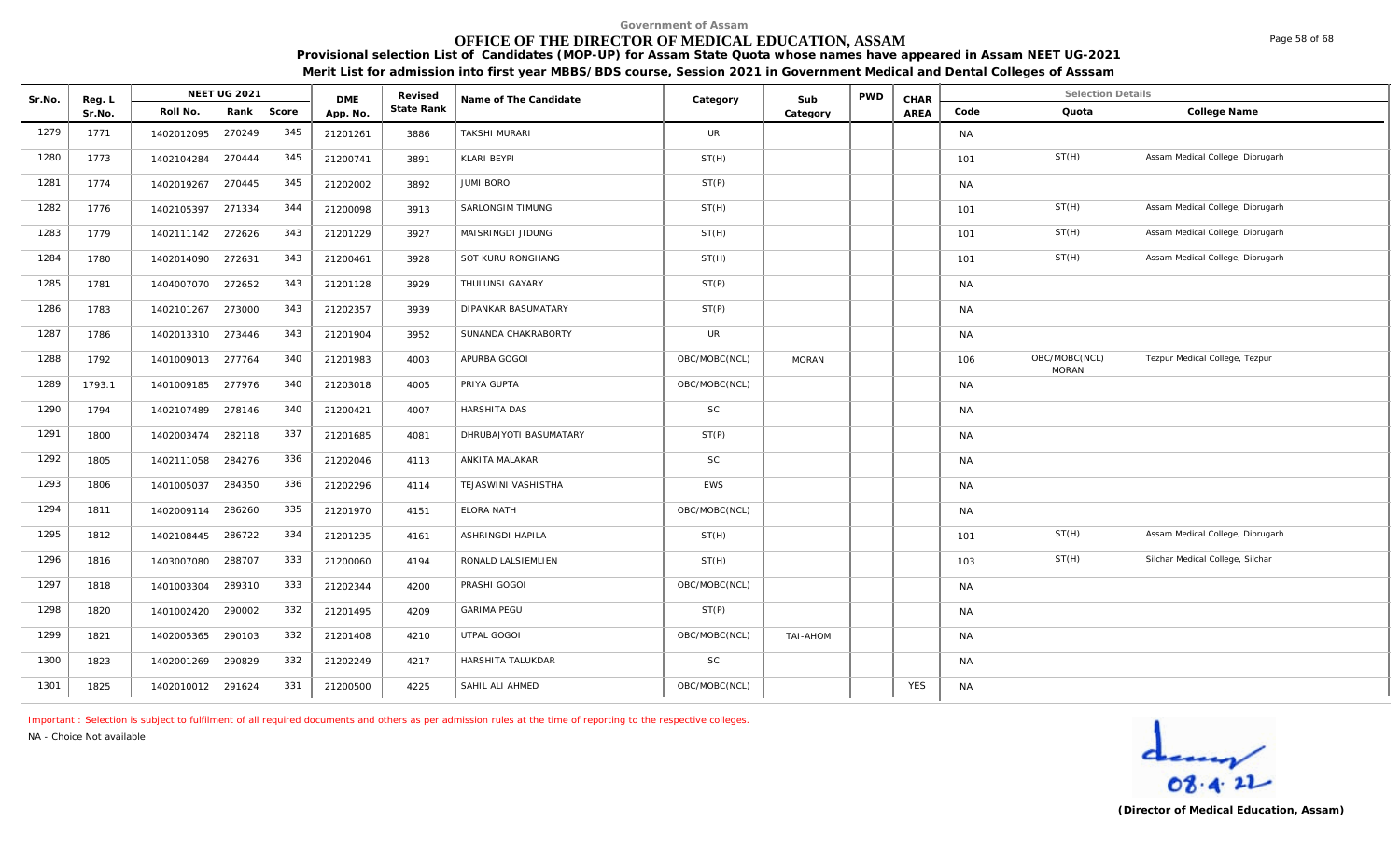# **OFFICE OF THE DIRECTOR OF MEDICAL EDUCATION, ASSAM**

**Provisional selection List of Candidates (MOP-UP) for Assam State Quota whose names have appeared in Assam NEET UG-2021 Merit List for admission into first year MBBS/BDS course, Session 2021 in Government Medical and Dental Colleges of Asssam**

| Sr.No. | Reg. L | <b>NEET UG 2021</b>         | <b>DME</b> | Revised    | Name of The Candidate          | Category      | Sub                                                                    | <b>PWD</b> | CHAR        |           | <b>Selection Details</b> |                                               |
|--------|--------|-----------------------------|------------|------------|--------------------------------|---------------|------------------------------------------------------------------------|------------|-------------|-----------|--------------------------|-----------------------------------------------|
|        | Sr.No. | Roll No.<br>Rank<br>Score   | App. No.   | State Rank |                                |               | Category                                                               |            | <b>AREA</b> | Code      | Quota                    | College Name                                  |
| 1302   | 1826   | 331<br>291646<br>1402102051 | 21201570   | 4226       | <b>ISAMHEULE RIAME</b>         | ST(H)         |                                                                        |            |             | 101       | ST(H)                    | Assam Medical College, Dibrugarh              |
| 1303   | 1827   | 330<br>293176<br>1401008121 | 21200664   | 4253       | <b>SENSO KROPI</b>             | ST(H)         |                                                                        |            |             | 108       | ST(H)                    | Lakimpur Medical College, North Lahimpur      |
| 1304   | 1830   | 329<br>1402103236<br>295116 | 21200099   | 4284       | YUGMAN HAZOWARY                | ST(P)         |                                                                        |            |             | <b>NA</b> |                          |                                               |
| 1305   | 1831   | 329<br>295769<br>1401001453 | 21202039   | 4299       | SHOMDUTTA PROTIETY             | <b>EWS</b>    |                                                                        |            |             | <b>NA</b> |                          |                                               |
| 1306   | 1832   | 329<br>295915<br>1404003235 | 21201616   | 4304       | MASUM PARBEZ CHOWDHURY         | <b>UR</b>     |                                                                        | <b>YES</b> |             | 101       | PH                       | Assam Medical College, Dibrugarh              |
| 1307   | 1834   | 328<br>296373<br>1403002055 | 21202099   | 4312       | LALREMRUOT PUDAITE             | ST(H)         |                                                                        |            |             | 103       | ST(H)                    | Silchar Medical College, Silchar              |
| 1308   | 1841   | 327<br>297953<br>1402113417 | 21202110   | 4345       | MANUJ PAYENG                   | ST(P)         |                                                                        |            |             | <b>NA</b> |                          |                                               |
| 1309   | 1842   | 327<br>297999<br>1301005210 | 21201864   | 4346       | <b>BAHKNI SIKHA PEGU</b>       | ST(P)         |                                                                        |            |             | <b>NA</b> |                          |                                               |
| 1310   | 1843   | 327<br>298035<br>1402008308 | 21200363   | 4350       | RIYA SINGH                     | OBC/MOBC(NCL) |                                                                        |            |             | <b>NA</b> |                          |                                               |
| 1311   | 1849.1 | 325<br>1404006191<br>301957 | 21204019   | 4418       | MOHINI LIMBU                   | OBC/MOBC(NCL) |                                                                        |            |             | <b>NA</b> |                          |                                               |
| 1312   | 1857   | 322<br>306143<br>1402103211 | 21201820   | 4485       | SUSHMITA KEMPRAI               | ST(H)         |                                                                        |            |             | 105       | ST(H)                    | Fakhruddin Ali Ahmed Medical College, Barpeta |
| 1313   | 1858   | 322<br>306149<br>1404001110 | 21201961   | 4486       | ALICE TOPNO                    | OBC/MOBC(NCL) | TGL/EX-TGL(<br><b>RESIDENT</b><br>OF<br><b>BRAHMAPUT</b><br>RA VALLEY) |            |             | <b>NA</b> |                          |                                               |
| 1314   | 1859   | 322<br>1402110079<br>306401 | 21200969   | 4490       | ANGELA VANNEISANGI NGAMLAI     | ST(H)         |                                                                        |            |             | 103       | ST(H)                    | Silchar Medical College, Silchar              |
| 1315   | 1860   | 322<br>307361<br>1402105078 | 21200092   | 4507       | PRINCE KAKATI                  | OBC/MOBC(NCL) | KOCH-RAJBO<br><b>NGSHI</b>                                             |            |             | <b>NA</b> |                          |                                               |
| 1316   | 1862   | 321<br>307816<br>1403001246 | 21201431   | 4515       | JONIS DHAR                     | ST(H)         |                                                                        |            |             | 103       | ST(H)                    | Silchar Medical College, Silchar              |
| 1317   | 1863.1 | 321<br>308175<br>1401003049 | 21203019   | 4521       | <b>MIGOM MILI</b>              | ST(P)         |                                                                        |            |             | <b>NA</b> |                          |                                               |
| 1318   | 1864   | 321<br>308358<br>1402001106 | 21201432   | 4525       | EDDIE VANLALHRIETZUOL BUONGPUI | ST(H)         |                                                                        |            |             | 103       | ST(H)                    | Silchar Medical College, Silchar              |
| 1319   | 1865   | 321<br>308426<br>1401002052 | 21200168   | 4528       | SAFI ALAM ANSARI               | <b>UR</b>     |                                                                        | <b>YES</b> |             | 105       | PH                       | Fakhruddin Ali Ahmed Medical College, Barpeta |
| 1320   | 1869   | 320<br>309486<br>1402011074 | 21201313   | 4549       | DEEPA ARDAO                    | ST(H)         |                                                                        |            |             | 104       | ST(H)                    | Jorhat Medical College, Jorhat                |
| 1321   | 1870   | 320<br>309572<br>1402007150 | 21200514   | 4550       | RAIKOM TERANG                  | ST(H)         |                                                                        |            |             | 104       | ST(H)                    | Jorhat Medical College, Jorhat                |
| 1322   | 1876   | 319<br>1401001225 311303    | 21200771   | 4577       | ANUSHKA LOTHA                  | ST(H)         |                                                                        |            |             | 104       | ST(H)                    | Jorhat Medical College, Jorhat                |

*Important : Selection is subject to fulfilment of all required documents and others as per admission rules at the time of reporting to the respective colleges.*

*NA - Choice Not available*

**(Director of Medical Education, Assam)**

Page 59 of 68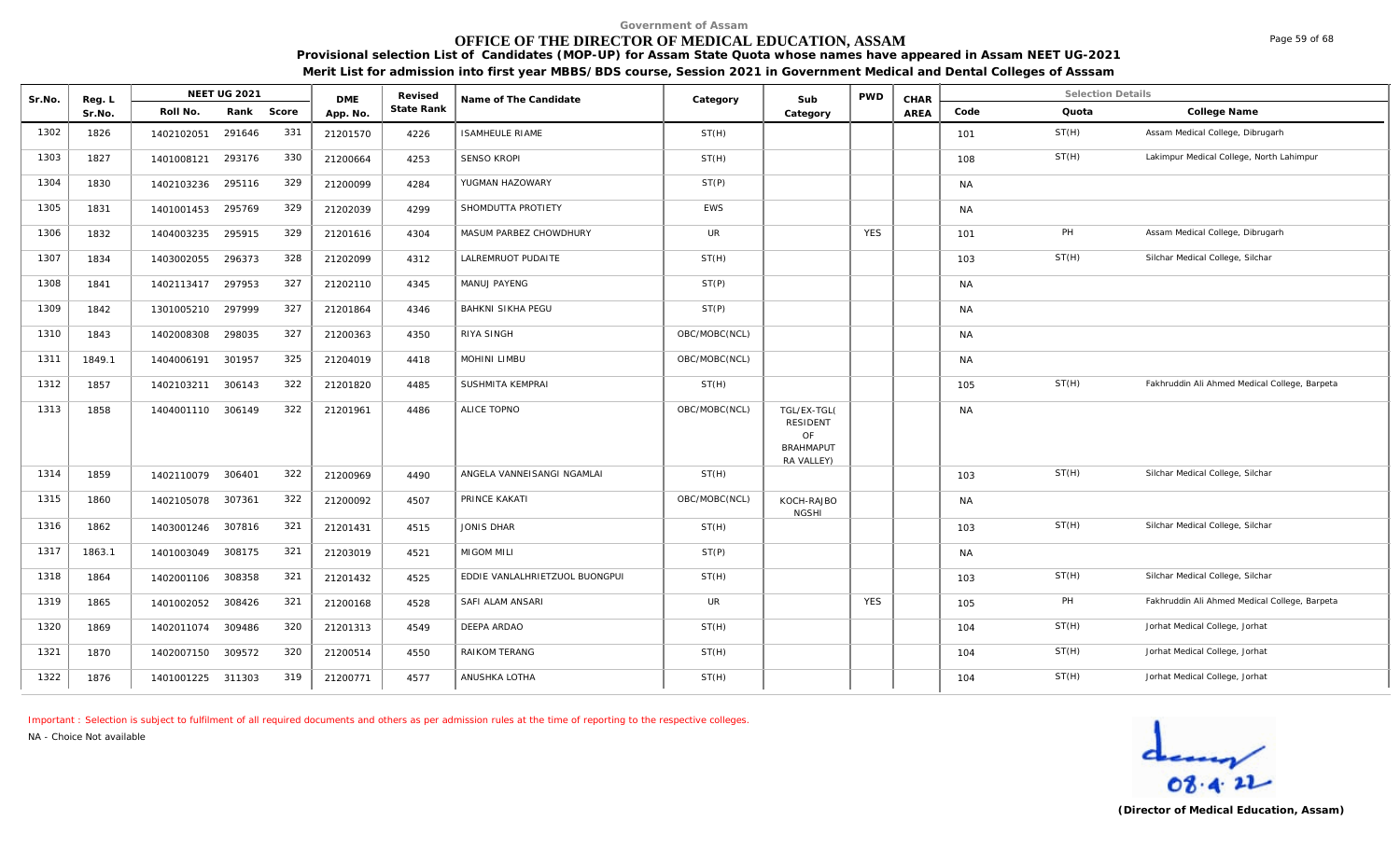# **OFFICE OF THE DIRECTOR OF MEDICAL EDUCATION, ASSAM**

**Provisional selection List of Candidates (MOP-UP) for Assam State Quota whose names have appeared in Assam NEET UG-2021 Merit List for admission into first year MBBS/BDS course, Session 2021 in Government Medical and Dental Colleges of Asssam**

| Sr.No. | Reg. L |                   | <b>NEET UG 2021</b> |       | <b>DMF</b> | Revised    | Name of The Candidate | Category      | Sub                                                                    | <b>PWD</b> | CHAR |           | <b>Selection Details</b>                                          |                                      |
|--------|--------|-------------------|---------------------|-------|------------|------------|-----------------------|---------------|------------------------------------------------------------------------|------------|------|-----------|-------------------------------------------------------------------|--------------------------------------|
|        | Sr.No. | Roll No.          | Rank                | Score | App. No.   | State Rank |                       |               | Category                                                               |            | AREA | Code      | Quota                                                             | College Name                         |
| 1323   | 1879   | 1401001222 311559 |                     | 319   | 21200323   | 4582       | RAHUL DEORI           | ST(P)         |                                                                        |            |      | <b>NA</b> |                                                                   |                                      |
| 1324   | 1881   | 1402101510 311954 |                     | 319   | 21202325   | 4590       | RAJDEEP DEV NATH      | <b>UR</b>     |                                                                        |            |      | <b>NA</b> |                                                                   |                                      |
| 1325   | 1882   | 1402002559 313072 |                     | 318   | 21201210   | 4608       | RUPKABON ENGTIPI      | ST(H)         |                                                                        |            |      | 104       | ST(H)                                                             | Jorhat Medical College, Jorhat       |
| 1326   | 1883   | 1402008213 313104 |                     | 318   | 21200215   | 4609       | ROCKTIM KUMAR GONJU   | OBC/MOBC(NCL) | TGL/EX-TGL(<br><b>RESIDENT</b><br>OF<br><b>BRAHMAPUT</b><br>RA VALLEY) |            |      | 203       | OBC/MOBC(NCL)<br>TGL/EX-TGL(RESIDENT<br>OF BRAHMAPUTRA<br>VALLEY) | Government Dental College, Silchar   |
| 1327   | 1887   | 1402102142 316215 |                     | 317   | 21201546   | 4663       | ANANYA DAS            | <b>SC</b>     |                                                                        |            |      | <b>NA</b> |                                                                   |                                      |
| 1328   | 1888   | 1402003114 316567 |                     | 316   | 21201360   | 4665       | BLESHBIRTH R MARAK    | ST(P)         |                                                                        |            |      | <b>NA</b> |                                                                   |                                      |
| 1329   | 1899   | 1402105340 320315 |                     | 314   | 21200268   | 4726       | PYNSHAIBHAMI TARIANG  | ST(H)         |                                                                        |            |      | 107       | ST(H)                                                             | Diphu Medical College, Diphu         |
| 1330   | 1901   | 1402004154        | 320968              | 314   | 21201882   | 4738       | MANISHA KUMARI SAH    | OBC/MOBC(NCL) |                                                                        |            |      | NA.       |                                                                   |                                      |
| 1331   | 1902   | 1402009260 321484 |                     | 313   | 21200186   | 4748       | SUMBIKA KROPI         | ST(H)         |                                                                        |            |      | 106       | ST(H)                                                             | Tezpur Medical College, Tezpur       |
| 1332   | 1903   | 1402005427        | 321649              | 313   | 21200073   | 4751       | PALLABI MALAKAR       | SC            |                                                                        |            |      | <b>NA</b> |                                                                   |                                      |
| 1333   | 1905   | 1402108305 324186 |                     | 312   | 21201844   | 4787       | <b>BARSHA NATH</b>    | OBC/MOBC(NCL) |                                                                        |            |      | <b>NA</b> |                                                                   |                                      |
| 1334   | 1906   | 1402007466        | 324240              | 312   | 21200450   | 4788       | MIKIRAJ RABHA         | ST(P)         |                                                                        |            |      | <b>NA</b> |                                                                   |                                      |
| 1335   | 1907   | 1401007040 324413 |                     | 312   | 21200634   | 4792       | MAYURI MALAKAR        | <b>SC</b>     |                                                                        |            |      | <b>NA</b> |                                                                   |                                      |
| 1336   | 1908   | 1402001011        | 326525              | 310   | 21202086   | 4818       | LONGBARSON TERANG     | ST(H)         |                                                                        |            |      | 106       | ST(H)                                                             | Tezpur Medical College, Tezpur       |
| 1337   | 1909   | 1401005172 326527 |                     | 310   | 21200666   | 4817       | PRIYADARSHINI KURMI   | OBC/MOBC(NCL) | TGL/EX-TGL(<br><b>RESIDENT</b><br>OF<br><b>BRAHMAPUT</b><br>RA VALLEY) |            |      | 202       | OBC/MOBC(NCL)<br>TGL/EX-TGL(RESIDENT<br>OF BRAHMAPUTRA<br>VALLEY) | Government Dental College, Dibrugarh |
| 1338   | 1910   | 1404006204        | 326629              | 310   | 21200993   | 4820       | MISHMA TERANGPI       | ST(H)         |                                                                        |            |      | 106       | ST(H)                                                             | Tezpur Medical College, Tezpur       |
| 1339   | 1916   | 1402001539        | 328080              | 310   | 21200359   | 4843       | DHRITIKA RABHA        | ST(P)         |                                                                        |            |      | <b>NA</b> |                                                                   |                                      |
| 1340   | 1917   | 1401001001        | 328403              | 309   | 21202155   | 4852       | ANKITA MECH           | ST(P)         |                                                                        |            |      | <b>NA</b> |                                                                   |                                      |
| 1341   | 1918   | 1402115144        | 328407              | 309   | 21201653   | 4853       | AMISHA LANGTHASA      | ST(H)         |                                                                        |            |      | 106       | ST(H)                                                             | Tezpur Medical College, Tezpur       |
| 1342   | 1920   | 1401001806        | 328668              | 309   | 21201960   | 4861       | KUNHI CHUTIA          | <b>UR</b>     |                                                                        |            |      | <b>NA</b> |                                                                   |                                      |

*Important : Selection is subject to fulfilment of all required documents and others as per admission rules at the time of reporting to the respective colleges.*

*NA - Choice Not available*



Page 60 of 68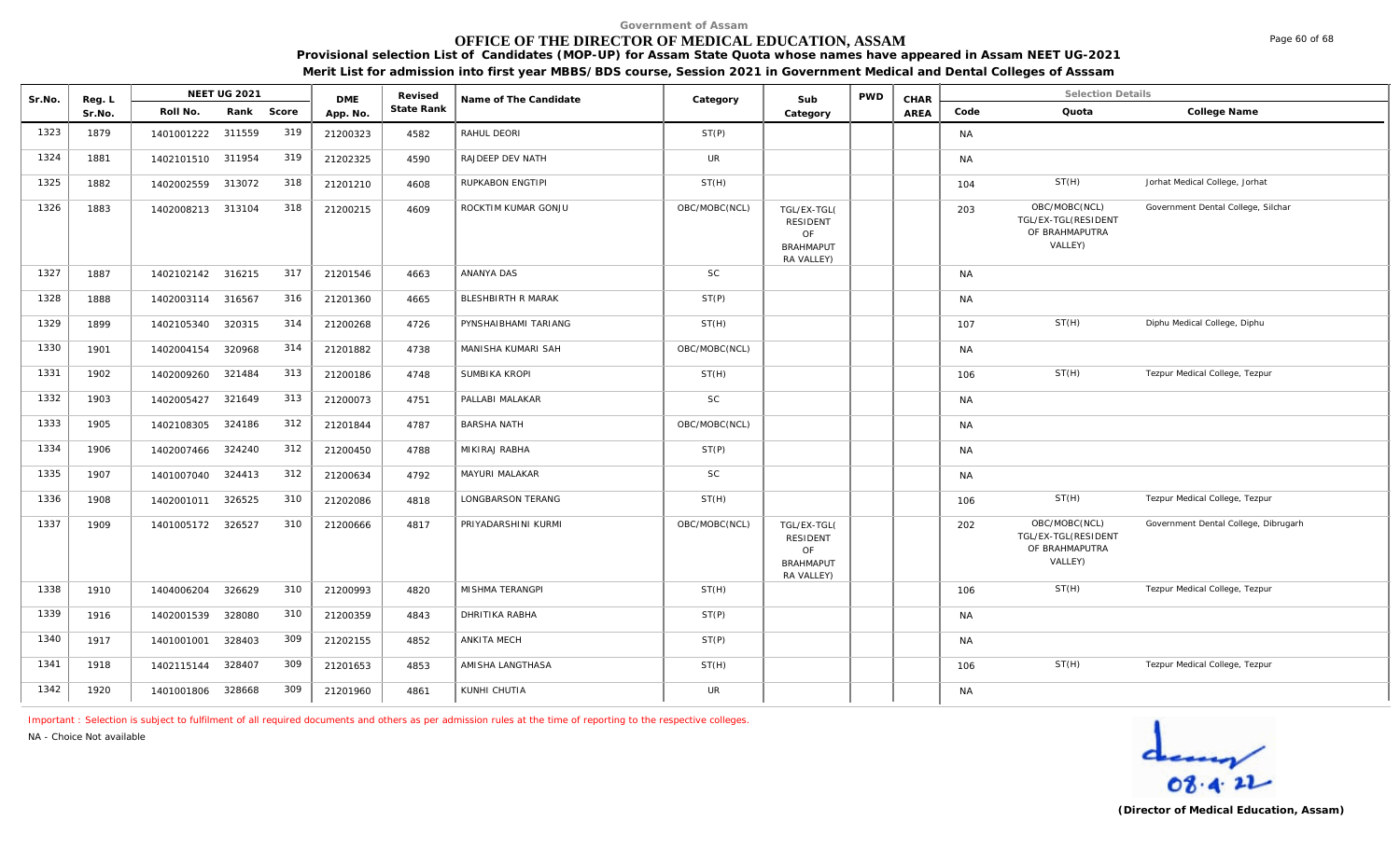#### **OFFICE OF THE DIRECTOR OF MEDICAL EDUCATION, ASSAM**

**Provisional selection List of Candidates (MOP-UP) for Assam State Quota whose names have appeared in Assam NEET UG-2021 Merit List for admission into first year MBBS/BDS course, Session 2021 in Government Medical and Dental Colleges of Asssam**

| Sr.No. | Reg. L | <b>NEET UG 2021</b> |        | <b>DME</b> | Revised  | Name of The Candidate | Category                   | Sub           | <b>PWD</b>                 | CHAR | <b>Selection Details</b> |           |       |                                               |
|--------|--------|---------------------|--------|------------|----------|-----------------------|----------------------------|---------------|----------------------------|------|--------------------------|-----------|-------|-----------------------------------------------|
|        | Sr.No. | Roll No.            | Rank   | Score      | App. No. | State Rank            |                            |               | Category                   |      | AREA                     | Code      | Quota | College Name                                  |
| 1343   | 1922   | 1401004542          | 330308 | 308        | 21200941 | 4891                  | <b>BHARGOB SAIKIA</b>      | OBC/MOBC(NCL) | TAI-AHOM                   |      |                          | <b>NA</b> |       |                                               |
| 1344   | 1923   | 1401005320          | 330565 | 308        | 21202037 | 4893                  | KASHMIRI BORAH             | OBC/MOBC(NCL) |                            |      |                          | <b>NA</b> |       |                                               |
| 1345   | 1927.1 | 1402111224          | 336572 | 305        | 21203031 | 4973                  | KASTURIKA RAJKHOWA         | <b>UR</b>     |                            |      |                          | <b>NA</b> |       |                                               |
| 1346   | 1929   | 3501005241          | 337319 | 304        | 21201490 | 4985                  | MARTINA RESHO RENGMA       | ST(H)         |                            |      |                          | 108       | ST(H) | Lakimpur Medical College, North Lahimpur      |
| 1347   | 1930   | 1402104087          | 337948 | 304        | 21201084 | 4996                  | APRATIM DAS                | <b>SC</b>     |                            |      |                          | <b>NA</b> |       |                                               |
| 1348   | 1931   | 1402118110          | 338023 | 304        | 21200558 | 4998                  | DANGSODAO JIDUNG           | ST(H)         |                            |      |                          | 105       | ST(H) | Fakhruddin Ali Ahmed Medical College, Barpeta |
| 1349   | 1938   | 1402002016          | 342320 | 301        | 21202302 | 5083                  | MIRJENG TERON              | ST(H)         |                            |      |                          | 107       | ST(H) | Diphu Medical College, Diphu                  |
| 1350   | 1939   | 1403006575          | 342508 | 301        | 21200852 | 5086                  | ROSY SANGNEIHOI HRANGKHOL  | ST(H)         |                            |      |                          | 105       | ST(H) | Fakhruddin Ali Ahmed Medical College, Barpeta |
| 1351   | 1940   | 1401001248          | 342570 | 301        | 21201967 | 5087                  | SAURAV DAS                 | SC            |                            |      |                          | <b>NA</b> |       |                                               |
| 1352   | 1941   | 1402001140          | 343958 | 301        | 21201460 | 5105                  | NISHANTA RAY               | OBC/MOBC(NCL) | KOCH-RAJBO<br><b>NGSHI</b> |      |                          | <b>NA</b> |       |                                               |
| 1353   | 1942   | 1402115116          | 345706 | 300        | 21200525 | 5132                  | KHUSHI AGARWAL             | <b>UR</b>     |                            |      |                          | <b>NA</b> |       |                                               |
| 1354   | 1943   | 1401001414          | 345966 | 299        | 21201256 | 5137                  | <b>FRANKY KATHAR</b>       | ST(H)         |                            |      |                          | 107       | ST(H) | Diphu Medical College, Diphu                  |
| 1355   | 1947   | 1402007008          | 347410 | 299        | 21201602 | 5166                  | <b>BHIBHIKESH DAS</b>      | <b>EWS</b>    |                            |      |                          | <b>NA</b> |       |                                               |
| 1356   | 1948   | 1402118019          | 347699 | 298        | 21201474 | 5172                  | <b>DIXITA LANGTHASA</b>    | ST(H)         |                            |      |                          | 105       | ST(H) | Fakhruddin Ali Ahmed Medical College, Barpeta |
| 1357   | 1949   | 1403006448          | 347770 | 298        | 21201022 | 5175                  | JENNY LALENKAWL MIHRIEMATE | ST(H)         |                            |      |                          | 106       | ST(H) | Tezpur Medical College, Tezpur                |
| 1358   | 1949.1 | 1402005370          | 349930 | 297        | 21203065 | 5212                  | AMBIKA BORO                | ST(P)         |                            |      |                          | <b>NA</b> |       |                                               |
| 1359   | 1951   | 1402103296          | 351070 | 296        | 21202088 | 5228                  | SARKIRI ENGLENG            | ST(H)         |                            |      |                          | 105       | ST(H) | Fakhruddin Ali Ahmed Medical College, Barpeta |
| 1360   | 1952   | 1401009112          | 351079 | 296        | 21201298 | 5229                  | SUKANYA BHARALI            | <b>SC</b>     |                            |      |                          | <b>NA</b> |       |                                               |
| 1361   | 1955   | 1402008141          | 353664 | 295        | 21200114 | 5267                  | <b>SEMSON KRO</b>          | ST(H)         |                            |      |                          | 107       | ST(H) | Diphu Medical College, Diphu                  |
| 1362   | 1956   | 1404002185          | 353710 | 295        | 21201742 | 5268                  | SWATI PRASAD               | OBC/MOBC(NCL) |                            |      |                          | <b>NA</b> |       |                                               |
| 1363   | 1959   | 1402112001          | 354965 | 294        | 21201484 | 5288                  | PREETY RANI RAJKONWAR      | OBC/MOBC(NCL) | TAI-AHOM                   |      |                          | <b>NA</b> |       |                                               |
| 1364   | 1961   | 1402113006          | 356955 | 293        | 21201806 | 5326                  | KRITIKA DAS                | <b>SC</b>     |                            |      |                          | <b>NA</b> |       |                                               |
| 1365   | 1963   | 1402109371          | 358074 | 293        | 21202367 | 5339                  | RAINY DAS                  | <b>SC</b>     |                            |      |                          | <b>NA</b> |       |                                               |

*Important : Selection is subject to fulfilment of all required documents and others as per admission rules at the time of reporting to the respective colleges.*

*NA - Choice Not available*



Page 61 of 68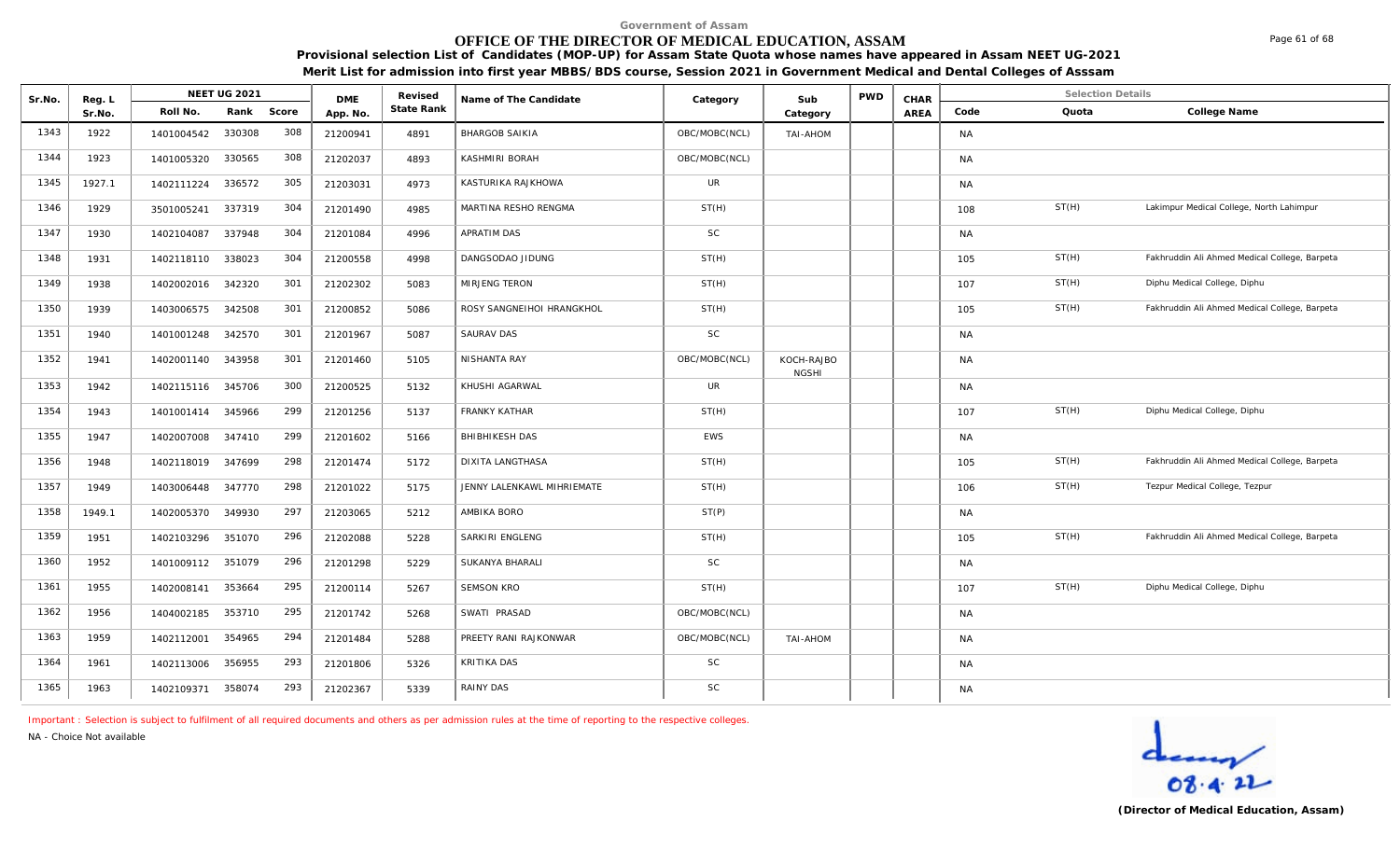# **OFFICE OF THE DIRECTOR OF MEDICAL EDUCATION, ASSAM**

**Provisional selection List of Candidates (MOP-UP) for Assam State Quota whose names have appeared in Assam NEET UG-2021 Merit List for admission into first year MBBS/BDS course, Session 2021 in Government Medical and Dental Colleges of Asssam**

| Sr.No. | Reg. L | <b>NEET UG 2021</b> |        | <b>DME</b> | Revised  | Name of The Candidate | Category                    | Sub           | <b>PWD</b>                 | CHAR |      | <b>Selection Details</b> |       |                                          |
|--------|--------|---------------------|--------|------------|----------|-----------------------|-----------------------------|---------------|----------------------------|------|------|--------------------------|-------|------------------------------------------|
|        | Sr.No. | Roll No.            | Rank   | Score      | App. No. | State Rank            |                             |               | Category                   |      | AREA | Code                     | Quota | College Name                             |
| 1366   | 1964   | 1402006395          | 358083 | 293        | 21200290 | 5340                  | MANJEETA BARO               | ST(P)         |                            |      |      | <b>NA</b>                |       |                                          |
| 1367   | 1965   | 1402111387          | 359417 | 292        | 21201641 | 5359                  | DEEPJYOTI BASUMATARY        | ST(P)         |                            |      |      | <b>NA</b>                |       |                                          |
| 1368   | 1966   | 1401010118          | 360253 | 291        | 21201019 | 5371                  | JYOTISMITA DEORI            | ST(P)         |                            |      |      | <b>NA</b>                |       |                                          |
| 1369   | 1971   | 1402111043          | 364103 | 289        | 21201853 | 5431                  | URMILA KEMPRAI              | ST(P)         |                            |      |      | <b>NA</b>                |       |                                          |
| 1370   | 1975   | 1402009306          | 365809 | 288        | 21200248 | 5465                  | RIMBIKA TERANGPI            | ST(H)         |                            |      |      | 108                      | ST(H) | Lakimpur Medical College, North Lahimpur |
| 1371   | 1977   | 1402115255          | 367503 | 288        | 21200301 | 5491                  | HARSHIT NAIDING             | ST(H)         |                            |      |      | 104                      | ST(H) | Jorhat Medical College, Jorhat           |
| 1372   | 1978   | 1402013125          | 367819 | 287        | 21201580 | 5501                  | NILPABAN PHANGSO            | ST(H)         |                            |      |      | 108                      | ST(H) | Lakimpur Medical College, North Lahimpur |
| 1373   | 1979   | 1502314403          | 368526 | 287        | 21202207 | 5513                  | ARCHANA SINGH               | UR            |                            |      |      | <b>NA</b>                |       |                                          |
| 1374   | 1980   | 1403006071          | 368904 | 287        | 21200089 | 5525                  | NGULNEILAL CHOREI           | ST(H)         |                            |      |      | 108                      | ST(H) | Lakimpur Medical College, North Lahimpur |
| 1375   | 1982   | 1402103548          | 376689 | 283        | 21202399 | 5641                  | <b>MOUSAM DEKA</b>          | OBC/MOBC(NCL) | KOCH-RAJBO<br><b>NGSHI</b> |      |      | <b>NA</b>                |       |                                          |
| 1376   | 1983   | 1402105015          | 378469 | 282        | 21201164 | 5665                  | ARUNABH KARMAKAR            | UR            |                            |      |      | <b>NA</b>                |       |                                          |
| 1377   | 1985   | 1404005087          | 379536 | 281        | 21201426 | 5685                  | SHEIKH MD SHAHIL ABEDIN     | UR            |                            |      |      | <b>NA</b>                |       |                                          |
| 1378   | 1986   | 1403001290          | 380704 | 280        | 21201839 | 5708                  | <b>DIKLOS SYNNAH</b>        | ST(H)         |                            |      |      | 107                      | ST(H) | Diphu Medical College, Diphu             |
| 1379   | 1987   | 1402103116          | 382719 | 279        | 21200999 | 5738                  | KHIMMAIDI DAULAGUPHU        | ST(H)         |                            |      |      | 201                      | ST(H) | Regional Dental College, Guwahati        |
| 1380   | 1988   | 2809028107          | 382737 | 279        | 21200217 | 5740                  | <b>DIGSHA KHERSA</b>        | ST(H)         |                            |      |      | 202                      | ST(H) | Government Dental College, Dibrugarh     |
| 1381   | 1990   | 1402009186          | 384899 | 278        | 21201068 | 5777                  | FAITH RAMTHARNGAI HRANGCHAL | ST(H)         |                            |      |      | 203                      | ST(H) | Government Dental College, Silchar       |
| 1382   | 1994.1 | 1403004235          | 387056 | 277        | 21203071 | 5820                  | JYOTIRMOYEE SINHA           | OBC/MOBC(NCL) |                            |      |      | <b>NA</b>                |       |                                          |
| 1383   | 1995   | 1402105535          | 387070 | 277        | 21201482 | 5821                  | ELMOND L HRANGKHOL          | ST(H)         |                            |      |      | 202                      | ST(H) | Government Dental College, Dibrugarh     |
| 1384   | 1997   | 1401007369          | 391267 | 275        | 21202141 | 5879                  | NIBIRH CHANDAN KACHARI      | ST(P)         |                            |      |      | <b>NA</b>                |       |                                          |
| 1385   | 1998   | 1402002342          | 392622 | 274        | 21201329 | 5902                  | ROZY KATHARPI               | ST(H)         |                            |      |      | 202                      | ST(H) | Government Dental College, Dibrugarh     |
| 1386   | 2000   | 1402006445          | 393730 | 274        | 21200636 | 5920                  | SARCHARI TISSO              | ST(H)         |                            |      |      | 203                      | ST(H) | Government Dental College, Silchar       |
| 1387   | 2001   | 1402110368          | 393821 | 274        | 21201281 | 5923                  | NITUL RAY                   | OBC/MOBC(NCL) | KOCH-RAJBO<br><b>NGSHI</b> |      |      | <b>NA</b>                |       |                                          |
| 1388   | 2009   | 1401003308          | 398337 | 271        | 21201870 | 5997                  | RISHAL GOGOI                | OBC/MOBC(NCL) |                            |      |      | <b>NA</b>                |       |                                          |

*Important : Selection is subject to fulfilment of all required documents and others as per admission rules at the time of reporting to the respective colleges.*

*NA - Choice Not available*

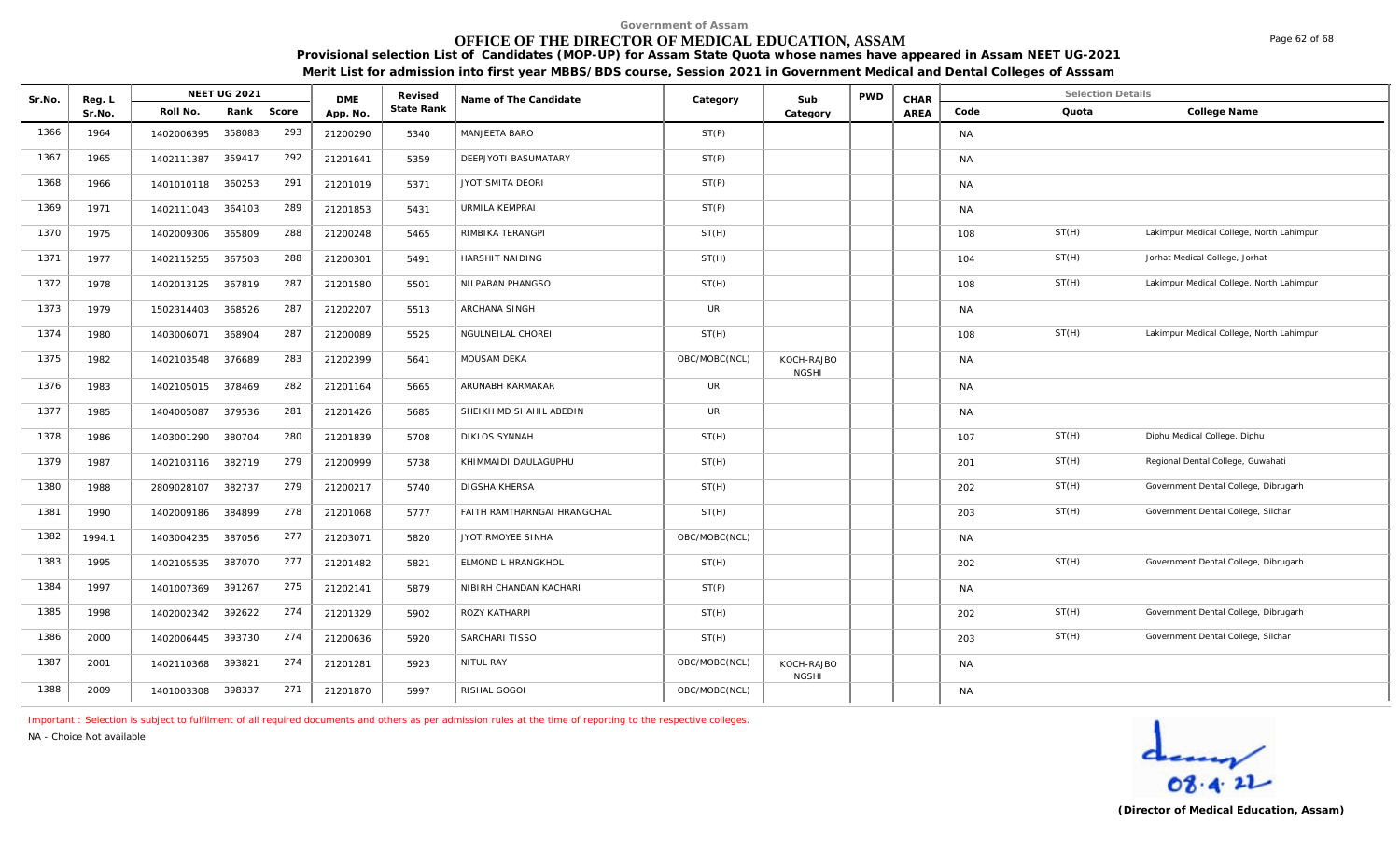## **OFFICE OF THE DIRECTOR OF MEDICAL EDUCATION, ASSAM**

**Provisional selection List of Candidates (MOP-UP) for Assam State Quota whose names have appeared in Assam NEET UG-2021 Merit List for admission into first year MBBS/BDS course, Session 2021 in Government Medical and Dental Colleges of Asssam**

| Sr.No. | Reg. L |                   | <b>NEET UG 2021</b> |       | <b>DME</b> | Revised    | Name of The Candidate | Category      | Sub                                                             | <b>PWD</b> | CHAR |           | <b>Selection Details</b> |                                    |
|--------|--------|-------------------|---------------------|-------|------------|------------|-----------------------|---------------|-----------------------------------------------------------------|------------|------|-----------|--------------------------|------------------------------------|
|        | Sr.No. | Roll No.          | Rank                | Score | App. No.   | State Rank |                       |               | Category                                                        |            | AREA | Code      | Quota                    | College Name                       |
| 1389   | 2010   | 1402107427        | 398539              | 271   | 21201777   | 6001       | ISHAN CHANDAN DUTTA   | OBC/MOBC(NCL) |                                                                 |            |      | <b>NA</b> |                          |                                    |
| 1390   | 2011   | 1403001212        | 399079              | 271   | 21200315   | 6007       | AMAL DEB              | UR            |                                                                 | <b>YES</b> |      | 103       | PH                       | Silchar Medical College, Silchar   |
| 1391   | 2012   | 1401001251        | 399624              | 271   | 21200959   | 6011       | ABHINAV BORGOHAIN     | OBC/MOBC(NCL) | TAI-AHOM                                                        |            |      | <b>NA</b> |                          |                                    |
| 1392   | 2014   | 1402004595        | 401139              | 270   | 21201943   | 6032       | MISS ANURUPA TALUKDAR | SC            |                                                                 |            |      | <b>NA</b> |                          |                                    |
| 1393   | 2017   | 1402024195        | 402215              | 269   | 21200674   | 6051       | RABBUL ISLAM          | UR            |                                                                 | <b>YES</b> |      | 106       | PH                       | Tezpur Medical College, Tezpur     |
| 1394   | 2021   | 1402107154        | 405057              | 268   | 21200472   | 6097       | DHRITIMAN SINGHA      | OBC/MOBC(NCL) | KOCH-RAJBO<br><b>NGSHI</b>                                      |            |      | <b>NA</b> |                          |                                    |
| 1395   | 2027   | 1402101437 410100 |                     | 265   | 21200200   | 6196       | JOEL RAHANG           | ST(H)         |                                                                 |            |      | 203       | ST(H)                    | Government Dental College, Silchar |
| 1396   | 2028   | 1401004352        | 410827              | 265   | 21201450   | 6204       | PRIYANUJ KANDER       | OBC/MOBC(NCL) | TGL/EX-TGL(<br>RESIDENT<br>OF<br><b>BRAHMAPUT</b><br>RA VALLEY) |            |      | <b>NA</b> |                          |                                    |
| 1397   | 2029   | 1402012329        | 411155              | 265   | 21202062   | 6207       | PRANJAL NATH          | OBC/MOBC(NCL) |                                                                 |            |      | <b>NA</b> |                          |                                    |
| 1398   | 2030   | 1402005342        | 412267              | 264   | 21201483   | 6224       | SARKAMAN TISSO        | ST(H)         |                                                                 |            |      | 203       | ST(H)                    | Government Dental College, Silchar |
| 1399   | 2032   | 3501002260        | 412367              | 264   | 21200760   | 6227       | JOVY LHOUVUM          | ST(H)         |                                                                 |            |      | <b>NA</b> |                          |                                    |
| 1400   | 2034   | 1402009370        | 412631              | 264   | 21200604   | 6234       | NIBIR PANGYOK SHYAM   | ST(H)         |                                                                 |            |      | <b>NA</b> |                          |                                    |
| 1401   | 2036   | 1401009159        | 415836              | 263   | 21202252   | 6283       | KIRTIMAN BORAH        | OBC/MOBC(NCL) | MOHA-IAT                                                        |            |      | <b>NA</b> |                          |                                    |
| 1402   | 2040   | 1402010291        | 418037              | 261   | 21201218   | 6323       | THEMAN TIMUNG         | ST(H)         |                                                                 |            |      | <b>NA</b> |                          |                                    |
| 1403   | 2042   | 1402004339        | 418731              | 261   | 21200537   | 6335       | BIKRAM BORDOLOI       | ST(P)         |                                                                 |            |      | <b>NA</b> |                          |                                    |
| 1404   | 2043   | 1402015098        | 419306              | 261   | 21200938   | 6350       | NISHA RAJAK           | <b>SC</b>     |                                                                 |            |      | <b>NA</b> |                          |                                    |
| 1405   | 2050   | 1402015077        | 421434              | 260   | 21201003   | 6383       | SARFARAJ HUSSAIN      | <b>EWS</b>    |                                                                 |            |      | <b>NA</b> |                          |                                    |
| 1406   | 2051   | 1404001252        | 422235              | 259   | 21201150   | 6397       | KATHARSON ENGTI       | ST(H)         |                                                                 |            |      | <b>NA</b> |                          |                                    |
| 1407   | 2052   | 1402002102        | 422278              | 259   | 21200252   | 6400       | RUPLIN BEYPI          | ST(H)         |                                                                 |            |      | <b>NA</b> |                          |                                    |
| 1408   | 2053   | 1402106084        | 424169              | 258   | 21202102   | 6429       | LANGMIR KRAMSAPI      | ST(H)         |                                                                 |            |      | <b>NA</b> |                          |                                    |
| 1409   | 2054   | 3501003084        | 424603              | 258   | 21200312   | 6435       | TRISHNASHREE SAIKIA   | OBC/MOBC(NCL) | CHUTIA                                                          | <b>YES</b> |      | 101       | PH                       | Assam Medical College, Dibrugarh   |

*Important : Selection is subject to fulfilment of all required documents and others as per admission rules at the time of reporting to the respective colleges.*

*NA - Choice Not available*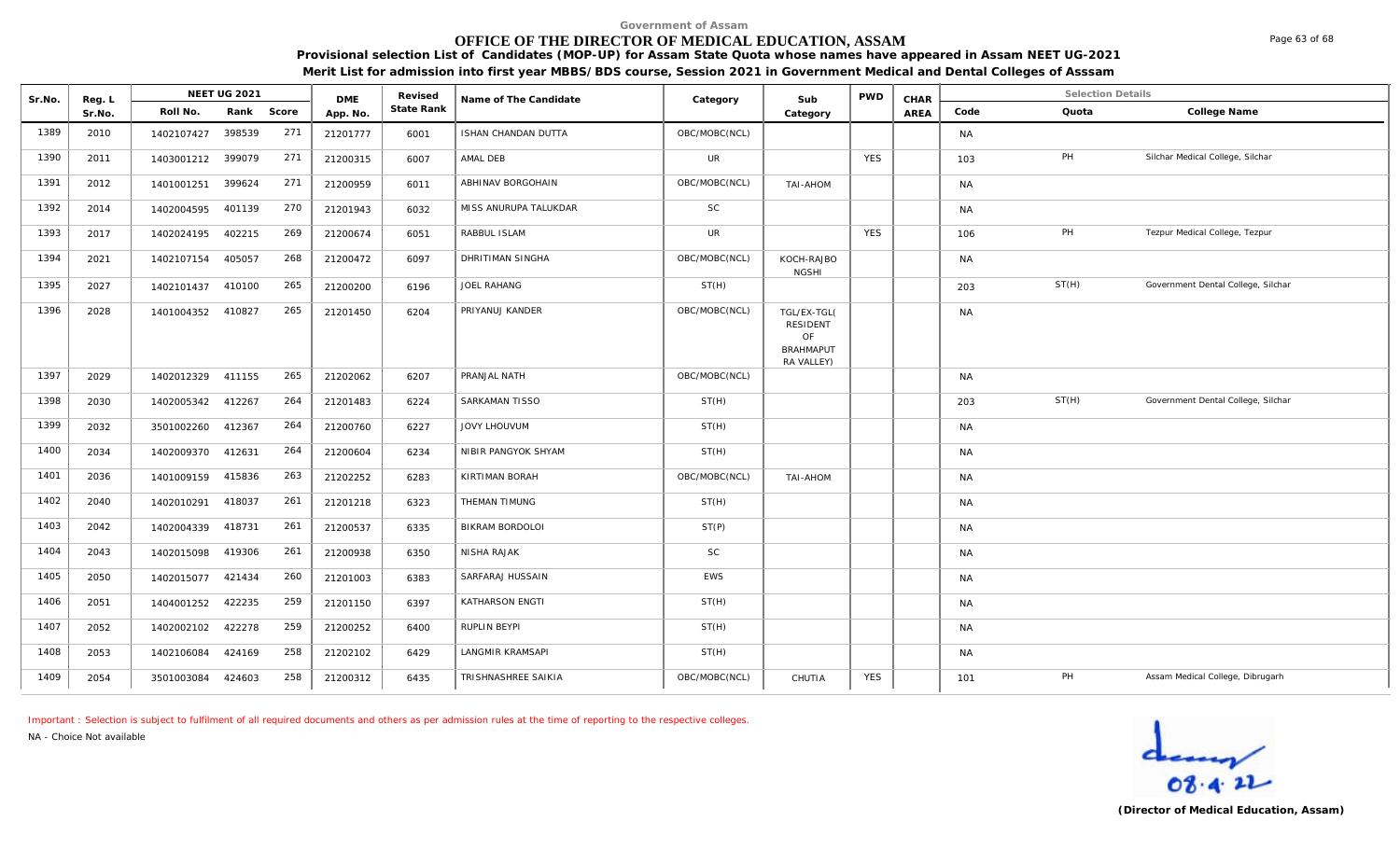# **OFFICE OF THE DIRECTOR OF MEDICAL EDUCATION, ASSAM**

**Provisional selection List of Candidates (MOP-UP) for Assam State Quota whose names have appeared in Assam NEET UG-2021 Merit List for admission into first year MBBS/BDS course, Session 2021 in Government Medical and Dental Colleges of Asssam**

| Sr.No. | Reg. L | NEET UG 2021      |        |            |                        | Revised    | Name of The Candidate   | Category      | Sub                                                             | <b>PWD</b> | CHAR | <b>Selection Details</b> |       |                                               |
|--------|--------|-------------------|--------|------------|------------------------|------------|-------------------------|---------------|-----------------------------------------------------------------|------------|------|--------------------------|-------|-----------------------------------------------|
|        | Sr.No. | Roll No.          |        | Rank Score | <b>DMF</b><br>App. No. | State Rank |                         |               | Category                                                        |            | AREA | Code                     | Quota | College Name                                  |
| 1410   | 2055   | 3501003129        | 424649 | 258        | 21201345               | 6438       | ANDRIO ENGTI KATHAR     | ST(H)         |                                                                 |            |      | <b>NA</b>                |       |                                               |
| 1411   | 2056   | 1402002540        | 426749 | 257        | 21200485               | 6471       | NASIMA SIRINA           | <b>UR</b>     |                                                                 | <b>YES</b> |      | 105                      | PH    | Fakhruddin Ali Ahmed Medical College, Barpeta |
| 1412   | 2060   | 1403006450        | 428177 | 256        | 21201758               | 6513       | <b>VERONICA RONGMEI</b> | ST(H)         |                                                                 |            |      | <b>NA</b>                |       |                                               |
| 1413   | 2076   | 1404009025        | 443206 | 249        | 21202358               | 6755       | ANUMARIA MINJ           | OBC/MOBC(NCL) | TGL/EX-TGL(<br><b>RESIDENT</b><br>OF BARAK<br>VALLEY)           |            |      | <b>NA</b>                |       |                                               |
| 1414   | 2078   | 1401006040        | 444326 | 249        | 21201784               | 6769       | DONNA SONOWAL           | ST(P)         |                                                                 |            |      | <b>NA</b>                |       |                                               |
| 1415   | 2086   | 1402004093        | 455306 | 243        | 21201761               | 6928       | SHAHID HASAN            | EWS           |                                                                 | <b>YES</b> |      | 101                      | PH    | Assam Medical College, Dibrugarh              |
| 1416   | 2087   | 1402116212        | 455364 | 243        | 21201547               | 6930       | MIRDAN TISSOPI          | ST(H)         |                                                                 |            |      | <b>NA</b>                |       |                                               |
| 1417   | 2092   | 1403006428        | 461029 | 241        | 21201753               | 7019       | <b>RUPAM CHANDA</b>     | <b>UR</b>     |                                                                 |            |      | <b>NA</b>                |       |                                               |
| 1418   | 2093   | 1402103283        | 461989 | 240        | 21200474               | 7031       | <b>VIVEK BASKEY</b>     | OBC/MOBC(NCL) | TGL/EX-TGL(<br>RESIDENT<br>OF<br><b>BRAHMAPUT</b><br>RA VALLEY) |            |      | <b>NA</b>                |       |                                               |
| 1419   | 2095   | 1401008238        | 464120 | 240        | 21201957               | 7071       | DEBANIK KASHYAP         | OBC/MOBC(NCL) |                                                                 |            |      | <b>NA</b>                |       |                                               |
| 1420   | 2102   | 1402116097        | 466453 | 238        | 21202205               | 7124       | KAJMI CHOUDHURY         | OBC/MOBC(NCL) | KOCH-RAJBO<br><b>NGSHI</b>                                      |            |      | <b>NA</b>                |       |                                               |
| 1421   | 2103   | 1403005089        | 466604 | 238        | 21201637               | 7128       | K MILCAH RONGMEI        | ST(H)         |                                                                 |            |      | <b>NA</b>                |       |                                               |
| 1422   | 2108   | 1403001391        | 472755 | 235        | 21202030               | 7237       | DAVID KAMEI             | ST(H)         |                                                                 |            |      | <b>NA</b>                |       |                                               |
| 1423   | 2111   | 1401002231        | 473186 | 235        | 21201843               | 7250       | MINATI MILI             | ST(P)         |                                                                 |            |      | <b>NA</b>                |       |                                               |
| 1424   | 2115   | 1402004543        | 474452 | 235        | 21200088               | 7269       | <b>DESAN LANGTHASA</b>  | ST(H)         |                                                                 |            |      | <b>NA</b>                |       |                                               |
| 1425   | 2118   | 1402111103        | 477543 | 233        | 21201594               | 7317       | DEBASISH SHARMA         | UR            |                                                                 | <b>YES</b> |      | 101                      | PH    | Assam Medical College, Dibrugarh              |
| 1426   | 2119   | 1402006070        | 480752 | 232        | 21201111               | 7366       | SURAJ TALUKDAR          | <b>SC</b>     |                                                                 |            |      | <b>NA</b>                |       |                                               |
| 1427   | 2121   | 1402122061        | 482203 | 231        | 21200285               | 7390       | NIPEN KUTUM             | ST(P)         |                                                                 |            |      | <b>NA</b>                |       |                                               |
| 1428   | 2123   | 1403003001        | 488101 | 229        | 21201729               | 7499       | SHREYA NATH             | OBC/MOBC(NCL) |                                                                 |            |      | <b>NA</b>                |       |                                               |
| 1429   | 2128   | 1402101118 491294 |        | 227        | 21202067               | 7562       | SONIA LANGTHASA         | ST(H)         |                                                                 |            |      | <b>NA</b>                |       |                                               |

*Important : Selection is subject to fulfilment of all required documents and others as per admission rules at the time of reporting to the respective colleges.*

*NA - Choice Not available*



Page 64 of 68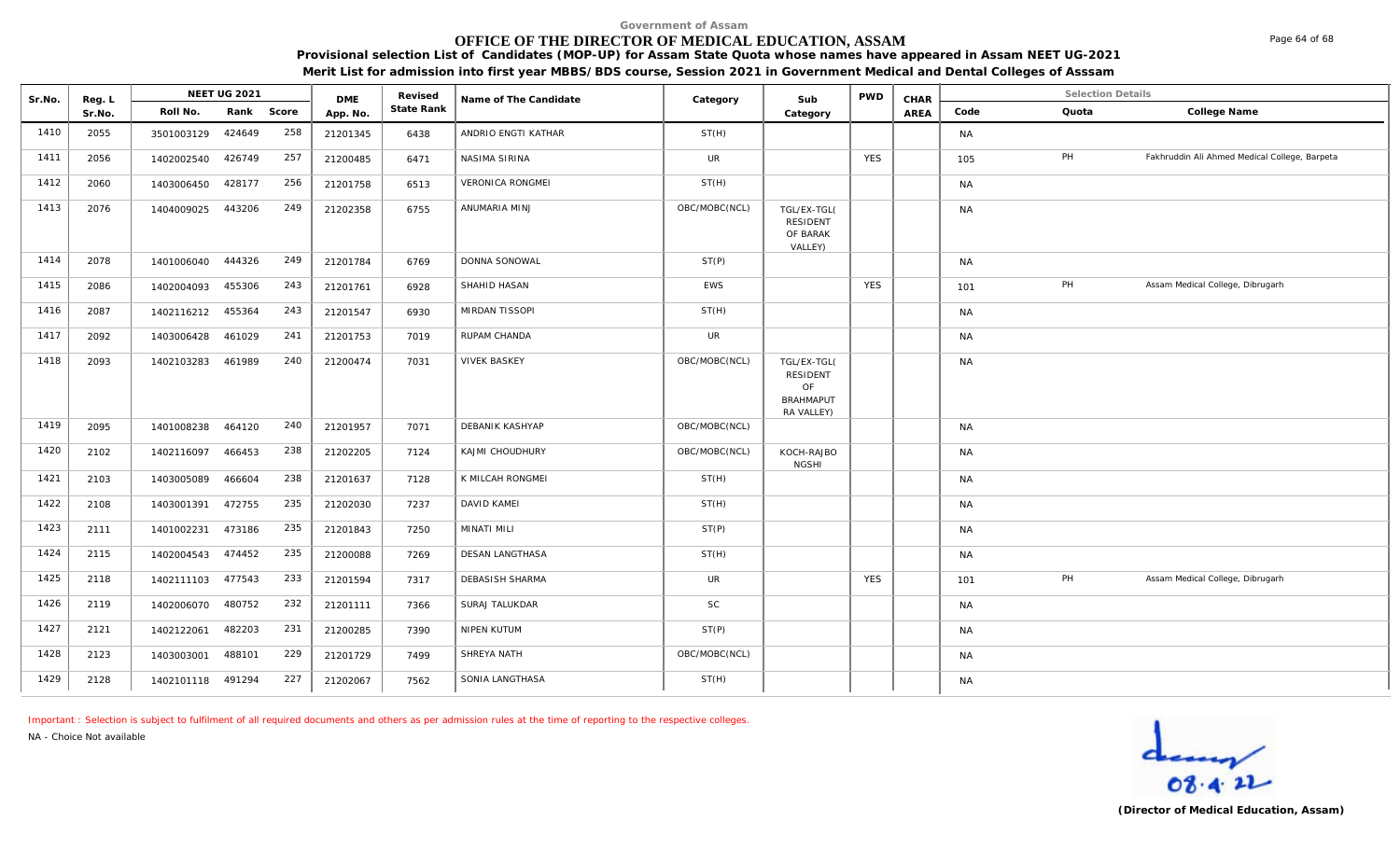# **OFFICE OF THE DIRECTOR OF MEDICAL EDUCATION, ASSAM**

**Provisional selection List of Candidates (MOP-UP) for Assam State Quota whose names have appeared in Assam NEET UG-2021 Merit List for admission into first year MBBS/BDS course, Session 2021 in Government Medical and Dental Colleges of Asssam**

| Sr.No. | Reg. L | <b>NEET UG 2021</b> |        |       |                        | Revised    | Name of The Candidate | Category      | Sub                                                   | <b>PWD</b> | CHAR |           |       | <b>Selection Details</b>                      |  |
|--------|--------|---------------------|--------|-------|------------------------|------------|-----------------------|---------------|-------------------------------------------------------|------------|------|-----------|-------|-----------------------------------------------|--|
|        | Sr.No. | Roll No.            | Rank   | Score | <b>DME</b><br>App. No. | State Rank |                       |               | Category                                              |            | AREA | Code      | Quota | College Name                                  |  |
| 1430   | 2132.2 | 1402102251          | 496802 | 225   | 21203033               | 7655       | MOUSUMI OWARY         | ST(P)         |                                                       |            |      | <b>NA</b> |       |                                               |  |
| 1431   | 2135   | 1402008237          | 498328 | 225   | 21202235               | 7681       | DEBREESHI PODDAR      | <b>SC</b>     |                                                       |            |      | <b>NA</b> |       |                                               |  |
| 1432   | 2138   | 1401004556          | 499107 | 224   | 21200933               | 7694       | SAYANIKA SAIKIA       | OBC/MOBC(NCL) | CHUTIA                                                |            |      | <b>NA</b> |       |                                               |  |
| 1433   | 2138.2 | 1402003483          | 499424 | 224   | 21203042               | 7702       | ADITI DEY             | OBC/MOBC(NCL) |                                                       |            |      | <b>NA</b> |       |                                               |  |
| 1434   | 2142   | 1401001840          | 505355 | 221   | 21200157               | 7807       | MADHUSMITA GOGOI      | OBC/MOBC(NCL) | <b>NOHA-IAT</b>                                       | <b>YES</b> |      | 101       | PH    | Assam Medical College, Dibrugarh              |  |
| 1435   | 2151   | 1401007375 517656   |        | 216   | 21202240               | 8018       | ABHIPSA MAZUMDER      | OBC/MOBC(NCL) | KOCH-RAJBO<br><b>NGSHI</b>                            |            |      | <b>NA</b> |       |                                               |  |
| 1436   | 2154   | 1402108124          | 520373 | 215   | 21201130               | 8067       | PRERANA CHOWDHURY     | <b>UR</b>     |                                                       |            |      | <b>NA</b> |       |                                               |  |
| 1437   | 2157   | 1404001033          | 524893 | 213   | 21201296               | 8147       | SAHANAJ PARBIN        | EWS           |                                                       | <b>YES</b> |      | 101       | PH    | Assam Medical College, Dibrugarh              |  |
| 1438   | 2160   | 1402007260          | 527761 | 212   | 21201737               | 8196       | MANIDEEPA CHOUDHURY   | OBC/MOBC(NCL) |                                                       |            |      | <b>NA</b> |       |                                               |  |
| 1439   | 2163   | 1402002453          | 533156 | 210   | 21201081               | 8289       | HEENA PANCHAKOTI      | OBC/MOBC(NCL) |                                                       |            |      | <b>NA</b> |       |                                               |  |
| 1440   | 2165   | 1402021106          | 534838 | 210   | 21202247               | 8308       | MANABJYOTI DAS        | OBC/MOBC(NCL) | KOCH-RAJBO<br><b>NGSHI</b>                            |            |      | <b>NA</b> |       |                                               |  |
| 1441   | 2173   | 3501002236          | 540720 | 207   | 21200903               | 8411       | ADITYA SAHU           | OBC/MOBC(NCL) |                                                       | <b>YES</b> |      | 101       | PH    | Assam Medical College, Dibrugarh              |  |
| 1442   | 2174   | 1402009383          | 541245 | 207   | 21202408               | 8418       | HIMADRI SEKHAR NATH   | OBC/MOBC(NCL) |                                                       |            |      | <b>NA</b> |       |                                               |  |
| 1443   | 2179   | 1402107038          | 549578 | 204   | 21200566               | 8571       | ANKITA R K ARYAN      | OBC/MOBC(NCL) |                                                       |            |      | <b>NA</b> |       |                                               |  |
| 1444   | 2181   | 1402109089          | 550462 | 203   | 21201787               | 8589       | SREYA NARZARY         | ST(P)         |                                                       |            |      | <b>NA</b> |       |                                               |  |
| 1445   | 2183   | 1403003226          | 553327 | 202   | 21200957               | 8642       | PRIYA VERMA           | OBC/MOBC(NCL) | TGL/EX-TGL(<br><b>RESIDENT</b><br>OF BARAK<br>VALLEY) | <b>YES</b> |      | 103       | PH    | Silchar Medical College, Silchar              |  |
| 1446   | 2184   | 1402010004          | 553917 | 202   | 21201501               | 8649       | PRIYANKA KAR          | <b>UR</b>     |                                                       |            |      | <b>NA</b> |       |                                               |  |
| 1447   | 2185   | 1401007202          | 554689 | 202   | 21200368               | 8662       | SAURAV DEORI          | ST(P)         |                                                       |            |      | <b>NA</b> |       |                                               |  |
| 1448   | 2186   | 1402001266          | 557743 | 201   | 21202204               | 8716       | MANASHI DEKA          | <b>UR</b>     |                                                       |            |      | <b>NA</b> |       |                                               |  |
| 1449   | 2192   | 1402003111          | 565300 | 198   | 21200392               | 8838       | <b>GARGI KASHYAP</b>  | OBC/MOBC(NCL) | KOCH-RAJBO<br><b>NGSHI</b>                            |            |      | <b>NA</b> |       |                                               |  |
| 1450   | 2193   | 1402001387          | 573667 | 195   | 21202333               | 8977       | SHAZIDUR RAHMAN       | UR            |                                                       | <b>YES</b> |      | 105       | PH    | Fakhruddin Ali Ahmed Medical College, Barpeta |  |
| 1451   | 2199   | 3501002283          | 582684 | 191   | 21200190               | 9139       | KAMAL BRAHMA          | ST(P)         |                                                       | <b>YES</b> |      | 107       | PH    | Diphu Medical College, Diphu                  |  |

*Important : Selection is subject to fulfilment of all required documents and others as per admission rules at the time of reporting to the respective colleges.*

*NA - Choice Not available*



Page 65 of 68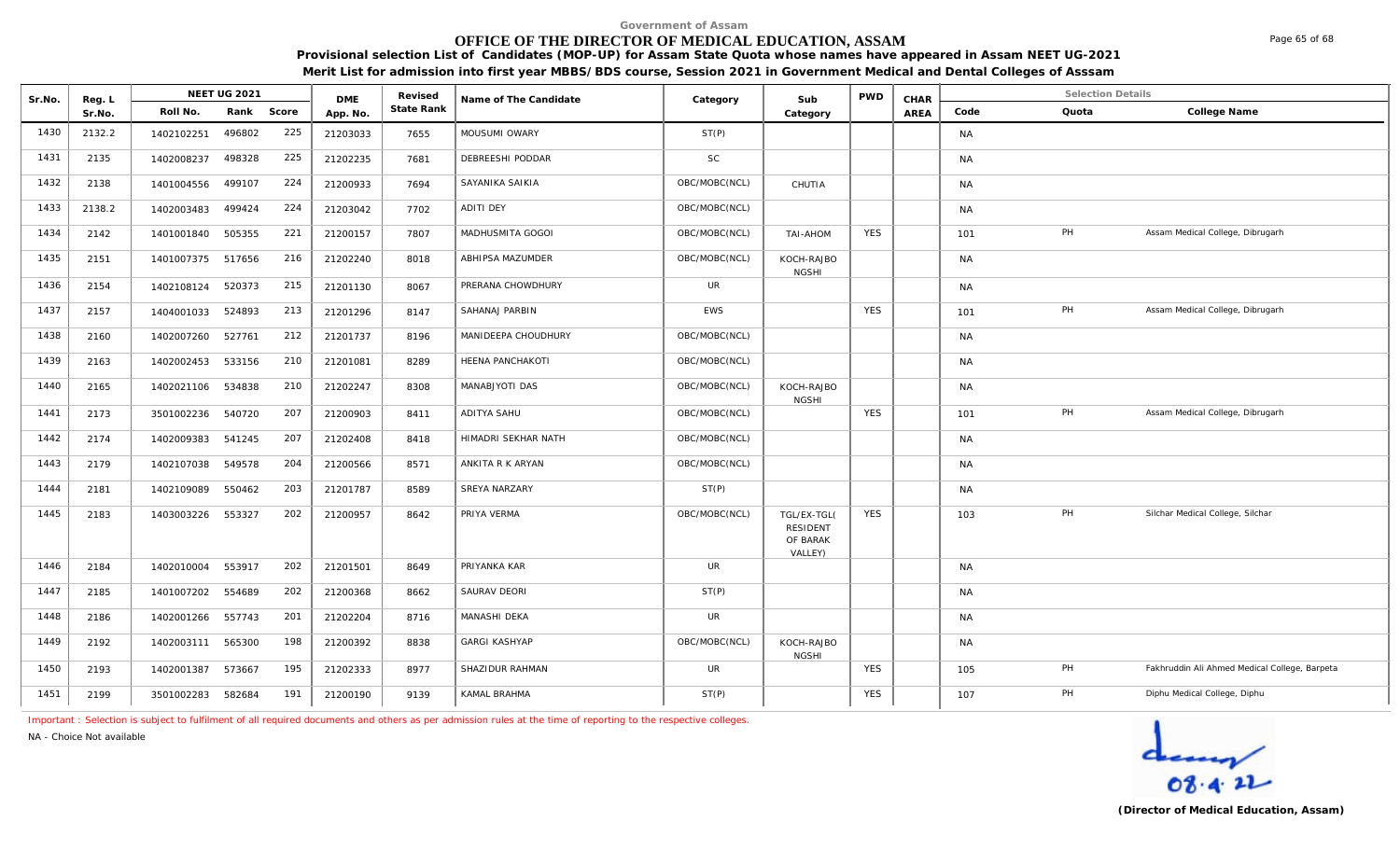## **OFFICE OF THE DIRECTOR OF MEDICAL EDUCATION, ASSAM**

**Provisional selection List of Candidates (MOP-UP) for Assam State Quota whose names have appeared in Assam NEET UG-2021 Merit List for admission into first year MBBS/BDS course, Session 2021 in Government Medical and Dental Colleges of Asssam**

| Sr.No. | Reg. L | <b>NEET UG 2021</b> |            | <b>DME</b> | Revised  | Name of The Candidate | Sub<br>Category        |               | <b>PWD</b>                                                             | CHAR       |      | <b>Selection Details</b> |       |                                  |
|--------|--------|---------------------|------------|------------|----------|-----------------------|------------------------|---------------|------------------------------------------------------------------------|------------|------|--------------------------|-------|----------------------------------|
|        | Sr.No. | Roll No.            | Rank Score |            | App. No. | State Rank            |                        |               | Category                                                               |            | AREA | Code                     | Quota | College Name                     |
| 1452   | 2202   | 1401011178 584217   |            | 191        | 21200351 | 9169                  | ARPAN THENGAL          | ST(P)         |                                                                        |            |      | <b>NA</b>                |       |                                  |
| 1453   | 2204   | 1401005018 586970   |            | 190        | 21200888 | 9217                  | KRITIDIPAN KONWAR      | OBC/MOBC(NCL) | TAI-AHOM                                                               |            |      | <b>NA</b>                |       |                                  |
| 1454   | 2205   | 1402118118 588372   |            | 190        | 21200912 | 9242                  | ANSUMA GAYARY          | ST(P)         |                                                                        |            |      | <b>NA</b>                |       |                                  |
| 1455   | 2206   | 1402004023          | 588606     | 189        | 21200700 | 9249                  | RAHUL DAS              | OBC/MOBC(NCL) | KOCH-RAJBO<br><b>NGSHI</b>                                             | <b>YES</b> |      | 103                      | PH    | Silchar Medical College, Silchar |
| 1456   | 2207   | 1404004115 591905   |            | 188        | 21201915 | 9301                  | <b>DEZI RANI LAKRA</b> | OBC/MOBC(NCL) | TGL/EX-TGL(<br>RESIDENT<br>OF<br><b>BRAHMAPUT</b>                      |            |      | <b>NA</b>                |       |                                  |
|        |        |                     |            |            |          |                       |                        |               | RA VALLEY)                                                             |            |      |                          |       |                                  |
| 1457   | 2213   | 1401006377 603638   |            | 184        | 21200995 | 9489                  | SAGARIKA CHELLENG      | ST(P)         |                                                                        |            |      | <b>NA</b>                |       |                                  |
| 1458   | 2213.1 | 1401006195 604337   |            | 184        | 21204003 | 9504                  | SEUJ DEHINGIA          | <b>UR</b>     |                                                                        |            |      | <b>NA</b>                |       |                                  |
| 1459   | 2215   | 1402003455 608787   |            | 182        | 21200727 | 9591                  | RITUPARNA BARUAH       | OBC/MOBC(NCL) | KOCH-RAJBO<br><b>NGSHI</b>                                             |            |      | <b>NA</b>                |       |                                  |
| 1460   | 2221   | 1402107229          | 625241     | 177        | 21201828 | 9838                  | LUSHI SOREN            | OBC/MOBC(NCL) | TGL/EX-TGL(<br><b>RESIDENT</b><br>OF<br><b>BRAHMAPUT</b><br>RA VALLEY) |            |      | <b>NA</b>                |       |                                  |
| 1461   | 2223   | 1404001293 627974   |            | 176        | 21200661 | 9883                  | ARYAMAN MANDAV         | OBC/MOBC(NCL) |                                                                        | <b>YES</b> |      | 104                      | PH    | Jorhat Medical College, Jorhat   |
| 1462   | 2235   | 1402008152 646370   |            | 170        | 21202368 | 10218                 | SONGJA KILLING         | ST(H)         |                                                                        |            |      | <b>NA</b>                |       |                                  |
| 1463   | 2237   | 1401007089          | 650484     | 169        | 21201533 | 10284                 | ANJALI PATRA           | OBC/MOBC(NCL) | TGL/EX-TGL(<br>RESIDENT<br>OF<br><b>BRAHMAPUT</b><br>RA VALLEY)        |            |      | <b>NA</b>                |       |                                  |
| 1464   | 2249   | 1404002115 667491   |            | 164        | 21200356 | 10600                 | PANDOVI HANSEPI        | ST(H)         |                                                                        |            |      | <b>NA</b>                |       |                                  |
| 1465   | 2260   | 1403007137 691552   |            | 157        | 21201309 | 11020                 | SHAHNAWAJ MAZUMDER     | UR            |                                                                        | <b>YES</b> |      | 104                      | PH    | Jorhat Medical College, Jorhat   |
| 1466   | 2261   | 1402104480          | 694244     | 157        | 21200091 | 11072                 | NISCHAY SAIKIA         | ST(P)         |                                                                        |            |      | <b>NA</b>                |       |                                  |
| 1467   | 2262   | 1403004032 695330   |            | 156        | 21200952 | 11094                 | ANAMIKA BISWAS         | <b>SC</b>     |                                                                        |            |      | <b>NA</b>                |       |                                  |
| 1468   | 2266   | 1404007117 704879   |            | 154        | 21201459 | 11253                 | MOHSIN MUBARAK BHUYAN  | EWS           |                                                                        | <b>YES</b> |      | 104                      | PH    | Jorhat Medical College, Jorhat   |
| 1469   | 2267   | 1403002286          | 708956     | 153        | 21201134 | 11331                 | PROTIM KANTI DAS       | $\mathsf{SC}$ |                                                                        |            |      | <b>NA</b>                |       |                                  |

*Important : Selection is subject to fulfilment of all required documents and others as per admission rules at the time of reporting to the respective colleges.*

*NA - Choice Not available*

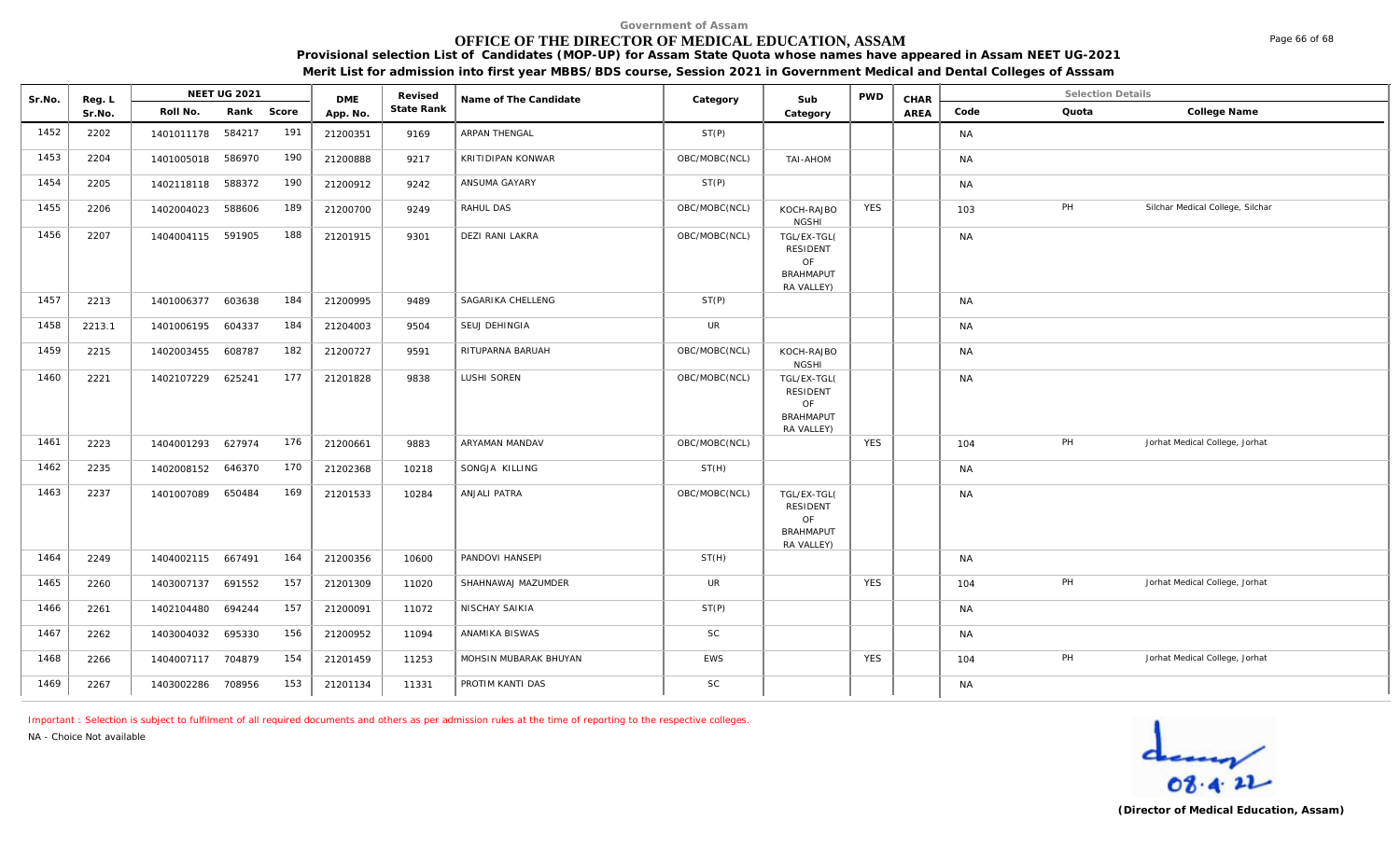# **OFFICE OF THE DIRECTOR OF MEDICAL EDUCATION, ASSAM**

**Provisional selection List of Candidates (MOP-UP) for Assam State Quota whose names have appeared in Assam NEET UG-2021 Merit List for admission into first year MBBS/BDS course, Session 2021 in Government Medical and Dental Colleges of Asssam**

| Sr.No. | Reg. L |                   | NEET UG 2021 |            | <b>DME</b> | Revised    | Name of The Candidate | Category      | Sub                                                             | <b>PWD</b> | CHAR |           | <b>Selection Details</b> |                                |
|--------|--------|-------------------|--------------|------------|------------|------------|-----------------------|---------------|-----------------------------------------------------------------|------------|------|-----------|--------------------------|--------------------------------|
|        | Sr.No. | Roll No.          |              | Rank Score | App. No.   | State Rank |                       |               | Category                                                        |            | AREA | Code      | Quota                    | College Name                   |
| 1470   | 2273   | 1402009215 718933 |              | 150        | 21200436   | 11522      | SALMA BEGUM           | OBC/MOBC(NCL) |                                                                 | <b>YES</b> |      | 106       | PH                       | Tezpur Medical College, Tezpur |
| 1471   | 2274   | 1402115269 719605 |              | 150        | 21201314   | 11536      | JEET PAUL             | OBC/MOBC(NCL) |                                                                 |            |      | <b>NA</b> |                          |                                |
| 1472   | 2276.1 | 1402012192 723474 |              | 149        | 21204002   | 11622      | UPASHANA BRAHMA       | ST(P)         |                                                                 |            |      | <b>NA</b> |                          |                                |
| 1473   | 2281   | 1402004355 729245 |              | 147        | 21201262   | 11730      | PUJA LAYEK            | OBC/MOBC(NCL) | TGL/EX-TGL(<br>RESIDENT<br>OF BARAK<br>VALLEY)                  |            |      | <b>NA</b> |                          |                                |
| 1474   | 2282.1 | 1402015268 733338 |              | 146        | 21204015   | 11790      | TRISHA KARJEE         | ST(P)         |                                                                 |            |      | <b>NA</b> |                          |                                |
| 1475   | 2285   | 1402104374        | 738954       | 145        | 21200130   | 11896      | JAHNAVI BHAR          | <b>UR</b>     |                                                                 |            |      | <b>NA</b> |                          |                                |
| 1476   | 2286.1 | 1401003577        | 739920       | 145        | 21203008   | 11918      | MADHURJYA BARUAH      | OBC/MOBC(NCL) |                                                                 |            |      | <b>NA</b> |                          |                                |
| 1477   | 2293   | 1402117148 760516 |              | 140        | 21201348   | 12270      | <b>BABITA BARO</b>    | ST(P)         |                                                                 |            |      | <b>NA</b> |                          |                                |
| 1478   | 2300   | 1402104481        | 767053       | 138        | 21200714   | 12424      | AMIN NEHA             | <b>UR</b>     |                                                                 | <b>YES</b> |      | 104       | PH                       | Jorhat Medical College, Jorhat |
| 1479   | 2301   | 1403007170 767367 |              | 138        | 21202200   | 12431      | SREEJAN SINHA         | OBC/MOBC(NCL) |                                                                 |            |      | <b>NA</b> |                          |                                |
| 1480   | 2303   | 1401001498 773415 |              | 137        | 21202290   | 12545      | DISHA RANI DUTTA      | OBC/MOBC(NCL) | KOCH-RAJBO<br><b>NGSHI</b>                                      |            |      | <b>NA</b> |                          |                                |
| 1481   | 2307   | 1403002183        | 790061       | 133        | 21202324   | 12839      | ARGHA PATIKAR         | OBC/MOBC(NCL) | TGL/EX-TGL(<br><b>RESIDENT</b><br>OF BARAK<br>VALLEY)           |            |      | <b>NA</b> |                          |                                |
| 1482   | 2307.1 | 1402006113 790215 |              | 133        | 21203057   | 12841      | SWAGATA BORI          | ST(P)         |                                                                 |            |      | <b>NA</b> |                          |                                |
| 1483   | 2308   | 1404008093        | 792804       | 133        | 21201458   | 12874      | MANNA RABHA           | ST(P)         |                                                                 |            |      | <b>NA</b> |                          |                                |
| 1484   | 2310.2 | 1402014083        | 794269       | 132        | 21203064   | 12895      | CHANDAN MAHATO        | OBC/MOBC(NCL) | TGL/EX-TGL(<br>RESIDENT<br>OF<br><b>BRAHMAPUT</b><br>RA VALLEY) |            |      | <b>NA</b> |                          |                                |
| 1485   | 2311   | 1404005128 798499 |              | 131        | 21200043   | 12970      | <b>ISHIKA DAS</b>     | $\mathsf{SC}$ |                                                                 |            |      | <b>NA</b> |                          |                                |
| 1486   | 2312   | 1402001191 800007 |              | 131        | 21202230   | 12997      | <b>BIJOY DAS</b>      | $\mathsf{SC}$ |                                                                 |            |      | <b>NA</b> |                          |                                |

*Important : Selection is subject to fulfilment of all required documents and others as per admission rules at the time of reporting to the respective colleges.*

*NA - Choice Not available*



Page 67 of 68